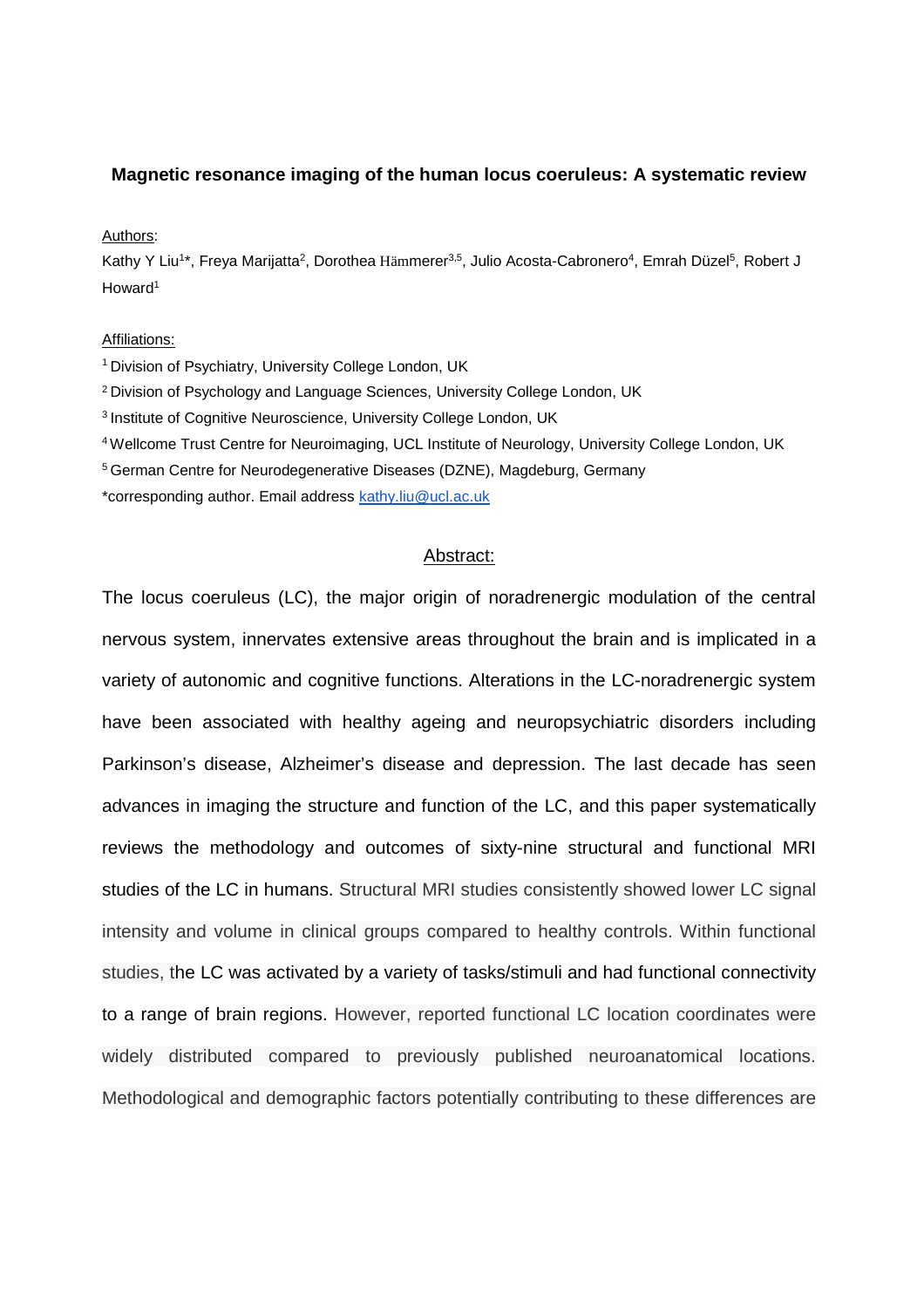discussed, together with recommendations to optimize the reliability and validity of future LC imaging studies.

## Keywords:

locus coeruleus; noradrenergic system; magnetic resonance imaging

# 1. Introduction:

The locus coeruleus (LC) is a cylindrical, hyperpigmented nucleus located in the rostral pontine brainstem. It is the major origin of noradrenergic neurones in the central nervous system. In histological specimens, the average dimensions of the human LC have been measured as 14.5mm in length and 2.5mm in thickness (2mm in the central portion) (Fernandes et al., 2012). Its cylindrical shape is thinner in its central part and diverges laterally in its caudal three-fourths (see Figure 1).

#### **<<Figure 1>>**

The LC plays an integral role in the regulation of arousal and autonomic function through connections with widespread areas of the brain and spinal cord (Samuels and Szabadi, 2008a), modulating wakefulness, pupil control, blood pressure and temperature. It also plays a role in anxiogenesis and responses to fear and pain via connections with the amygdala (Samuels and Szabadi, 2008b), and has been implicated in cognitive processes including attention, decision-making and memory through connections with frontal cortex and the hippocampus (Sara, 2009). In humans, LC neuron numbers are believed to gradually decline with increasing age (Mann, 1983) although some reports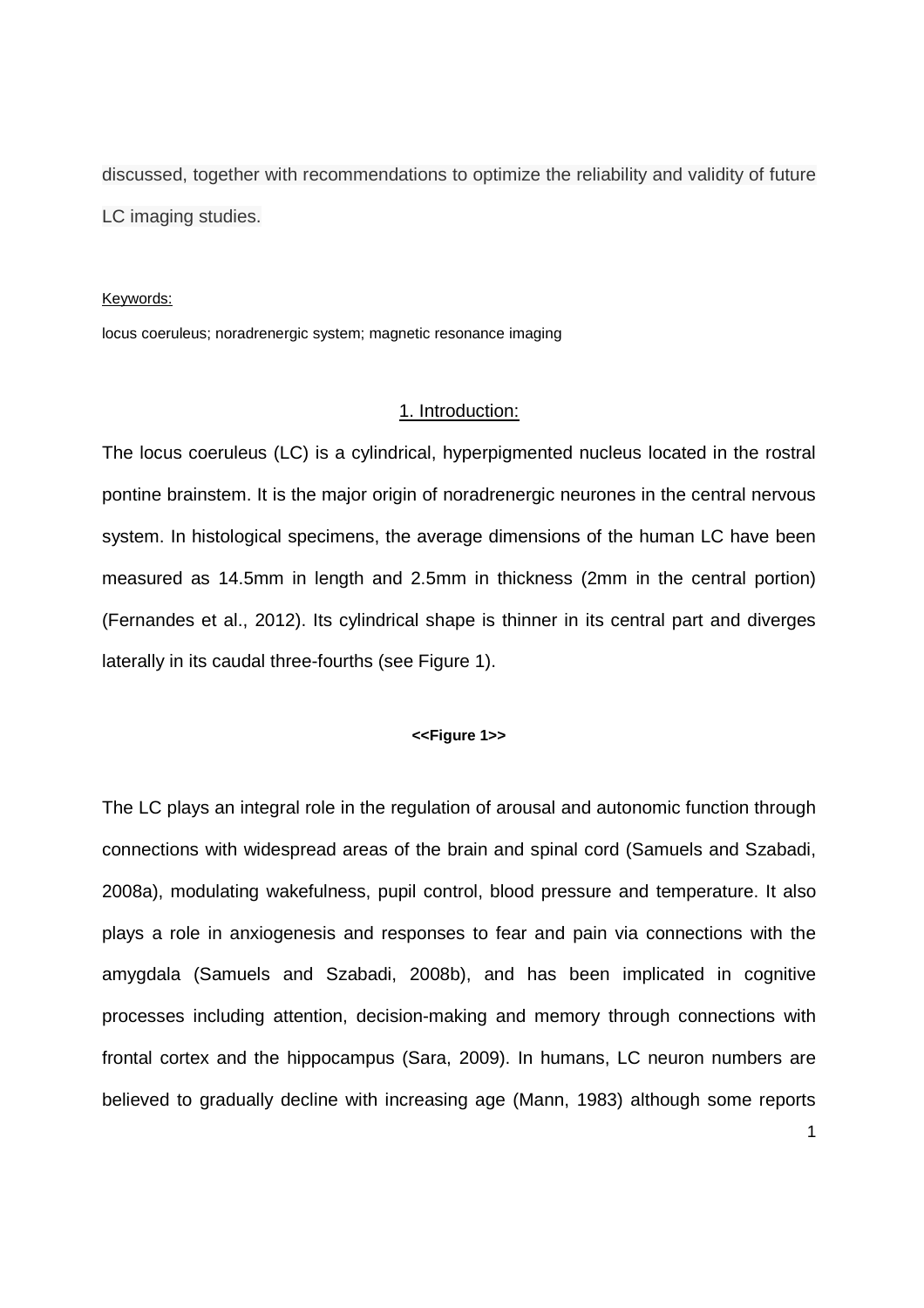challenge this view and suggest that LC neuronal death in cognitively normal older adults might indicate a presymptomatic stage of dementia-related physiological decline (Mather and Harley, 2016). Neuromelanin, a dark polymer pigment accumulates inside the noradrenergic neurons of the LC until the age of about 60 years, after which it declines, possibly in association with preferential loss of neurons containing the highest neuromelanin content (Mann and Yates, 1974).

The LC has been the subject of increasing interest within neurology and psychiatry following demonstration of early pathological change in neurodegenerative conditions such as Parkinson's disease (PD) and Alzheimer's disease (AD), conditions that have traditionally been more associated with dysfunction in the dopaminergic and cholinergic systems respectively (Zarow et al., 2003). Early tau pathology in the LC may even precede the hallmark appearance of tau and amyloid pathology in the medial temporal lobe and in cortical regions in AD (Braak et al., 2011) and has been shown to be associated with LC volume loss as the disease progresses (Theofilas et al., 2016). LC neurofibrillary tangles and abnormal tau show an age-MCI-AD continuum, with levels of cytopathology being associated with cognitive impairment (Grudzien et al., 2007). Studies have also implicated LC and noradrenergic system alterations in the pathophysiology of other disorders including depression (Arango et al., 1996; Bernard et al., 2011; Ressler and Nemeroff, 1999), schizophrenia (Lohr and Jeste, 1988; Yamamoto and Hornykiewicz, 2004), addiction (Berridge and Waterhouse, 2003/4) and autism (Mehler and Purpura, 2009).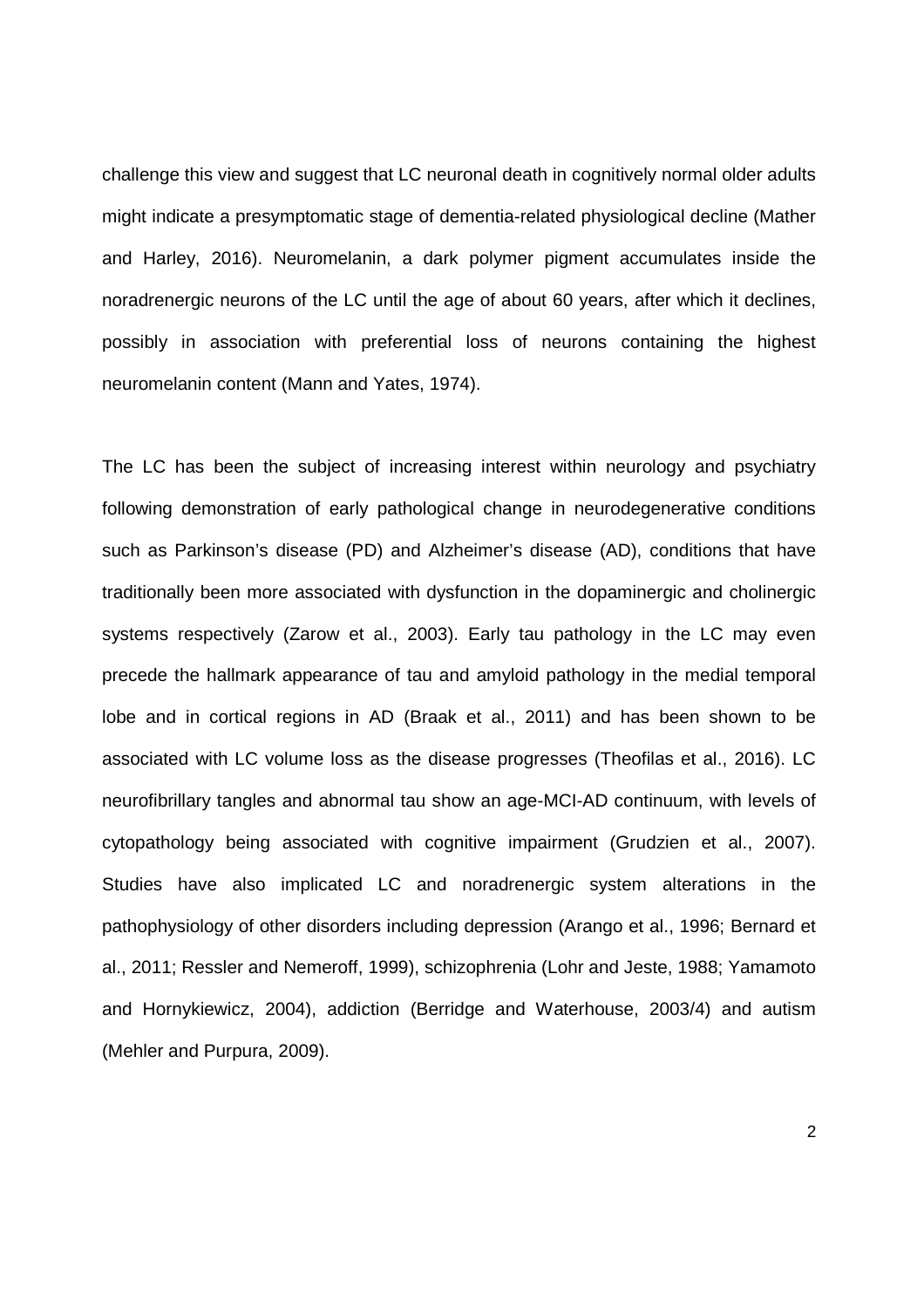#### **<<Figure 2>>**

The human LC can be visualized using T1-weighted MRI (Sasaki et al., 2008b) (see also Figure 2). Neuromelanin scavenges metals such as iron and copper (Sasaki et al., 2008a), which confers T1-shortening effects resulting in signal hyperintensity on T1 weighted images (Enochs et al., 1997; Trujillo et al., 2016). As neuromelanin is found inside the noradrenergic neurones of the LC and in the dopaminergic neurons of the substantia nigra in humans, these structures can be readily visualized using T1-weighted as well as magnetization transfer (MT) weighted MRI (Nakane et al., 2008; Sasaki et al., 2006).

In addition to neuromelanin-content enhancing T1- or MT-weighted approaches, often referred to as 'neuromelanin-sensitive' imaging, functional MRI techniques have also been used to investigate LC activity and connectivity in healthy and clinical human populations. However, no previous review has summarized the characteristics and findings of structural and functional MRI studies of the LC, and no consensus on recommendations to achieve optimal methodological validity and reliability has been published. Optimal in-vivo imaging of the LC is needed to evaluate its potential as a biomarker in neuropsychiatric conditions such as dementia and to assess the efficacy of future treatments targeting the LC-noradrenergic system.

This paper systematically reviews the studies that have published data on the LC using functional or structural MRI techniques. For neuromelanin-optimized structural MRI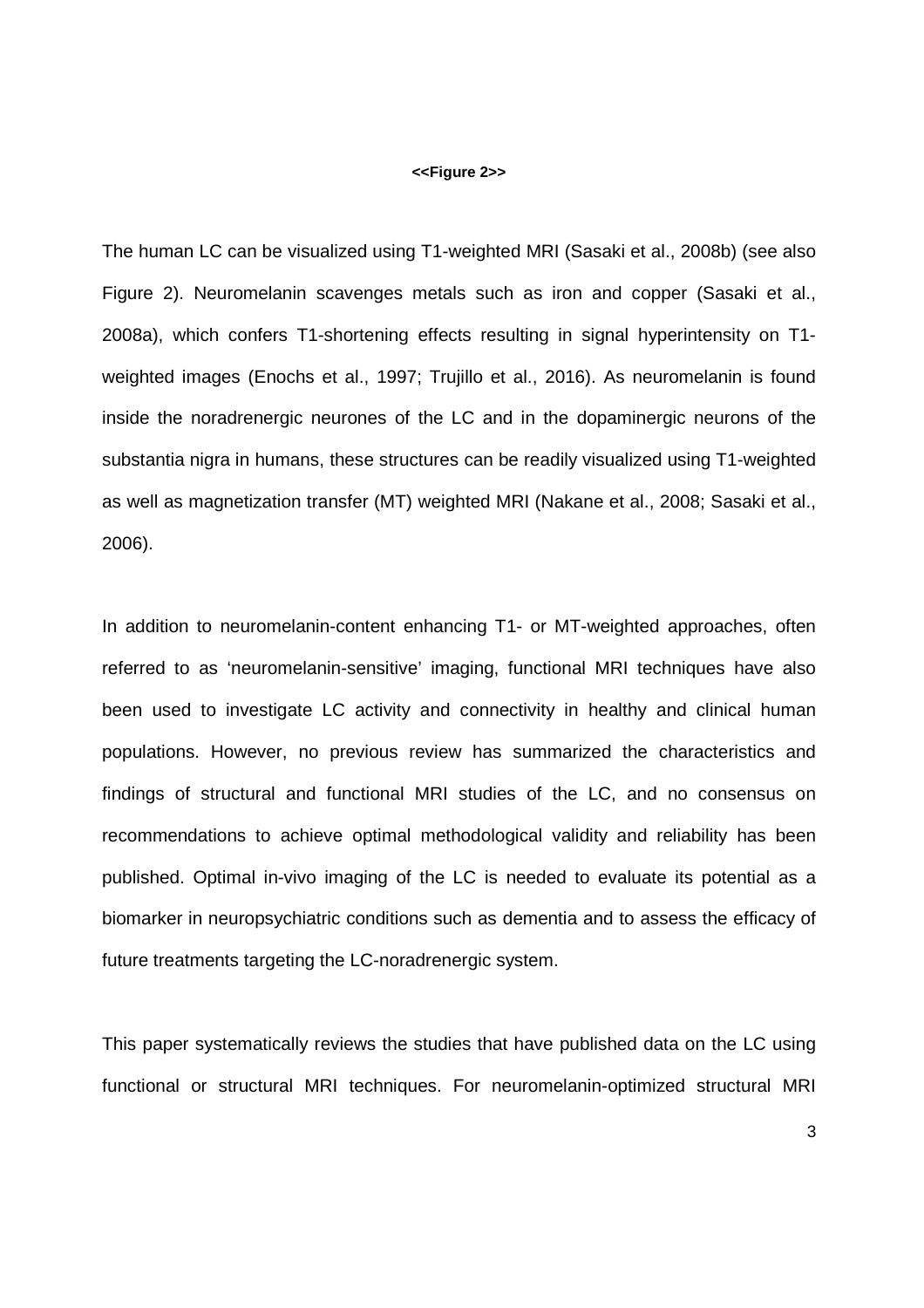studies, the review includes the range of scanning parameters used and methods employed to localize and measure the LC, and compares measures of signal intensity obtained in healthy and clinical populations. For functional imaging studies, the review describes the methods used to localize the LC and compares the distribution of location coordinates attributed to the LC with published neuropathological location data. The tasks and conditions associated with LC activation are also reported. Finally, a critical summary of the methodological factors that may limit validity are discussed, together with recommendations to optimize the reliability and validity of future LC imaging studies.

# 2. Method:

# **2.1 Literature search**

Online literature databases (PubMed, PsycINFO, Embase and Web of Science) were searched up to (12th April 2017) using the search terms ("locus coeruleus" OR "locus caeruleus" OR "locus ceruleus") AND magnetic resonance imaging.

## **2.2 Inclusion/exclusion criteria and screening**

Studies were included if they were peer-reviewed papers that reported novel findings on the LC in human subjects of any age, with any or no health condition. Also papers that used terms such as locus coeruleus complex (LCC), nucleus coeruleus or reported on 'a brainstem region tentatively identified as LC' were included for the purposes of the review. Functional MRI studies were included if they reported spatial coordinates (x, y, z) for the LC.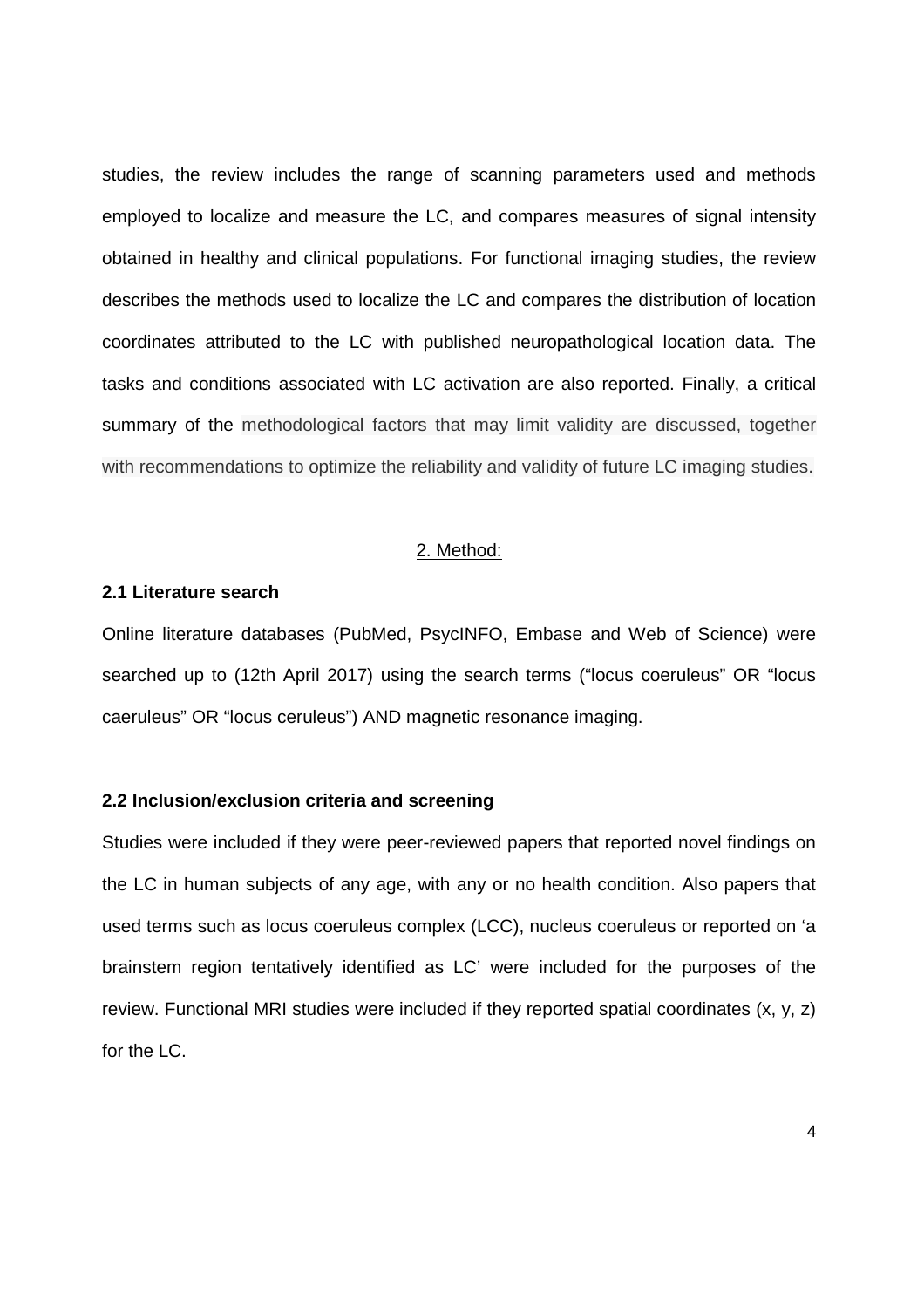Studies were excluded if they investigated a brainstem region but did not report data specific to the LC, or failed to describe their methods in any detail. Case reports, poster abstracts and dissertations were also excluded.

# **2.3 Data extraction**

Two authors (KL and DH) independently screened papers for inclusion based on their titles and abstracts. Two authors (KL and FM) subsequently extracted data on study characteristics, MRI protocol and outcome measures using a structured form. Where studies only reported the acquired pixel size and slice thickness, these were converted to voxel size. Discrepancies were resolved through discussion among the coauthors.

# **2.4 Statistical analysis**

# *2.4.1 Structural imaging studies*

To measure and compare LC integrity between different clinical groups, neuromelaninoptimized imaging studies have commonly reported the LC contrast ratio (CR, see equation below). Conditions such as AD and PD are hypothesized to be associated with impaired LC integrity, i.e. lower CR values relative to those in healthy controls. To compare the CR obtained for different clinical groups, the weighted means and confidence intervals for each group were calculated and plotted. The weight applied to each value was determined by the number of subjects in each group. Only studies that reported numerical data for the mean or median CR using the following formula were included for the analysis: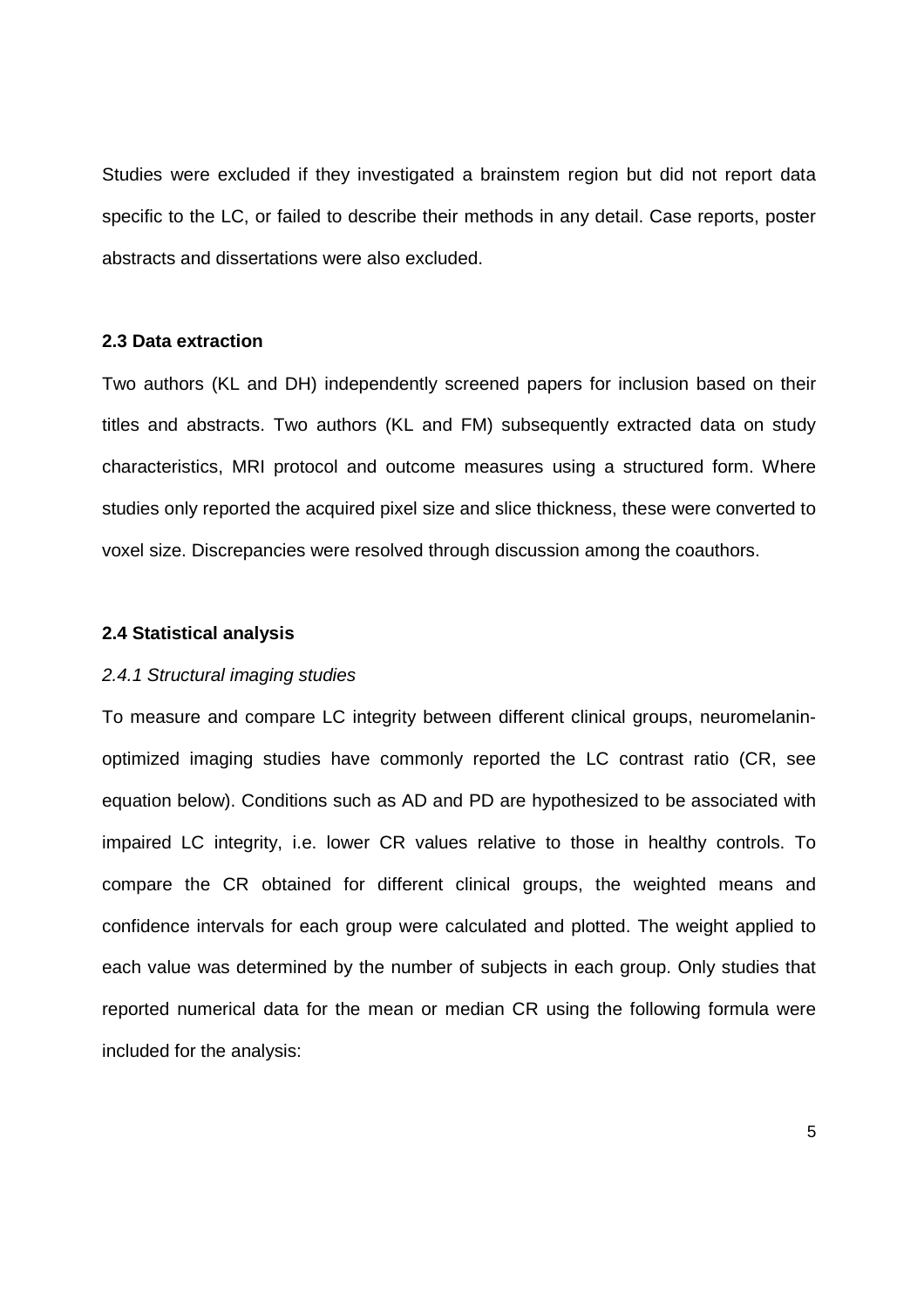$$
CR = \frac{(S_{LC} - S_{ref})}{S_{ref}},
$$
 (Equation 1)

where  $S_{LC}$  represents the signal intensity of the LC and  $S_{ref}$ , the signal intensity of a reference region. This was the most commonly used formula to calculate CR. Studies that used a different formula to measure the signal from the LC were excluded from the analysis. The CR values from Mather et al. (2017) were also excluded as they originated from and were already reported in Clewett et al. (2016). The mean and not the median CR was used from (Ehrminger et al., 2016), and the average CR was calculated from the middle, rostral and caudal CR values for each participant group from (Shibata et al., 2007).

# *2.4.2 Functional imaging studies*

To compare the distribution of coordinates of activation attributed to the LC in functional MRI studies, we used a bootstrap analysis method described in a previous systematic review (Costafreda et al., 2006) to construct confidence intervals for the weighted mean Montreal Neurological Institute (MNI) location coordinates along each of the spatial axes (x, y, z). The weight applied to each individual peak activation was proportional to the number of subjects in the experiment. Due to the anatomical shape of the LC, which is described as diverging caudally from the midline in its lower three fourths (Fernandes et al., 2012), the studies were divided into four bins along the range of reported zcoordinates before calculating the bootstrap confidence intervals and weighted means of the location coordinates for each bin. To assess the validity of these findings, they were compared to location coordinates previously published by Keren et al. (2009), as this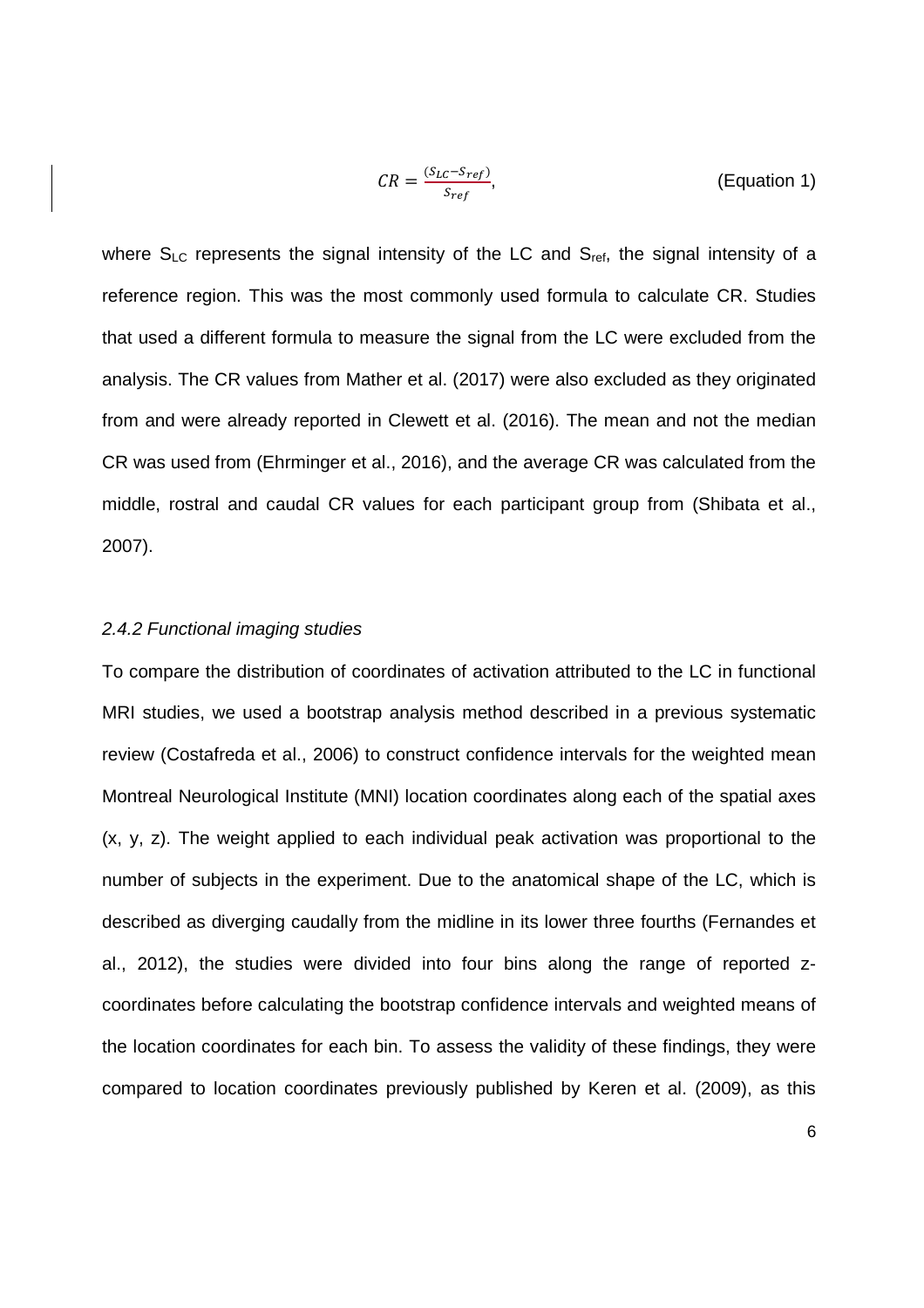was the only study from the literature search that had published a histologically validated location map of the LC in MNI coordinates. If a study reported more than one LC location using the same method these were all included in the analysis, however only the unsmoothed data from Murphy et al., (2014) and the coordinates obtained using the specialized template (SUIT) from Köhler et al., (2016) were included. Functional studies that reported only Talairach coordinates were included after transforming their location data into MNI space (Lacadie et al., 2008).

#### 3. Results

## **3.1 Identification and characteristics of included studies**

Literature searches identified 838 potential studies, 69 of which met inclusion criteria for data extraction (Figure 3, PRISMA flow diagram). Thirty-seven of these employed a cross-sectional design with no comparison group, n=28 were case-control studies, and four studies were randomized controlled trials.

The majority of studies (n=42) involved healthy, non-clinical participants, n=23 studies were in a defined neuropsychiatric population (e.g. MCI/dementia, depression, schizophrenia, post-traumatic stress disorder, generalized anxiety disorder) and three were in other clinical disorders (e.g. migraine, chronic regional pain syndrome, irritable bowel syndrome). In structural MRI studies, the condition most frequently investigated was PD. In functional studies, the cognitive functions most frequently investigated were cognitive control/decision-making and attention. Most studies (n=43) tested younger adults between 18-65 years old (mean age: 29 y.o.), n=23 studies looked at both younger and older adults (mean age: 58 y.o.), and two studies tested children (mean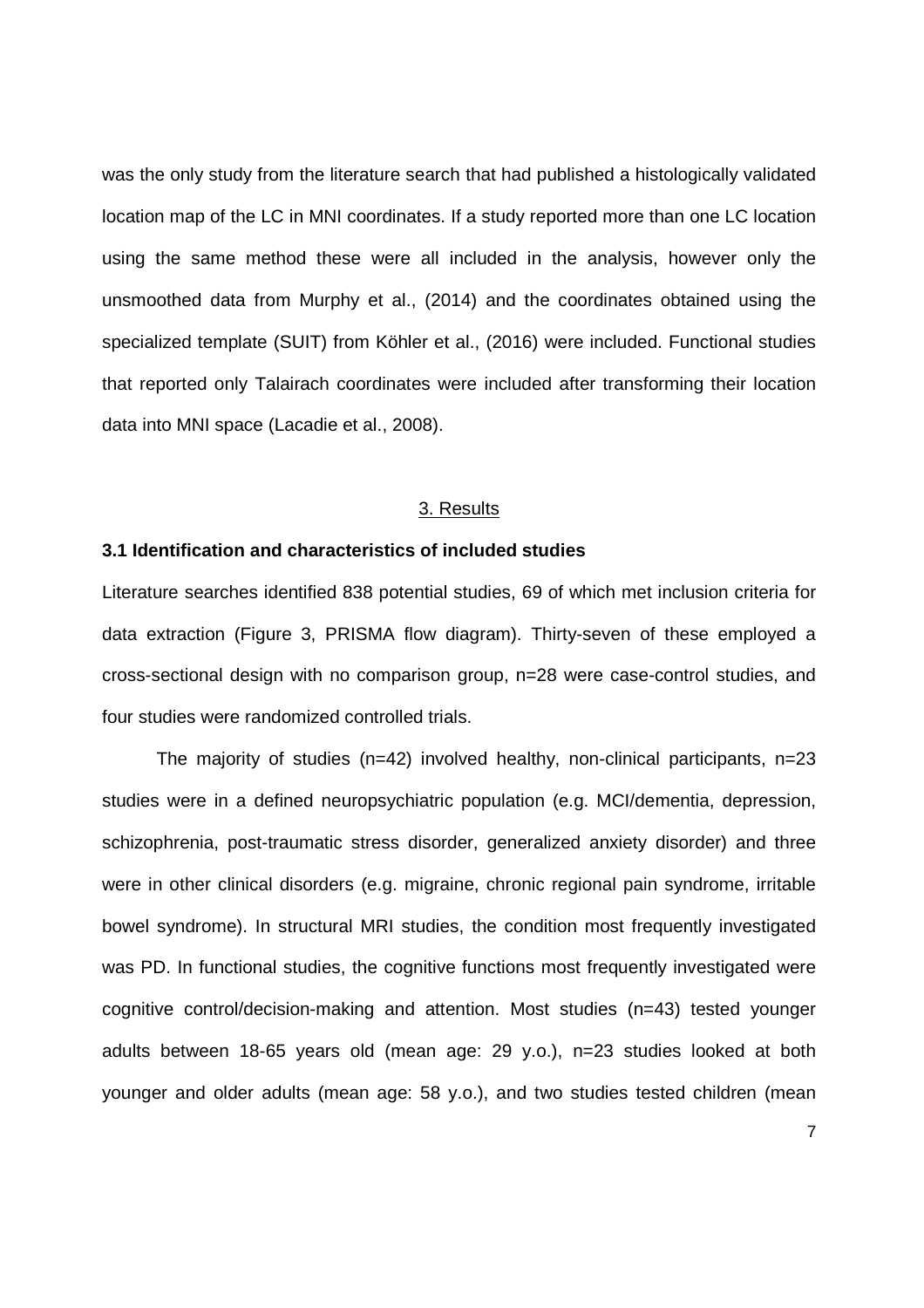age: 13 y.o.). The number of years of education was included in 4% of all studies, handedness was reported in 29% of all studies and 51% of all study participants were female.

# **3.2 Structural MRI assessment of the LC**

Table 1 summarizes the characteristics of 28 studies that reported data on the LC using structural MRI. Within these studies, most (n=25) used neuromelanin-optimized T1 weighted MRI, three used standard T1-weighted anatomical scans obtained to aid localization of positron emission tomography (PET), and an additional MRI study also employed diffusion tensor imaging (DTI). Anatomical scans that were acquired as part of fMRI studies to aid co-registration were not included here as they did not provide data specific to the LC.

Most neuromelanin-sensitive approaches developed to date to image the LC differ in MRI acquisition parameters and in their methodology to localize the structure and measure signal properties. The overall differences in LC signal intensity between and within clinical populations investigated in these studies are also summarized below (Table 1)

# *3.2.1 MRI scanning parameters and co-registration techniques*

Table 2 shows the imaging parameters that were reported on the 25 studies that sensitized MRI to neuromelanin content in the LC. The majority (21 studies) used a T1 weighted rapid acquisition with refocused echoes (RARE) pulse sequence, also known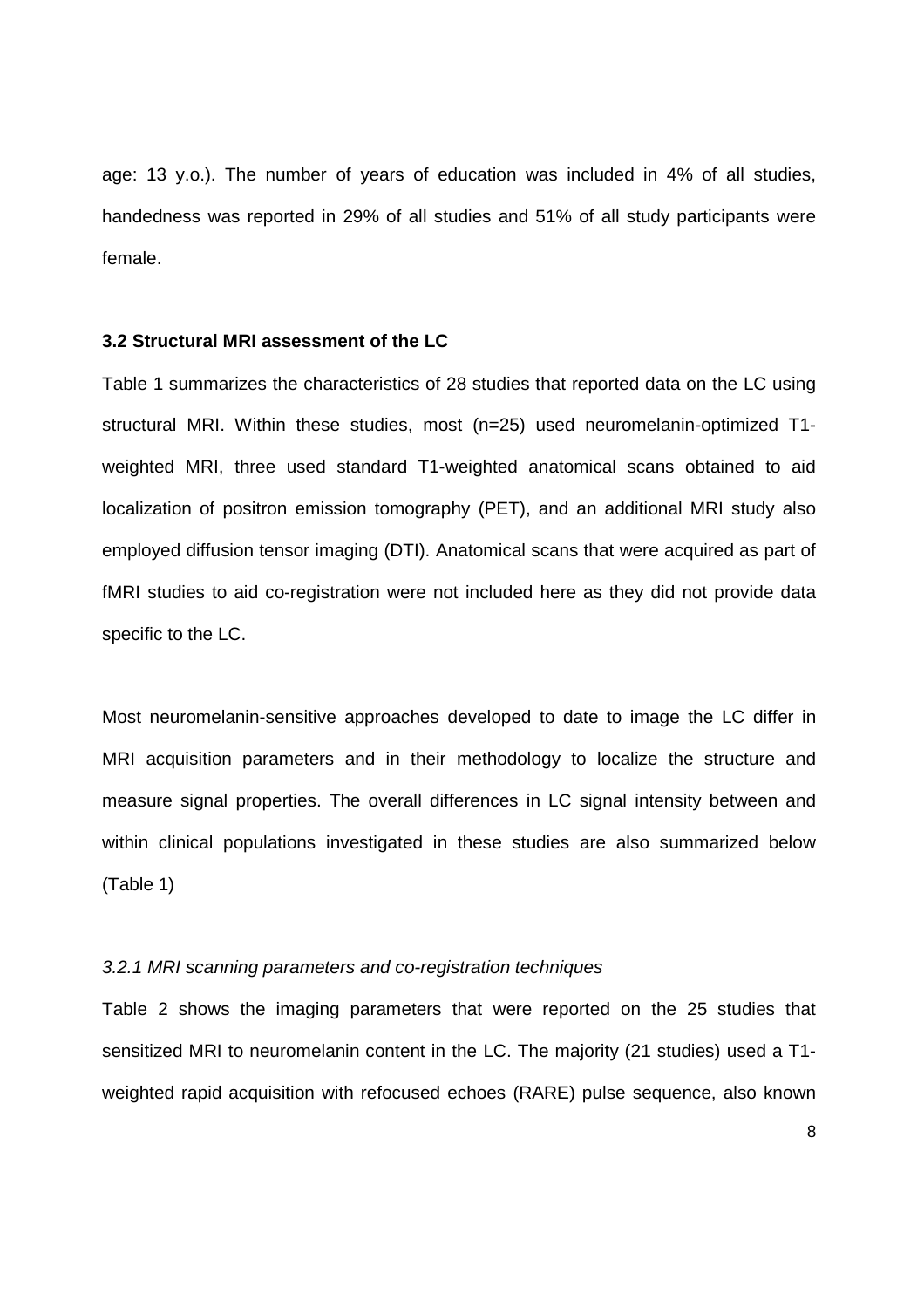as turbo/fast spin echo (TSE/FSE). Three studies, in contrast, prescribed T1 weighting with inversion recovery (IR) approaches – multi-inversion RARE (Keren et al., 2015) and spectral presaturation inversion recovery (SPIR) (Schwarz, 2012; Schwarz et al., 2016). In addition, two studies employed 2D gradient echo (GRE) sequences with an offresonance MT pre-saturation pulse (Chen et al., 2014; Langley et al., 2016), and one study used 3D-spoiled, steady-state GRE (GRASS) with MT preparation (Watanabe et al., 2014). Almost all studies were carried out *in vivo* using scanners with a magnetic field strength of either 1.5 Tesla (T) or 3T. Two *ex vivo* studies scanned brainstem specimens (Keren et al., 2015, 2009) of which one prescribed an IR approach using 7T MRI. Notably, however, many studies did not report all the relevant MRI parameters, thus Table 2 is somewhat incomplete.

A common feature in the selected studies is the prescription of higher in-plane resolution than slice thickness, resulting in elongated voxels that match the cylindrical shape of the LC. The reported slice thickness ranged between 2-3 mm, the largest interslice gap reported was 3.5mm (Clewett et al., 2016; Mather et al., 2017). In-plane resolution varied, and voxel size ranged from 0.31x0.36x2.5mm<sup>3</sup> (Sasaki et al., 2006) to 0.5x0.5x3mm<sup>3</sup> (Isaias et al., 2016) (see Table 2). The scan duration for *in vivo* studies ranged from 1:53 minutes to obtain one signal average (Clewett et al., 2016; Mather et al., 2017) to 17:12 minutes for 7 averages (Langley et al., 2016). Finally, it is noteworthy that the most common plane of acquisition (used by 11 studies) was oblique-axial perpendicular to the floor of the fourth ventricle.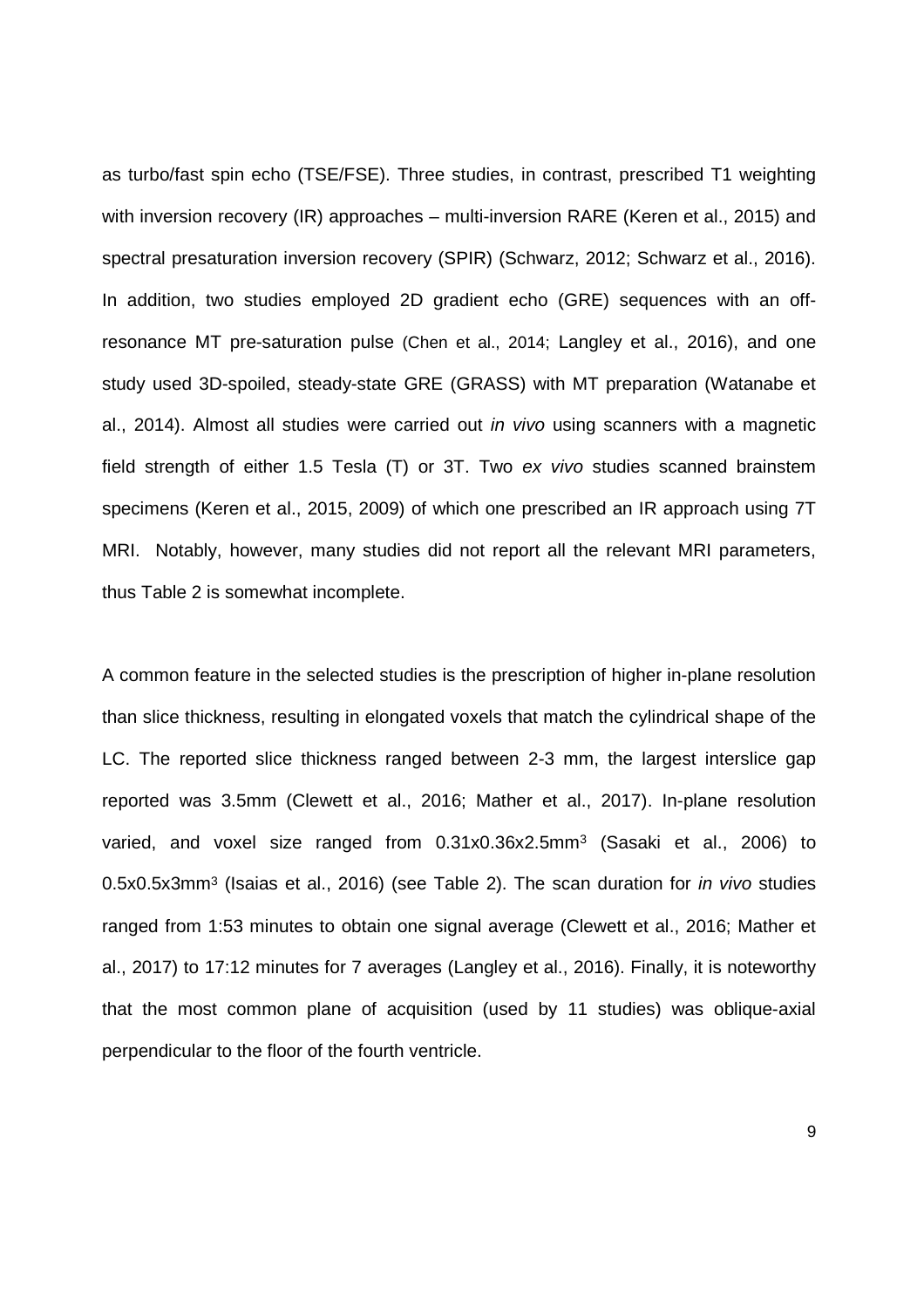Eight studies described co-registering MR images to each other or to an anatomical template. The templates used varied and included the International Consortium for Brain Mapping (ICBM) and MNI152 (Ehrminger et al., 2016; Langley et al., 2016), study-wise T1-anatomical images (Castellanos et al., 2015; García-Lorenzo et al., 2013) or the Colin27 template (Castellanos et al., 2015). Images of histologic specimens were also co-registered (Keren et al., 2015) or correlated (Sasaki et al., 2006) with MRI images to validate the source or location of the neuromelanin signal.

## *3.2.2 Localization of the LC, measurement of signal intensity and LC volume*

In most studies, the LC was identified, or segmented manually, and signal intensity was measured within a predefined brainstem area. Three studies employed semi-automated segmentation methods to calculate CR and/or LC volume (Chen et al., 2014; Langley et al., 2016; Sasaki et al., 2010) and one used a fully automated segmentation method to calculate LC volume (Castellanos et al., 2015).

The size of the LC mask varied. Most studies detected the peak intensity within either a 1-2mm<sup>2</sup> circular region or a single voxel, and two studies calculated signal intensity from the average of the 10 brightest interconnected voxels (Ehrminger et al., 2016; García-Lorenzo et al., 2013). In addition, one study compared the signal intensities of the middle, rostral and caudal portions of the LC (Shibata et al., 2007). Notably, however, only 12 (out of 22) studies reported that measurements were carried out blinded to participant status.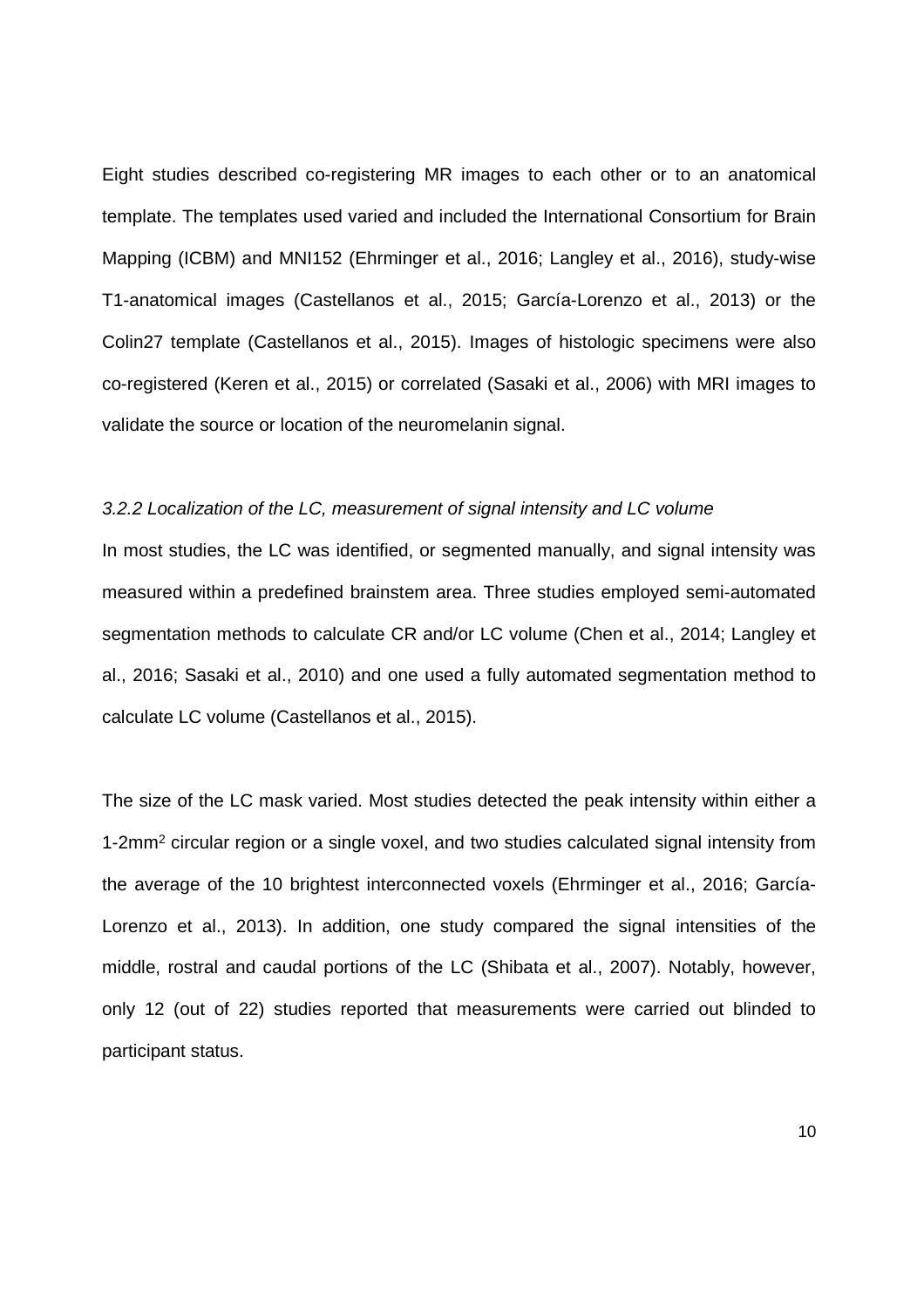All studies, apart from two (Keren et al., 2015, 2009), normalized LC signal intensity to that of a neighbouring reference region – the pons/pontine tegmentum (16 studies), rostral pontomesencephalic area (two studies) and cerebral peduncle (one study). Such studies reported on the contrast ratio (CR), i.e. the outcome measure assessed in the present study, with the great majority using CR as in Eq. 1; however, some differed in the terminology used. The same formulation, for example, was also referred to as magnetisation transfer contrast (MTC) (Langley et al., 2016) or contrast-to-noise ratio (CNR) (Clewett et al., 2016). Additionally, one study calculated CR as  $SL_C/SI_{ref}$ (Schwarz, 2012), and two studies calculated CNR as follows:  $CNR = (SI_{LC}-SI_{ref})/SD_{ref}$ , where SI represents mean signal intensity and SD<sub>ref</sub> is the standard deviation of the signal in the reference region (Chen et al., 2014; Isaias et al., 2016).

Twelve studies reported the mean CR or CNR, and one presented the data only graphically. Five studies reported the median CR or CNR, and two presented this only graphically.

Only four studies reported on LC volume, which were 8.2mm<sup>3</sup> and 11.7mm<sup>3</sup> in Parkinson's disease, and 15.2mm<sup>3</sup> and 16.7mm<sup>3</sup> in healthy controls (Castellanos et al., 2015; Schwarz et al., 2016), respectively; and what appears to be between 1.8-8.8mm<sup>3</sup> (Chen et al., 2014) and 10-30mm<sup>3</sup> (Langley et al., 2016) on a graphical plot in healthy adults. Based on the mean width (2-2.5mm) and length (14.5mm) of the LC from postmortem data (Fernandes et al., 2012), one would expect the actual LC volume to be around 50mm<sup>3</sup> in healthy adults. One study reported the area of the LC to be between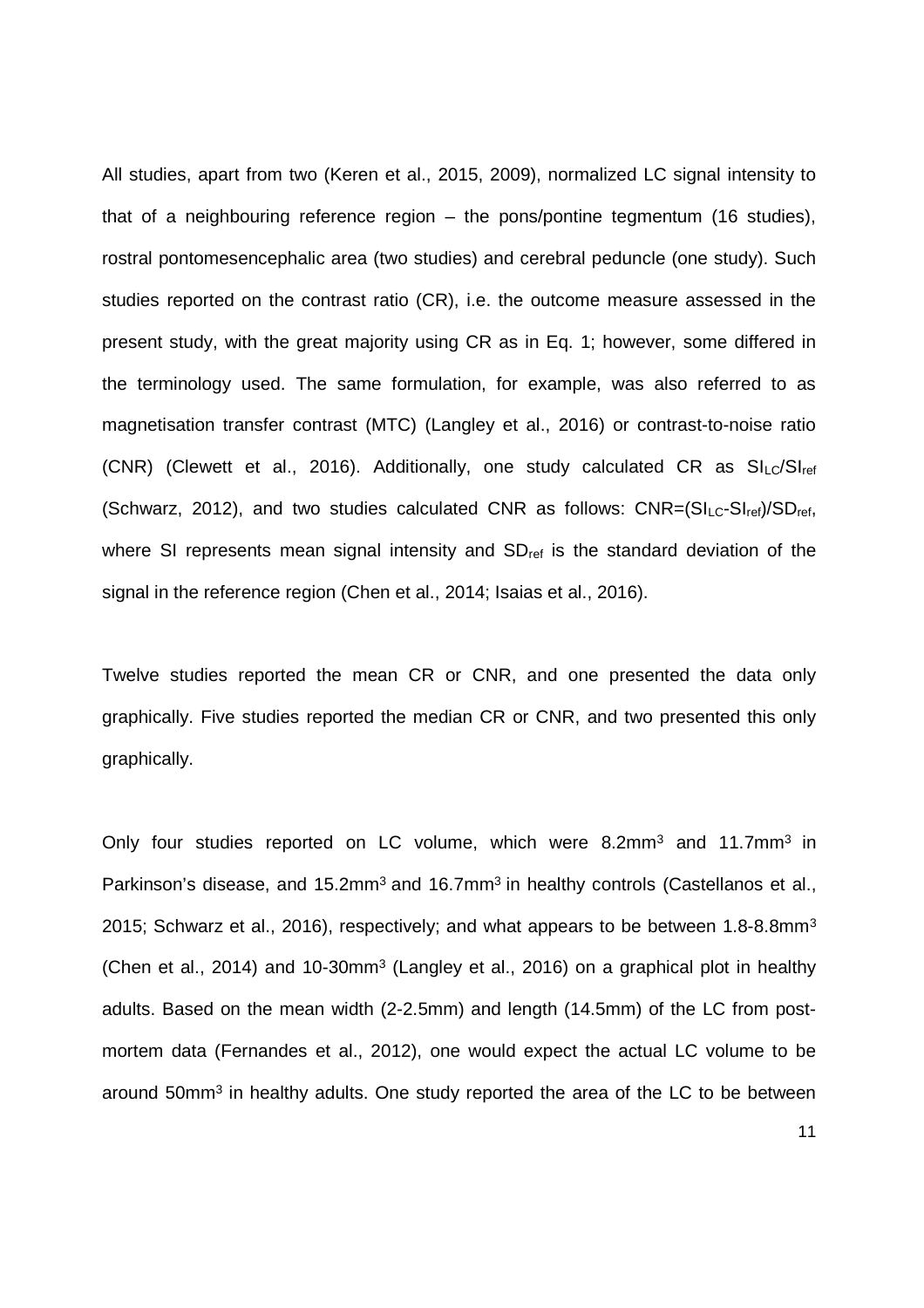10.8mm<sup>2</sup> in schizophrenia and 11.4mm<sup>2</sup> in healthy controls (Watanabe et al., 2014).

### *3.2.3 Main findings in healthy and clinical populations*

# **<<Figure 4>>**

Figure 4 shows the distribution, weighted means and 95% confidence intervals of mean and median CR values for clinical participant groups in studies that used Eq. 1. Only one study reported numerical CR data in patients with AD (Takahashi et al., 2015), thus a weighted mean and confidence interval could not be constructed for this group. On average, compared to healthy controls, CR was lower in all patient groups (MD, SZ, PD, AD and MCI), but more studies are needed to confirm this observation with a targeted investigation of specific clinical groups. The age ranges of each group were: 18-80 years (HC), 22-83 years (MD), 17-69 years (SZ), 41-85 years (PD), 59-86 years (AD), and 60- 87 years (MCI). The HC and PD groups had the highest number of studies so were the only groups to be statistically compared. The difference in CR between the HC and PD groups was significant (p<0.05) after analysis using a nonparametric test (Mann-Whitney U test  $z = -2.56$ ,  $p=0.009$ ). However, due to the limited sample size, this result should be viewed cautiously. Overall differences between the other groups were not calculated due to their very small sample sizes.

# *Findings in healthy adults*

In healthy participants, one study found that the CR increased with age until 40-59 years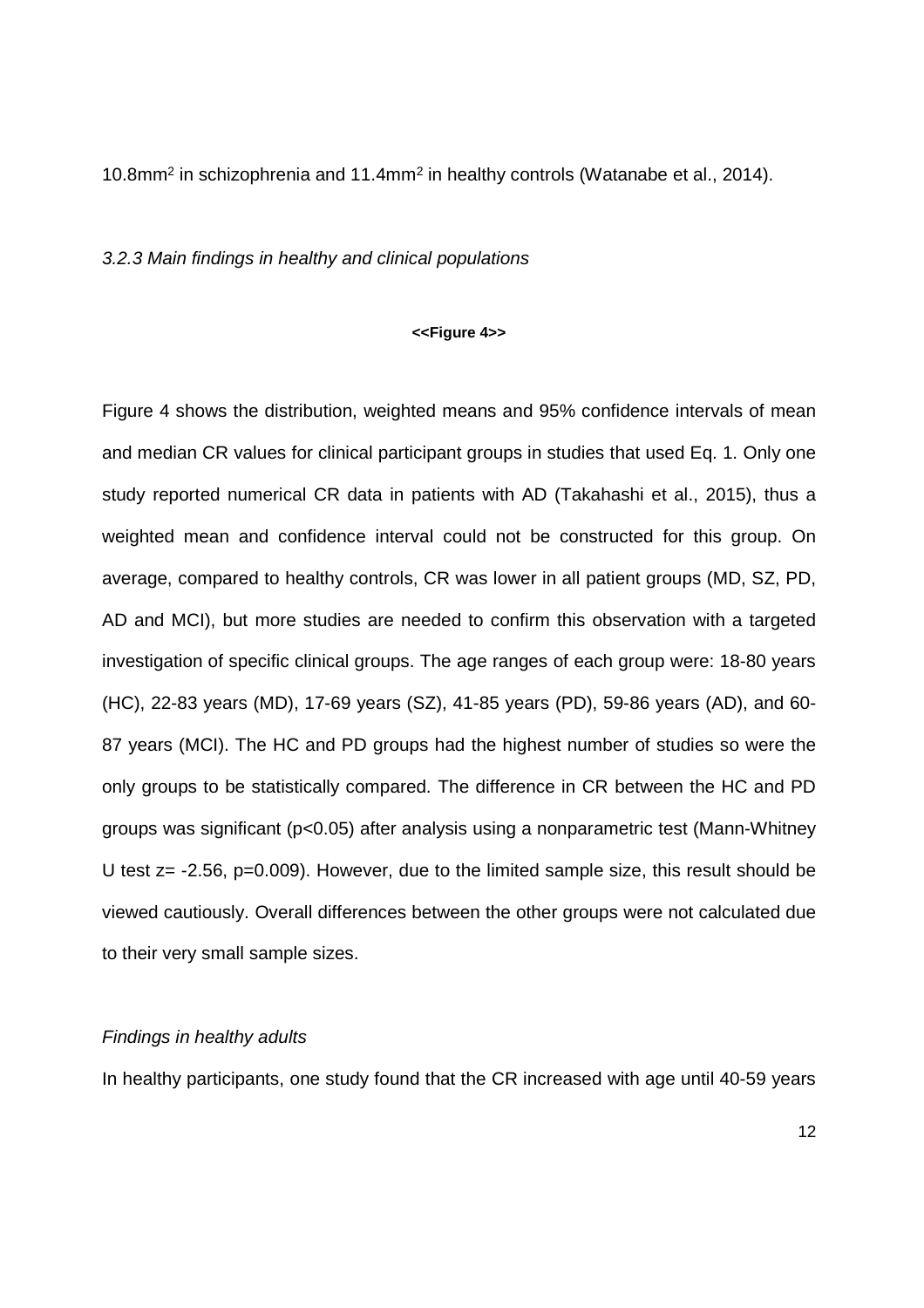and then decreased, with no significant difference between men and women (Shibata et al., 2006). In contrast, (Clewett et al., 2016) found that the LC in older adults (mean age 67) had greater CR than that in younger adults (mean age 24), and this was positively associated with measures of cognitive reserve in older adults. Both studies accorded their findings with evidence that LC neuromelanin accrues in an inverted U pattern across the lifespan with peak concentrations occurring at around 60 years (Mann and Yates, 1974; Manaye et al., 1995). It is conceivable, however, that an LC- CR increase in older adults could partly be explained by their concurrent finding of an age-related decrease in the signal intensity of the reference region (pontine tegmentum). The authors also reported a lower CR in women than in men, which is interesting given some evidence of increased risk of AD in females compared to males (Altmann et al., 2014; Andersen et al., 1999).

## *Findings in Parkinson's disease*

Ten studies investigated patients with PD or parkinsonism compared to a healthy control (HC) group. Apart from one study which found no significant difference in the LC between PD and HC, most LC studies reported reduced CR (or CNR) in PD compared to HC (Isaias et al., 2016; Matsuura et al., 2013; Miyoshi et al., 2013; Mukai et al., 2013; Ohtsuka et al., 2014; Sasaki et al., 2006) and reduced LC volume in PD compared to HC (Castellanos et al., 2015). Using the CR, LC-optimized T1-weighted MRI did not distinguish between early and advanced PD (Ohtsuka et al., 2013), though interestingly, the same study found differences between PD and other parkinsonian syndromes such as multiple system atrophy (MSA) (Matsuura et al., 2013; Ohtsuka et al., 2014), and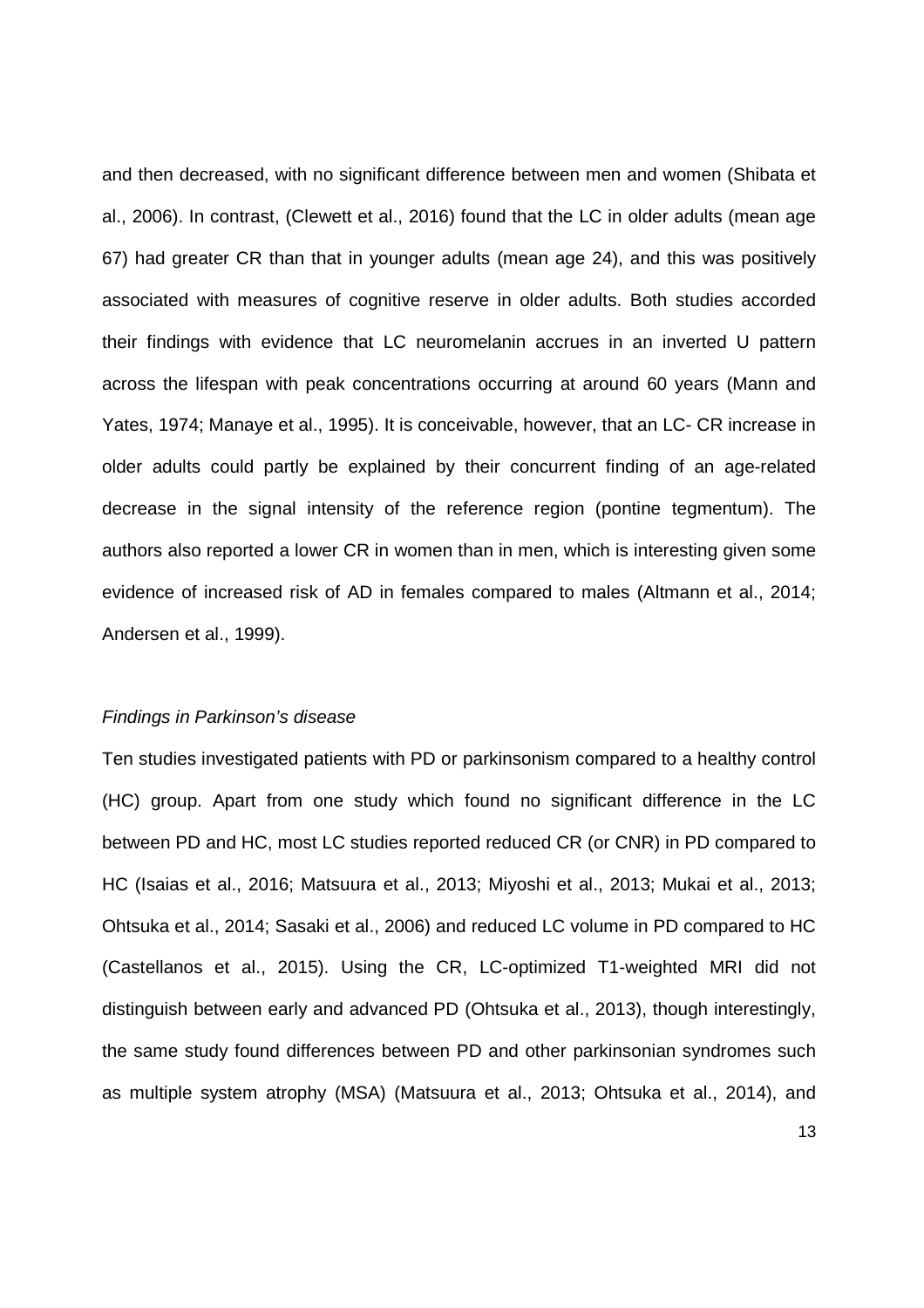reduced LC signal intensity in PD with REM-sleep behavior disorder (RBD) compared to PD without RBD (García-Lorenzo et al., 2013). Furthermore, a study that did not include participants with PD also reported reduced CR in RBD compared to HC (Ehrminger et al., 2016).

# *Findings in Alzheimer's disease (AD) and Mild Cognitive Impairment (MCI)*

Two *in vivo* studies investigated patients with AD and MCI and compared them to HC with different findings. (Takahashi et al., 2015) found reduced LC-CR in AD and MCI compared to HC but no difference between the AD and MCI groups. In contrast, (Miyoshi et al., 2013) did not find a significant difference in CR between AD and HC groups.

# *Findings in Major Depression and Schizophrenia*

Four studies investigated patients with diagnoses of Major Depression (MD) and/or Schizophrenia (SZ) compared to HC. SZ studies did not find significant CR alterations relative to controls (Sasaki et al., 2010; Shibata et al., 2008; Watanabe et al., 2014); though notably, CR differences were identified between the substantia nigra and LC (Sasaki et al., 2010; Shibata et al., 2008). Two studies reported significantly reduced CR in MD compared to both HC and SZ (Sasaki et al., 2010; Shibata et al., 2008), and one found reduced CR of the rostral and middle LC in MD patients compared to HC, but this did not correlate with scores on psychiatric rating scales (Shibata et al., 2007).

Taken together, studies to date suggest that some patient populations might have lower CR values in the LC than healthy adults, however, more studies are needed to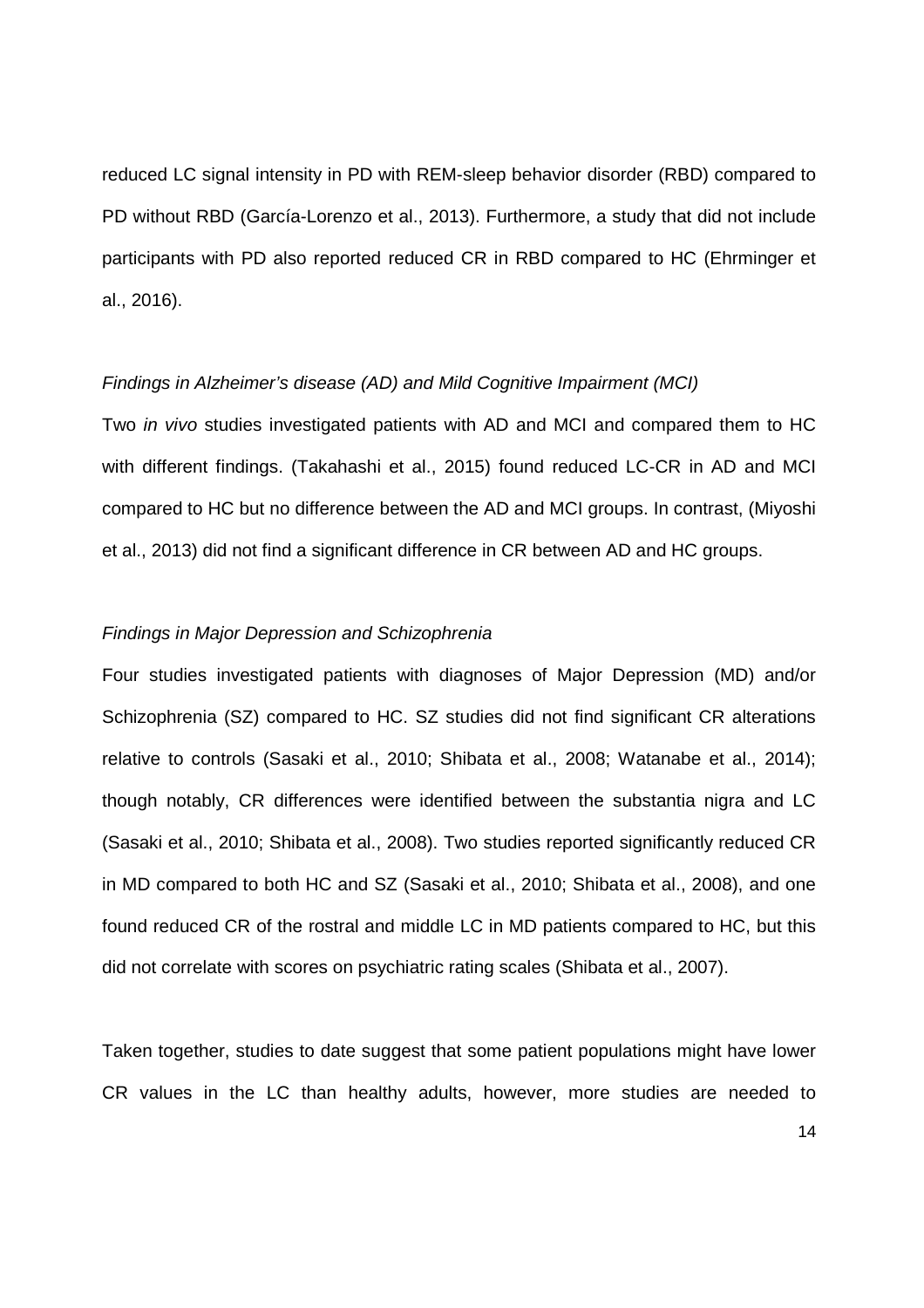strengthen this observation. Differences in CR did not correlate with symptom severity scores in MD and SZ, but it successfully distinguished between PD and other parkinsonian syndromes, and between PD with and without RBD. There is some evidence for age-related changes in CR in healthy adults and possible differences between males and females, however there is no consensus on the precise nature of these differences. Despite data showing healthy subjects with lower LC volumes than expected based on neuroanatomical data, there was a difference in volume between this group and PD patients.

## **3.3 Functional MRI**

Table 3 summarizes the characteristics of 41 studies that reported functional MRI (fMRI) data from the LC. Within these studies, 25 reported event-related BOLD data from the LC and 13 reported on functional connectivity between other brain regions and the LC. Three studies reported both BOLD and functional connectivity data. Nine functional connectivity studies involved resting state data.

# *3.3.1 Coregistration and other preprocessing methods*

Due to the small size of the LC, precise coregistration between functional and structural MRI images is required. This is because the LC can only be visualized in structural images and via coregistration needs to be accurately identified in the functional images. The majority of fMRI studies described performing a coregistration procedure, and only 6 studies did not. Two studies obtained structural T1-TSE neuromelanin-optimized MRI images for coregistration with BOLD images for precise anatomical localisation (Krebs et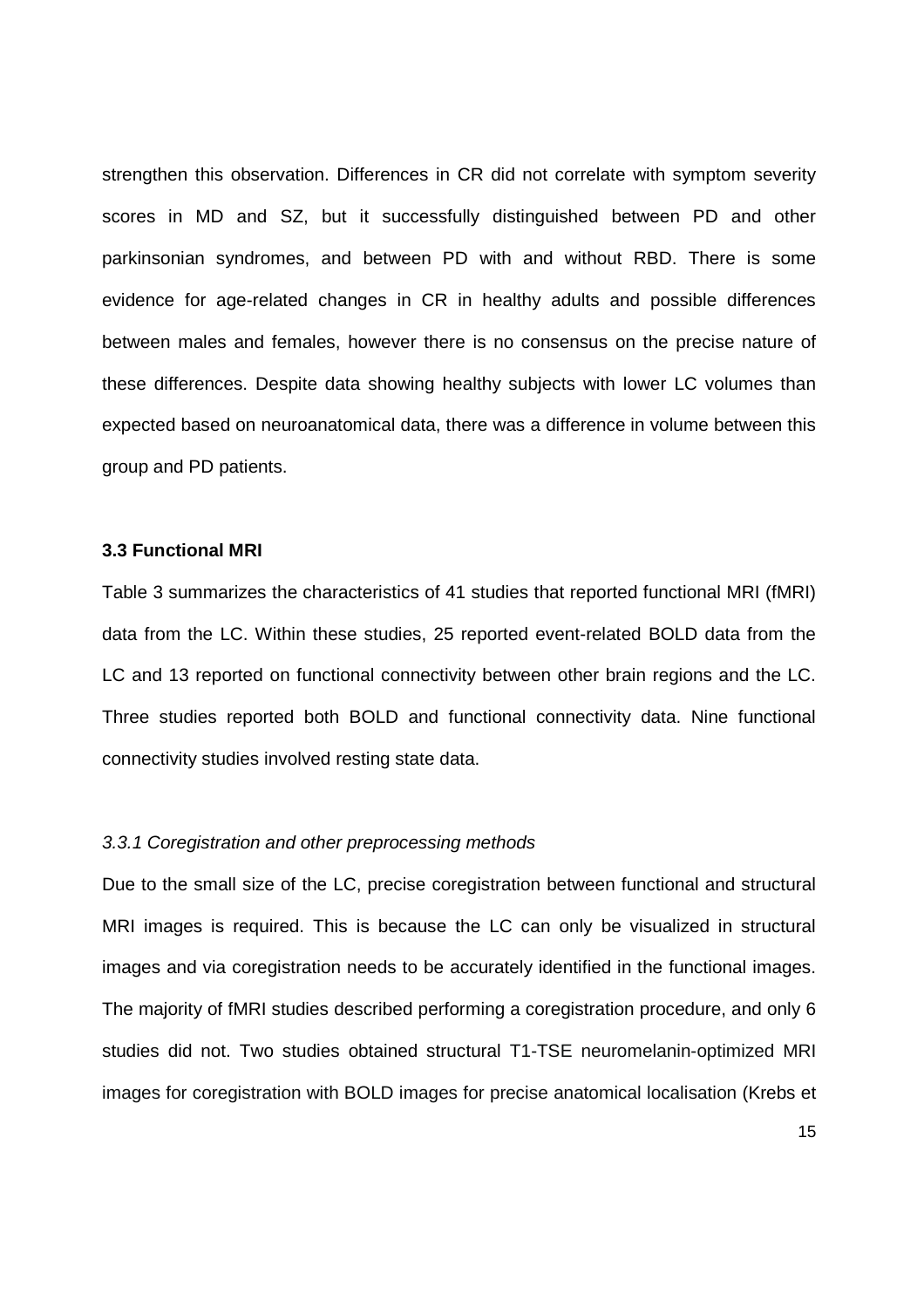al., 2017; Murphy et al., 2014). The imaging data was spatially normalized into Montreal Neurological Institute (MNI) space in most studies but 3 papers transformed their MRI data into Talairach space (Anticevic et al., 2014; Kraus et al., 2013; Lerner et al., 2009). To improve normalization within the brainstem, two studies normalized neuroimaging data to the spatially unbiased infratentorial template (SUIT), a high-resolution atlas template of the human cerebellum and brainstem based on the anatomy of 20 healthy individuals (Bär et al., 2016; Köhler et al., 2016). This method produced different MNI location coordinates for the LC when compared to the normalization process on the same data using the standard ICBM atlas template (Köhler et al., 2016). No study was judged to have adequately reported how the precision of the coregistration method was assessed.

The acquired voxel size reported ranged from 1.2x1.2x1.2mm<sup>3</sup> (Sclocco et al., 2016) to 3.75x3.75x4mm<sup>3</sup> (Xuan et al., 2016) (see Table 3). Where reported, functional images were resampled to 2x2x2mm<sup>3</sup> voxels (7 studies), 1x1x1mm<sup>3</sup> voxels (2 studies) or 3x3x3mm<sup>3</sup> voxels (1 study). The majority of studies (30) subsequently spatially smoothed the images using a Gaussian kernel of a size that varied between 2mm and 8mm full width half maximum (FWHM). Only seven studies described correcting data for both cardiac and respiratory noise signals.

# *3.3.2 Localization of the LC*

Functional MRI studies that used a region-of-interest (ROI) analysis to measure the LC identified the LC ROI using different methods. Previously published coordinates of the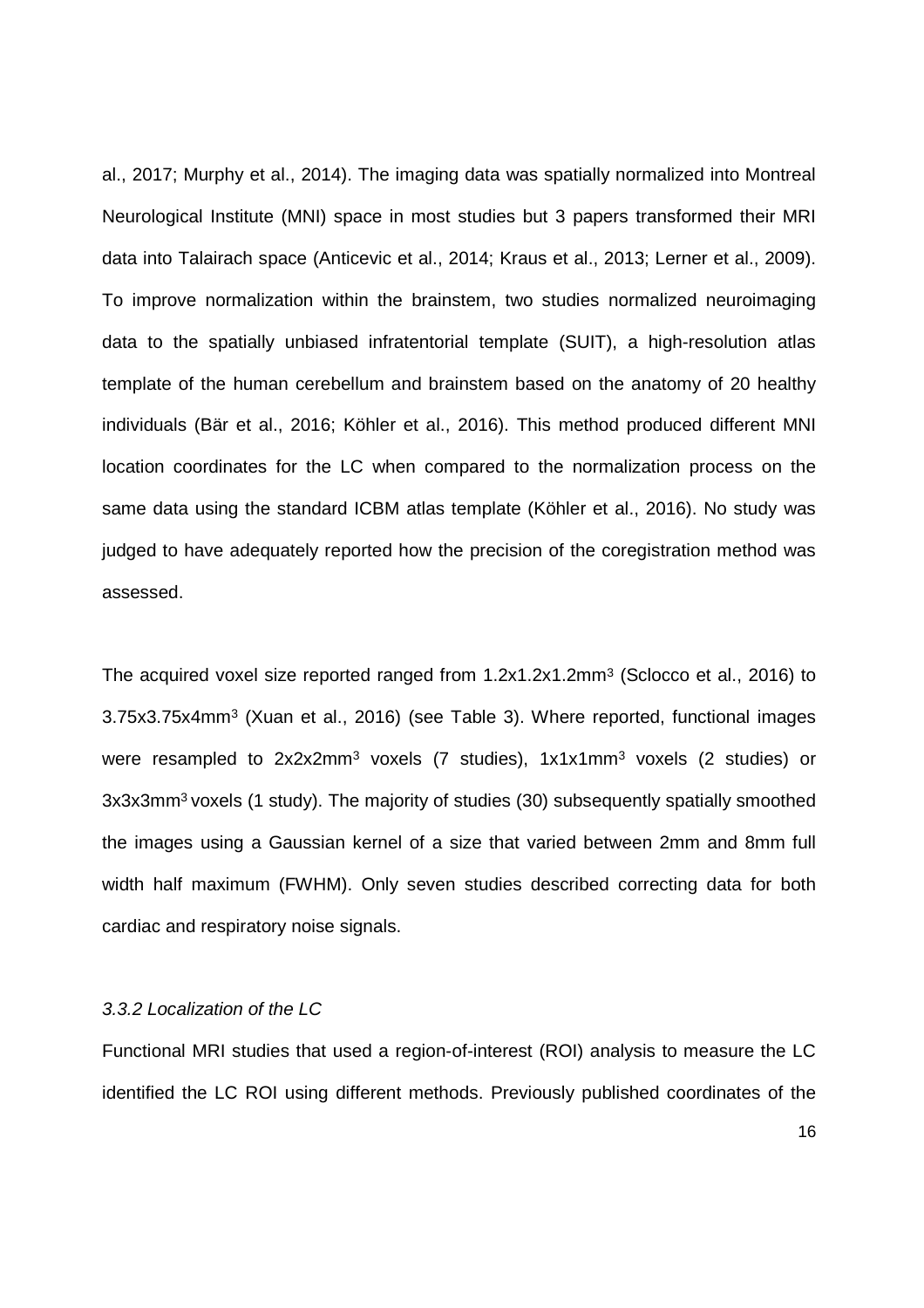LC were often used to identify the ROI, most commonly derived from Keren et al., (2009) which used ex-vivo neuromelanin-optimized T1-weighted imaging (Hubbard et al., 2011; Kahnt and Tobler, 2013; Laureiro-Martínez et al., 2015; Murphy et al., 2014; Payzan-LeNestour et al., 2013; Schulte et al., 2016), but also from a structural MRI study by Astafiev et al., (2010) (Henckens et al., 2012; Laureiro-Martínez et al., 2015; Morey et al., 2015). Some studies referenced coordinates obtained from previously published functional MRI studies: three studies used data from Liddell et al., 2005, two used coordinates from Sterpenich et al., 2006 (which itself references Liddell et al., 2005), and one study used data from Schmidt et al., (2009) (which itself references Liddell et al., 2005 and Sterpenich et al., 2006). Eight fMRI studies used an exploratory whole-brain analysis approach and defined the LC ROI according to the location of activity contrast between participant conditions.

Where methodology was reported, a LC mask was generated from the average structural scans of the group (Brooks et al., 2017) or was obtained using a different template (e.g. ICBM 152) (Köhler et al., 2016; Sclocco et al., 2016; Xuan et al., 2016) to aid localization of the LC on individual functional scans. One study reported using a subject's anatomical brainstem dataset as a reference brainstem, and manually transformed other participants' functional activations onto this (Kraus et al., 2013).

Five functional connectivity studies used the LC as their seed region. Location coordinates for the seed region were obtained from different sources, including a previous study by Keren et al., (2009) (Kline et al., 2016; Zhang et al., 2016), a previous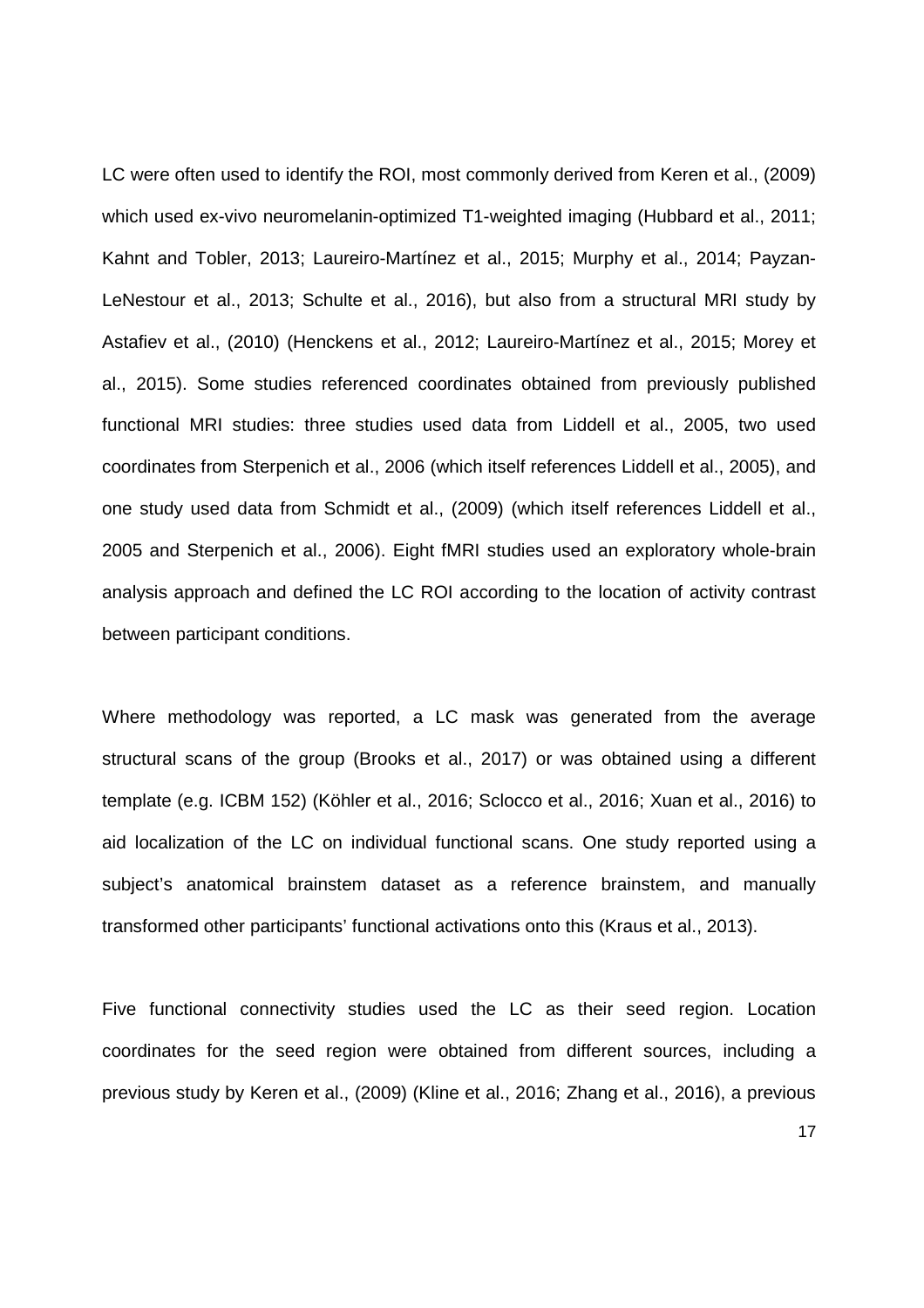study published by the same author (Steuwe et al., 2015), and an anatomical atlas of the human brainstem (Duvornoy's Atlas of the Human Brainstem and Cerebellum by Naidich et al., 2009) (Bär et al., 2016).

#### *3.3.3 Independent variables investigated*

The majority of fMRI studies of the LC investigated executive functions, including attention (Mohanty et al., 2008; Murphy et al., 2014; Neufang et al., 2015; Raizada and Poldrack, 2007; Xuan et al., 2016), cognitive or inhibitory control (Köhler et al., 2016; Minzenberg et al., 2008; Schilbach et al., 2011; von der Gablentz et al., 2015) and decision-making (Kahnt and Tobler, 2013; Laureiro-Martínez et al., 2015; Payzan-LeNestour et al., 2013). Other studies assessed the impact of novelty (Krebs et al., 2017, 2013, 2011), emotion (Lerner et al., 2009; Sterpenich et al., 2006), stress/anger (Gilam et al., 2017; Henckens et al., 2012; van Marle et al., 2010), pain (Brooks et al., 2017; Erpelding et al., 2014; Hubbard et al., 2011; Schulte et al., 2016; Sclocco et al., 2016) and fear/threat (Liddell et al., 2005; Morey et al., 2015; Steuwe et al., 2015, 2014). Studies also investigated the effect of specific interventions on the LC such as vagal nerve stimulation (VNS) (Kraus et al., 2013), light exposure (Vandewalle et al., 2007) and psychotropic medications (Kline et al., 2016; Metzger et al., 2015; Minzenberg et al., 2008). The LC was assessed in healthy participants or in subjects with conditions including nausea (Napadow et al., 2013), cataplexy (Meletti et al., 2015), migraine (Moulton et al., 2014), generalized anxiety disorder (Meeten et al., 2016) and schizophrenia (Anticevic et al., 2014).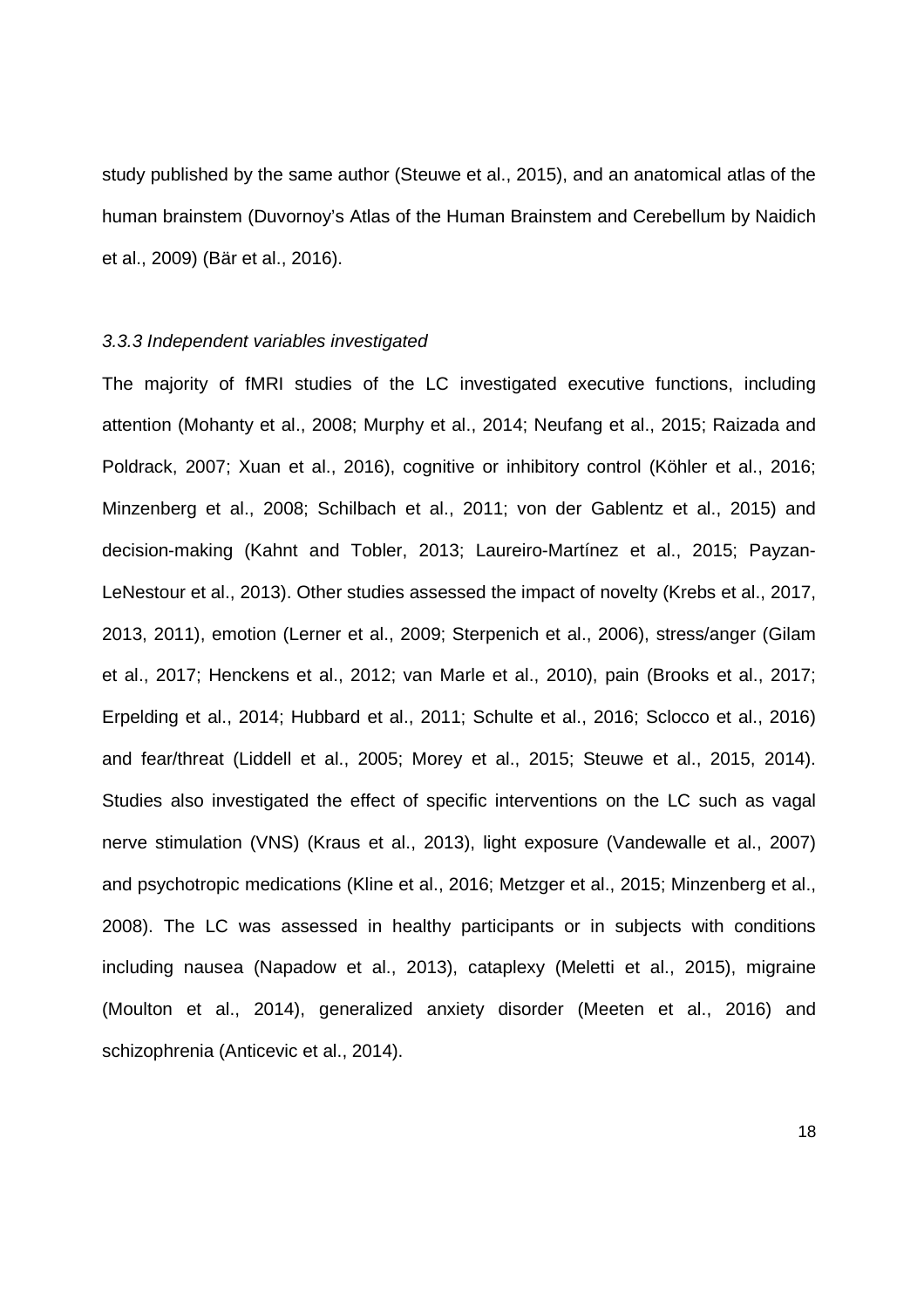A recent review (Sara and Bouret, 2012) proposed that a salient or behavioral significant stimulus (the salient context) activates LC neurons in parallel with autonomic reflex responses, which is in turn modulated by descending inputs from the prefrontal cortex and amygdala (the cognitive context). The relationship between the 'top-down' influence of cortical structures, which plays a role in attentional shifting and behavioral flexibility, and the 'bottom-up' reflexive autonomic response to stimuli is likely to be complex and dynamic. Bearing this in mind, the physiological stimuli and cognitive tasks that generated BOLD activity changes in the LC were divided into two categories to reflect whether the tasks were more likely to demand the recruitment of 'top-down' cognitive processes (for example, if they required attentional set shifting or working memory), or 'bottom-up' mechanisms (i.e. autonomic reflex responses driven by the properties inherent in a stimulus, such as pain). Of the 22 fMRI studies that investigated eventrelated BOLD activity of the LC, 15 were judged to have used tasks or stimuli that mainly recruited a 'top-down' cognitive process and 13 mainly drove a 'bottom-up' process.

# *3.3.4 Main findings*

The LC was implicated in a wide range of conditions and cognitive functions as described above (see Table 3). The various 'top-down' tasks employed in the BOLD fMRI studies were all judged to involve switching attention in response to stimulus change, consistent with the hypothesized role of the noradrenergic system in shifting between focused and flexible attention (Berridge and Spencer, 2016). All of the 'topdown' tasks increased LC BOLD activity, except one study which reported LC deactivation for such events (Payzan-LeNestour et al., 2013). The LC was also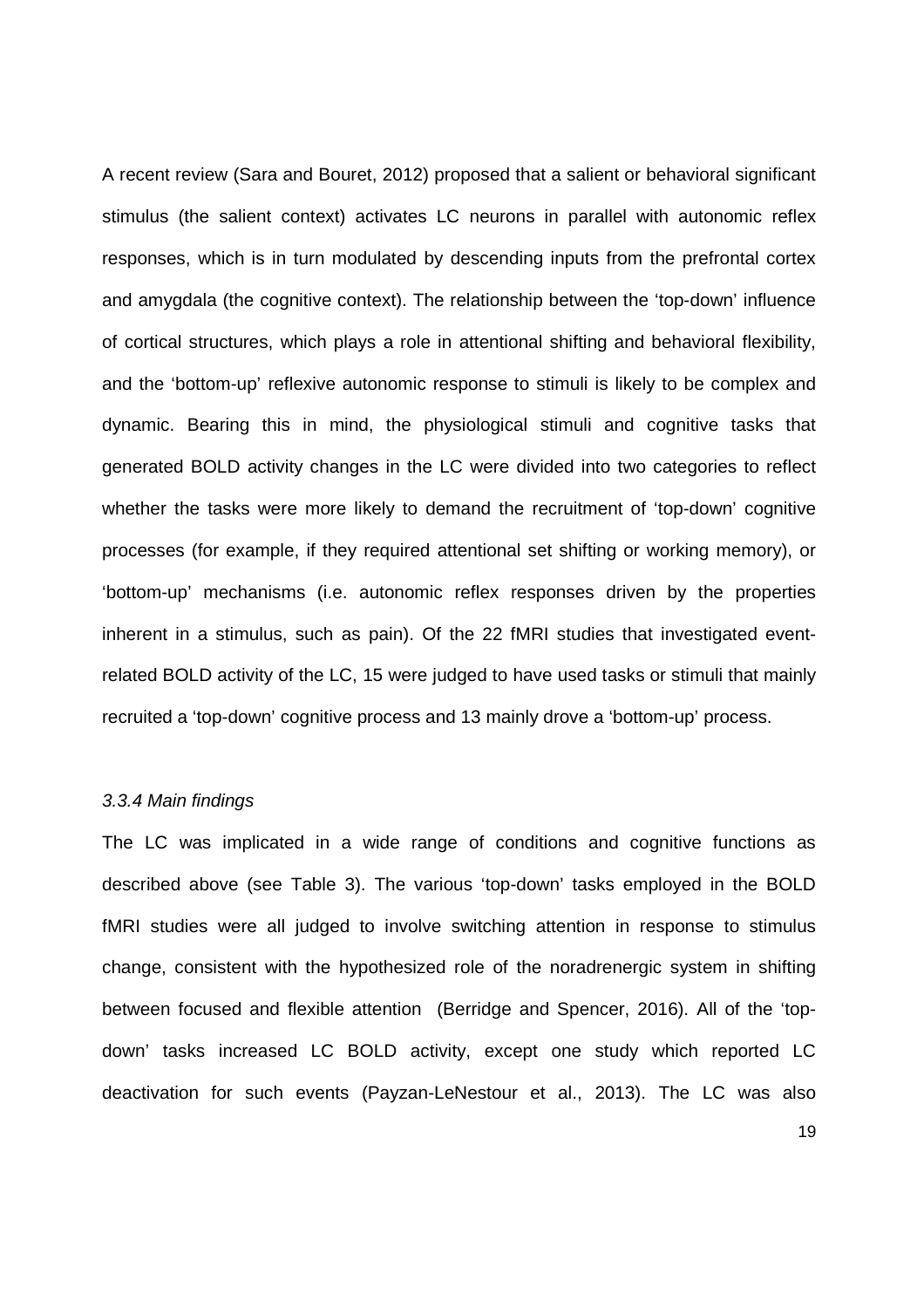consistently activated by a range of 'bottom-up' stimuli, all judged to be arousing conditions such as fear/threat, pain, hunger, anger, vagal nerve stimulation, nausea and reward. This is also consistent with the hypothesis that LC neuron firing rates increase during states of high arousal or stress to modulate attention in response to a changing environment (Chandler, 2016; Valentino and Van Bockstaele, 2008). Overall, these findings converge with evidence that the LC is activated by situations that elicit a behavioral orienting response (when ongoing activity is interrupted to face the orienting stimulus (Sara and Bouret, 2012).

There was strong evidence that the LC was functionally connected to the amygdala, as this was reported both in studies where an amygdala or LC seed region was used to investigate whole-brain functional connectivity, and in studies where an amygdala seed region was used to investigate a defined LC region-of-interest (Anticevic et al., 2014; Henckens et al., 2012; Lerner et al., 2009; Meeten et al., 2016; Metzger et al., 2015; van Marle et al., 2010). This is consistent with the known reciprocal connection and interaction between the LC and amygdala for the upregulation of arousal in response to salient or stressful events (Valentino and Van Bockstaele, 2008; Van Bockstaele et al., 1998). Other brain regions functionally connected to the LC included prefrontal cortex (PFC) (Köhler et al., 2016; Minzenberg et al., 2008), hypothalamus (Moulton et al., 2014), cerebellum (Kline et al., 2016; Zhang et al., 2016) hippocampus (Kline et al., 2016; Steuwe et al., 2015), and habenula (Erpelding et al., 2014). Studies have shown that the LC is an important modulator of the PFC, influencing working memory and attention (Berridge and Spencer, 2016; Chandler, 2016). It also provides the sole source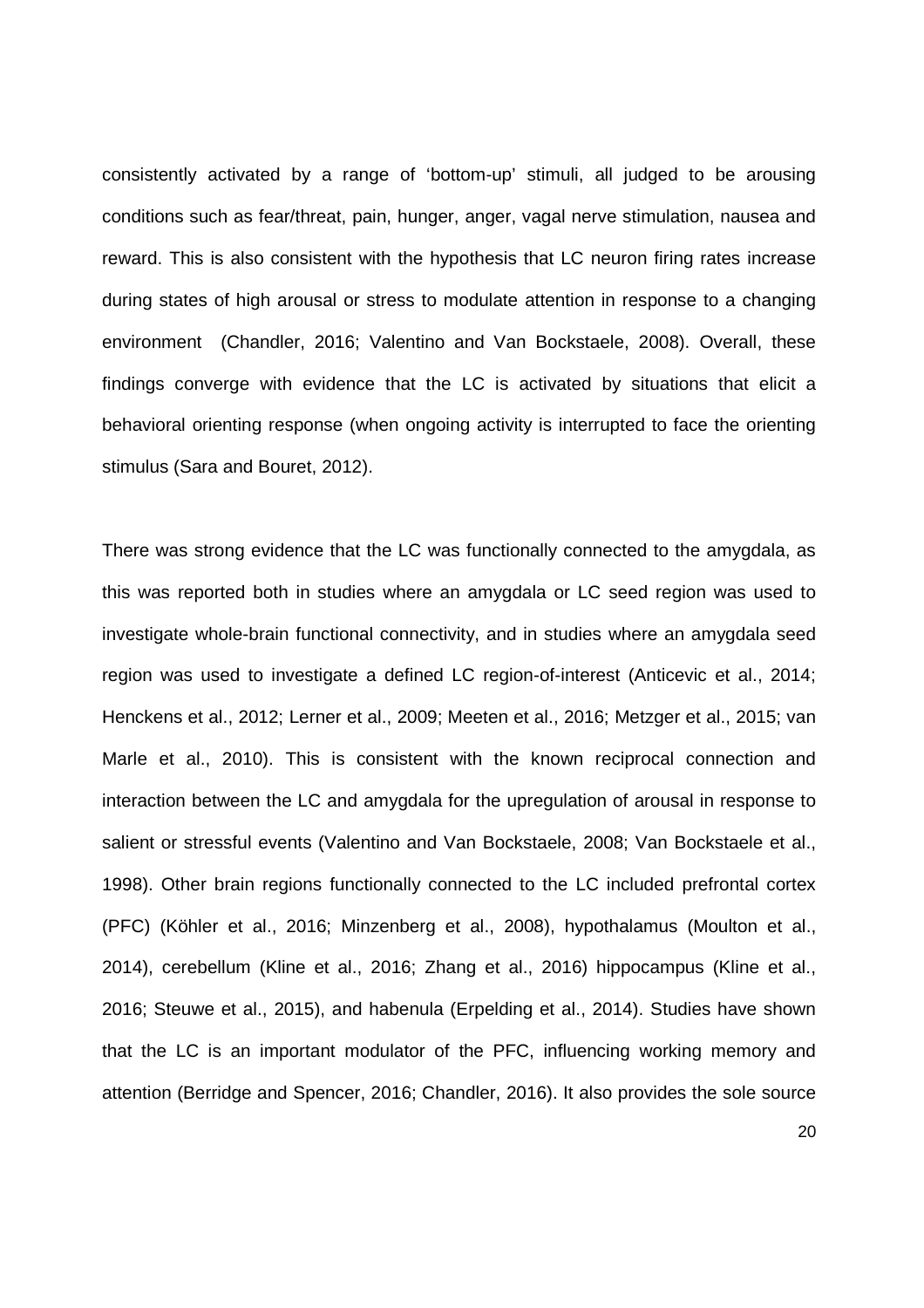of noradrenaline to the hippocampus (Berridge and Waterhouse, 2003/4), facilitating long-term potentiation and memory encoding (Hu et al., 2007; Klukowski and Harley, 1994).

# **<<Figure 5a>> <<Figure 5b>>**

As can be seen in Figures 5a and 5b, fMRI studies have reported a range of right and left LC spatial coordinates which contain, but also go substantially beyond, the anatomical boundaries of the LC, as derived from the Keren et al. (2009) coordinates and the known dimensions of the LC based on post-mortem studies (14.5mm in length and 2.5mm in thickness) (Fernandes et al., 2012), shown as solid black points in Figures 5a and 5b. For instance, some of the 95% confidence intervals in the coronal and sagittal planes extend over 10mm, which is several times larger than the anatomical width of the LC. The functional studies that used LC ROI coordinates from Keren et al. (2009) (shown as pink points in Figures 5a and 5b), are more close to the original coordinates compared to studies that did not reference Keren et al. (2009). The upper and lower limits of image acquisition for the Keren et al. (2009) coordinates were the inferior aspect of the red nucleus (MNI z= -18) and the origin of the superior cerebellar peduncle (MNI z= -33), therefore more rostral and caudal sections were not included.

# 4. Discussion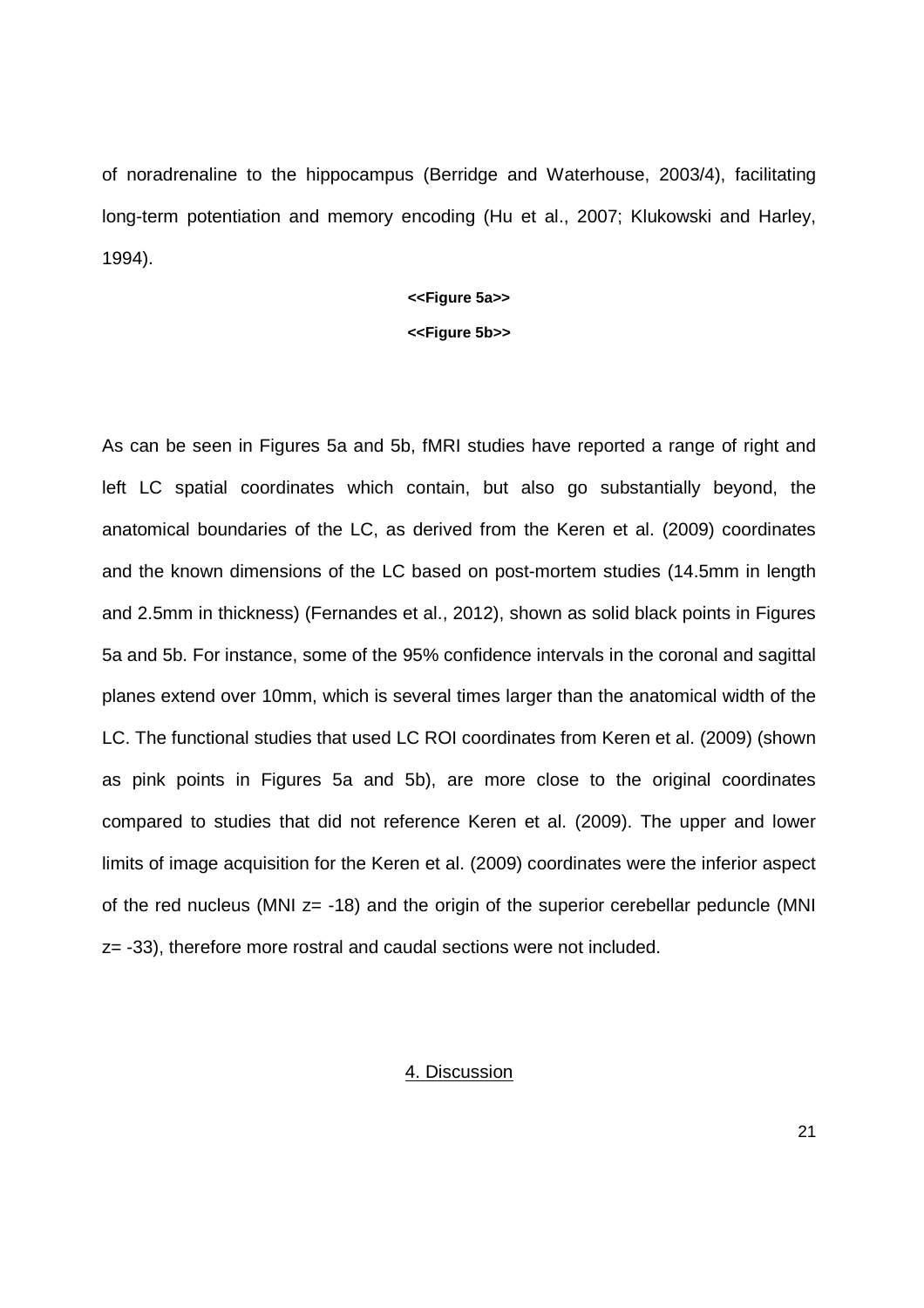A variety of structural and functional MRI imaging methods have localized and measured the LC. Here we summarize the key insights from the review, and discuss the degree to which some of the differences in methodological approaches may have limited the sensitivity of the measurement, or the ability to compare/aggregate results across studies. Finally, we conclude with a number of recommendations to optimize the reliability and validity of future LC imaging studies.

# **4.1 Key insights and methodological issues:**

# *4.1.1 Structural imaging studies*

Despite considerable variation in CR among healthy adults, the small number of studies performed in clinical populations (including Parkinson's disease, Alzheimer's disease, MCI, depression and schizophrenia) consistently report a CR reduction in the LC compared to that in healthy controls.

Most studies measured the peak intensity of the LC signal and not an average intensity across the whole volume of the LC. Peak signal intensity was shown to correspond to the position and concentration of LC neurons (Keren et al., 2009) and MRI contrast corresponds to the neuromelanin content of these cells (Keren et al., 2015). Given that cell loss may not affect the whole LC equally and disease-specific patterns of cell loss have been reported (German et al., 1992), it is uncertain whether peak intensity is a reliable estimate for overall LC integrity. Most structural studies prescribed elongated voxels to better capture the known geometry of the LC, hence ensuring minimal partial volume contamination. The largest reported voxel size in LC-optimized MRI studies was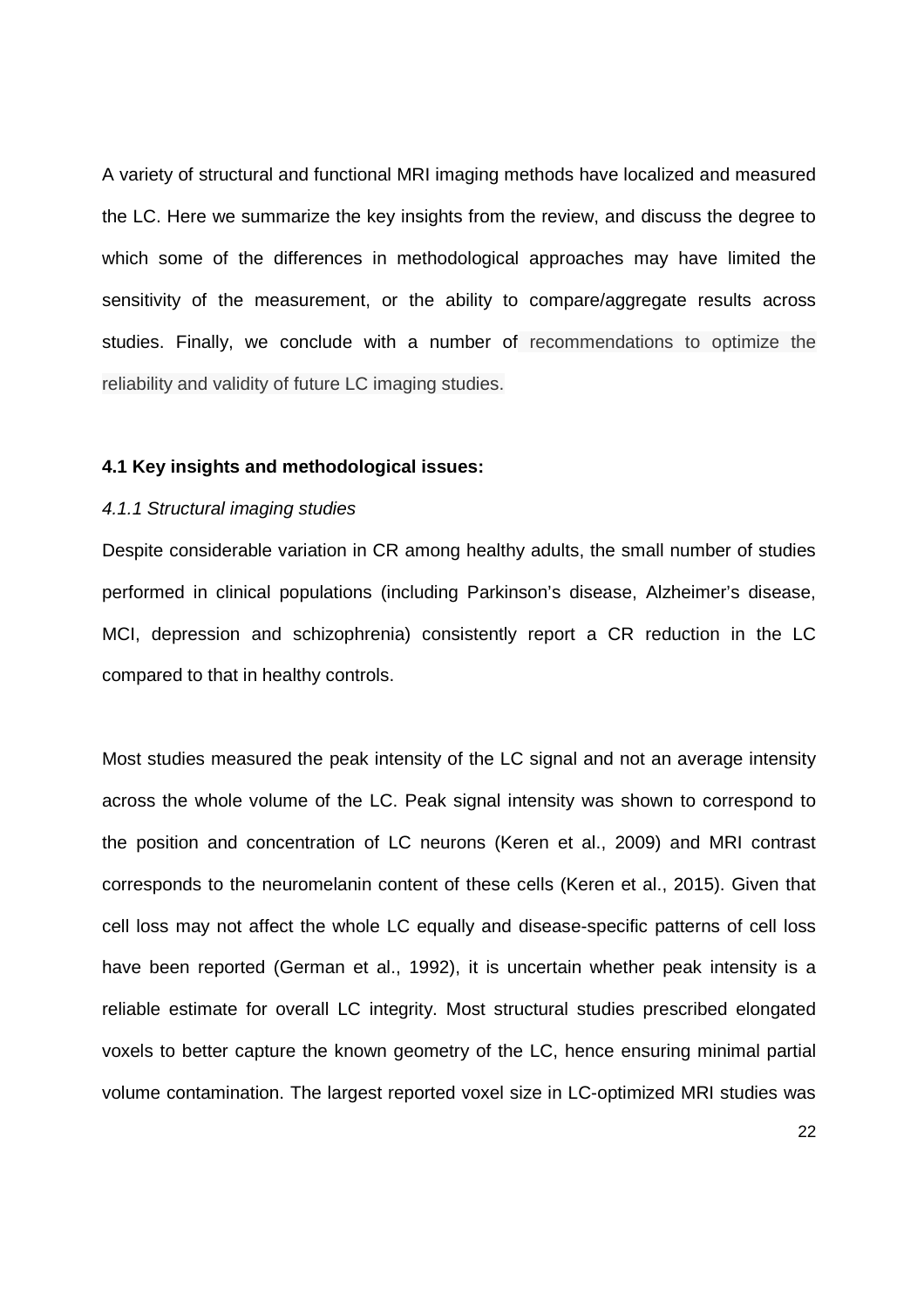0.5x0.5x3mm<sup>3</sup>, which should still provide an adequate resolution to capture neuromelanin content in a structure 2-2.5mm thick and approximately 14.5mm long. One shortcoming of anisotropic voxels is that they may cause strong partial volume effects at the rostral and caudal ends of the LC, as the structure is not perfectly cylindrical and tilted in three dimensions.

Few studies attempted to measure LC volume. Although this could provide an interesting, additional measure of LC integrity that might be useful to study clinical populations where there may be a dissociation between LC volume and signal intensity changes due to accelerated cell death (German et al., 1992), the long-voxel approximation is conceivably less suitable for volume measurements. Partial volume effects could be one reason why the reported volume measurements are almost half the expected value from post-mortem data. The impact of prescribing thinner slices to minimize such errors is yet unclear as all LC-optimized MRI studies that were reviewed reported using slice thickness between 2-3mm.

The differences between the imaging protocols employed may have also led to inconsistencies, but few direct comparisons have been made. Most studies to date used T1-weighted sequences without magnetization preparation, whereas three studies employed inversion recovery based approaches, and the remaining three studies used MT-weighted sequences. It has been suggested that explicit MT preparation might be preferable to enhance neuromelanin content (Chen et al., 2014); it is thought multi-slice RARE sensitivity might only be incidental due to off-resonance MT effects induced by the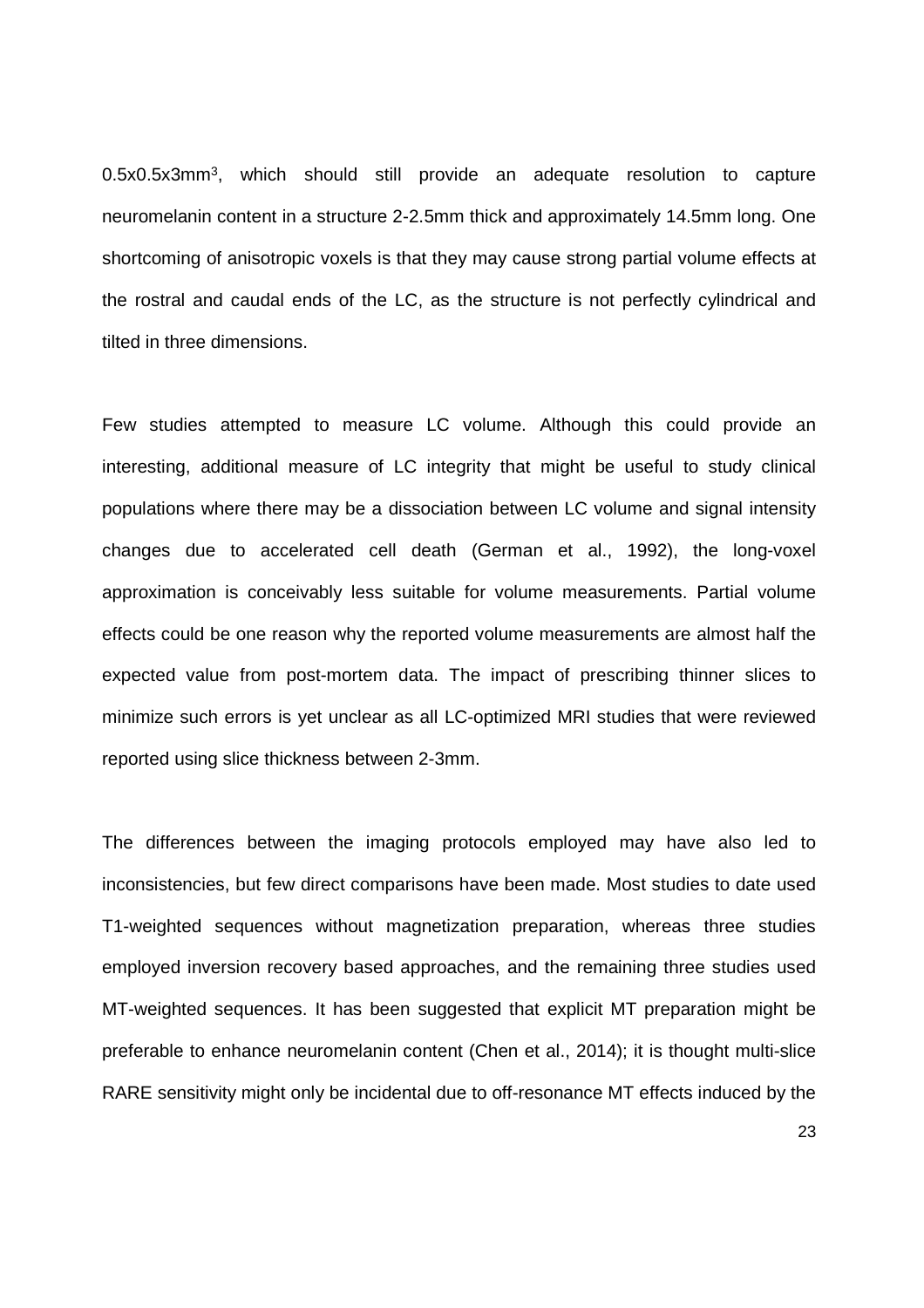poor spatial selectivity of refocusing pulses (Nakane et al., 2008). Chen et al. confirmed MT weighting returned greater CNR values in the substantia nigra than T1-TSE scans; however, both acquisitions were found to be on par for LC measurements. It is worth discussing that off-resonance MT pulses and RARE acquisitions result in high specific absorption rates (SAR), often close to the safety limit; this is an important caveat warning most of the *in vivo* prescriptions at 1.5/3T might not be readily available at ultra-high field

(i.e. ≥7T).

There is currently an open debate as to whether LC measurements should rely on user intervention or be automated, whether the protocol should include segmentation of the whole structure, or whether intensity values should be extracted from a single voxel to avoid spurious contamination. Chen et al. (2014) argued that automated segmentation methods are less susceptible to error and lead to higher consistency between scans and studies. Chen also argued that use of the single-voxel method, where the voxel with the highest intensity either side of the fourth ventricle is used to localize the LC, is highly susceptible to noise, and suggested that automated segmentation can overcome this problem. In contrast, Keren et al. (2009) argued that assessing single voxels is more reliable than automated or manual segmentation of the LC signal because it is independent of LC boundary definition or signal intensity thresholding, and should reflect the greatest density of LC cells within a section. Keren et al. (2009) explained that the amorphous structure and unclear boundaries of the LC signal, which varied across subjects, would make any segmentation extremely difficult. No study has directly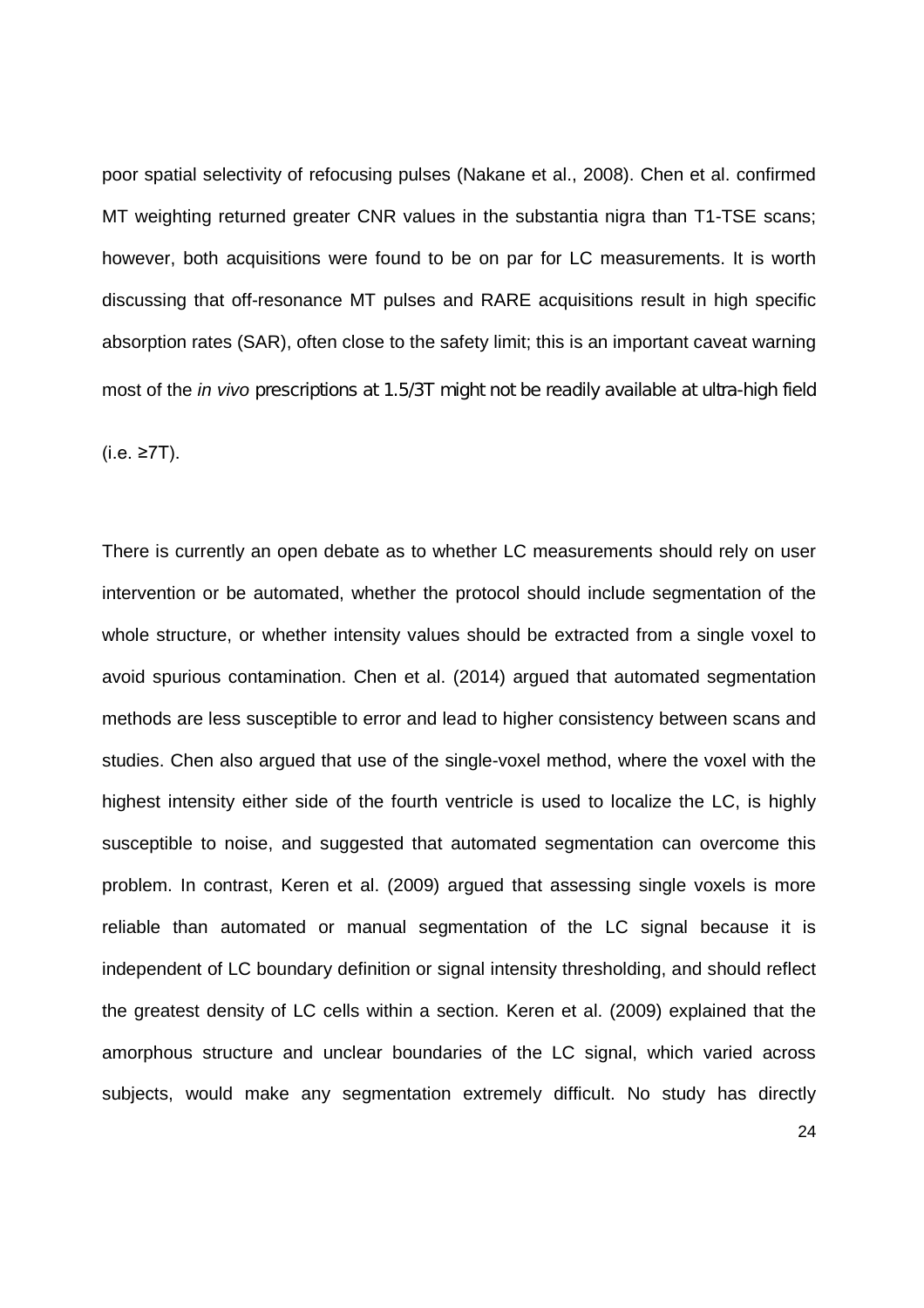compared manual and automated methods, and it is not known to what extent multiple, blinded measurements as well as ensuring acceptable levels of inter-rater and intra-rater reliability can compensate for error and inconsistency when using any of these methods.

Normalization of the LC signal intensity to a reference region (most commonly the pontine tegmentum) was not supported by Keren et al. (2009; 2015). This was because the pontine tegmentum showed significant age-related decline in signal, a finding which was also reported in a study of healthy adults (Clewett et al., 2016). Keren et al. (2009) found that older adults were more likely to exhibit a T1 hyperintense signal in the LC in the most caudal sections of the LC (left MNI  $z = -30$ , right MNI  $z = -33$ ), whereas younger adults were more likely to exhibit an LC signal in the most rostral sections (left MNI z= -18, right MNI z= -21). The precise nature of the apparent age-related decline in LC signal intensity has not yet been characterized and the two studies that investigated the effects of ageing provide conflicting results. It has also been suggested that drugs such as nicotine can induce the activation of LC noradrenergic neurons (Tung et al., 1989), and therefore smoking may enhance the signal intensity and should be adjusted for (Sasaki et al., 2008a). However, there are no established methods for doing this and no study published to date has corrected data for age or smoking.

Few studies reported methods to account for the potential effects of subject head motion. The duration of scanning in the majority of structural scans was over 10 minutes and head motion may have reduced image quality, especially in those who may have found it more difficult to lie still in the scanner e.g. patients with PD or AD.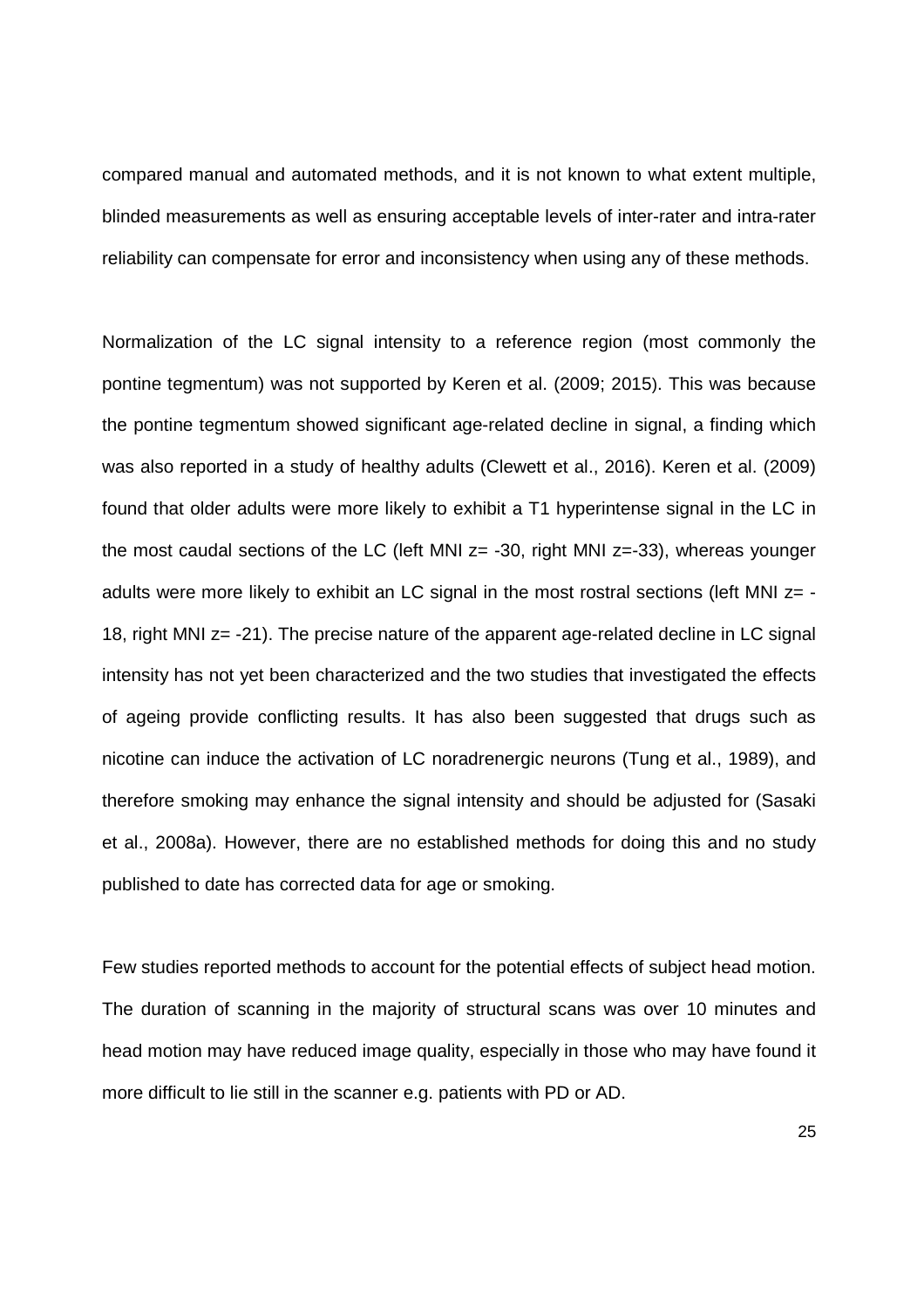# *4.1.2 Functional imaging studies*

Consistent with animal studies and models of LC function, the LC is activated by a variety of tasks or stimuli that induce stress or involve switching attention in response to stimulus change. Functional connectivity studies showed connectivity to a range of brain regions, with the strongest evidence for the amygdala.

Within functional MRI studies, the distribution of location coordinates is much greater than expected based on the known anatomical shape and location of the LC. Unsurprisingly, variation in LC location coordinates was lowest in studies that used coordinates provided by Keren et al. (2009) to define the LC ROI. However, even among these studies, the reported coordinates involved an area that is larger than the LC based around the Keren et al. (2009) coordinates. Other factors such as poor precision of coregistration, differences in measurement methods, suboptimal resolution, uncorrected physiological noise and LC location variability between individuals could also have contributed to the deviation of reported functional coordinates from the Keren et al. (2009) coordinates. Due to the histological validation on which this study was based and the high voxel resolution involved, it arguably provides a more valid localization method than using previously published functional MRI coordinates. As the upper and lower limits of image acquisition in this study were MNI  $z= -18$  and MNI  $z= -33$  respectively, the validity of reported location coordinates situated more rostrally or caudally to these sections cannot be assessed in the same way. Interestingly, Keren et al. (2009) also showed that with increasing age, peak LC signal intensity shifts from a rostral to a caudal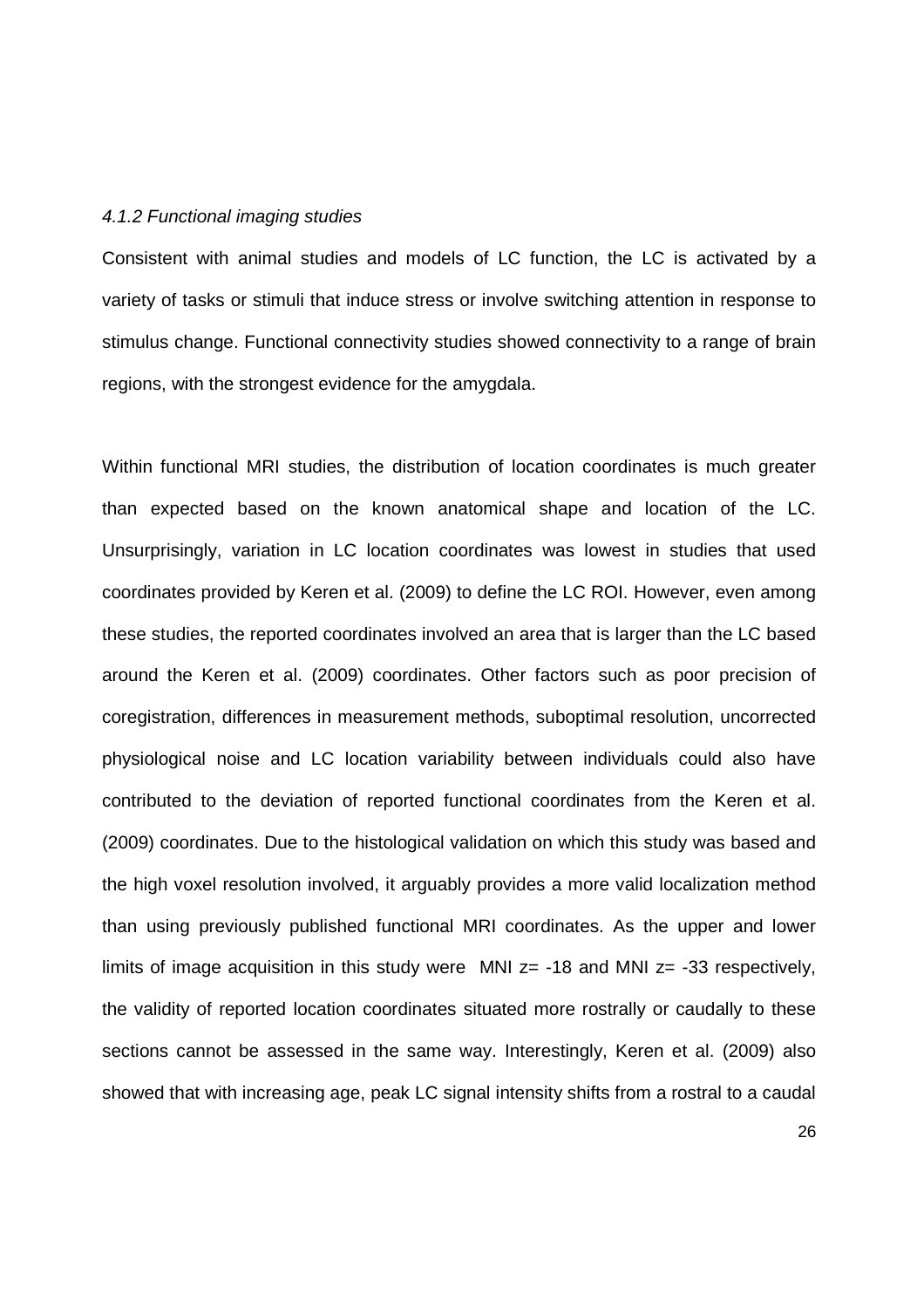direction, however the relationship between peak LC signal intensity (and greatest concentration of neuromelanin-containing LC neurons) and strength of LC BOLD activity has not been established.

Functional studies acquired imaging data at lower resolutions than structural studies. A larger voxel size (the largest reported was 3.75x3.75x4mm<sup>3</sup>) may not accurately reflect the activity of the LC due to a mismatch between the LC size and the size of the voxel. Some functional studies reported resampling the data to achieve a voxel size between 1- 2mm<sup>3</sup>, but resampling to a smaller voxel size will not improve the acquired resolution.

The small size of the LC poses a challenge to researchers when deciding how to process their imaging data. When used appropriately, the benefits of spatial smoothing include increasing the signal-to-noise ratio and managing the anatomical and functional variation between subjects. However, by allowing adjacent voxels to contribute to the estimated signal, spatial smoothing can also increase the likelihood that the small area of LC BOLD activity is contaminated by noise from surrounding neural tissue. The overall impact of spatial smoothing on study outcomes is uncertain. (Murphy et al., 2014) conducted analyses on both smoothed and unsmoothed data, and showed that although unsmoothed data resulted in more spatially constrained regions of activation, after smoothing the relationship between pupil diameter and LC activity still remained significant.

Most functional studies reported a coregistration method, and a variety of templates and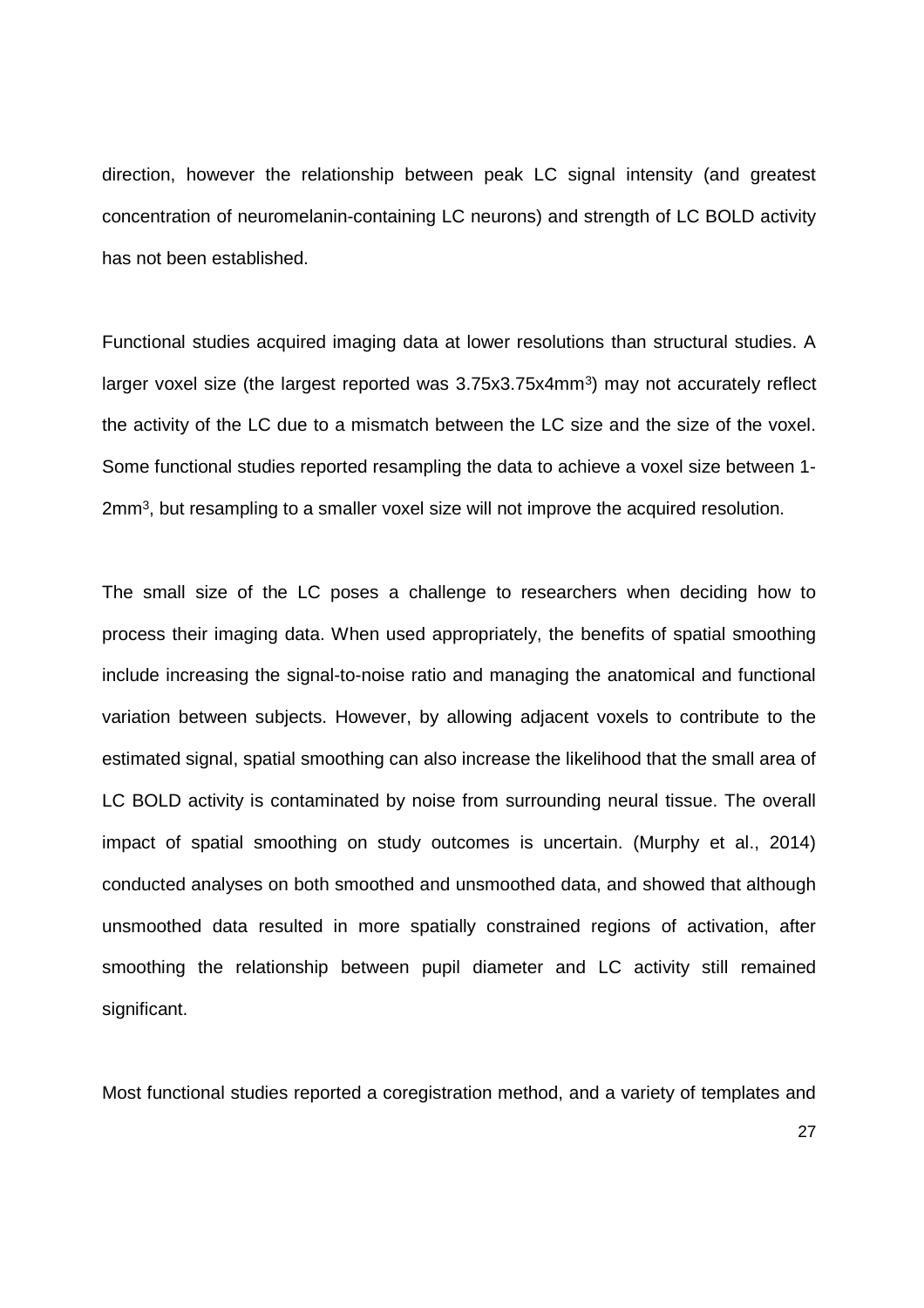methods were used. However no study was judged to have adequately assessed the precision of their coregistration. The precision and method of coregistration in fMRI studies is likely to influence the LC location coordinates obtained, as demonstrated in one study (Köhler et al., 2016) which compared using the standard ICBM template with a specialized brainstem and cerebellum template (SUIT). One way of assessing the precision of coregistration between the anatomical and functional LC data, as well as between the LC on the individual scan and the normalized group average, is to compare the 'goodness of fit' between a structural group template and the individual structural images. This manual method allows researchers to check that the group template correctly identifies LC in all subjects, and is an important step to ensure the precise coregistration for small structures such as the LC.

Finally, signals arising from respiratory motion and cardiac pulsatility may attenuate taskrelated BOLD response in pontine structures and this effect is stronger with increasing field strength. However, only a minority of studies reported correcting imaging data for physiological noise (i.e. cardiac and respiratory signals).

## **4.2 Adjunctive methods used to measure the LC**

Some studies used adjunctive, non-MRI techniques to measure the LC which could potentially add validity to the LC localization process. For example, positron emission tomography (PET) was used to detect the LC by localizing regions containing the norepinephrine transporter (Adhikarla et al., 2016/5). Other PET studies assessed metabolic activity related to wakefulness, which found that LC regional brain glucose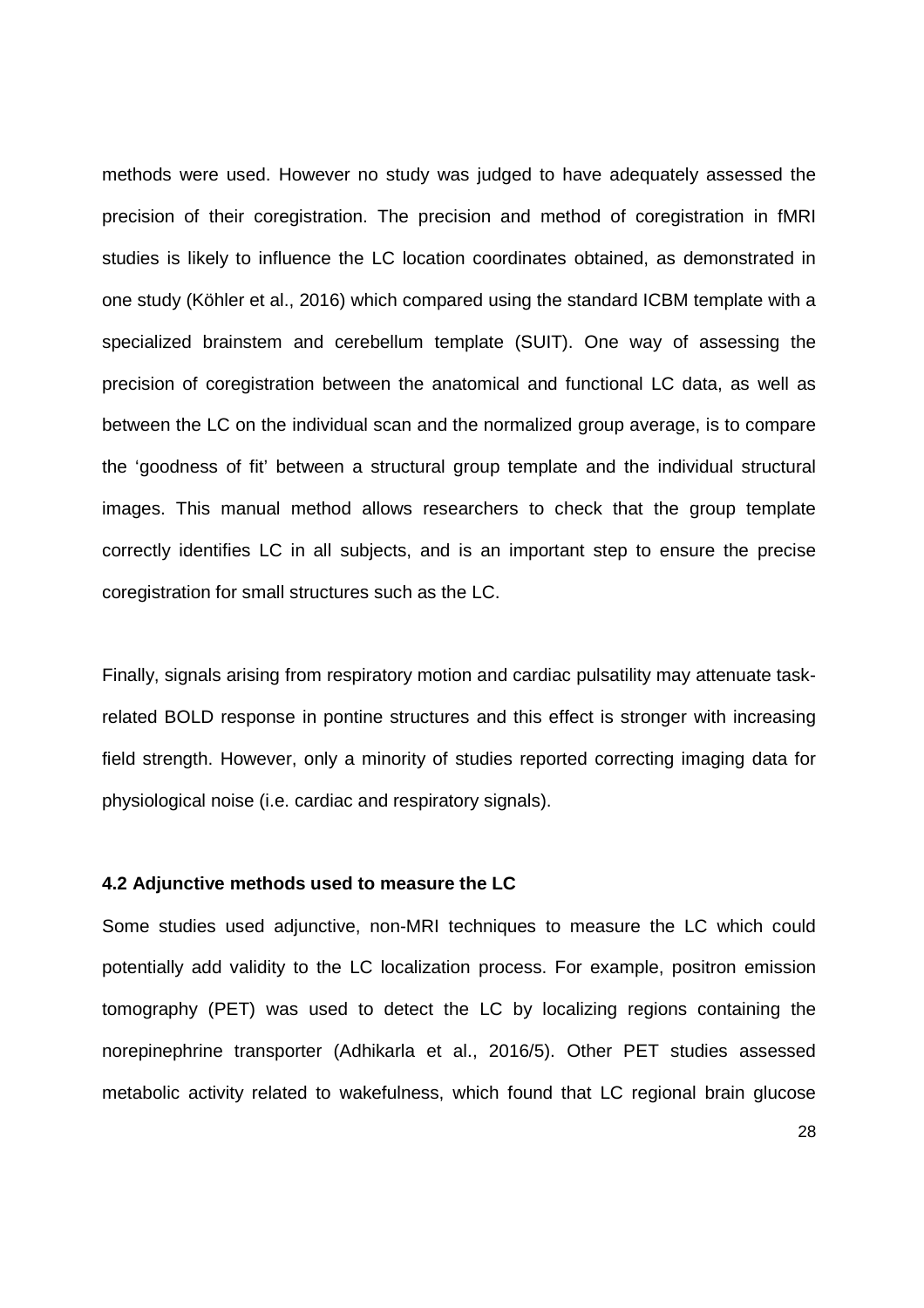metabolism was higher in the evenings than the morning (Buysse et al., 2004), and that this diurnal increase was smaller in depressed patients (Germain et al., 2007). However, these changes were found in a cluster of midline and brainstem structures and were not specific to the LC.

Pupillometry has been considered to provide a potential indirect measure of human LC activity as this covaried with pupil diameter during performance of an attentional task (Murphy et al., 2014; Sterpenich et al., 2006). Experimental evidence shows increases in pupil diameter are modulated by physiological manipulations that increase the level of arousal, such as noxious stimuli (Chapman et al., 1999; Larson and Talke, 2001; Tassorelli et al., 1995), anxiety (Bakes et al., 1990; Bitsios et al., 2004, 1999), high cognitive load (Steinhauer et al., 2004; Sterpenich et al., 2006) or extreme ambient temperature (Leung et al., 1992). Pharmacological studies show that the LC-directed increase in pupil diameter is likely to be mediated via a contribution from a2 adrenoceptor inhibition on the parasympathetic oculomotor complex (Koss, 1986; Morley et al., 1991; Phillips et al., 2000).

Lower heart rate variability (HRV) was also associated with increased LC activity (Sclocco et al., 2016) and increased LC neuromelanin contrast (Mather et al., 2017). The LC inhibits parasympathetic modulation of the heart (Samuels and Szabadi, 2008a) via the vagus nerve which increases HRV (Laitio T, 2017a, 2017b). Studies have shown that HRV may index the output of an integrated regulatory neural network that responds to threat/stress, which includes the brainstem nuclei, amygdala and prefrontal cortex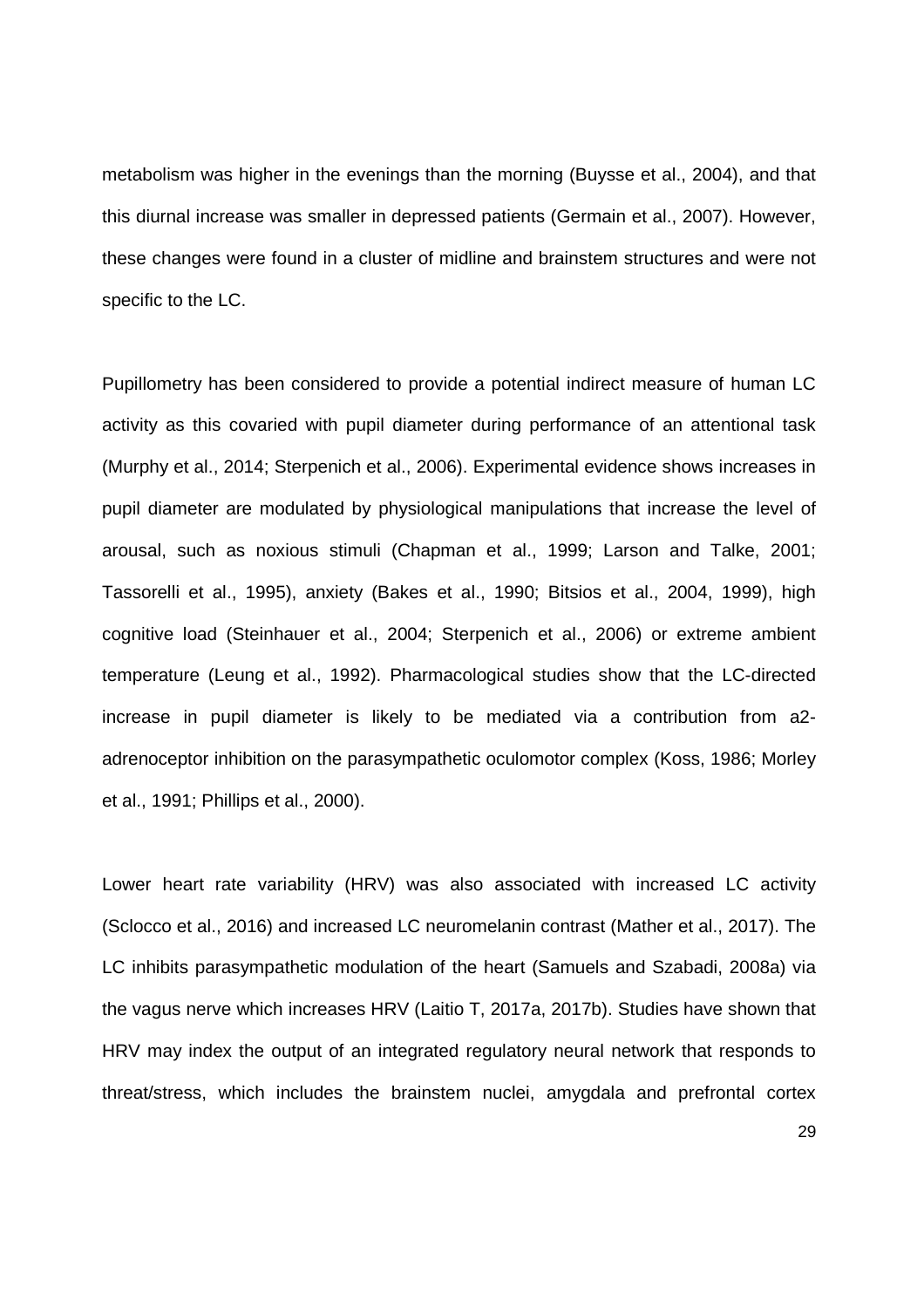(Thayer et al., 2012).

In *ex vivo* studies, histological analysis of brainstem specimens was used to validate the location of the LC (Keren et al., 2009; Sasaki et al., 2006) and to confirm the source of the neuromelanin-signal on MRI (Keren et al., 2015, 2009). Using *ex vivo* data to inform or validate *in vivo* functional neuroimaging studies relies on the assumption that the chemically fixed brain specimens respond in a similar way to living brain tissue under MRI scanning conditions, and that both coregistration procedures have resulted in usable brain templates that are directly comparable.

### **4.3 Directions for future research:**

A number of observations concerning the most valid methods to localize and measure the LC using structural or functioning MRI methods emerge from our review. We have used the available published evidence to highlight where further original research is required (summarized in Table 4).

# *4.3.1 Structural MRI studies*

- 1) A consistent and valid method to calculate CR should be adopted across structural studies to allow findings to be aggregated and compared. The most commonly adopted CR calculation formula was used to compare findings in this review, thus future studies should ideally report on this metric to enable greater statistical power in meta-analyses.
- 2) More studies investigating the integrity of the LC in clinical groups are needed,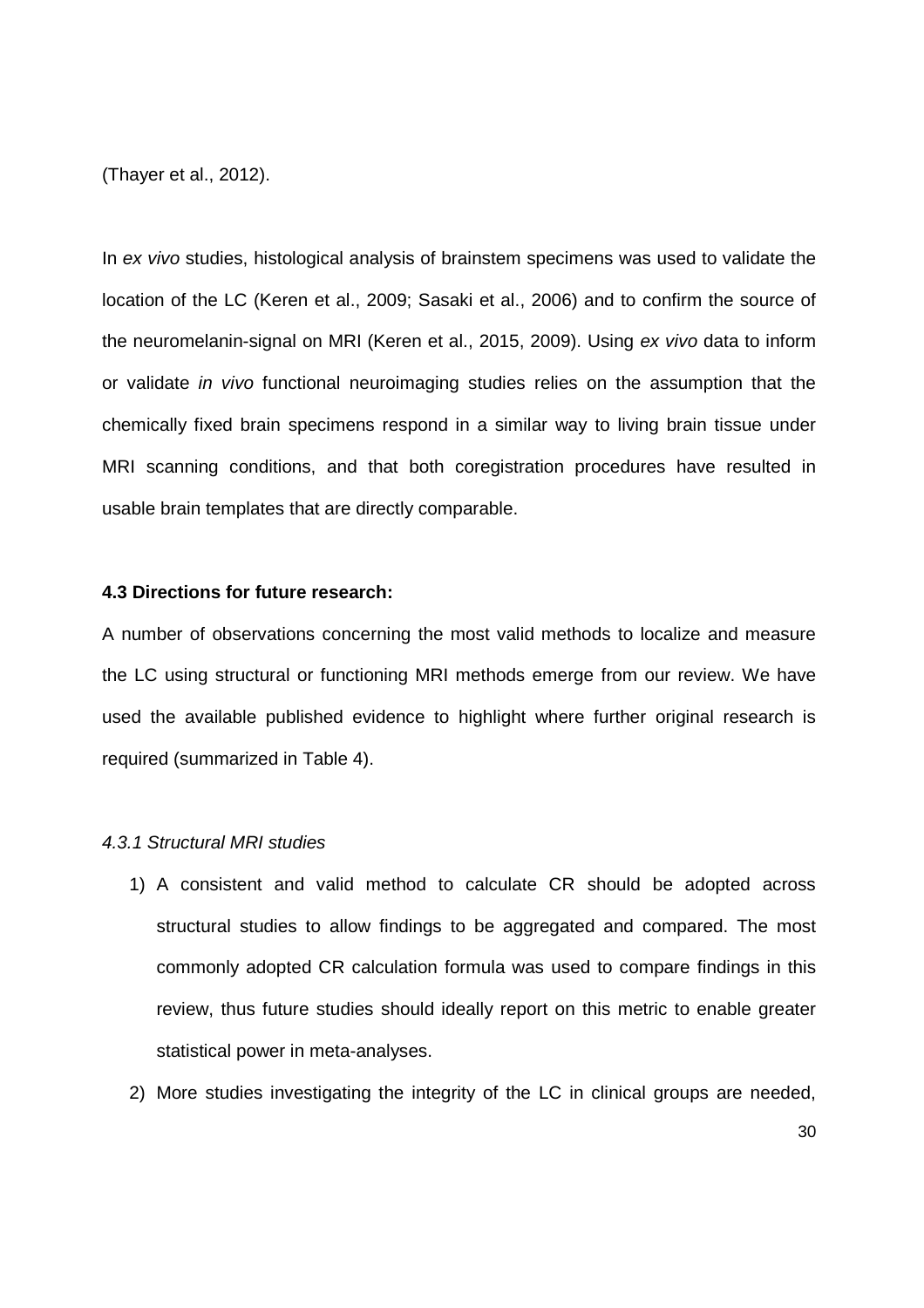especially in patients with AD as currently there is only one published structural study that has reported CR data in this group. The CR value has been the most popular outcome measure to reflect LC integrity; fewer studies have reported LC volume, which may also provide a useful measure.

- 3) Sensitivity and specificity to age-related changes and neurodegenerative conditions could potentially be increased by assessing CR across the rostrocaudal extent of the LC. Rosto-caudal resolution can be improved by using thinner slices than currently used in most studies. Comparisons of LC imaging data to biomarkers (e.g. CSF levels of tau and Aß; molecular imaging) may also provide information on how LC structure is affected in different stages of preclinical AD.
- 4) Studies should ideally perform a quantitative measure of LC signal intensity (i.e. normalize LC signal intensity to that of a reference region, until a valid nonreference area approach is achieved) to increase the signal to noise ratio. A recent study could show the feasibility of a quantitative imaging approach of the LC, providing a new way to measure the LC without relying on a reference area (Hämmerer et al., 2017, under review). Future studies should also investigate how results can be corrected for participant age and smoking status, and assess the importance of assessor blinding, reference region (pontine) signal intensity variability and partial volume effects.

#### *4.3.2 Functional MRI studies*

1) The distribution of location coordinates from functional studies show greater rostral and caudal extension than the coordinates from Keren et al., (2009),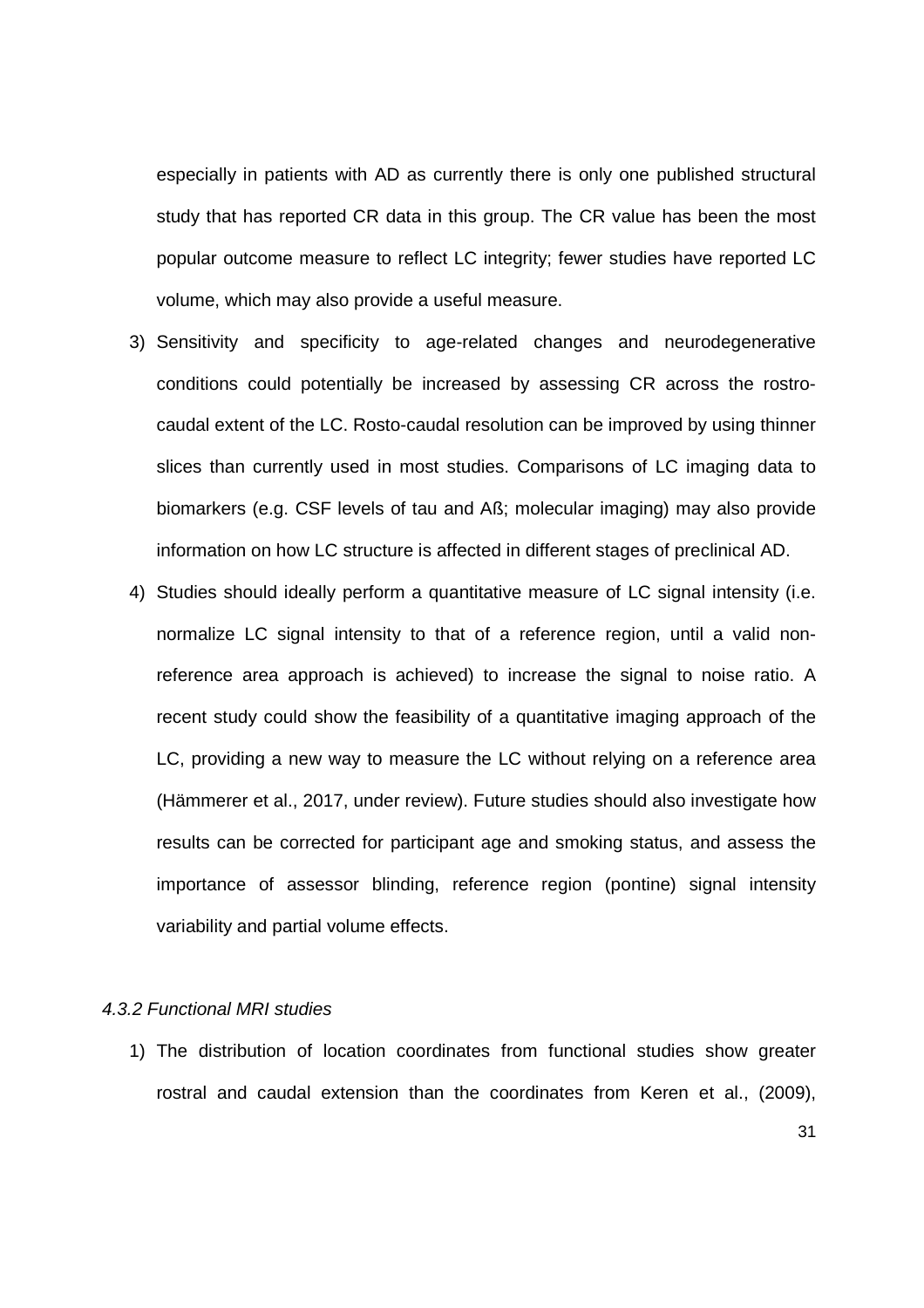however to our knowledge these locations have not been neuroanatomically validated. Future studies should attempt to shed light on whether this is predominantly due to variation in coregistration methods or differences in LC position across individuals.

- 2) Due to limitations in the spatial resolution of fMRI, studies should ideally coregister functional images with structural LC templates generated from their sample and report the method and precision of coregistration in detail. Future studies should aim to use the highest possible fMRI resolution and not rely solely on resampling to a higher resolution, which will not improve measurement accuracy. Previously published template maps such as Keren et al., (2009) (available online http://eckertlab.org/LC/) may be useful to assess the accuracy of the LC region-of-interest obtained.
- 3) Coregistration with specialized templates and spatial smoothing of functional data should be performed with appropriate justification and it is useful to also report outcomes from coregistration with standard templates and unsmoothed data for comparison. Additionally, functional BOLD data should be corrected for physiological noise (cardiac and respiratory signals) as well as head motion to reduce acquisition noise.
- 4) Future studies should continue to explore task designs and stimuli that may trigger LC activation, and investigate the common cognitive and physiological mechanisms that underlie LC activation. Adjunctive methods such as HRV and pupillometry are promising indirect measures of LC activity and require further study.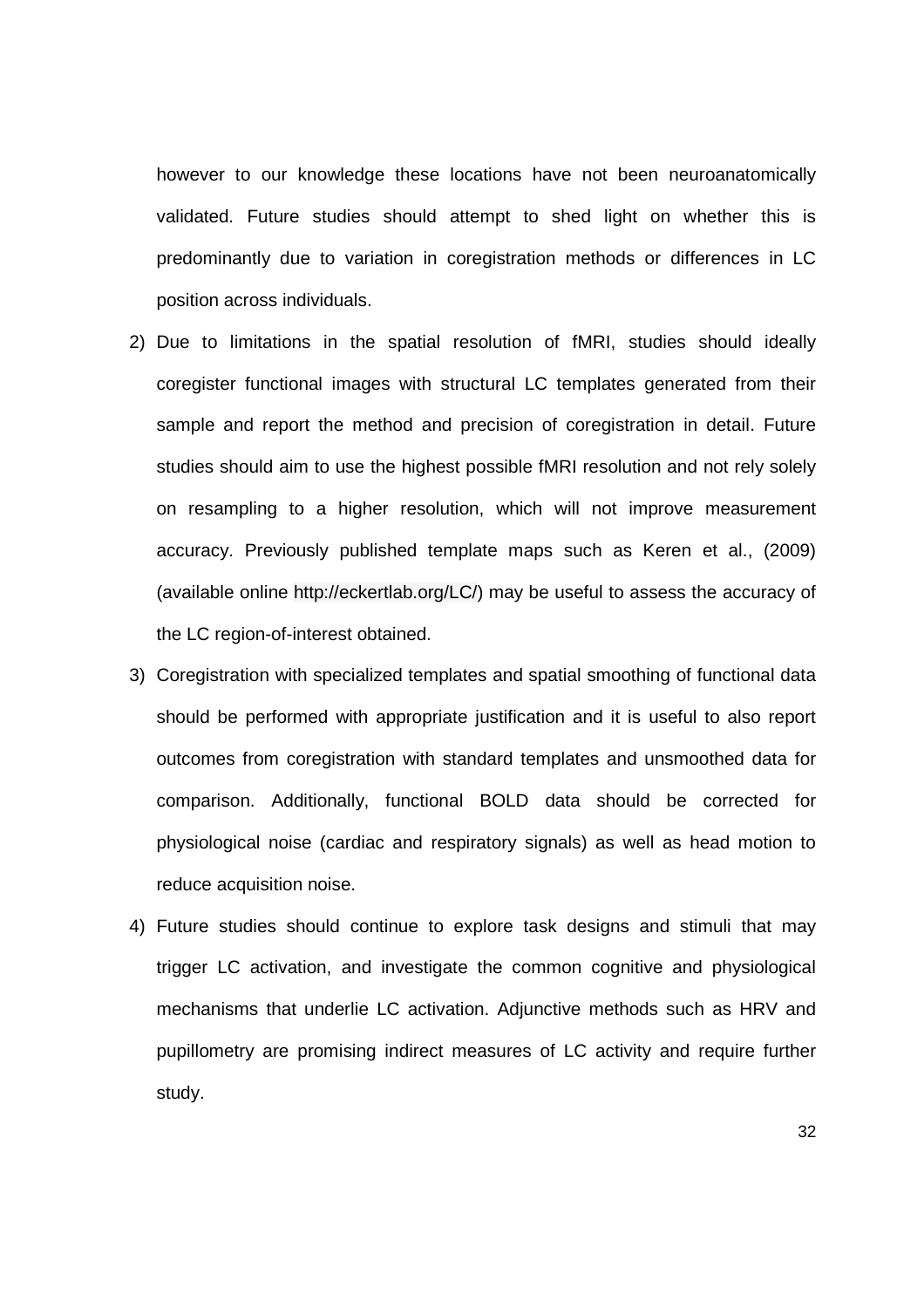#### **<< Table 4>>**

#### **4.4 Limitations:**

This review focused on studies that used MRI to detect the LC in order to be able to compare scan parameters, preprocessing procedures, as well as resulting signal intensities. We excluded functional studies that did not report location coordinates for the LC, and non-peer reviewed studies including posters and dissertations were also excluded. These excluded studies may have employed other methods or investigated other independent variables that were not reviewed, and inclusion of these results may have altered the results and conclusions of the review. In addition, some studies of LC structure and function may not have reported negative findings which would contribute to publication bias and the potential overestimation in this review of any group differences.

## 5. Conclusion:

A variety of structural and functional MRI methods have been employed to localize and measure the LC. This methodological variability limits the ability to compare or aggregate results across studies. However, the consistency of findings in certain patient groups using neuromelanin-sensitive MRI is promising; yet demonstrating the overall specificity and sensitivity of this method to age-related changes and neurodegenerative conditions represents a challenge for future studies. The widespread distribution of LC coordinates reported in functional MRI studies suggests that some of the effects might not have been originated in the LC. Only one published study has generated a histologically validated location map of the human LC and future studies that can replicate and extend these results are needed in order to make strong conclusions about the validity of LC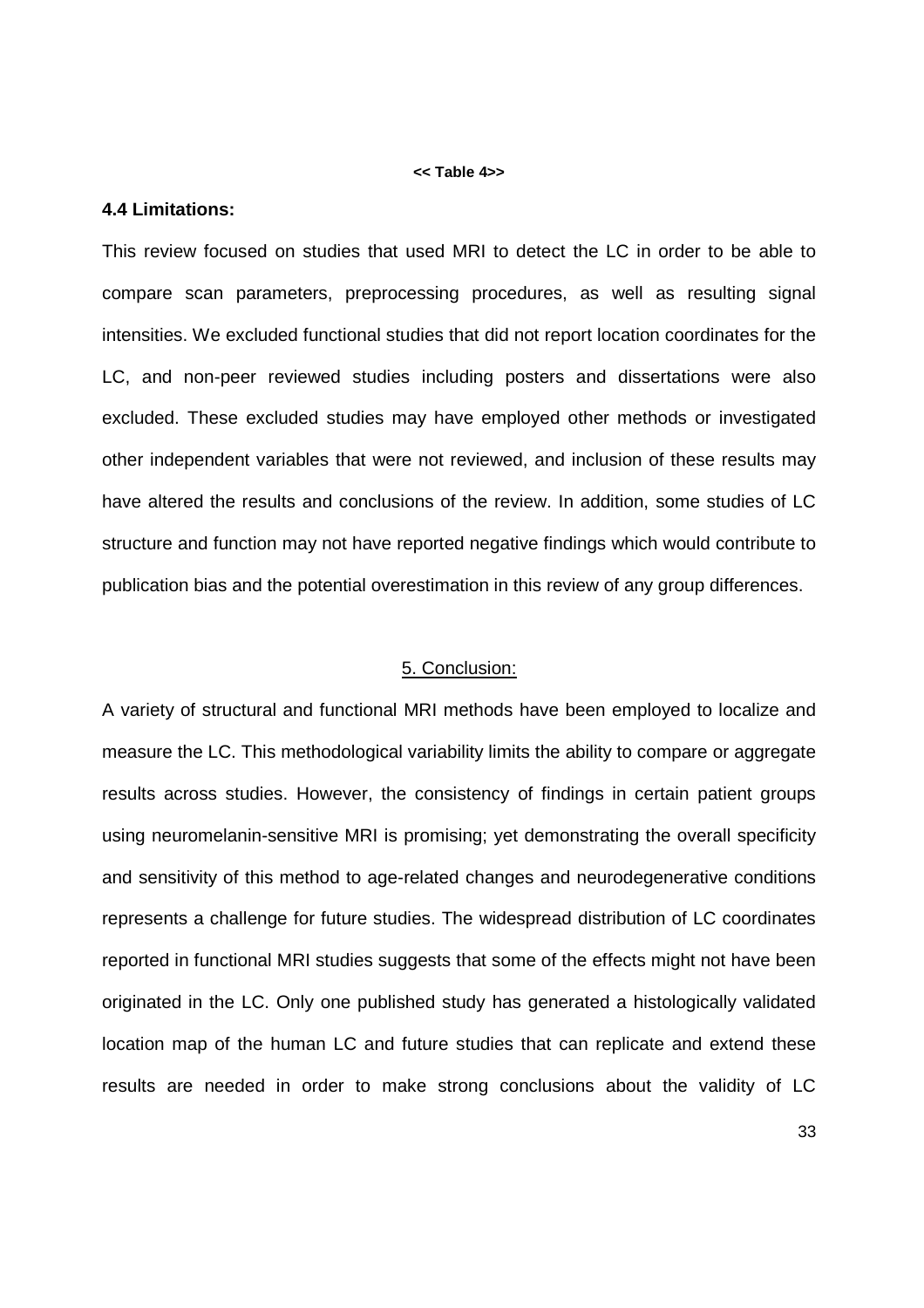coordinate data from existing and future functional MRI studies.

# Acknowledgements

The views expressed are those of the authors and not necessarily those of the NHS or

the Department of Health. This research did not receive any specific grant from funding

agencies in the public, commercial, or not-for-profit sectors.

# References

- Adhikarla, V., Zeng, F., Votaw, J.R., Goodman, M.M., Nye, J.A., 2016/5. Compartmental modeling of [11C]MENET binding to the norepinephrine transporter in the healthy human brain. Nucl. Med. Biol. 43, 318–323.
- Altmann, A., Tian, L., Henderson, V.W., Greicius, M.D., Alzheimer's Disease Neuroimaging Initiative Investigators, 2014. Sex modifies the APOE-related risk of developing Alzheimer disease. Ann. Neurol. 75, 563–573.
- Andersen, K., Launer, L.J., Dewey, M.E., Letenneur, L., Ott, A., Copeland, J.R., Dartigues, J.F., Kragh-Sorensen, P., Baldereschi, M., Brayne, C., Lobo, A., Martinez-Lage, J.M., Stijnen, T., Hofman, A., 1999. Gender differences in the incidence of AD and vascular dementia: The EURODEM Studies. EURODEM Incidence Research Group. Neurology 53, 1992–1997.
- Anticevic, A., Tang, Y., Cho, Y.T., Repovs, G., Cole, M.W., Savic, A., Wang, F., Krystal, J.H., Xu, K., 2014. Amygdala connectivity differs among chronic, early course, and individuals at risk for developing schizophrenia. Schizophr. Bull. 40, 1105–1116.
- Arango, V., Underwood, M.D., Mann, J.J., 1996. Fewer pigmented locus coeruleus neurons in suicide victims: preliminary results. Biol. Psychiatry 39, 112–120.
- Bakes, A., Bradshaw, C.M., Szabadi, E., 1990. Attenuation of the pupillary light reflex in anxious patients. Br. J. Clin. Pharmacol. 30, 377–381.
- Bär, K.-J., de la Cruz, F., Schumann, A., Koehler, S., Sauer, H., Critchley, H., Wagner, G., 2016. Functional connectivity and network analysis of midbrain and brainstem nuclei. Neuroimage 134, 53–63.
- Bernard, R., Kerman, I.A., Thompson, R.C., Jones, E.G., Bunney, W.E., Barchas, J.D., Schatzberg, A.F., Myers, R.M., Akil, H., Watson, S.J., 2011. Altered expression of glutamate signaling, growth factor, and glia genes in the locus coeruleus of patients with major depression. Mol. Psychiatry 16, 634–646.
- Berridge, C.W., Spencer, R.C., 2016. Differential cognitive actions of norepinephrine a2 and a1 receptor signaling in the prefrontal cortex. Brain Res. 1641, 189–196.
- Berridge, C.W., Waterhouse, B.D., 2003/4. The locus coeruleus–noradrenergic system: modulation of behavioral state and state-dependent cognitive processes. Brain Res. Rev. 42, 33–84.
- Bitsios, P., Philpott, A., Langley, R.W., Bradshaw, C.M., Szabadi, E., 1999. Comparison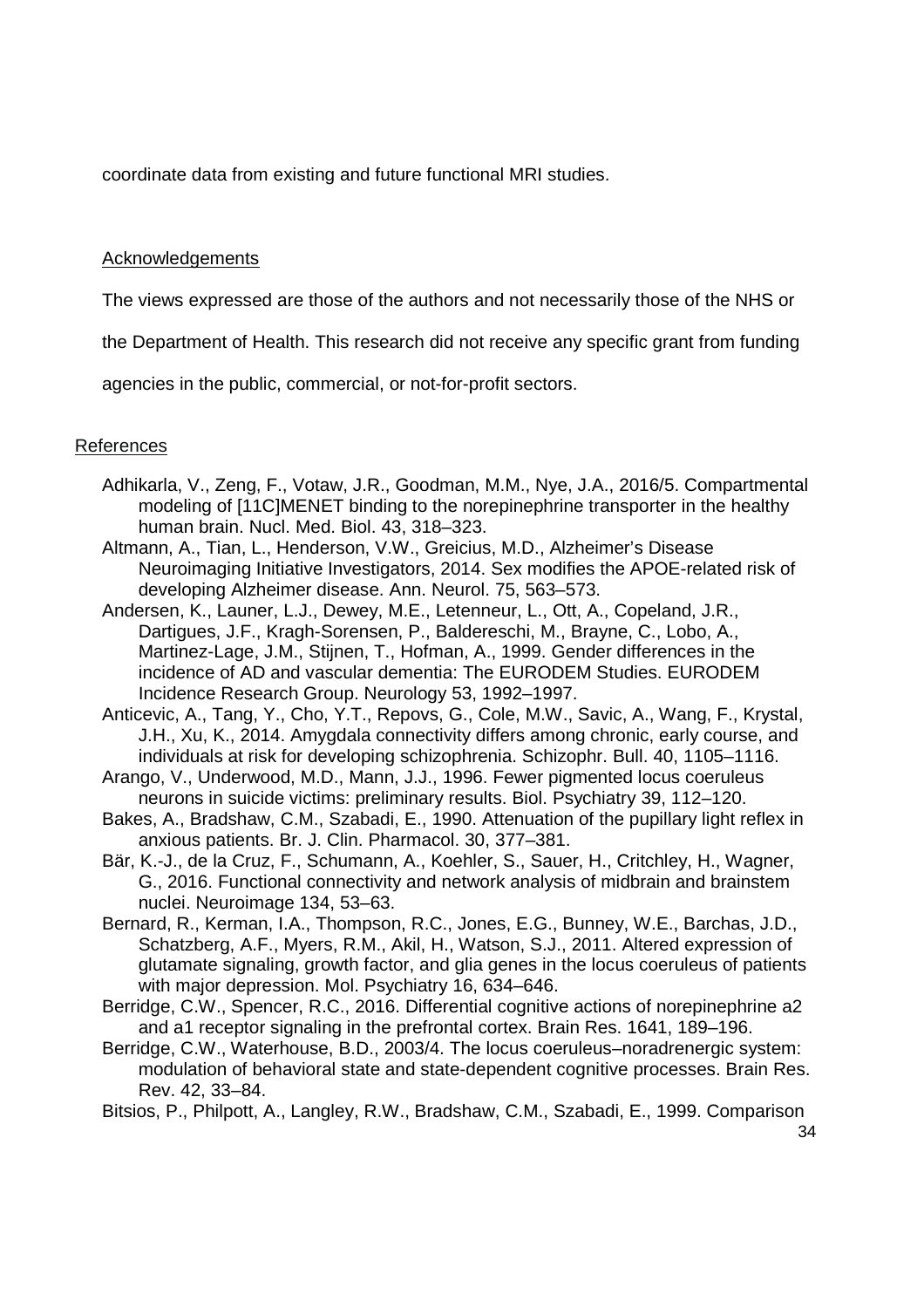of the effects of diazepam on the fear-potentiated startle reflex and the fear-inhibited light reflex in man. J. Psychopharmacol. 13, 226–234.

- Bitsios, P., Szabadi, E., Bradshaw, C.M., 2004. The fear-inhibited light reflex: importance of the anticipation of an aversive event. Int. J. Psychophysiol. 52, 87–95.
- Braak, H., Thal, D.R., Ghebremedhin, E., Del Tredici, K., 2011. Stages of the pathologic process in Alzheimer disease: age categories from 1 to 100 years. J. Neuropathol. Exp. Neurol. 70, 960–969.
- Brooks, J.C.W., Davies, W.-E., Pickering, A.E., 2017. Resolving the Brainstem Contributions to Attentional Analgesia. J. Neurosci. 37, 2279–2291.
- Buysse, D.J., Nofzinger, E.A., Germain, A., Meltzer, C.C., Wood, A., Ombao, H., Kupfer, D.J., Moore, R.Y., 2004. Regional brain glucose metabolism during morning and evening wakefulness in humans: preliminary findings. Sleep 27, 1245–1254.
- Castellanos, G., Fernández-Seara, M.A., Lorenzo-Betancor, O., Ortega-Cubero, S., Puigvert, M., Uranga, J., Vidorreta, M., Irigoyen, J., Lorenzo, E., Muñoz-Barrutia, A., Ortiz-de-Solorzano, C., Pastor, P., Pastor, M.A., 2015. Automated neuromelanin imaging as a diagnostic biomarker for Parkinson's disease. Mov. Disord. 30, 945– 952.
- Chandler, D.J., 2016. Evidence for a specialized role of the locus coeruleus noradrenergic system in cortical circuitries and behavioral operations. Brain Res. 1641, 197–206.
- Chapman, C.R., Oka, S., Bradshaw, D.H., Jacobson, R.C., Donaldson, G.W., 1999. Phasic pupil dilation response to noxious stimulation in normal volunteers: relationship to brain evoked potentials and pain report. Psychophysiology 36, 44–52.
- Chen, X., Huddleston, D.E., Langley, J., Ahn, S., Barnum, C.J., Factor, S.A., Levey, A.I., Hu, X., 2014. Simultaneous imaging of locus coeruleus and substantia nigra with a quantitative neuromelanin MRI approach. Magn. Reson. Imaging 32, 1301–1306.
- Clewett, D.V., Lee, T.-H., Greening, S., Ponzio, A., Margalit, E., Mather, M., 2016. Neuromelanin marks the spot: identifying a locus coeruleus biomarker of cognitive reserve in healthy aging. Neurobiol. Aging 37, 117–126.
- Costafreda, S.G., Fu, C.H.Y., Lee, L., Everitt, B., Brammer, M.J., David, A.S., 2006. A systematic review and quantitative appraisal of fMRI studies of verbal fluency: role of the left inferior frontal gyrus. Hum. Brain Mapp. 27, 799–810.
- D. M. A. Mann P. O. Yates, 1974. Lipoprotein Pigments—Their Relationship to Ageing in the Human Nervous System<subtitle>II. The Melanin Content of Pigmented Nerve Cells</subtitle>. Brain. doi:10.1093/brain/97.3.489
- Ehrminger, M., Latimier, A., Pyatigorskaya, N., Garcia-Lorenzo, D., Leu-Semenescu, S., Vidailhet, M., Lehericy, S., Arnulf, I., 2016. The coeruleus/subcoeruleus complex in idiopathic rapid eye movement sleep behaviour disorder. Brain 139, 1180–1188.
- Enochs, W.S., Petherick, P., Bogdanova, A., Mohr, U., Weissleder, R., 1997. Paramagnetic metal scavenging by melanin: MR imaging. Radiology 204, 417–423.
- Erpelding, N., Sava, S., Simons, L.E., Lebel, A., Serrano, P., Becerra, L., Borsook, D., 2014. Habenula functional resting-state connectivity in pediatric CRPS. J. Neurophysiol. 111, 239–247.
- Fernandes, P., Regala, J., Correia, F., Gonçalves-Ferreira, A.J., 2012. The human locus coeruleus 3-D stereotactic anatomy. Surg. Radiol. Anat. 34, 879–885.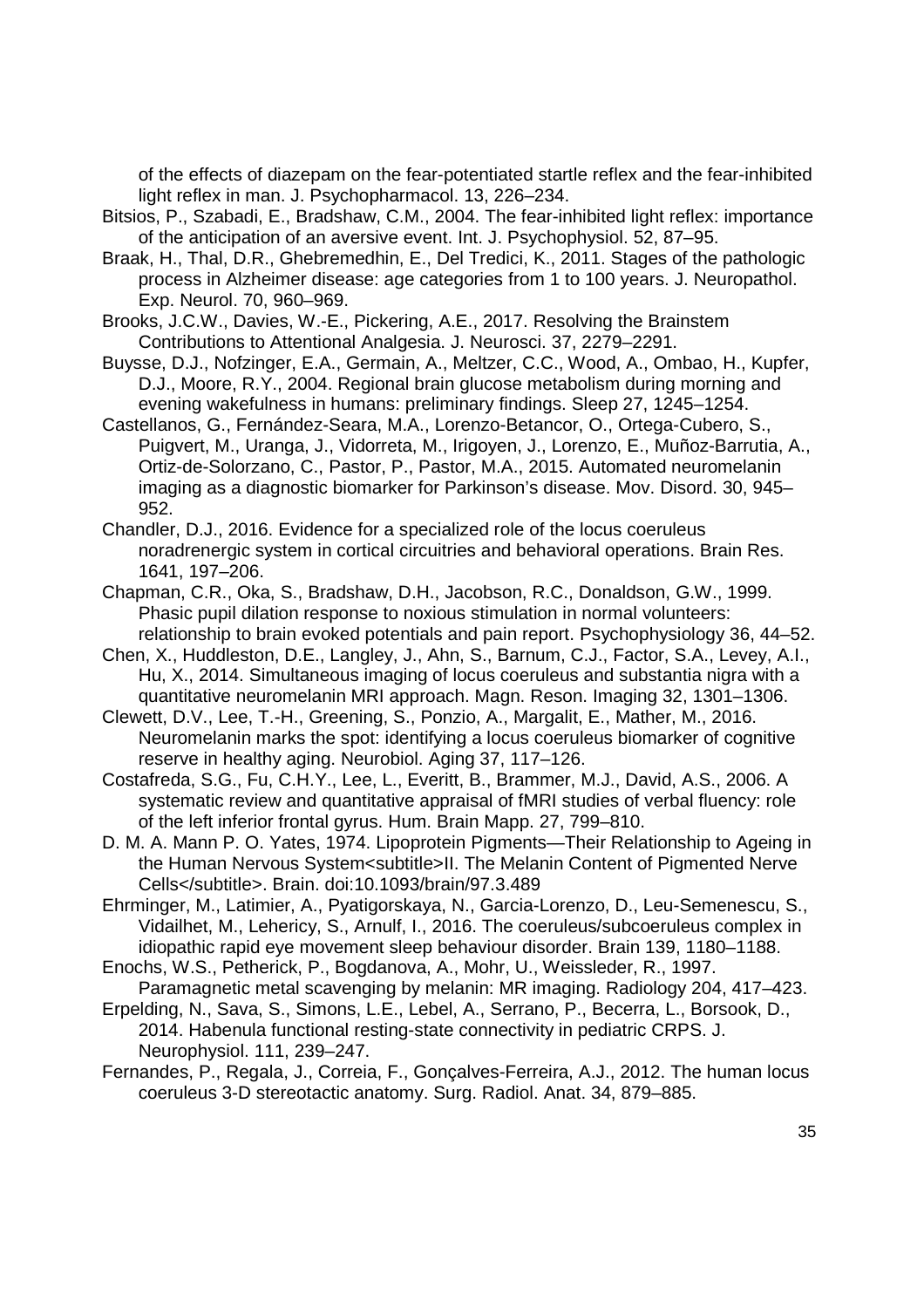- García-Lorenzo, D., Longo-Dos Santos, C., Ewenczyk, C., Leu-Semenescu, S., Gallea, C., Quattrocchi, G., Pita Lobo, P., Poupon, C., Benali, H., Arnulf, I., Vidailhet, M., Lehericy, S., 2013. The coeruleus/subcoeruleus complex in rapid eve movement sleep behaviour disorders in Parkinson's disease. Brain 136, 2120–2129.
- Germain, A., Nofzinger, E.A., Meltzer, C.C., Wood, A., Kupfer, D.J., Moore, R.Y., Buysse, D.J., 2007. Diurnal variation in regional brain glucose metabolism in depression. Biol. Psychiatry 62, 438–445.
- German, D.C., Manaye, K.F., White, C.L., 3rd, Woodward, D.J., McIntire, D.D., Smith, W.K., Kalaria, R.N., Mann, D.M., 1992. Disease-specific patterns of locus coeruleus cell loss. Ann. Neurol. 32, 667–676.
- Gilam, G., Lin, T., Fruchter, E., Hendler, T., 2017. Neural indicators of interpersonal anger as cause and consequence of combat training stress symptoms. Psychol. Med. 1–12.
- Grudzien, A., Shaw, P., Weintraub, S., Bigio, E., Mash, D.C., Mesulam, M.M., 2007. Locus coeruleus neurofibrillary degeneration in aging, mild cognitive impairment and early Alzheimer's disease. Neurobiol. Aging 28, 327–335. Hämmerer, D., Callaghan, MF., Cardenas-Blanco, A., Kosciessa, J.,Weiskopf, N, Dolan, RJ., Düzel, E., 2017. Quantitative multi-parameter mapping of locus coeruleus and substantia nigra integrity in ageing. *Under review.*
- Henckens, M.J.A.G., van Wingen, G.A., Joëls, M., Fernández, G., 2012. Corticosteroid induced decoupling of the amygdala in men. Cereb. Cortex 22, 2336–2345.
- Hubbard, C.S., Labus, J.S., Bueller, J., Stains, J., Suyenobu, B., Dukes, G.E., Kelleher, D.L., Tillisch, K., Naliboff, B.D., Mayer, E.A., 2011. Corticotropin-releasing factor receptor 1 antagonist alters regional activation and effective connectivity in an emotional-arousal circuit during expectation of abdominal pain. J. Neurosci. 31, 12491–12500.
- Hu, H., Real, E., Takamiya, K., Kang, M.-G., Ledoux, J., Huganir, R.L., Malinow, R., 2007. Emotion enhances learning via norepinephrine regulation of AMPA-receptor trafficking. Cell 131, 160–173.
- Isaias, I.U., Trujillo, P., Summers, P., Marotta, G., Mainardi, L., Pezzoli, G., Zecca, L., Costa, A., 2016. Neuromelanin Imaging and Dopaminergic Loss in Parkinson's Disease. Front. Aging Neurosci. 8, 196.
- Kahnt, T., Tobler, P.N., 2013. Salience signals in the right temporoparietal junction facilitate value-based decisions. J. Neurosci. 33, 863–869.
- Keren, N.I., Lozar, C.T., Harris, K.C., Morgan, P.S., Eckert, M.A., 2009. In vivo mapping of the human locus coeruleus. Neuroimage 47, 1261–1267.
- Keren, N.I., Taheri, S., Vazey, E.M., Morgan, P.S., Granholm, A.-C.E., Aston-Jones, G.S., Eckert, M.A., 2015. Histologic validation of locus coeruleus MRI contrast in post-mortem tissue. Neuroimage 113, 235–245.
- Kline, R.L., Zhang, S., Farr, O.M., Hu, S., Zaborszky, L., Samanez-Larkin, G.R., Li, C.- S.R., 2016. The Effects of Methylphenidate on Resting-State Functional Connectivity of the Basal Nucleus of Meynert, Locus Coeruleus, and Ventral Tegmental Area in Healthy Adults. Front. Hum. Neurosci. 10, 149.
- Klukowski, G., Harley, C.W., 1994. Locus coeruleus activation induces perforant pathevoked population spike potentiation in the dentate gyrus of awake rat. Exp. Brain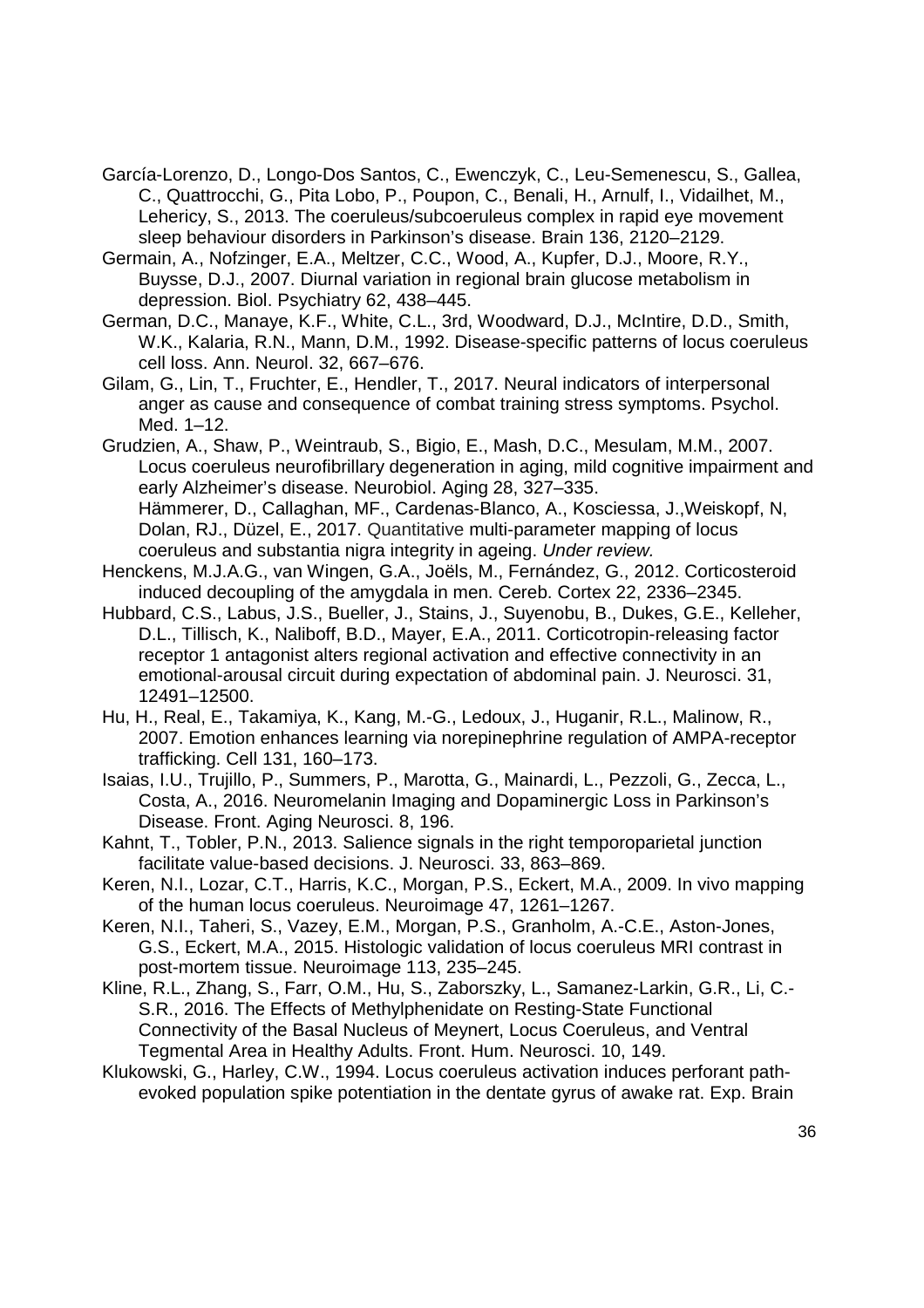Res. 102, 165–170.

- Köhler, S., Bär, K.-J., Wagner, G., 2016. Differential involvement of brainstem noradrenergic and midbrain dopaminergic nuclei in cognitive control. Hum. Brain Mapp. 37, 2305–2318.
- Koss, M.C., 1986. Pupillary dilation as an index of central nervous system alpha 2 adrenoceptor activation. J. Pharmacol. Methods 15, 1–19.
- Kraus, T., Kiess, O., Hösl, K., Terekhin, P., Kornhuber, J., Forster, C., 2013. CNS BOLD fMRI Effects of Sham-Controlled Transcutaneous Electrical Nerve Stimulation in the Left Outer Auditory Canal – A Pilot Study. Brain Stimulation: Basic, Translational, and Clinical Research in Neuromodulation 6, 798–804.
- Krebs, R.M., Fias, W., Achten, E., Boehler, C.N., 2013. Picture novelty attenuates semantic interference and modulates concomitant neural activity in the anterior cingulate cortex and the locus coeruleus. Neuroimage 74, 179–187.
- Krebs, R.M., Heipertz, D., Schuetze, H., Duzel, E., 2011. Novelty increases the mesolimbic functional connectivity of the substantia nigra/ventral tegmental area (SN/VTA) during reward anticipation: Evidence from high-resolution fMRI. Neuroimage 58, 647–655.
- Krebs, R.M., Park, H.R.P., Bombeke, K., Boehler, C.N., 2017. Modulation of locus coeruleus activity by novel oddball stimuli. Brain Imaging Behav. doi:10.1007/s11682-017-9700-4
- Lacadie, C.M., Fulbright, R.K., Rajeevan, N., Constable, R.T., Papademetris, X., 2008. More accurate Talairach coordinates for neuroimaging using non-linear registration. Neuroimage 42, 717–725.
- Laitio T, J.J., 2017a. The Role of Heart Rate Variability in Risk Stratification for Adverse Postoperative Cardiac Events.
- Laitio T, J.J., 2017b. The Role of Heart Rate Variability in Risk Stratification for Adverse Postoperative Cardiac Events.
- Langley, J., Huddleston, D.E., Liu, C.J., Hu, X., 2016. Reproducibility of locus coeruleus and substantia nigra imaging with neuromelanin sensitive MRI. MAGMA. doi:10.1007/s10334-016-0590-z
- Larson, M.D., Talke, P.O., 2001. Effect of dexmedetomidine, an alpha2-adrenoceptor agonist, on human pupillary reflexes during general anaesthesia. Br. J. Clin. Pharmacol. 51, 27–33.
- Laureiro-Martínez, D., Brusoni, S., Canessa, N., Zollo, M., 2015. Understanding the exploration–exploitation dilemma: An fMRI study of attention control and decisionmaking performance. Strat. Mgmt. J. 36, 319–338.
- Lerner, Y., Papo, D., Zhdanov, A., Belozersky, L., Hendler, T., 2009. Eyes wide shut: amygdala mediates eyes-closed effect on emotional experience with music. PLoS One 4, e6230.
- Leung, N.K., Bradshaw, C.M., Szabadi, E., 1992. Effect of high ambient temperature on the kinetics of the pupillary light reflex in healthy volunteers. Br. J. Clin. Pharmacol. 33, 458–460.
- Liddell, B.J., Brown, K.J., Kemp, A.H., Barton, M.J., Das, P., Peduto, A., Gordon, E., Williams, L.M., 2005. A direct brainstem-amygdala-cortical "alarm" system for subliminal signals of fear. Neuroimage 24, 235–243.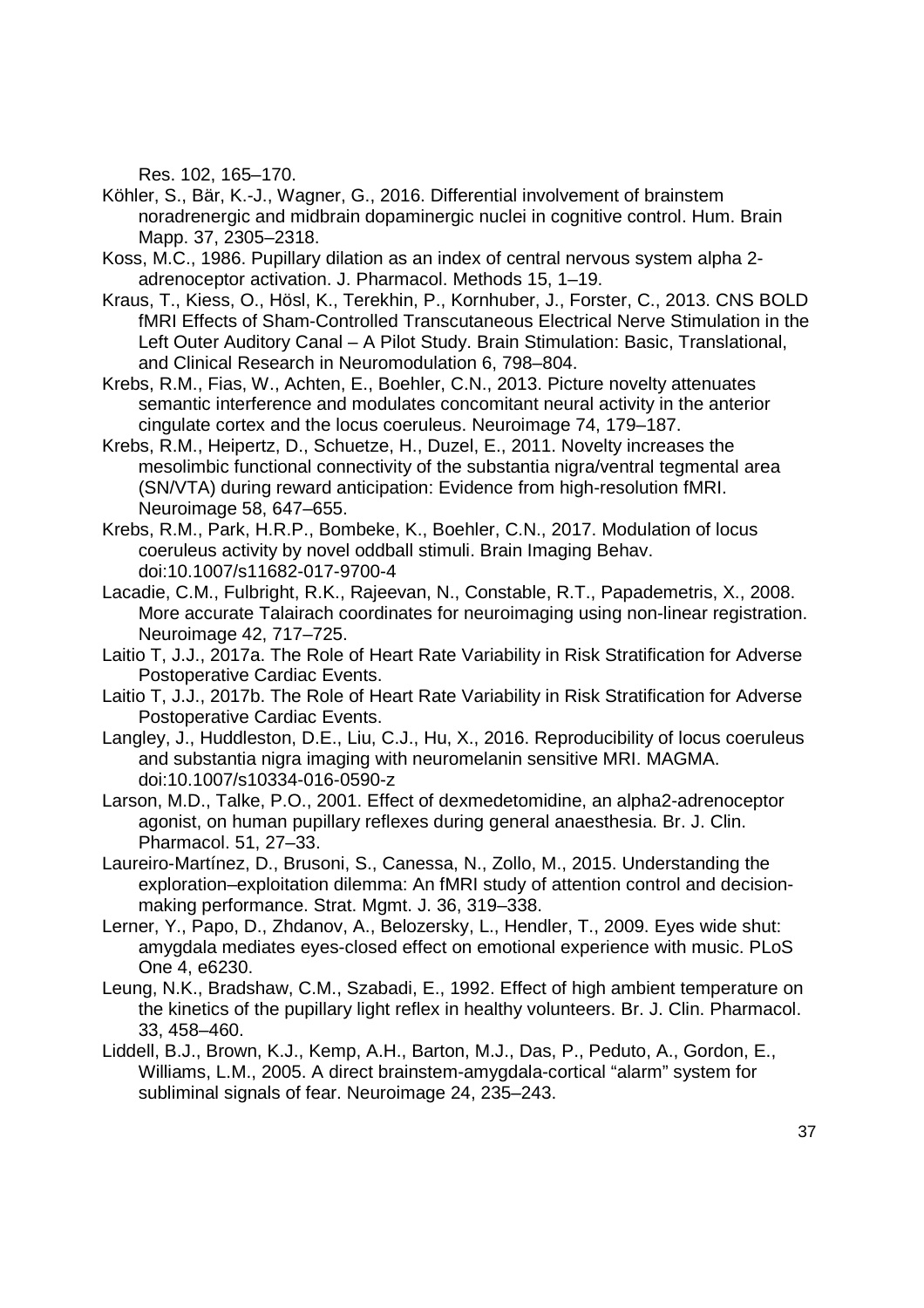- Lohr, J.B., Jeste, D.V., 1988. Locus ceruleus morphometry in aging and schizophrenia. Acta Psychiatr. Scand. 77, 689–697.
- Manaye, K.F., McIntire, D.D., Mann, D.M., German, D.C., 1995. Locus coeruleus cell loss in the aging human brain: a non-random process. J. Comp. Neurol. 358, 79–87.
- Mann, D.A., 1983. The locus coeruleus and its possible role in aging and degenerative disease of the human central nervous system.
- Mather, M., Harley, C.W., 2016. The Locus Coeruleus: Essential for Maintaining Cognitive Function and the Aging Brain. Trends Cogn. Sci. 20, 214–226.
- Mather, M., Joo Yoo, H., Clewett, D.V., Lee, T.-H., Greening, S.G., Ponzio, A., Min, J., Thayer, J.F., 2017. Higher locus coeruleus MRI contrast is associated with lower parasympathetic influence over heart rate variability. Neuroimage 150, 329–335.
- Matsuura, K., Maeda, M., Yata, K., Ichiba, Y., Yamaguchi, T., Kanamaru, K., Tomimoto, H., 2013. Neuromelanin magnetic resonance imaging in Parkinson's disease and multiple system atrophy. Eur. Neurol. 70, 70–77.
- Meeten, F., Davey, G.C.L., Makovac, E., Watson, D.R., Garfinkel, S.N., Critchley, H.D., Ottaviani, C., 2016. Goal Directed Worry Rules Are Associated with Distinct Patterns of Amygdala Functional Connectivity and Vagal Modulation during Perseverative Cognition. Front. Hum. Neurosci. 10, 553.
- Mehler, M.F., Purpura, D.P., 2009. Autism, fever, epigenetics and the locus coeruleus. Brain Res. Rev. 59, 388–392.
- Meletti, S., Vaudano, A.E., Pizza, F., Ruggieri, A., Vandi, S., Teggi, A., Franceschini, C., Benuzzi, F., Nichelli, P.F., Plazzi, G., 2015. The Brain Correlates of Laugh and Cataplexy in Childhood Narcolepsy. J. Neurosci. 35, 11583–11594.
- Metzger, C.D., Wiegers, M., Walter, M., Abler, B., Graf, H., 2015. Local and Global Resting State Activity in the Noradrenergic and Dopaminergic Pathway Modulated by Reboxetine and Amisulpride in Healthy Subjects. Int. J. Neuropsychopharmacol. 19. doi:10.1093/ijnp/pyv080
- Minzenberg, M.J., Watrous, A.J., Yoon, J.H., Ursu, S., Carter, C.S., 2008. Modafinil shifts human locus coeruleus to low-tonic, high-phasic activity during functional MRI. Science 322, 1700–1702.
- Miyoshi, F., Ogawa, T., Kitao, S.-I., Kitayama, M., Shinohara, Y., Takasugi, M., Fujii, S., Kaminou, T., 2013. Evaluation of Parkinson disease and Alzheimer disease with the use of neuromelanin MR imaging and (123)I-metaiodobenzylguanidine scintigraphy. AJNR Am. J. Neuroradiol. 34, 2113–2118.
- Mohanty, A., Gitelman, D.R., Small, D.M., Mesulam, M.M., 2008. The spatial attention network interacts with limbic and monoaminergic systems to modulate motivationinduced attention shifts. Cereb. Cortex 18, 2604–2613.
- Morey, R.A., Dunsmoor, J.E., Haswell, C.C., Brown, V.M., Vora, A., Weiner, J., Stjepanovic, D., Wagner, H.R., 3rd, VA Mid-Atlantic MIRECC Workgroup, LaBar, K.S., 2015. Fear learning circuitry is biased toward generalization of fear associations in posttraumatic stress disorder. Transl. Psychiatry 5, e700.
- Morley, M.J., Bradshaw, C.M., Szabadi, E., 1991. Effects of clonidine and yohimbine on the pupillary light reflex and carbachol-evoked sweating in healthy volunteers. Br. J. Clin. Pharmacol. 31, 99–101.
- Moulton, E.A., Becerra, L., Johnson, A., Burstein, R., Borsook, D., 2014. Altered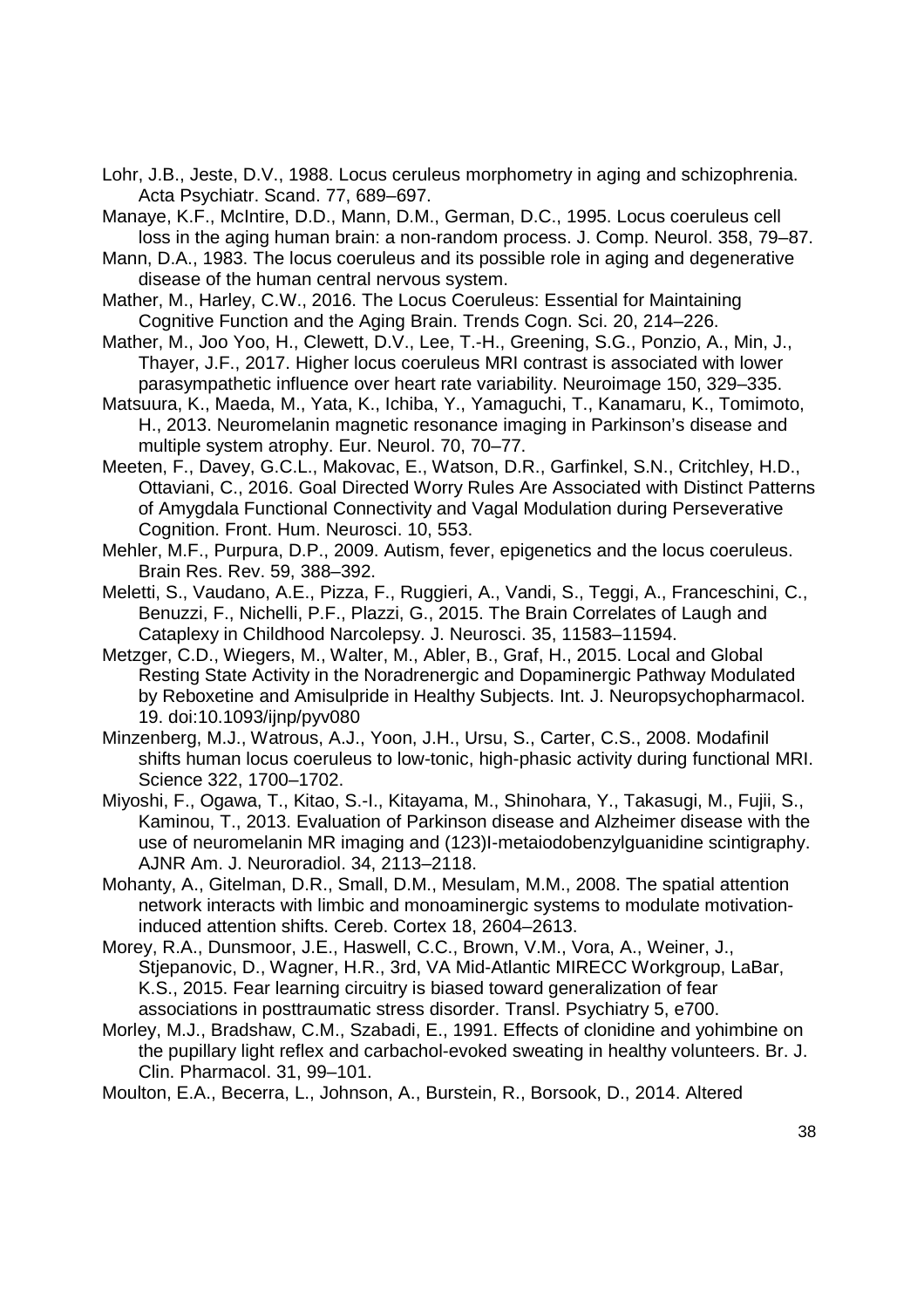Hypothalamic Functional Connectivity with Autonomic Circuits and the Locus Coeruleus in Migraine. PLoS One 9, e95508.

- Mukai, M., Sugaya, K., Yabe, I., Goto, Y.-I., Yokochi, F., Miyamoto, K., Cai, H., Sasaki, H., Matsubara, S., 2013. Neuromelanin MRI in a family with mitochondrial parkinsonism harboring a Y955C mutation in POLG1. Parkinsonism Relat. Disord. 19, 821–824.
- Murphy, P.R., O'Connell, R.G., O'Sullivan, M., Robertson, I.H., Balsters, J.H., 2014. Pupil diameter covaries with BOLD activity in human locus coeruleus. Hum. Brain Mapp. 35, 4140–4154.
- Nakane, T., Nihashi, T., Kawai, H., Naganawa, S., 2008. Visualization of neuromelanin in the Substantia nigra and locus ceruleus at 1.5T using a 3D-gradient echo sequence with magnetization transfer contrast. Magn. Reson. Med. Sci. 7, 205–210.
- Napadow, V., Sheehan, J.D., Kim, J., Lacount, L.T., Park, K., Kaptchuk, T.J., Rosen, B.R., Kuo, B., 2013. The brain circuitry underlying the temporal evolution of nausea in humans. Cereb. Cortex 23, 806–813.
- Neufang, S., Geiger, M.J., Homola, G.A., Mahr, M., Akhrif, A., Nowak, J., Reif, A., Romanos, M., Deckert, J., Solymosi, L., Domschke, K., 2015. Modulation of prefrontal functioning in attention systems by NPSR1 gene variation. Neuroimage 114, 199–206.
- Ohtsuka, C., Sasaki, M., Konno, K., Kato, K., Takahashi, J., Yamashita, F., Terayama, Y., 2014. Differentiation of early-stage parkinsonisms using neuromelanin-sensitive magnetic resonance imaging. Parkinsonism Relat. Disord. 20, 755–760.
- Ohtsuka, C., Sasaki, M., Konno, K., Koide, M., Kato, K., Takahashi, J., Takahashi, S., Kudo, K., Yamashita, F., Terayama, Y., 2013. Changes in substantia nigra and locus coeruleus in patients with early-stage Parkinson's disease using neuromelanin-sensitive MR imaging. Neurosci. Lett. 541, 93–98.
- Payzan-LeNestour, E., Dunne, S., Bossaerts, P., O'Doherty, J.P., 2013. The Neural Representation of Unexpected Uncertainty during Value-Based Decision Making. Neuron 79, 191–201.
- Phillips, M.A., Szabadi, E., Bradshaw, C.M., 2000. Comparison of the effects of clonidine and yohimbine on pupillary diameter at different illumination levels. Br. J. Clin. Pharmacol. 50, 65–68.
- Raizada, R.D.S., Poldrack, R.A., 2007. Challenge-driven attention: interacting frontal and brainstem systems. Front. Hum. Neurosci. 1, 3.
- Ressler, K.J., Nemeroff, C.B., 1999. Role of norepinephrine in the pathophysiology and treatment of mood disorders. Biol. Psychiatry 46, 1219–1233.
- Samuels, E.R., Szabadi, E., 2008a. Functional neuroanatomy of the noradrenergic locus coeruleus: its roles in the regulation of arousal and autonomic function part I: principles of functional organisation. Curr. Neuropharmacol. 6, 235–253.
- Samuels, E.R., Szabadi, E., 2008b. Functional neuroanatomy of the noradrenergic locus coeruleus: its roles in the regulation of arousal and autonomic function part II: physiological and pharmacological manipulations and pathological alterations of locus coeruleus activity in humans. Curr. Neuropharmacol. 6, 254–285.
- Sara, S.J., 2009. The locus coeruleus and noradrenergic modulation of cognition. Nat. Rev. Neurosci. 10, 211–223.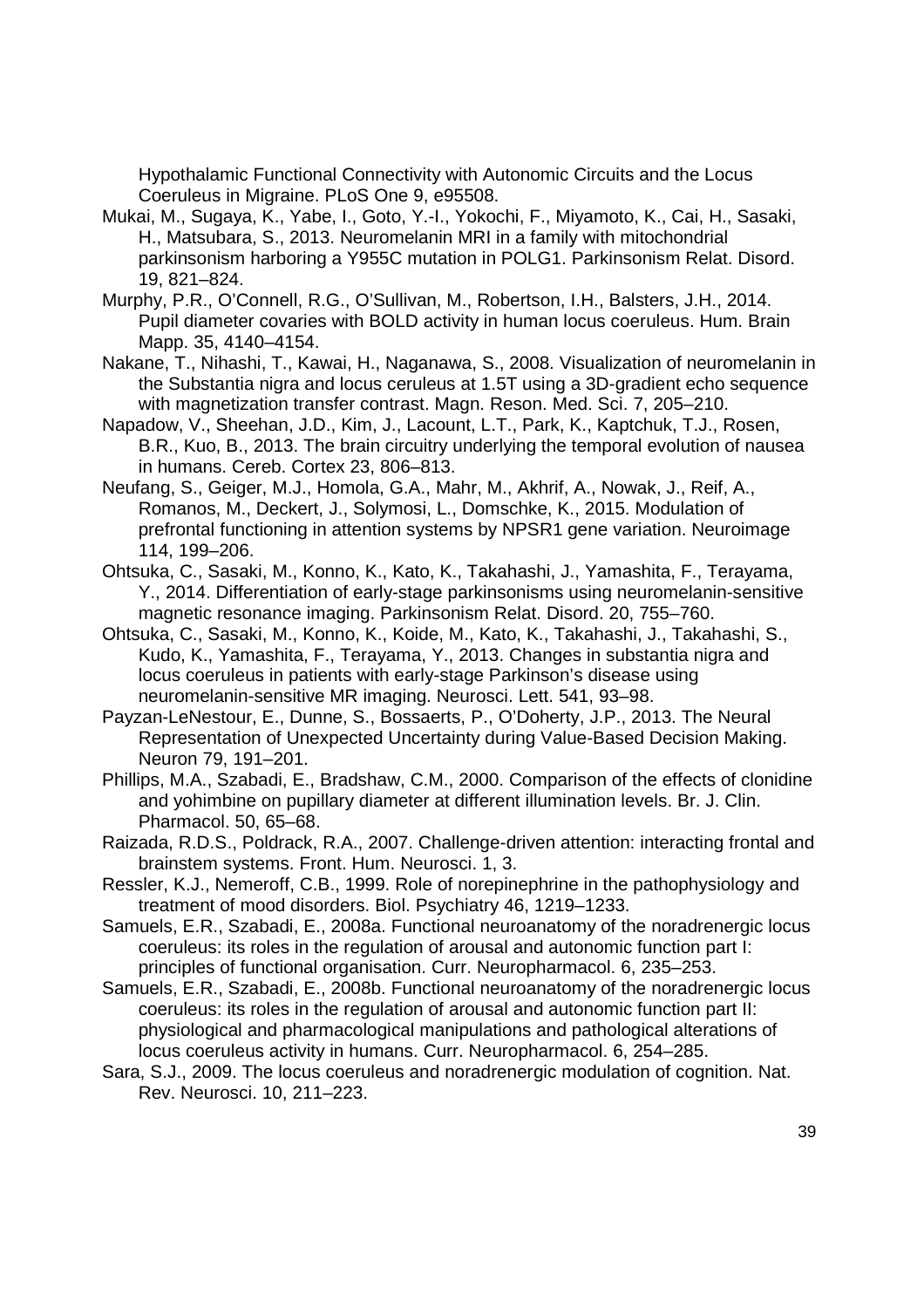- Sara, S.J., Bouret, S., 2012. Orienting and reorienting: the locus coeruleus mediates cognition through arousal. Neuron 76, 130–141.
- Sasaki, M., Shibata, E., Kudo, K., Tohyama, K., 2008a. Neuromelanin-Sensitive MRI. Clin. Neuroradiol. 18, 147–153.
- Sasaki, M., Shibata, E., Ohtsuka, K., Endoh, J., Kudo, K., Narumi, S., Sakai, A., 2010. Visual discrimination among patients with depression and schizophrenia and healthy individuals using semiquantitative color-coded fast spin-echo T1-weighted magnetic resonance imaging. Neuroradiology 52, 83–89.
- Sasaki, M., Shibata, E., Tohyama, K., Kudo, K., Endoh, J., Otsuka, K., Sakai, A., 2008b. Monoamine neurons in the human brain stem: anatomy, magnetic resonance imaging findings, and clinical implications. Neuroreport 19, 1649–1654.
- Sasaki, M., Shibata, E., Tohyama, K., Takahashi, J., Otsuka, K., Tsuchiya, K., Takahashi, S., Ehara, S., Terayama, Y., Sakai, A., 2006. Neuromelanin magnetic resonance imaging of locus ceruleus and substantia nigra in Parkinson's disease. Neuroreport 17, 1215–1218.
- Schilbach, L., Eickhoff, S.B., Cieslik, E., Shah, N.J., Fink, G.R., Vogeley, K., 2011. Eyes on me: an fMRI study of the effects of social gaze on action control. Soc. Cogn. Affect. Neurosci. 6, 393–403.
- Schulte, L.H., Sprenger, C., May, A., 2016. Physiological brainstem mechanisms of trigeminal nociception: An fMRI study at 3T. Neuroimage 124, 518–525.
- Schwarz, 2012. T1-Weighted MRI shows stage-dependent substantia nigra signal loss in Parkinson's disease. Mov. Disord. 27, 335–335.
- Schwarz, S.T., Xing, Y., Tomar, P., Bajaj, N., Auer, D.P., 2016. In Vivo Assessment of Brainstem Depigmentation in Parkinson Disease: Potential as a Severity Marker for Multicenter Studies. Radiology 160662.
- Sclocco, R., Beissner, F., Desbordes, G., Polimeni, J.R., Wald, L.L., Kettner, N.W., Kim, J., Garcia, R.G., Renvall, V., Bianchi, A.M., Cerutti, S., Napadow, V., Barbieri, R., 2016. Neuroimaging brainstem circuitry supporting cardiovagal response to pain: a combined heart rate variability/ultrahigh-field (7 T) functional magnetic resonance imaging study. Philos. Trans. A Math. Phys. Eng. Sci. 374. doi:10.1098/rsta.2015.0189
- Shibata, E., Sasaki, M., Tohyama, K., Kanbara, Y., Otsuka, K., Ehara, S., Sakai, A., 2006. Age-related changes in locus ceruleus on neuromelanin magnetic resonance imaging at 3 Tesla. Magn. Reson. Med. Sci. 5, 197–200.
- Shibata, E., Sasaki, M., Tohyama, K., Otsuka, K., Endoh, J., Terayama, Y., Sakai, A., 2008. Use of Neuromelanin-Sensitive MRI to Distinguish Schizophrenic and Depressive Patients and Healthy Individuals Based on Signal Alterations in the Substantia Nigra and Locus Ceruleus. Biol. Psychiatry 64, 401–406.
- Shibata, E., Sasaki, M., Tohyama, K., Otsuka, K., Sakai, A., 2007. Reduced signal of locus ceruleus in depression in quantitative neuromelanin magnetic resonance imaging. Neuroreport 18, 415–418.
- Steinhauer, S.R., Siegle, G.J., Condray, R., Pless, M., 2004. Sympathetic and parasympathetic innervation of pupillary dilation during sustained processing. Int. J. Psychophysiol. 52, 77–86.
- Sterpenich, V., D'Argembeau, A., Desseilles, M., Balteau, E., Albouy, G., Vandewalle,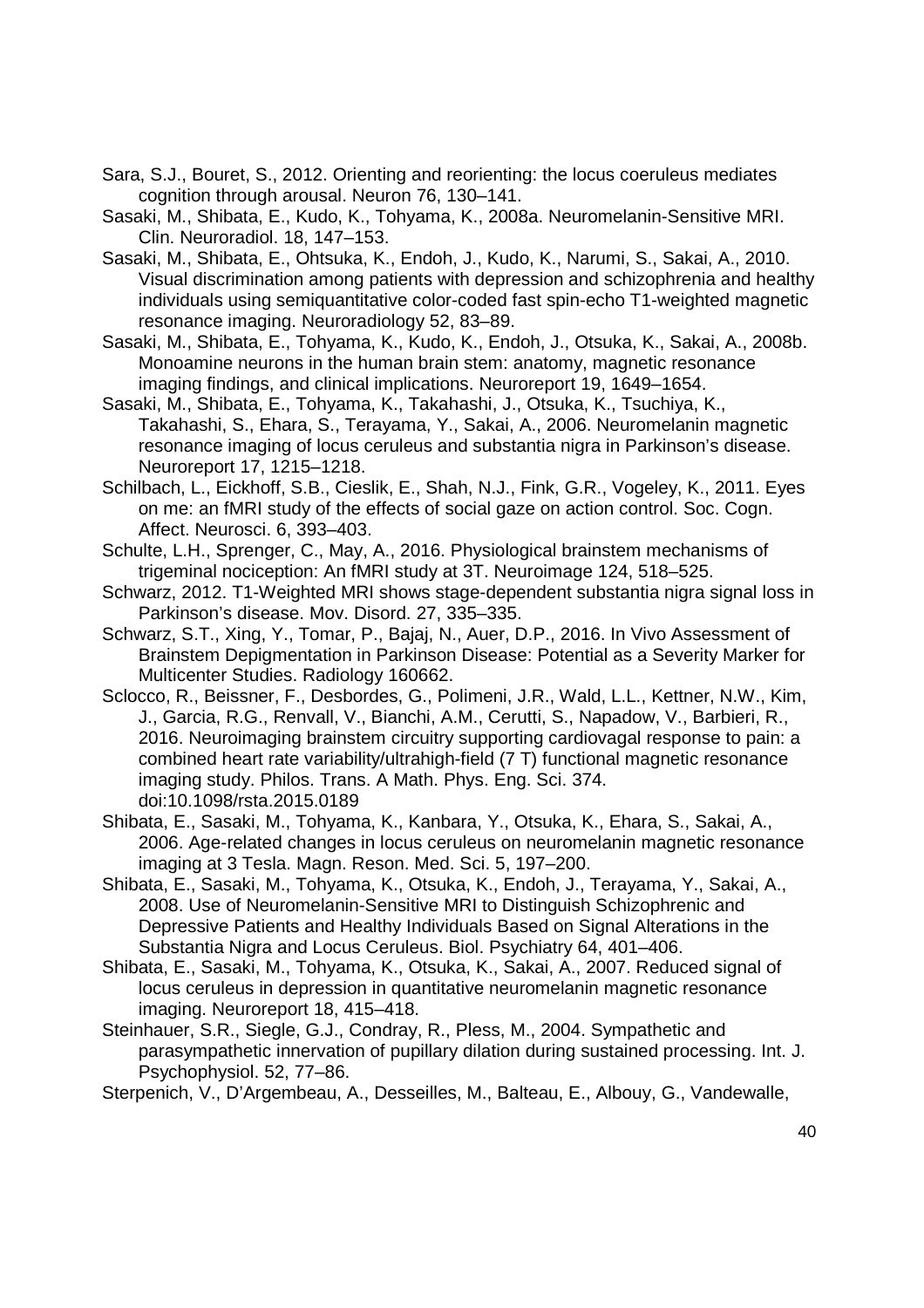G., Degueldre, C., Luxen, A., Collette, F., Maquet, P., 2006. The locus ceruleus is involved in the successful retrieval of emotional memories in humans. J. Neurosci. 26, 7416–7423.

- Steuwe, C., Daniels, J.K., Frewen, P.A., Densmore, M., Pannasch, S., Beblo, T., Reiss, J., Lanius, R.A., 2014. Effect of direct eye contact in PTSD related to interpersonal trauma: an fMRI study of activation of an innate alarm system. Soc. Cogn. Affect. Neurosci. 9, 88–97.
- Steuwe, C., Daniels, J.K., Frewen, P.A., Densmore, M., Theberge, J., Lanius, R.A., 2015. Effect of direct eye contact in women with PTSD related to interpersonal trauma: Psychophysiological interaction analysis of connectivity of an innate alarm system. Psychiatry Res. 232, 162–167.
- Takahashi, J., Shibata, T., Sasaki, M., Kudo, M., Yanezawa, H., Obara, S., Kudo, K., Ito, K., Yamashita, F., Terayama, Y., 2015. Detection of changes in the locus coeruleus in patients with mild cognitive impairment and Alzheimer's disease: high-resolution fast spin-echo T1-weighted imaging. Geriatr. Gerontol. Int. 15, 334–340.
- Tassorelli, C., Micieli, G., Osipova, V., Rossi, F., Nappi, G., 1995. Pupillary and cardiovascular responses to the cold-pressor test. J. Auton. Nerv. Syst. 55, 45–49.
- Thayer, J.F., Ahs, F., Fredrikson, M., Sollers, J.J., 3rd, Wager, T.D., 2012. A metaanalysis of heart rate variability and neuroimaging studies: implications for heart rate variability as a marker of stress and health. Neurosci. Biobehav. Rev. 36, 747–756.
- Theofilas, P., Ehrenberg, A.J., Dunlop, S., Di Lorenzo Alho, A.T., Nguy, A., Leite, R.E.P., Rodriguez, R.D., Mejia, M.B., Suemoto, C.K., Ferretti-Rebustini, R.E.D.L., Polichiso, L., Nascimento, C.F., Seeley, W.W., Nitrini, R., Pasqualucci, C.A., Jacob Filho, W., Rueb, U., Neuhaus, J., Heinsen, H., Grinberg, L.T., 2016. Locus coeruleus volume and cell population changes during Alzheimer's disease progression: A stereological study in human postmortem brains with potential implication for early-stage biomarker discovery. Alzheimers. Dement. doi:10.1016/j.jalz.2016.06.2362
- Trujillo, P., Summers, P.E., Ferrari, E., Zucca, F.A., Sturini, M., Mainardi, L.T., Cerutti, S., Smith, A.K., Smith, S.A., Zecca, L., Costa, A., 2016. Contrast mechanisms associated with neuromelanin-MRI. Magn. Reson. Med. doi:10.1002/mrm.26584
- Tung, C.S., Ugedo, L., Grenhoff, J., Engberg, G., Svensson, T.H., 1989. Peripheral induction of burst firing in locus coeruleus neurons by nicotine mediated via excitatory amino acids. Synapse 4, 313–318.
- Valentino, R.J., Van Bockstaele, E., 2008. Convergent regulation of locus coeruleus activity as an adaptive response to stress. Eur. J. Pharmacol. 583, 194–203.
- Van Bockstaele, E.J., Colago, E.E., Valentino, R.J., 1998. Amygdaloid corticotropinreleasing factor targets locus coeruleus dendrites: substrate for the co-ordination of emotional and cognitive limbs of the stress response. J. Neuroendocrinol. 10, 743– 757.
- Vandewalle, G., Schmidt, C., Albouy, G., Sterpenich, V., Darsaud, A., Rauchs, G., Berken, P.-Y., Balteau, E., Degueldre, C., Luxen, A., Maquet, P., Dijk, D.-J., 2007. Brain responses to violet, blue, and green monochromatic light exposures in humans: prominent role of blue light and the brainstem. PLoS One 2, e1247.
- van Marle, H.J.F., Hermans, E.J., Qin, S., Fernández, G., 2010. Enhanced resting-state connectivity of amygdala in the immediate aftermath of acute psychological stress.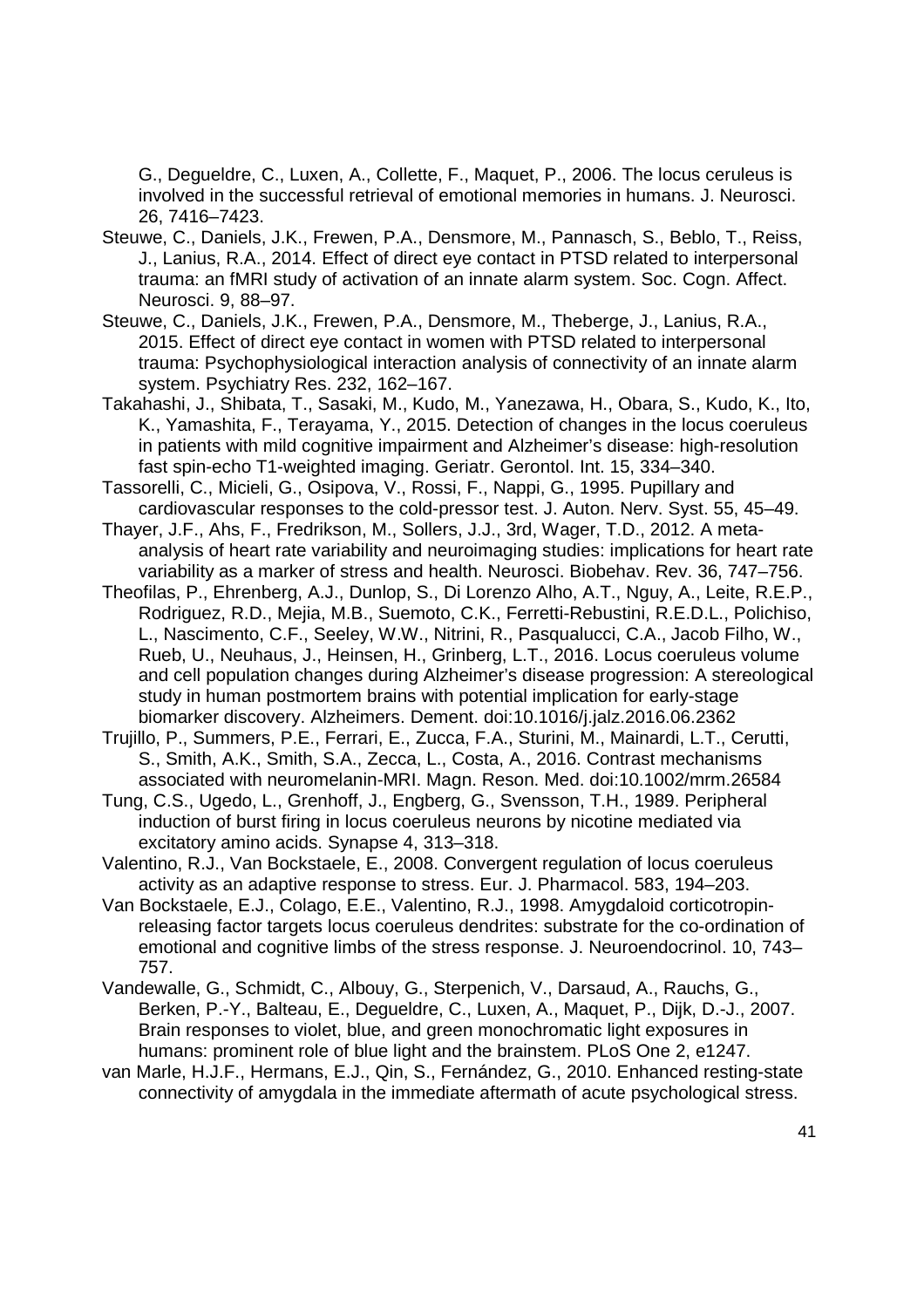Neuroimage 53, 348–354.

- von der Gablentz, J., Tempelmann, C., Münte, T.F., Heldmann, M., 2015. Performance monitoring and behavioral adaptation during task switching: an fMRI study. Neuroscience 285, 227–235.
- Watanabe, Y., Tanaka, H., Tsukabe, A., Kunitomi, Y., Nishizawa, M., Hashimoto, R., Yamamori, H., Fujimoto, M., Fukunaga, M., Tomiyama, N., 2014. Neuromelanin magnetic resonance imaging reveals increased dopaminergic neuron activity in the substantia nigra of patients with schizophrenia. PLoS One 9, e104619.
- Xuan, B., Mackie, M.-A., Spagna, A., Wu, T., Tian, Y., Hof, P.R., Fan, J., 2016. The activation of interactive attentional networks. Neuroimage 129, 308–319.
- Yamamoto, K., Hornykiewicz, O., 2004. Proposal for a noradrenaline hypothesis of schizophrenia. Prog. Neuropsychopharmacol. Biol. Psychiatry 28, 913–922.
- Zarow, C., Lyness, S.A., Mortimer, J.A., Chui, H.C., 2003. Neuronal loss is greater in the locus coeruleus than nucleus basalis and substantia nigra in Alzheimer and Parkinson diseases. Arch. Neurol. 60, 337–341.
- Zhang, S., Hu, S., Chao, H.H., Li, C.-S.R., 2016. Resting-State Functional Connectivity of the Locus Coeruleus in Humans: In Comparison with the Ventral Tegmental Area/Substantia Nigra Pars Compacta and the Effects of Age. Cereb. Cortex 26, 3413–3427.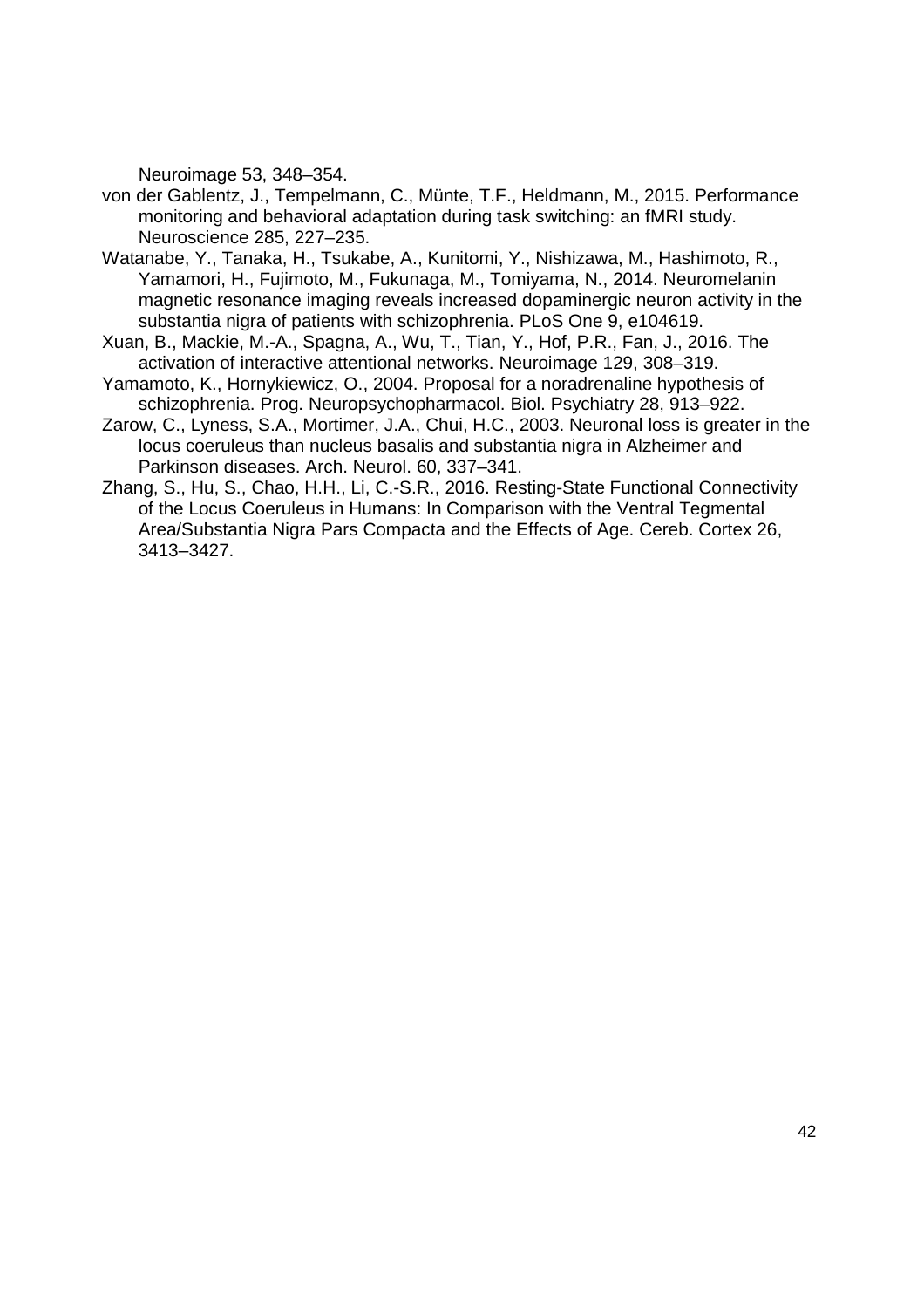## Figure captions:

**Figure 1. Reconstruction of a human pair of locus coeruleus, shown in the coronal plane.** Reprinted with permission from 'The human locus coeruleus 3-D stereotactic anatomy' by P. Fernandez et al., 2012, Surg Radiol Anat 34:879-885. © Springer-Verlag 2012.

**Figure 2.** Visualization of human LC as a hyperintense signal in the rostral brainstem using T1-weighted MRI optimized to enhance neuromelanin content, seen in axial (B) and coronal (C) planes acquired as shown in (A). Reprinted with permission from Hämmerer et al., 2017 (under review).

### **Figure 3: PRISMA flow diagram**

**Figure 4: Mean and median CR values reported by structural MRI studies for each participant group.** The weighted mean (middle horizontal line) and 95% confidence intervals (top and bottom horizontal lines) are shown. No weighted mean or confidence interval was constructed for the AD group as only one CR study could be included. Blue points represent median CR and red points represent mean CR. HC=healthy controls, MD=major depression, SZ=schizophrenia, PD=Parkinson disease, AD=Alzheimer's disease, MCI=Mild Cognitive Impairment.

## **Figure 5a: Peak activations (MNI x,y,z) reported by functional MRI studies for the right LC Figure 5b: Peak activations (MNI x,y,z) reported by functional MRI studies for the left LC**

Figures 5a and 5b show the distribution of the peak activations and hence LC location (MNI coordinates) reported in the fMRI studies, plotted on the coronal, sagittal and transverse planes for the right and left LC respectively. The size of the points are weighted according to sample size. The solid black points represent the ex-vivo location coordinates of the LC obtained using histological specimens to validate the neuromelanin signal (Keren et al., 2009) and the pink points represent the functional MRI studies that reported using Keren et al., (2009) to obtain the LC ROI. The weighted means (middle vertical lines) and bootstrap 95% confidence intervals (left and right vertical lines) are shown for the four bins divided along the range of reported z-coordinates, in the coronal and sagittal planes. Each bin contains 9-10 studies (right side) or 8 studies (left side).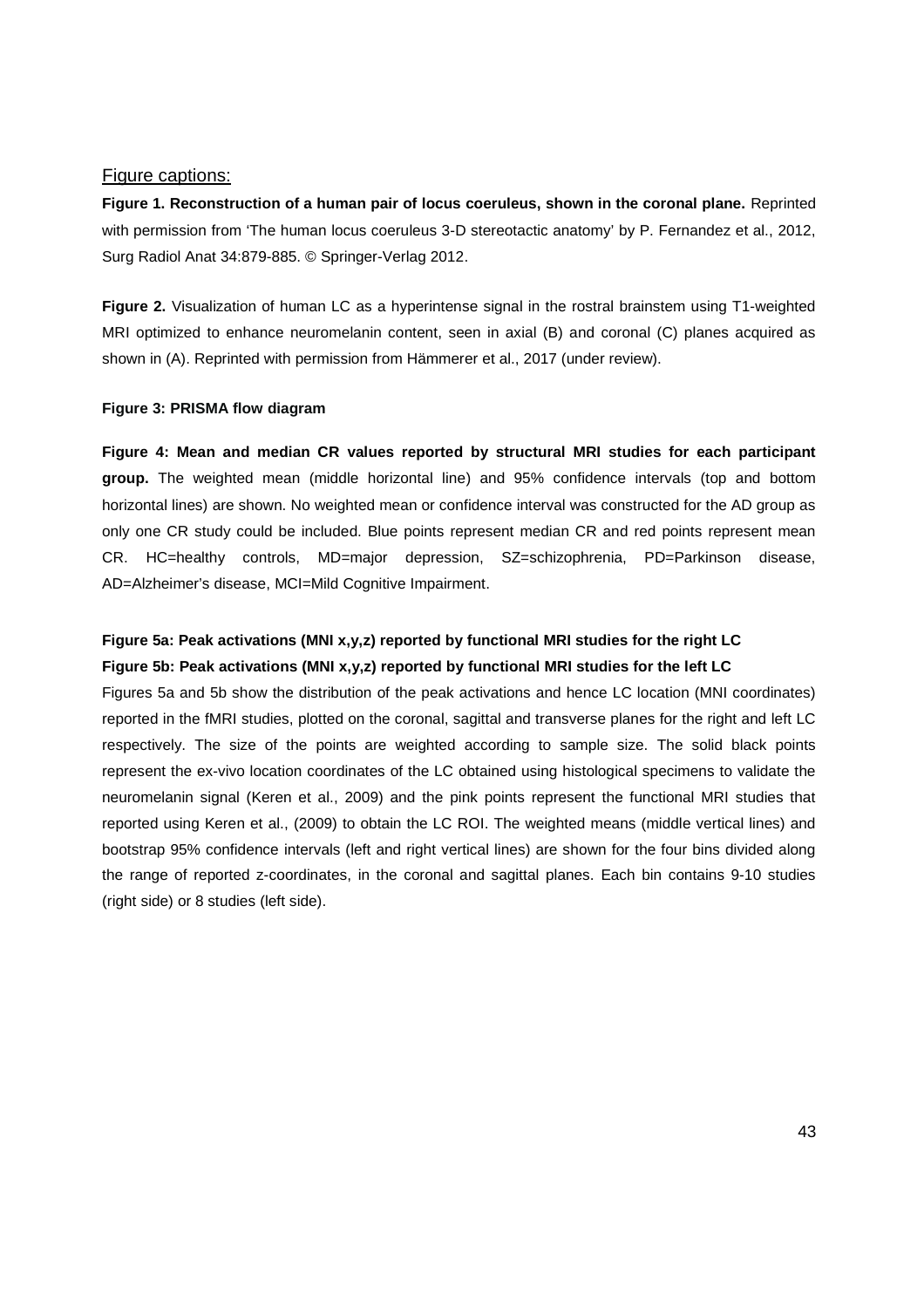#### **Table 1. LC studies that used structural MRI**

| <b>Study</b>        | Study<br>design                        | Independ<br>ent<br>variable | Populatio<br>n<br>sampled | Age<br>range<br>(mean) in<br>yrs | N (%F)  | <b>MRI</b><br>magn<br>et<br>stren<br>gth | <b>Coregistration method</b>                                                                                                                                                                                                                    | <b>Identification of LC</b><br>(manual segmentation<br>unless stated otherwise)                                                                                                                                                                                                                                                                                                                              | Adjuncti<br>ve non-<br><b>MRI</b><br>method<br>s | <b>Main LC findings and</b><br>outcome measures (SI,<br>CR, coordinates)<br>CRLC=(SILC-SI <sub>ref</sub> )/SI <sub>ref</sub> was<br>used unless stated<br>otherwise                                                                                                                                               |
|---------------------|----------------------------------------|-----------------------------|---------------------------|----------------------------------|---------|------------------------------------------|-------------------------------------------------------------------------------------------------------------------------------------------------------------------------------------------------------------------------------------------------|--------------------------------------------------------------------------------------------------------------------------------------------------------------------------------------------------------------------------------------------------------------------------------------------------------------------------------------------------------------------------------------------------------------|--------------------------------------------------|-------------------------------------------------------------------------------------------------------------------------------------------------------------------------------------------------------------------------------------------------------------------------------------------------------------------|
|                     | Neuromelanin-optimized T1-weighted MRI |                             |                           |                                  |         |                                          |                                                                                                                                                                                                                                                 |                                                                                                                                                                                                                                                                                                                                                                                                              |                                                  |                                                                                                                                                                                                                                                                                                                   |
| Astafiev<br>2010    | Cross-<br>sectional                    |                             | <b>HA</b>                 | $-(-)$                           | $10(-)$ | 3T                                       | Individual images were<br>registered to a brainstem<br>atlas template and a<br>group average<br>neuromelanin image was<br>computed.                                                                                                             | On axial images, the LC<br>appeared as an area of<br>high signal intensity in the<br>upper pontine teg-<br>mentum immediately<br>anterolateral to the floor<br>of the fourth ventricle                                                                                                                                                                                                                       | N                                                | <b>MNI</b> location coordinates<br>obtained from area of LC<br>signal intensity. Variability<br>was greatest<br>along the dorsocaudal axis.<br>$L = (-3.2, -38.2, -24.8)$<br>$R = (5.4, -37.9, -24.7)$                                                                                                            |
| Castellanos<br>2015 | Case-<br>control                       | MCI/Deme<br>ntia (PD)       | PD, HC                    | 47-75 (63)                       | 73 (40) | 3T                                       | NM-sensitive images were<br>coregistered to the T1<br>anatomical images, which<br>in turn were coregistered<br>to SPM T1 canonical<br>template. Each atlas<br>image was registered to<br>the target NM-image<br>independently using<br>Elastix. | Fully automated<br>segmentation using<br>reference atlas of 14<br>manually segmented NM<br>images by an experienced<br>physician.                                                                                                                                                                                                                                                                            | N                                                | Reduced LC volume in PD<br>vs HC.<br>Median LC volume (mm3):<br>HC=15.2, PD subtypes=8.2-<br>11.9                                                                                                                                                                                                                 |
| Chen 2014           | Cross-<br>sectional                    |                             | HA                        | $20-50$ (-)                      | 6(50)   | 3T                                       | For each subject, imaging<br>data analysed using AFNI.<br>All images from the<br>multiple measurements<br>were registered to the first<br>one then averaged.                                                                                    | 1) The apex of the 4th<br>ventricle was identified<br>2) Target ROIs for both the<br>left and right LCs were<br>defined based on the<br>landmarks from a previous<br>histological study (German<br>1992): two circular ROIs<br>with radius of 3 mm.<br>centered 3 mm left/right and<br>2 mm posterior to the apex<br>of the 4th ventricle 3) Voxels<br>within the target ROIs<br>whose intensity is equal to | N                                                | For the LC, there was no<br>significant difference in<br>estimations of mean CNR<br>and volume among the<br>GRE-MTC-300, GRE-MTC-<br>300-PKC and RARE<br>sequence.<br>Only graphical data<br>presented.<br>Mean CNR(L+R) appears to<br>range between 6-8.7.<br>Mean volume (L+R) appears<br>to range between 1.8- |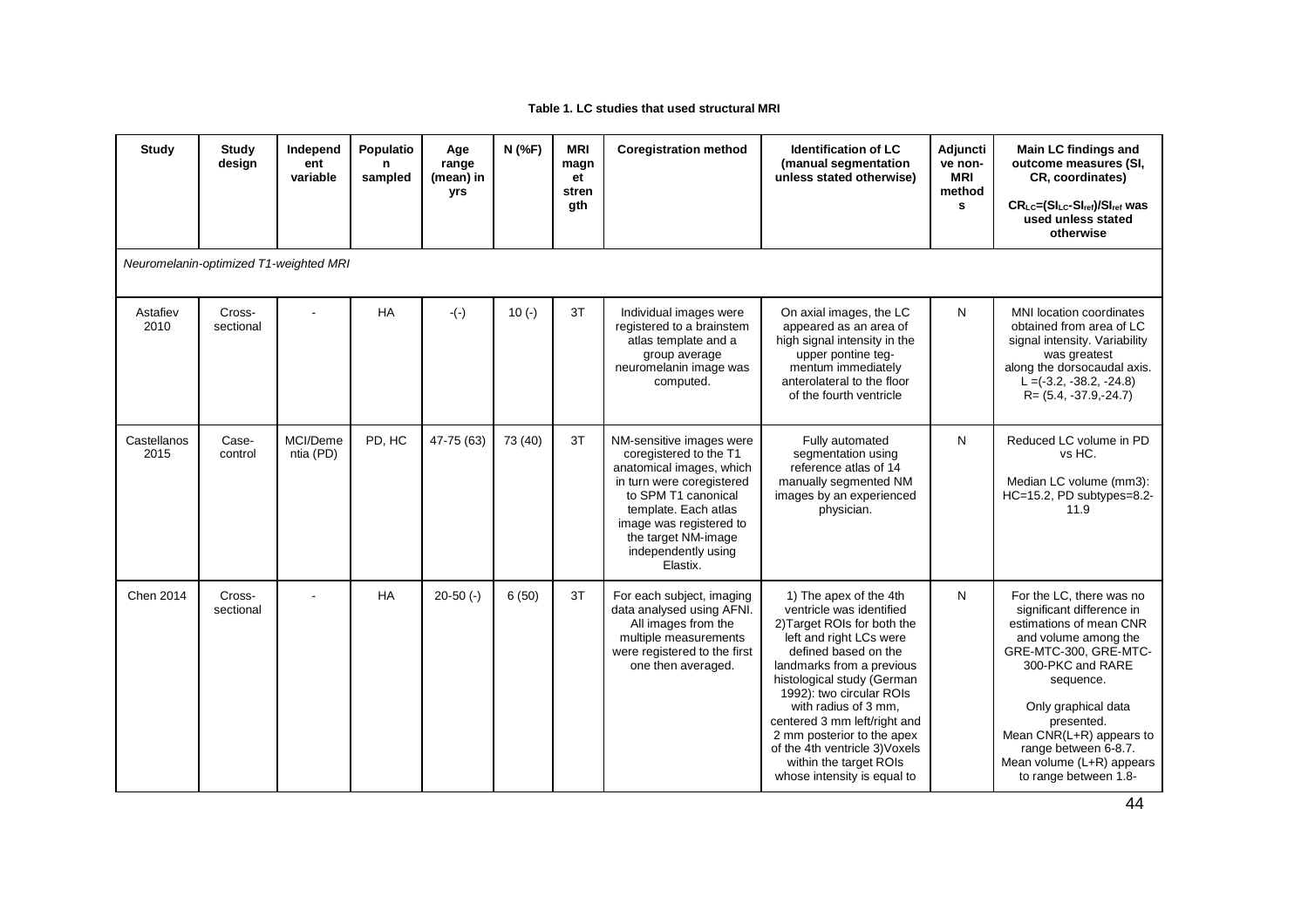|                                |                     |                                                                |                       |             |         |    |                                                                                                                                                     | or higher than mean (SI)+4x<br>SD(SI) were considered to<br>be part of the LC.                                                                                     |       | $8.8$ mm $3$<br>$CNR = (SI_{LC} - SI_{ref})/SD_{ref}$                                                                                                                                                                                                              |
|--------------------------------|---------------------|----------------------------------------------------------------|-----------------------|-------------|---------|----|-----------------------------------------------------------------------------------------------------------------------------------------------------|--------------------------------------------------------------------------------------------------------------------------------------------------------------------|-------|--------------------------------------------------------------------------------------------------------------------------------------------------------------------------------------------------------------------------------------------------------------------|
| Clewett<br>2016                | Cross-<br>sectional | Age                                                            | <b>HA</b>             | 18-75 (42)  | 56 (41) | 3T | None reported.                                                                                                                                      | Peak NM signal at the<br>corner of 4th ventricle in one<br>slice (ROI size 3x3voxels).<br>Mean SI from R+L ROIs<br>averaged.                                       | N     | Higher CNR in older vs<br>younger adults, and in men<br>vs women. CNR positively<br>associated with cognitive<br>reserve score.<br>Mean CNR: Older<br>adults=0.18, younger<br>adults=0.15<br>CNR=(SILc-SIPT)/SIPT                                                  |
| Ehrminger<br>2016              | Case-<br>control    | Sleep<br>disorder<br>(RBD)                                     | RBD, HC               | $-(67)$     | 42 (26) | 3T | Identical to Garcia-<br>Lorenzo (2013). ICBM<br>region was resampled<br>onto T1-weighted NM<br>images with rigid and non-<br>linear transformations | ICBM template to define LC,<br>SI calculated from brightest<br>10 connected voxels                                                                                 | N     | Reduced SI in RBD vs HC.<br>Mean (median) SI of LC<br>(R+L): RBD=122.2 (122.4)<br>HC=128.2 (128.1), SI of<br>reference region=100.<br>[For comparison, mean<br>CR(%): RBD=22.2,<br>$HC = 28.21$                                                                    |
| Garcia-<br>Lorenzo (I)<br>2013 | Case-<br>control    | MCI/Deme<br>ntia and<br>sleep<br>disorder(P<br>$D +/-$<br>RBD) | $PD (+/-$<br>RBD), HC | $-(60)$     | 55 (40) | 3T | Each NM-sensitive image<br>was registered to the 3D<br>T1-weighted anatomical<br>images                                                             | Average intensity of<br>brightest 10 connected<br>voxels in a 700m3 box<br>region defined on ICBM<br>template                                                      | Y[e]  | Reduced SI in PD with RBD<br>vs PD without RBD and HC.<br>Only graphical data<br>presented. Median SI<br>appears to be approx<br>$HC=1.25$ , $PD+RBD = 1.22$ ,<br>$PD-RBD=1.27$<br>Reference regions for all<br>subjects were normalized to<br>make SI comparable. |
| Isaias 2016                    | Case-<br>control    | MCI/Deme<br>ntia (PD)                                          | PD, HC<br>pd=46-77    | $46-77$ (-) | 36(33)  | 3T | None reported.                                                                                                                                      | Highest intensity voxel<br>adjacent to 4th ventricle. For<br>3 consecutive slices.<br>SI[LC]= SI of this voxel and<br>its 4 abutting voxels in the<br>image plane. | Y [d] | Reduced CNR in PD vs HC.<br>Mean CNR: PD=3.5(L)<br>$3.9(R)$ , HC=4.9(L) $5.1(R)$<br>CNR=(SILC-SIPT)/SDPT                                                                                                                                                           |
| Keren 2009                     | Cross-<br>sectional |                                                                | <b>HA</b>             | 19-79 (49)  | 44 (36) | 3T | A brainstem template was<br>created by normalizing<br>each cropped brainstem<br>image using SPM5,<br>normalized images were                         | Peak NM signals on each<br>brainstem axial slice<br>aggregated to create<br>probability map of LC<br>location                                                      | Y[c]  | Ex vivo, validation of NM-<br>MRI as a technique to<br>measure LC neurones,<br>created an in vivo<br>anatomical map of LC.                                                                                                                                         |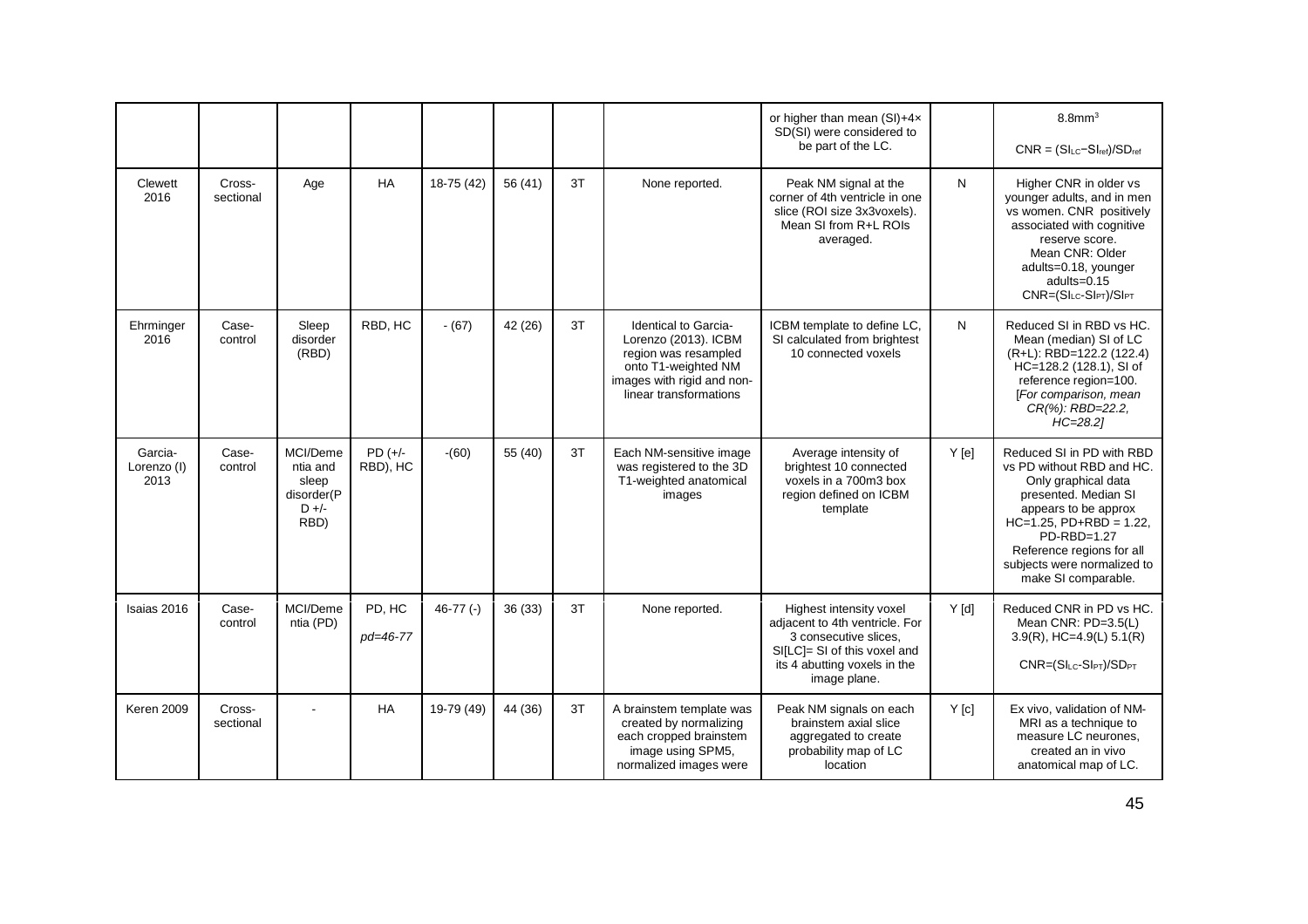|                 |                     |          |           |                                     |         |    | averaged and then<br>normalized into MNI<br>space.                                                                                                                                                                                                                                                                                                                                                                                                                                                                      |                                                                                                                                                                                                                                                                                                                                                                        |      | Variance of LC peak signal<br>increases in lower sections.<br>Mean LC spatial location for<br>each section:<br>L $(-2.5, -36.3, -18)$ , $(-3.1, -$<br>36.7, -21), (-3.7, -37.0, -24),<br>$(-4.7, -37.3, -27)$ , $(-5.5, -7)$<br>$37.8, -30$ , $(-6.9, -38.6, -33)$ .<br>R (4.1, -36.2, -18), (4.6, -<br>36.6, -21), (5.2, -36.9, -24),<br>$(5.8, -37.2, -27), (6.4, -37.7,$<br>$-30$ , 7.6, $-37.5$ , $-33$ ). |
|-----------------|---------------------|----------|-----------|-------------------------------------|---------|----|-------------------------------------------------------------------------------------------------------------------------------------------------------------------------------------------------------------------------------------------------------------------------------------------------------------------------------------------------------------------------------------------------------------------------------------------------------------------------------------------------------------------------|------------------------------------------------------------------------------------------------------------------------------------------------------------------------------------------------------------------------------------------------------------------------------------------------------------------------------------------------------------------------|------|----------------------------------------------------------------------------------------------------------------------------------------------------------------------------------------------------------------------------------------------------------------------------------------------------------------------------------------------------------------------------------------------------------------|
| Keren 2015      | Cross-<br>sectional |          | AD, LBD   | 62-91 (76)                          | 7(57)   | 7T | Histologic images were<br>coregistered to the MRI<br>images.                                                                                                                                                                                                                                                                                                                                                                                                                                                            | High NM signal at the corner<br>of 4th ventricle (manual)                                                                                                                                                                                                                                                                                                              | Y[c] | NM-MRI contrast<br>corresponds to NM in LC<br>neurones.<br>Ex vivo, no numerical data<br>reported                                                                                                                                                                                                                                                                                                              |
| Langley<br>2016 | Cross-<br>sectional |          | <b>HA</b> | $-(28)$                             | 11(9)   | 3T | For each subject, images<br>from 7 GRE<br>measurements were<br>registered to the first<br>image using linear<br>transformation using FSL<br>FLIRT tool and averaged.<br>Volumes were<br>transformed into MNI<br>space: brain extracted T1<br>weighted images were<br>aligned with MNI brain<br>extracted image using<br>affine<br>transformation.Nonlinear<br>transformation from<br>individual to common<br>space. Individual LC mask<br>transformed to T1<br>weighted images and<br>common space for each<br>subject. | LC volumes were<br>delineated using a semi-<br>automated thresholding<br>method based on previous<br>anatomical landmarks<br>(Chen 2014). Thresholds<br>were calculated using the<br>mean (µREF), and standard<br>deviation ( $\sigma$ REF), of a<br>reference region placed in<br>the cerebral peduncle.<br>Voxels with<br>SI>µREF+4oREF were<br>considered to be LC. | N    | High reproducibility of MT<br>contrast and LC volume<br>using this method.<br>Only graphical data<br>presented. Volumes appear<br>to range between approx<br>10-30mm <sup>3</sup> . MT contrast (%)<br>appears to range between<br>18-26.<br>MT contrast=(SI <sub>voxel</sub> -<br>$SIref$ / $SIref$                                                                                                           |
| Mather<br>2017  | Cross-<br>sectional | Age, HRV | HA        | 18-75<br>(HYA 24,<br><b>HOA 68)</b> | 45 (40) | 3T | None reported.                                                                                                                                                                                                                                                                                                                                                                                                                                                                                                          | Centre of cross (1.3mm or 3<br>voxels wide) manually<br>placed on voxel with highest<br>signal intensity within<br>locations anatomically                                                                                                                                                                                                                              | Y[m] | (Used participant data from<br>Clewett et al., 2016.) Higher<br>CR in older vs younger<br>adults. LC-MRI contrast<br>negatively correlated with                                                                                                                                                                                                                                                                |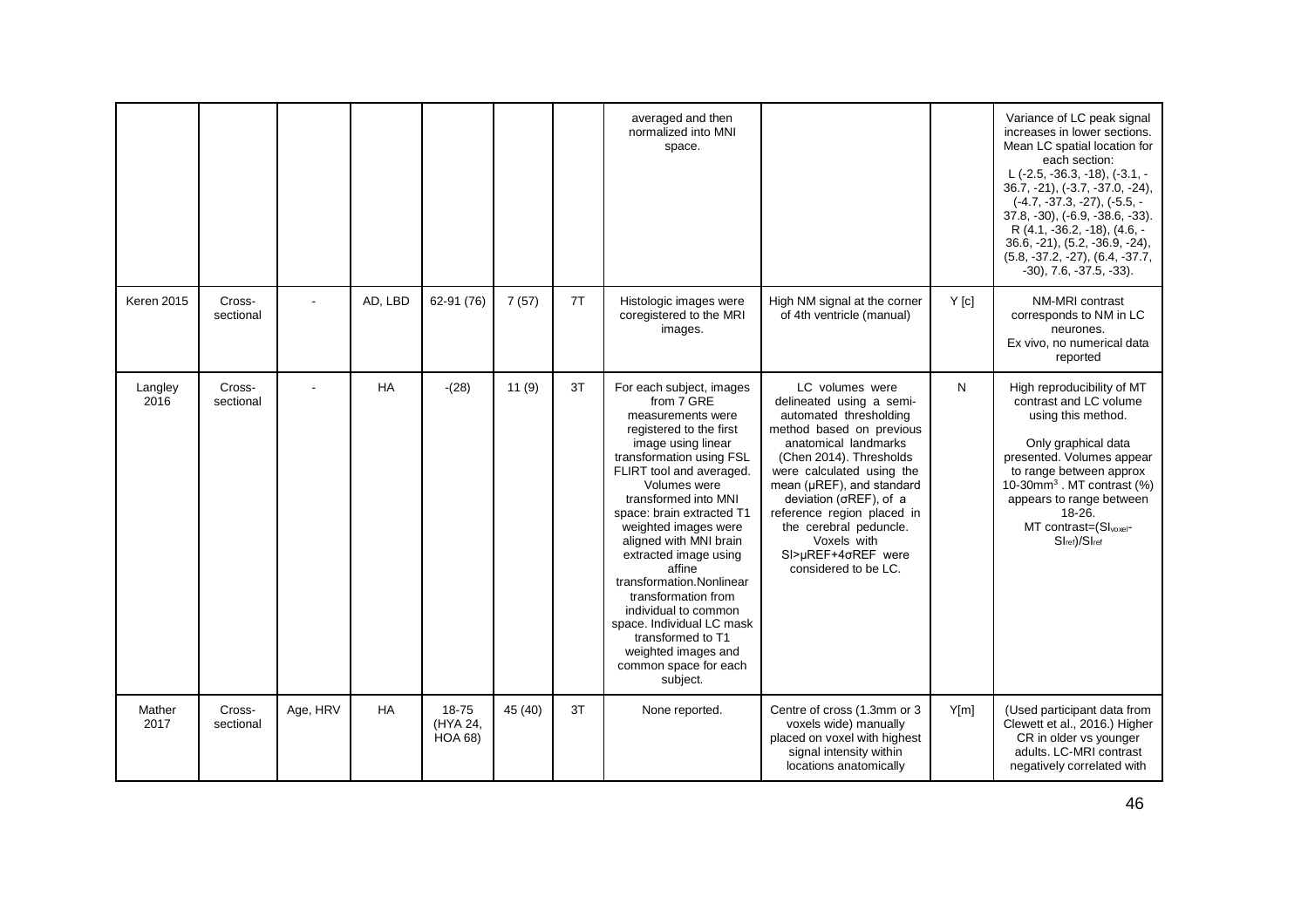|                  |                  |                               |                                                                          |            |         |    |                | consistent with LC.                                                                                              |       | high frequency-HRV (a<br>measure reflecting cardiac<br>parasympathetic<br>influences).<br>Mean CR(%): younger<br>adults=15, older adults=18.                                                               |
|------------------|------------------|-------------------------------|--------------------------------------------------------------------------|------------|---------|----|----------------|------------------------------------------------------------------------------------------------------------------|-------|------------------------------------------------------------------------------------------------------------------------------------------------------------------------------------------------------------|
| Matsuura<br>2013 | Case-<br>control | MCI/Deme<br>ntia (PD,<br>MSA) | PD, MSA,<br><b>HC</b>                                                    | 41-92 (70) | 64 (42) | 3T | None reported. | High NM signal (ROI<br>2mm2). SI measured 3<br>times and averaged.                                               | N     | Reduced CR in MSA and<br>PD vs HC, more prominent<br>reduction in MSA.<br>Mean CR(%): HC=15.0,<br>PD=9.0, MSA=4.4                                                                                          |
| Miyoshi<br>2013  | Case-<br>control | MCI/Deme<br>ntia (PD,<br>AD)  | PD, AD,<br><b>HC</b>                                                     | 58-87 (72) | 70 (61) | 3T | None reported. | High NM signal (ROI 2mm2)<br>in anterolateral area around<br>4th ventricle upper pons                            | Y[a]  | Reduced CR in late PD vs<br>HC, no significant difference<br>between AD vs HC.<br>Only graphical data<br>presented. Median CR<br>appears to be approx<br>PD=1.025, AD=1.01,<br>$HC = 1.05$<br>CR=SILC/SIPT |
| Mukai 2013       | Case-<br>control | MCI/Deme<br>ntia (PD)         | Idiopathic<br>PD,<br>POLG-1<br>associate<br>d<br>parkinsoni<br>sm, HC    | 52-89 (72) | $40(-)$ | 3T | None reported  | Highest NM signal (ROI<br>1mm2). Highest mean value<br>of pixels in R+L LC per<br>1mm <sup>2</sup> was averaged. | Y[b]  | Reduced CR in idiopathic<br>PD vs HC.<br>Mean CR(%): idiopathic<br>PD=5.4, HC=14.6                                                                                                                         |
| Ohtsuka<br>2013  | Case-<br>control | MCI/Deme<br>ntia (PD)         | Early and<br>late PD,<br><b>HC</b>                                       | 50-80 (67) | $83(-)$ | 3T | None reported. | High NM signal at slice<br>through upper pons (1mm2<br>ROI). SI measured twice<br>and averaged                   | Y[a]  | Reduced CR in early and<br>advanced PD vs HC but no<br>significant difference<br>between early and<br>advanced PD.<br>Median CR(%): HC=22.1,                                                               |
|                  |                  |                               |                                                                          |            |         |    |                |                                                                                                                  |       | early PD=11.6, late PD=8.9                                                                                                                                                                                 |
| Ohtsuka<br>2014  | Case-<br>control | MC/Deme<br>ntia (PD)          | Early<br>stage<br>parkinsoni<br>sm (early<br>PD, MSA-<br>P, PSPS),<br>HC | 47-80 (66) | $75(-)$ | 3T | None reported. | High NM signal at slice<br>through upper pons (1mm2<br>ROI). SI measured twice<br>and averaged                   | Y [a] | Reduced CR in early PD<br>than in other groups.<br>Median CR(%):early<br>PD=13.8, MSA-P=23.0,<br>PSPS=24.3, HC=27.0                                                                                        |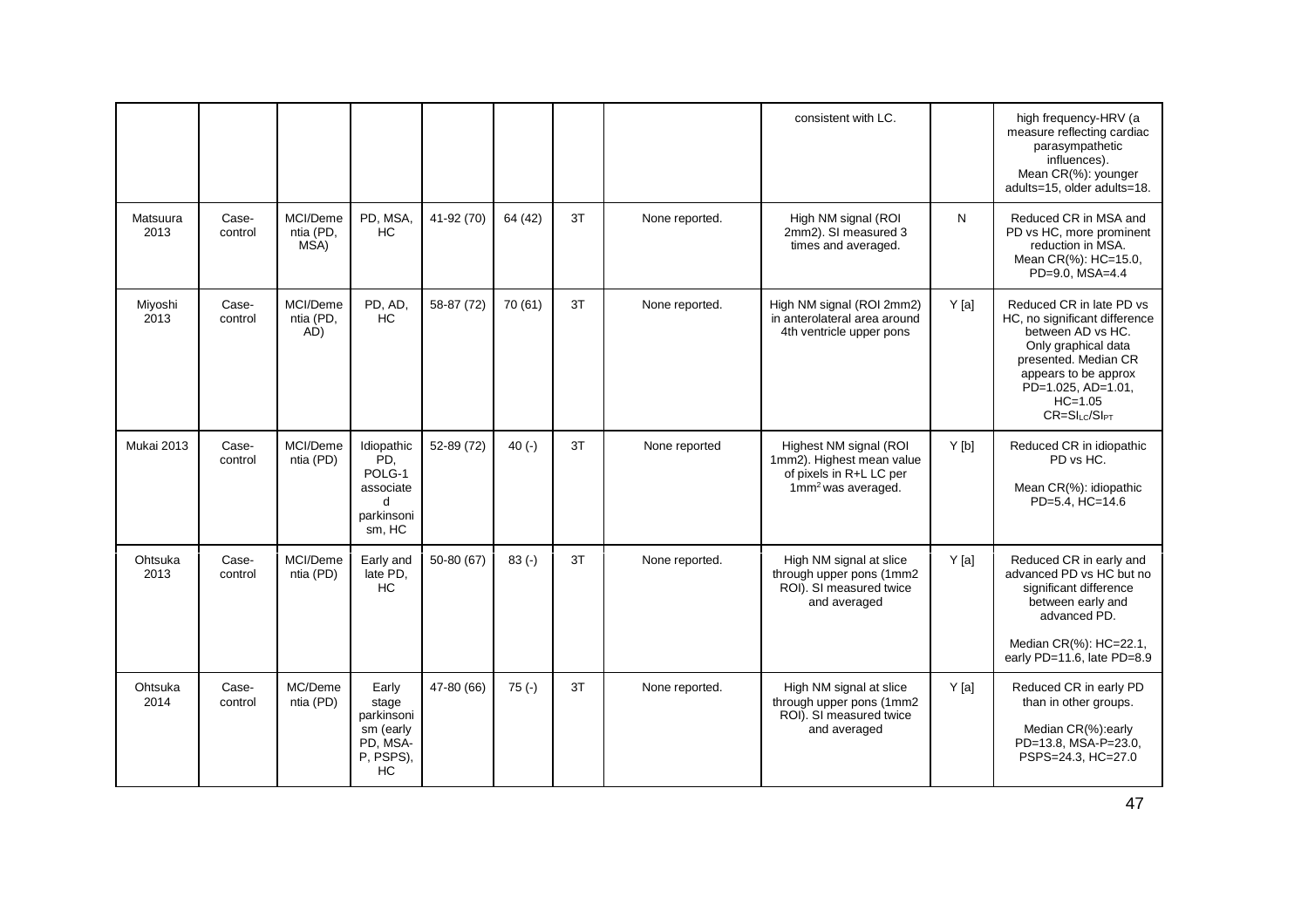| Sasaki 2006     | Case-<br>control    | MCI/Deme<br>ntia (PD)               | PD, HC        | 60-82 (70)    | 39 (56) | 3T | The acquired images<br>were correlated with<br>macroscopic specimens<br>at the level of midbrain<br>and upper pons obtained<br>from 2 cadavers (80 and<br>76 years old).                                                                      | High NM signal in brainstem<br>corresponding with LC<br>location in gross specimens.<br>SI measured 3 times and<br>averaged.                                                                                                              | Y[c] | Reduced CR in PD vs HC.<br>Mean CR(%): HC=15.9,<br>$PD=8.17$                                                                                                                                                               |
|-----------------|---------------------|-------------------------------------|---------------|---------------|---------|----|-----------------------------------------------------------------------------------------------------------------------------------------------------------------------------------------------------------------------------------------------|-------------------------------------------------------------------------------------------------------------------------------------------------------------------------------------------------------------------------------------------|------|----------------------------------------------------------------------------------------------------------------------------------------------------------------------------------------------------------------------------|
| Sasaki 2010     | Case-<br>control    | Psychiatric<br>disorder<br>(MD, SZ) | MD, SZ,<br>HC | $21 - 83(47)$ | 69 (46) | 3T | None reported.                                                                                                                                                                                                                                | High signal measured using<br>1mm2 cursor on semi-<br>quantitative color map of LC<br>section set as 30% of SI<br>[PT]. SI measured 3 times<br>and averaged.                                                                              | N    | Reduced CR in MD vs SZ<br>and HC. Greater CR<br>difference between SN-LC<br>in SZ vs HC.<br>Mean CR(%): HC=10.9,<br>MD=7.3, SZ=9.8                                                                                         |
| Schwarz<br>2012 | Case-<br>control    | MCI/Deme<br>ntia (PD)               | PD, HC        | $- (66)$      | 22 (45) | 3T | None reported.                                                                                                                                                                                                                                | ROI placed at high NM<br>signal.                                                                                                                                                                                                          | N    | No difference in CR<br>between PD and HC.<br>Mean CR: PD=1.15,<br>$HC = 1.13$<br>$CR_{LC} = SLC / SI_{PT}$                                                                                                                 |
|                 |                     |                                     |               |               |         |    |                                                                                                                                                                                                                                               |                                                                                                                                                                                                                                           |      | (Data was pooled with 5<br>scans from a previous<br>protocol with reduced voxel<br>resolution<br>$(0.7x0.7mmx3mm)$ ).                                                                                                      |
| Schwarz<br>2016 | Case-<br>control    | MCI/Deme<br>ntia (PD)               | PD, HC        | 41-87 (66)    | 69 (43) | 3T | No report of image<br>normalization within<br>groups. Neuromelanin-<br>related volumes from the<br>3 imaging protocols were<br>normalized to one<br>sequence that best<br>matched the normative<br>volumes from a recent<br>histologic study. | Neuromelanin-related<br>volumes for each imaging<br>sequence calculated by<br>including voxels above a<br>signal intensity threshold<br>(background signal $+3$ s.d),<br>then normalised to account<br>for protocol-dependent<br>effects. | N    | Median LC volume<br>reduction of 37% in PD vs<br>HC. No correlation of LC<br>volume loss with disease<br>severity.<br>Normalized mean LC<br>volume = $16.7$ mm <sup>3</sup> (HC) and<br>11.7 $mm3$ (PD)                    |
| Shibata<br>2006 | Cross-<br>sectional | Age                                 | HA            | 23-80 (50)    | 64 (56) | 3T | None reported.                                                                                                                                                                                                                                | High NM signal in upper PT<br>using 1mm2 cursor. SI in<br>one slice measured 3 times<br>and averaged.                                                                                                                                     | N    | Increased CR up to 40-<br>59yrs which decreased in<br>older adults.<br>Mean CR(%): all ages=10.7,<br>$20's = 8.5$ , $30's = 9.5$ ,<br>40's=12.9, 50's=12.1,<br>$60's = 11.2$ , $70 += 10.6$ . No<br>significant difference |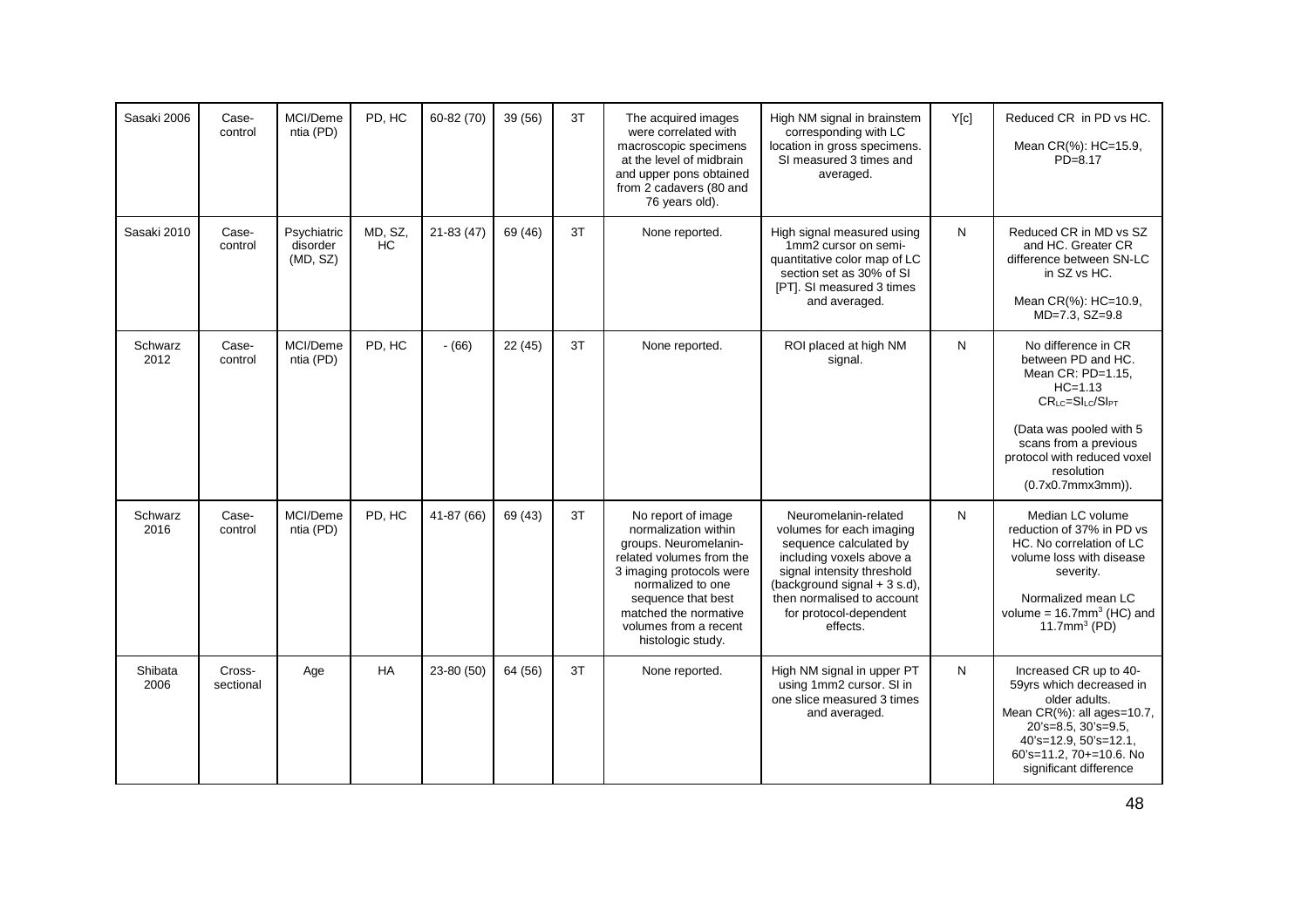|                   |                                     |                                                                                      |                      |             |             |    |                                                                                    |                                                                                                                                                                         |      | between men=10.5 and<br>women= $11.1$ .                                                                                                                                                                                                      |
|-------------------|-------------------------------------|--------------------------------------------------------------------------------------|----------------------|-------------|-------------|----|------------------------------------------------------------------------------------|-------------------------------------------------------------------------------------------------------------------------------------------------------------------------|------|----------------------------------------------------------------------------------------------------------------------------------------------------------------------------------------------------------------------------------------------|
| Shibata<br>2007   | Case-<br>control                    | Psychiatric<br>disorder<br>(MD)                                                      | MD, HC               | 22-83 (49)  | 63 (49)     | 3T | None reported.                                                                     | High NM signal in PT. SI<br>was measured in 3<br>contiguous sections, 3 times<br>and averaged.                                                                          | N    | Reduced CR of rostral and<br>middle LC in MD vs HC. No<br>correlation with psychiatric<br>rating scales.<br>Mean CR(%):HC=11.9<br>(middle), 6.9 (rostral), 7.5<br>(caudal)<br>Mean CR(%): MD=7.8<br>(middle), 5.2 (rostral), 6.7<br>(caudal) |
| Shibata<br>2008   | Case-<br>control                    | Psychiatric<br>disorder<br>(MD, SZ)                                                  | MD, SZ,<br><b>HC</b> | $22-64(44)$ | 72 (44)     | 3T | None reported.                                                                     | High NM signal in upper PT.<br>SI in one slice measured 3<br>times and averaged.                                                                                        | N    | Reduced CR in MD vs HC<br>and SZ. Greater CR<br>difference between SN-LC<br>in SZ vs HC. No correlation<br>with psychiatric rating<br>scales.<br>Mean CR(%): HC=11.0,<br>SZ=10.0, MD=7.7                                                     |
| Takahashi<br>2015 | Case-<br>control                    | MCI/Deme<br>ntia (AD)                                                                | AD. MCI.<br>HC       | $59-87$ (-) | 95 (53)     | 3T | None reported.                                                                     | ROI (1mm2) traced<br>manually using peak NM<br>signal around floor of 4th<br>ventricle. Average SI from 3<br>measurements.                                              | N    | CR[LC] reduced in AD and<br>MCI vs HC. No significant<br>difference in CR between<br>AD. MCIc and MCInc.<br>Median CR(%): AD=9.3,<br>MCIc=6.9, MCInc=7.7,<br>$HC = 14.4$                                                                     |
| Watanabe<br>2014  | Case-<br>control                    | Psychiatric<br>disorder<br>(SZ)                                                      | SZ, HC               | 17-69 (35)  | 104<br>(48) | 3T | None reported.                                                                     | ROI traced manually around<br>high NM signal. Average<br>and maximum SI for ROI<br>calculated. Average SI and<br>area measured within ROI<br>using 3 consecutive slices | N    | No difference in CR or area<br>between SZ and HC.<br>Mean CR(%): SZ=14,<br>$HC = 13$<br>Mean area of LC (mm2):<br>SZ=10.8, HC=11.4                                                                                                           |
|                   | Standard T1-weighted structural MRI |                                                                                      |                      |             |             |    |                                                                                    |                                                                                                                                                                         |      |                                                                                                                                                                                                                                              |
| Adhikarla<br>2016 | Cross-<br>sectional                 | <b>Different</b><br>kinetic<br>models on<br>11 <sub>IC</sub> IMEN<br>ET PET<br>image | HA                   | 43-66 (54)  | 6(0)        | 3T | Coregistration between<br>PET and 3D T1 weighted<br>MPRAGE image not<br>described. | Neuroanatomical atlas by<br>Haines and regions of focal<br>uptake on the PET image<br>were used to quide<br>delineation.                                                | Y[j] | The LC and other regions<br>were found to exhibit<br>norepinephrine transporter<br>(NET) localisation.                                                                                                                                       |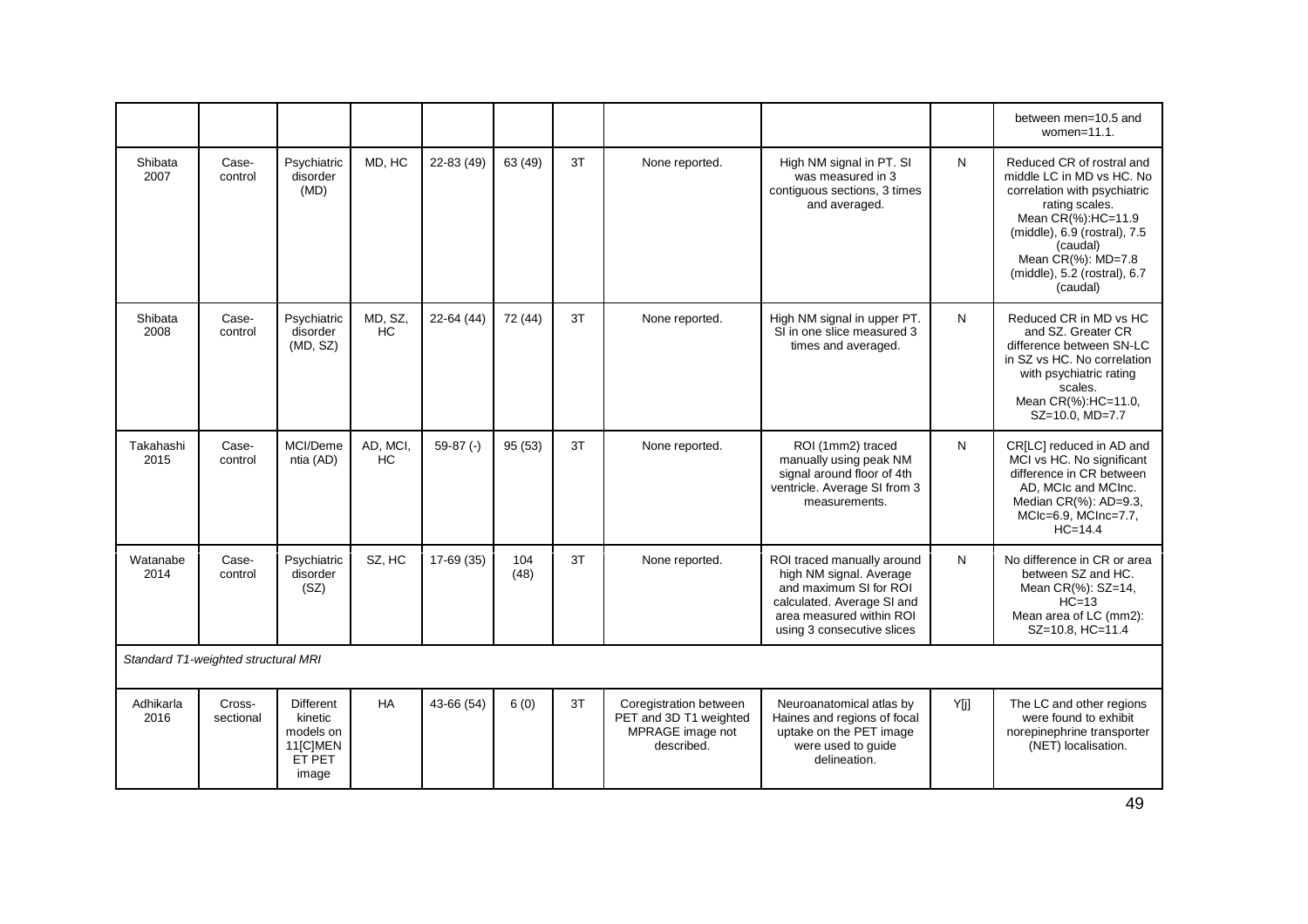|                                 |                     | quantificati<br>on                                             |                        |               |         |      |                                                                                                                                                                                                                                                                                                                                   |                                                                                                                                                                    |         |                                                                                                                                                                                                                                                                                                            |
|---------------------------------|---------------------|----------------------------------------------------------------|------------------------|---------------|---------|------|-----------------------------------------------------------------------------------------------------------------------------------------------------------------------------------------------------------------------------------------------------------------------------------------------------------------------------------|--------------------------------------------------------------------------------------------------------------------------------------------------------------------|---------|------------------------------------------------------------------------------------------------------------------------------------------------------------------------------------------------------------------------------------------------------------------------------------------------------------|
| <b>Buysse</b><br>2004           | Cross-<br>sectional | Wakefulne<br>SS                                                | <b>HA</b>              | $25 - 49(37)$ | 13(77)  | 1.5T | Each subject's PET data<br>was coregistered to their<br>T1 weighted MRI image,<br>spatially normalized into<br>Talairach space and<br>smoothed with a<br>Gaussian kernel FWHM<br>10mm. Alignments and<br>coregistration used a<br>modification of Woods'<br>automated algorithms for<br>PET to PET and PET to<br>MRI registration | Volume of interest analysis<br>coordinates were<br>determined a priori by the<br>senior author, a<br>neuroanatomist. Volumes of<br>interest measured<br>10x10x8mm. | Y[j]    | Evening wakefulness is<br>associated with increased<br>relative metabolism in<br>brainstem. Talairach<br>coordinates for volume<br>midpoint of $LC = R$ (10 -38 -<br>20), L(-10 -38 -20).<br>Talairach coordinates for<br>maximally significant voxel<br>for LC= $R(6 - 36 - 24)$ , L( $-8 -$<br>$34 - 16$ |
| Garcia-<br>Lorenzo (II)<br>2013 | Case-<br>control    | MCI/Deme<br>ntia and<br>sleep<br>disorder(P<br>$D +/-$<br>RBD) | $PD (+/-)$<br>RBD), HC | 18-75 (60)    | 55 (40) | 3T   | Voxel based analysis and<br>voxel based diffusion<br>imaging performed from<br>3D T1 weighted images                                                                                                                                                                                                                              | Voxel based diffusion<br>imaging                                                                                                                                   | Y[e]    | Patients with RBD showed<br>significant increases in<br>fractional anisotropy in an<br>area including the<br>coeruleus/subcoeruleus (-<br>11 - 37 - 30) cluster size<br>$309$ mm <sup>3</sup>                                                                                                              |
| Germain<br>2007                 | Case-<br>control    | Psychiatric<br>disorder<br>(MD)                                | MD, HC                 | $-(38)$       | 25(80)  | 1.5T | PET images coregistered<br>to MRI images.                                                                                                                                                                                                                                                                                         | Volume of interest analysis<br>using previously published<br>coordinates (Buysse 2004:<br>Talairach L(-10 -38 -20) R<br>$(10 - 38 - 20)$                           | Y[i, k] | MD showed smaller<br>increases in regional<br>cerebral metabolic rate of<br>glucose during evening<br>relative to morning<br>wakefulness in regions inc<br>LC                                                                                                                                              |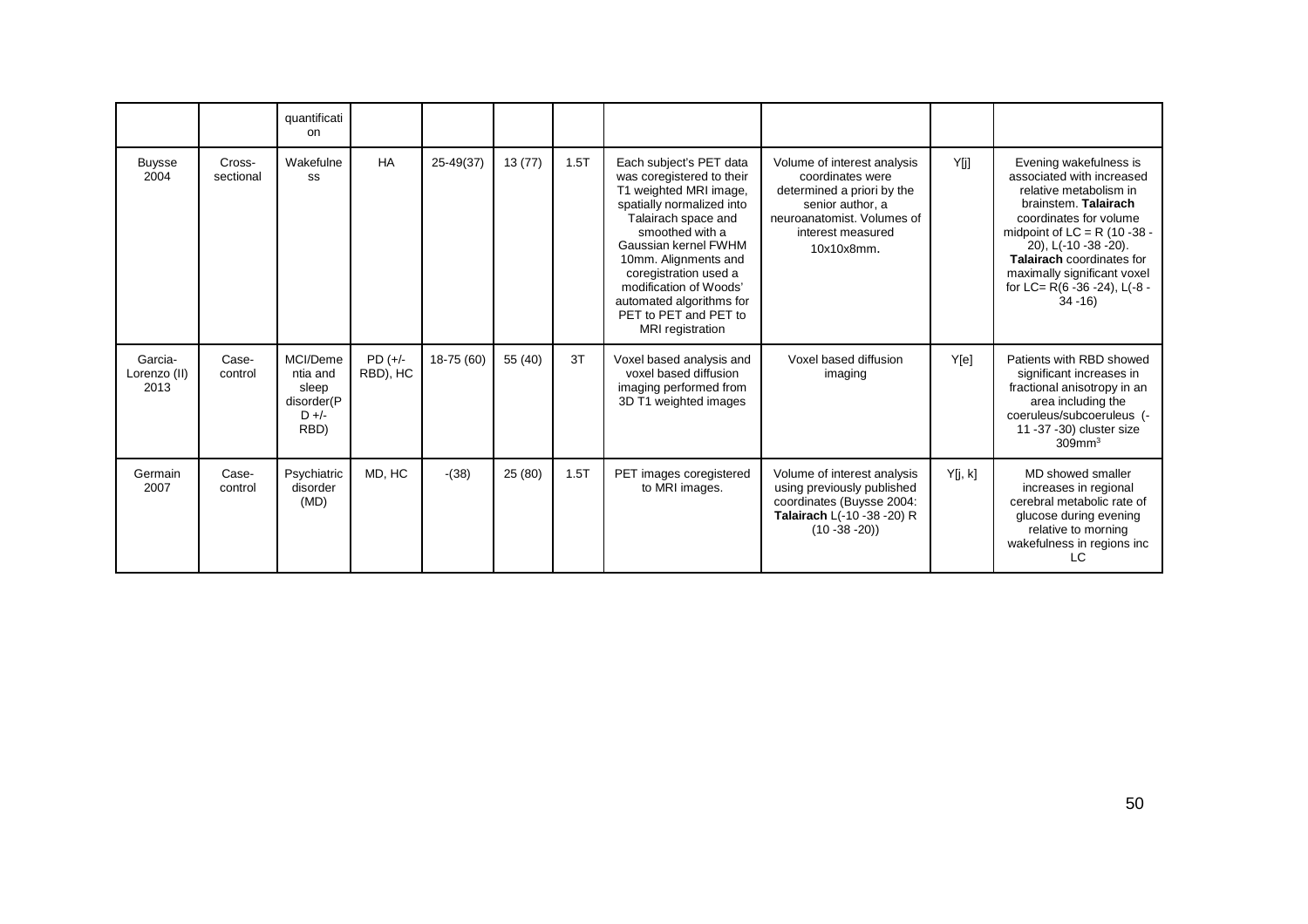| <b>Study</b>            | <b>MRI</b><br>sequence            | <b>Magnetizat</b><br>ion<br>preparatio<br>n (IR or<br>MT)                | TR/<br>TE(<br>ms) | Ech<br>$\mathbf{o}$<br>train<br>leng<br>th | FA<br>(deg<br>rees<br>$\lambda$ | <b>Num</b><br>ber<br>of<br>slice<br>s | <b>Slice</b><br>thickn<br>ess,<br>inter-<br>slice<br>gap<br>(mm) | In-<br>plane<br>matri<br>$\mathbf{x}$<br>dime<br>nsion<br>s | Voxel<br>size<br>(mm3)          | <b>FOV</b><br>(pixels) | No.<br>of<br>avera<br>ges | <b>Acquisitio</b><br>n time | Plane of<br>acquisition                        | Reference region for<br>normalization, LC<br>region sampled                                                                                                                         | <b>Measure</b><br>ments<br>were<br>reported<br>to be<br>blinded |
|-------------------------|-----------------------------------|--------------------------------------------------------------------------|-------------------|--------------------------------------------|---------------------------------|---------------------------------------|------------------------------------------------------------------|-------------------------------------------------------------|---------------------------------|------------------------|---------------------------|-----------------------------|------------------------------------------------|-------------------------------------------------------------------------------------------------------------------------------------------------------------------------------------|-----------------------------------------------------------------|
| Astafiev<br>2010        |                                   |                                                                          | 600/<br>14        |                                            | 120                             | 20                                    | $-,-$                                                            | $\sim$                                                      | $0.43 \times 0.$<br>43×2.5      |                        |                           |                             | Axial                                          | LC only                                                                                                                                                                             | N                                                               |
| Castella<br>nos<br>2015 | <b>RARE</b>                       |                                                                          | 600/<br>15        | 2                                          |                                 | 11                                    | 2, 0.2                                                           | 512x4<br>08                                                 | 0.43x0.<br>43x2                 | 220x175                | 4                         | 12min                       | Perpendicul<br>ar to 4th<br>ventricle<br>floor | NM-MRI images were<br>normalized to the mean<br>background SI, then<br>thresholded to extract the<br>hyperintense signal in LC.<br>Optimum threshold<br>obtained using ROC<br>curve | N                                                               |
| Chen<br>2014            | 2D GRE-<br><b>MTC-200</b>         | MT (300°,<br>1.2 kHz off-<br>resonance,<br>10 <sub>ms</sub><br>duration) | 260/<br>2.68      | $\mathbf{r}$                               | 40                              | 11                                    | $-0.0$                                                           | 416x5<br>12                                                 | $0.39 \times 0.$<br>$39\times3$ | 162x200                | $\overline{7}$            | 12min<br>39sec              |                                                | Pons, LC                                                                                                                                                                            | N                                                               |
|                         | 2D GRE-<br>MTC-300-<br><b>PKC</b> | MT (300°,<br>1.2 kHz off-<br>resonance,<br>10 <sub>ms</sub><br>duration) | 260/<br>2.68      |                                            | 40                              | 11                                    | $-0.0$                                                           | 416x5<br>12                                                 |                                 | 162x200                | $\overline{7}$            | 12min<br>39sec              |                                                |                                                                                                                                                                                     |                                                                 |
|                         | 2D RARE                           | $\overline{a}$                                                           | 600/<br>12        | 2                                          |                                 | 11                                    | $-0.5$                                                           | 416x5<br>12                                                 |                                 | 162x200                | 6                         | 12min 34<br>sec             |                                                |                                                                                                                                                                                     |                                                                 |
| Clewett<br>2016         | <b>RARE</b>                       |                                                                          | 750/<br>12        |                                            | 120                             | 11                                    | 2.5, 3.5                                                         | $\blacksquare$                                              | 0.43x0.<br>43x2.5               | 220                    | $\mathbf{1}$              | 1 <sub>min</sub><br>53sec   | Axial                                          | PT, bilateral LC at 7mm<br>below section through<br>inferior edge of inf.<br>colliculus                                                                                             | Y                                                               |
| Ehrmin<br>ger<br>2016   | 3D RARE                           | $\blacksquare$                                                           | 900/<br>15        | $\blacksquare$                             | 180                             | $\blacksquare$                        | -,-                                                              | $\blacksquare$                                              | 0.4x0.4<br>x0.3                 | L,                     | 3                         |                             |                                                | Rostral pons and<br>mesencephalon, bilateral<br>LC                                                                                                                                  | Y                                                               |

**Table 2. MRI parameters and outcome measures used by studies that reported data on the LC using neuromelanin-optimized T1-weighted MRI**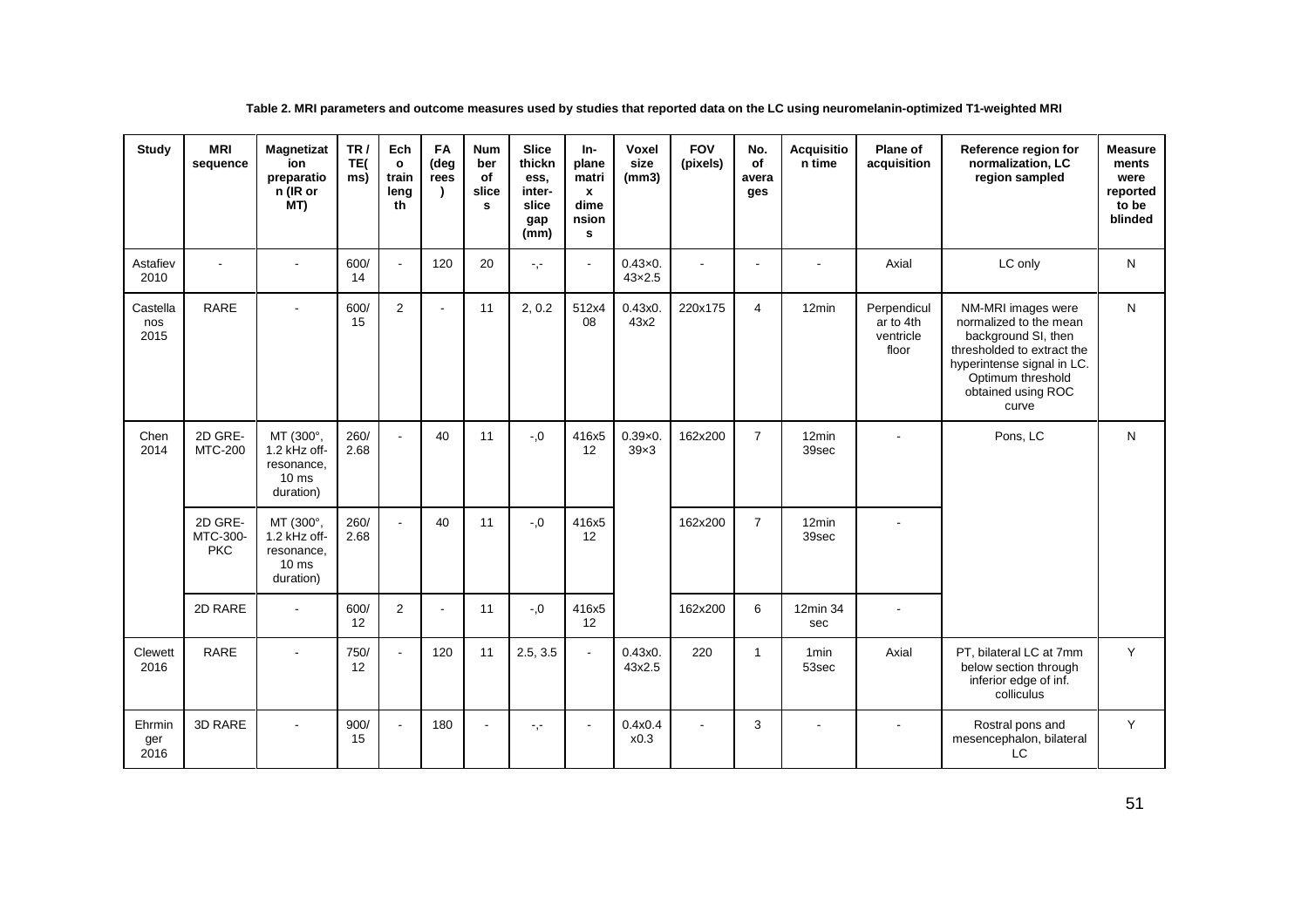| Garcia-<br>Lorenzo<br>2013 | 2D RARE                                |                                                                   | 900/<br>15                                            |                | 180            |    | -,-      | ÷,                         | 0.4x0.4<br>x3                            |                   | 3              |                            | Axial                                                                         | Rostral<br>pontomesencephalic area<br>and LC                                            | N |
|----------------------------|----------------------------------------|-------------------------------------------------------------------|-------------------------------------------------------|----------------|----------------|----|----------|----------------------------|------------------------------------------|-------------------|----------------|----------------------------|-------------------------------------------------------------------------------|-----------------------------------------------------------------------------------------|---|
| Isaias<br>2016             | <b>RARE</b>                            | $\blacksquare$                                                    | 670/<br>12                                            | $\overline{4}$ | $\overline{a}$ | 12 | $3 -$    | $\blacksquare$             | 0.5x0.6<br>x3                            | 212x164           | 5              | 7 <sub>min</sub><br>40sec  | <b>OA</b><br>perpendicula<br>r to 4th<br>ventricle<br>floor                   | PT, bilateral LC                                                                        | N |
| Keren<br>2009              | RARE                                   | $\blacksquare$                                                    | 600/<br>14                                            | $\mathbf{r}$   | 90             | 10 | 3, 0     | 512x3<br>20                | 0.4x0.4<br>x3                            | 220x175<br>.31x30 | $\overline{a}$ | 11 <sub>min</sub>          | Axial<br>perpendicula<br>r to the<br>plane of<br>brainstem                    | Peak LC signal on each<br>axial slice                                                   | N |
| Keren<br>2015              | <b>RARE</b>                            | IR (TI=325,<br>825,<br>1325ms)                                    | 300<br>0/va<br>ried<br>betw<br>een<br>$9.8 -$<br>39.8 | 2              | 180            | 8  | 2, 0.5   | 128x1<br>28                | In-<br>plane<br>voxel<br>size=0.<br>31mm | 400x400           | 3              | 3hr 11min                  | Axial<br>perpendicula<br>r to the<br>rostral-<br>caudal plane<br>of brainstem | Peak LC signal on each<br>axial slice                                                   | N |
| Langley<br>2016            | 2D-GRE<br>with<br>modified<br>MT pulse | MT (300°,<br>1.2<br>kHz off-<br>resonanc<br>e, 10 ms<br>duration) | 354/<br>3.1                                           | $\overline{a}$ | 40             | 15 | $-0.5$   | 412x5<br>$12 \overline{ }$ | $0.39 \times 0.$<br>$39\times3$          | 162x200           | $\overline{7}$ | 17 <sub>min</sub><br>12sec |                                                                               | Cerebral peduncle, LC                                                                   | N |
| Mather<br>2017             | <b>RARE</b>                            | $\Delta$                                                          | 750/<br>12                                            | $\sim$         | 120            | 11 | 2.5, 3.5 | $\omega$                   | 0.43x0.<br>43x2.5                        | 220               | $\overline{1}$ | 1 min 53<br>sec            | Axial                                                                         | PT, bilateral LC at 7mm<br>below section through<br>inferior edge of inf.<br>colliculus | Y |
| Matsuur<br>a 2013          | <b>RARE</b>                            | $\blacksquare$                                                    | 550/<br>11                                            | 4              |                | 12 | 2.5, 0   | 448x3<br>11                | 0.45x0.<br>64x2.5                        | 200               | 6              | 9min                       | OA<br>perpendicula<br>r to 4th                                                | PT, LC at 7mm below<br>section through inferior<br>edge of inf. colliculus              | Y |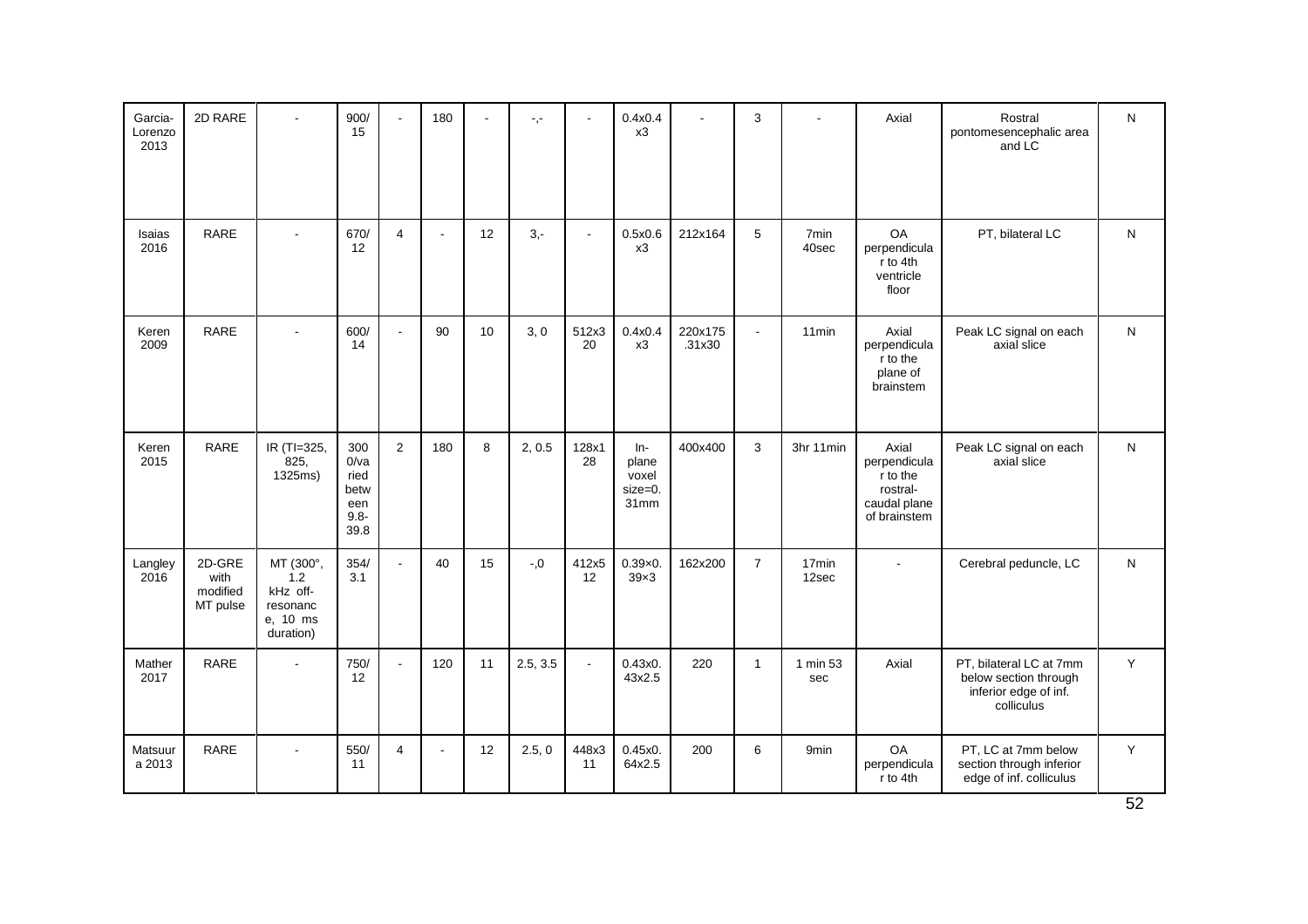|                  |                                                                       |                          |              |                |                |                |              |                          |                          |                |                          |               | ventricle<br>floor                                                   |                  |       |
|------------------|-----------------------------------------------------------------------|--------------------------|--------------|----------------|----------------|----------------|--------------|--------------------------|--------------------------|----------------|--------------------------|---------------|----------------------------------------------------------------------|------------------|-------|
| Miyoshi<br>2013  | RARE                                                                  | $\blacksquare$           | 600/<br>13   | $\overline{2}$ | $\sim$         | $\blacksquare$ | 2.5, 1       | 512x5<br>12              | $\overline{\phantom{a}}$ | 220            | $\overline{\phantom{a}}$ | 12min         | Axial parallel<br>to<br>anterior/post<br>erior<br>commissure<br>line | PT, bilateral LC | N     |
| Mukai<br>2013    | RARE                                                                  | $\blacksquare$           | 600/<br>12.2 | $\overline{2}$ | $\mathbf{r}$   | 11             | 2.5, 1       | $\overline{\phantom{a}}$ | $\sim$                   | $\blacksquare$ | $\blacksquare$           | 6min<br>27sec | <b>OA</b><br>perpendicula<br>r to 4th<br>ventricle<br>floor          | PT, bilateral LC | N     |
| Ohtsuk<br>a 2013 | RARE                                                                  | $\sim$                   | 600/<br>14   | $\overline{2}$ | 90             | 10             | 2.5,1        | 512x3<br>20              | 0.42x0.<br>68x2.5        | 220            | 8                        | 12min         | OA<br>perpendicula<br>r to 4th<br>ventricle<br>floor                 | PT, bilateral LC | Y     |
| Ohtsuk<br>a 2014 | RARE                                                                  | $\overline{\phantom{a}}$ | 600/<br>14   | $\overline{2}$ | 90             | 10             | 2.5, 1       | 512x3<br>20              | 0.42x0.<br>68x2.5        | 220            | 8                        | 12min         | OA<br>perpendicula<br>r to 4th<br>ventricle<br>floor                 | PT, bilateral LC | Y     |
| Sasaki<br>2006   | RARE                                                                  | $\blacksquare$           | 600/<br>14   | $\overline{2}$ | $\sim$         | $\blacksquare$ | 2.5, 1       | 512x3<br>20              | 0.31x0.<br>36x2.5        | 220            | 8                        | 12min         | $\blacksquare$                                                       | PT, LC           | Y     |
| Sasaki<br>2010   | RARE                                                                  | $\blacksquare$           | 600/<br>14   | $\overline{2}$ | $\blacksquare$ | 10             | 2.5, 1       | 512x3<br>20              | 0.42x0.<br>68x2.5        | 220            | $\blacksquare$           | 12min         | OA<br>perpendicula<br>r to 4th<br>ventricle<br>floor                 | PT, LC           | $N^*$ |
| Schwar<br>z 2016 | T1<br>spectral<br>presaturati<br>on<br>inversion<br>recovery<br>pulse | IR (TI not<br>reported)  | 688/<br>9    | $\blacksquare$ | $\blacksquare$ | 21             | 2.5,<br>0.25 | $\blacksquare$           | 0.47x0.<br>47x2.5        | $\blacksquare$ | $\overline{4}$           | 12min         | Axial                                                                | PT, LC           | N     |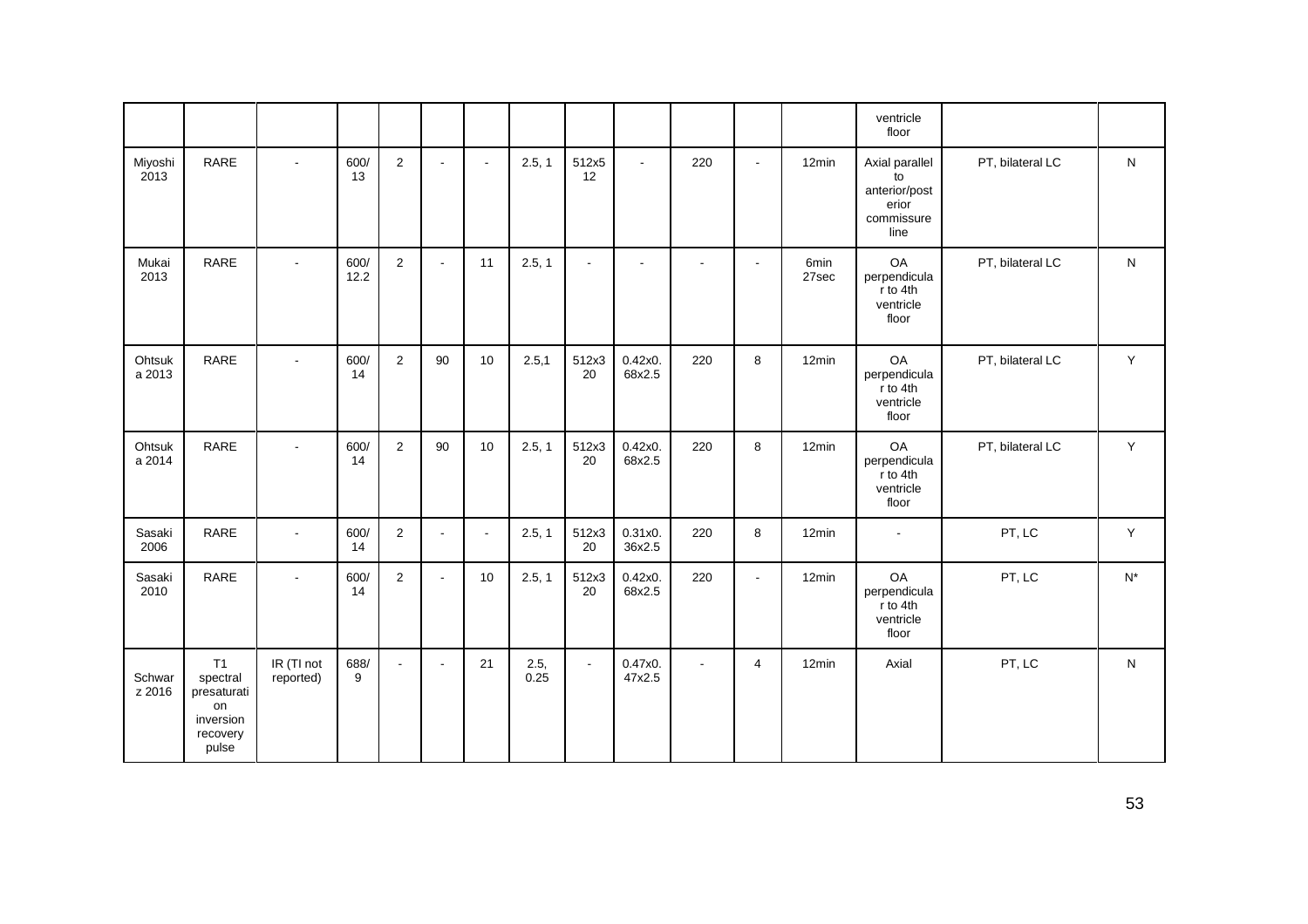|                       | T1 'off-<br>resonance<br>' MT pulse                                             | <b>MT</b><br>(parameters<br>not<br>reported) | 904/<br>9    |                |        | 12             | 2.5,<br>0.25 |              | 0.47x0.<br>47x2.5 |                | $\overline{4}$ | 12min<br>34sec            |                                                      |                                                                  |   |
|-----------------------|---------------------------------------------------------------------------------|----------------------------------------------|--------------|----------------|--------|----------------|--------------|--------------|-------------------|----------------|----------------|---------------------------|------------------------------------------------------|------------------------------------------------------------------|---|
|                       | T1 spin<br>echo with<br>'off-<br>resonance<br>' MT pulse                        | <b>MT</b><br>(parameters<br>not<br>reported) | 600/<br>10   | $\sim$         | $\sim$ | 12             | 2.5, 0.3     | $\omega$     | 0.38x0.<br>38x0.3 | $\blacksquare$ | 3              | 9 <sub>min</sub><br>32sec |                                                      |                                                                  |   |
| Schwar<br>z 2012      | RARE<br>with<br>spectral<br>presaturati<br>on<br>inversion<br>recovery<br>pulse | IR (TI not<br>reported)                      | 688/<br>9    | $\sim$         | $\sim$ | 21             | $2.5, -$     | $\mathbf{r}$ | 0.47x0.<br>47x2.5 | $\overline{a}$ | $\overline{4}$ | 12min                     | Axial                                                | PT, LC                                                           | Y |
| Shibata<br>2006       | RARE                                                                            | $\blacksquare$                               | 600/<br>14   | 2              | $\sim$ | $\blacksquare$ | 2.5, 1       | 512x3<br>20  | 0.43x0.<br>69x2.5 | 220            | $\overline{a}$ | 12min                     | OA<br>perpendicula<br>r to 4th<br>ventricle<br>floor | PT, LC at slice 7mm<br>below inferior edge of inf.<br>colliculus | Y |
| Shibata<br>2007       | RARE                                                                            | $\blacksquare$                               | 600/<br>14   | $\overline{2}$ |        | 10             | 2.5, 1       | 512x3<br>20  | 0.42x0.<br>68x2.5 | 220            | ÷,             | 12min                     | OA<br>perpendicula<br>r to 4th<br>ventricle<br>floor | PT, LC (middle, rostral<br>and caudal portions)                  | Y |
| Shibata<br>2008       | RARE                                                                            | $\sim$                                       | 600/<br>14   | $\overline{2}$ | $\sim$ | 10             | 2.5, 1       | 512x3<br>20  | 0.42x0.<br>68x2.5 | 220            | $\overline{a}$ | 12min                     | OA<br>perpendicula<br>r to 4th<br>ventricle<br>floor | PT, LC at slice 7mm<br>below inferior edge of inf.<br>colliculus | Y |
| Takaha<br>shi<br>2015 | RARE                                                                            | $\sim$                                       | 600/<br>14   | 2              | 90     | 10             | 2.5, 1       | 512x3<br>20  | 0.42x0.<br>68x2   | 220            | 8              | 12min                     | OA<br>perpendicula<br>r to 4th<br>ventricle<br>floor | PT, LC at slice 7mm<br>below inferior edge of inf.<br>colliculus | Y |
| Watana<br>be 2014     | $3D -$<br>spoiled<br><b>GRASS</b>                                               | <b>MT</b><br>(parameters<br>not              | 38.4<br>/2.4 | $\sim$         | 20     | 40             | $2. -$       | 480x3<br>20  | $\sim$            | 220            | $\blacksquare$ | 3min 25s                  | OA<br>perpendicula<br>r to the                       | Pons, LC                                                         | Y |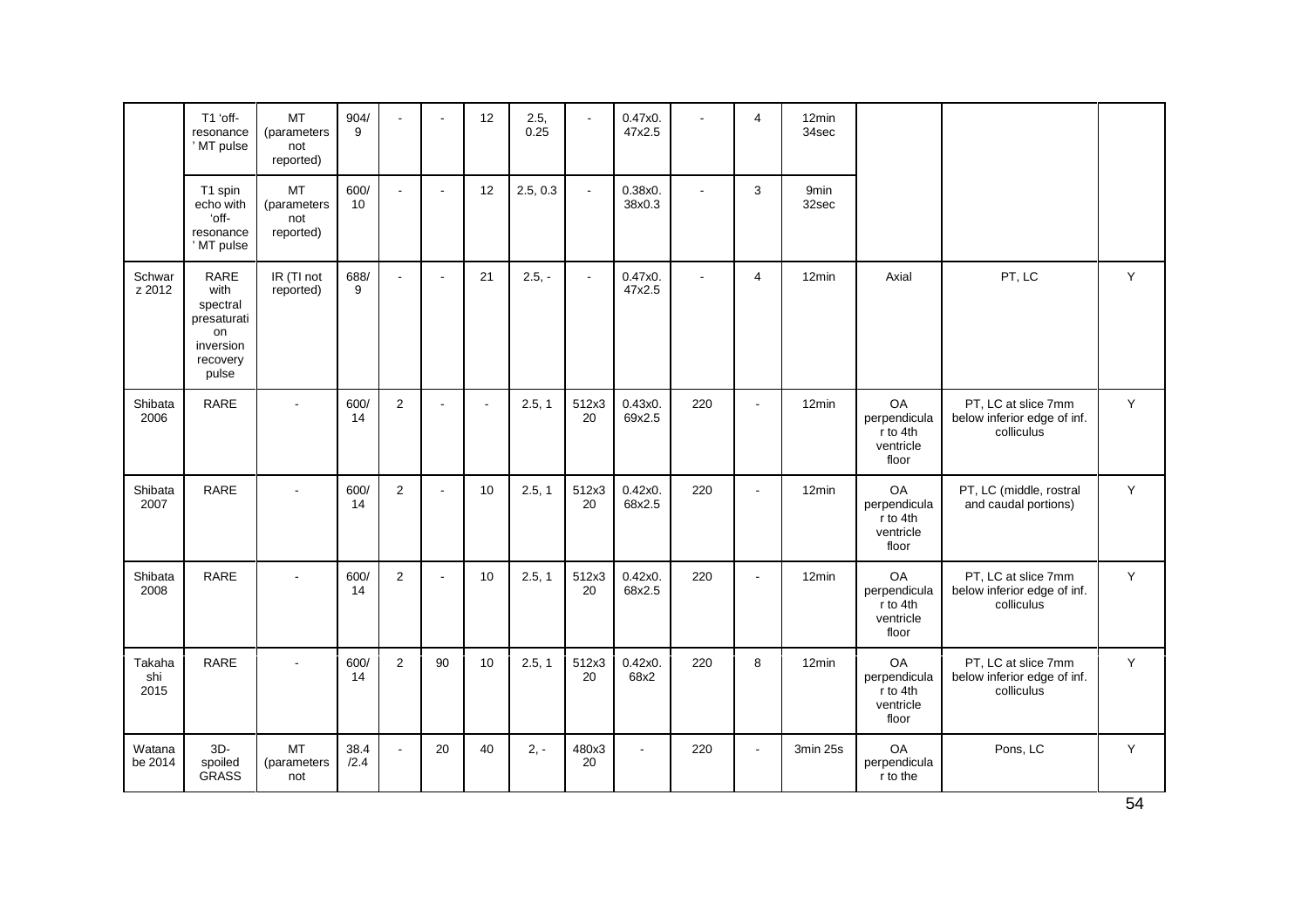|  | with MT<br>contrast | reported) |  |  |  |  |  |  |  |  |  |  | brainstem |  |  |
|--|---------------------|-----------|--|--|--|--|--|--|--|--|--|--|-----------|--|--|
|--|---------------------|-----------|--|--|--|--|--|--|--|--|--|--|-----------|--|--|

IR=inversion recovery, TI=inversion time, TR= repetition time, TE = effective echo time, FA=flip angle, FOV= field of view, RARE=rapid acquisition with refocused echoes, GRE=gradient echo, MT=magnetization transfer, SI = signal intensity, CR = contrast ratio, CNR=contrast to noise ratio, SD=standard deviation, RBD= rapid eye movement sleep behavior disorder, SZ=schizophrenia, MD=major depression, GAD= generalized anxiety disorder, PTSD=post traumatic stress disorder, MCI=mild cognitive impairment, MCIc=MCI converted to AD, MCInc=MCI not converted to AD, AD=Alzheimer disease, PD=Parkinson disease, MSA-P=multiple stage atrophy with predominant parkinsonism, PSPS= progressive supranuclear palsy syndrome, HR= heart rate variability, HC=healthy controls, HA=healthy adults, HYA= healthy younger adults, HOA=healthy older adults, IBS=irritable bowel syndrome, CRPS=complex regional pain syndrome, LC= locus coeruleus, PT=pontine tegmentum, SN=substantia nigra, NM=neuromelanin, OA=oblique axial, ICBM=Internaional consortium for Brain Mapping, REM=rapid eye movement, Y=yes, N=no, NA=not applicable, MNI=Montreal Neurological Institute, tVNS=transcutaneous electrical stimulation of the sensory auricular branch of the vagus nerve, VNS=vagus nerve stimulation, ANT-R=revised attention network test, CRF=corticotrophin releasing factor, rsFC=resting state functional connectivity, PFC=prefrontal cortex, dACC= dorsal anterior cingulate cortex, RTPJ=right temporoparietal junction, MPH=methylphenidate, POP=Preparing to overcome Prepotency, SUIT=spatially unbiased infratentorial template, AFNI=Analysis of Functional NeuroImages

\* followed by observer confidence ratings for visual differentiation of anonymized colour maps

[a] = 123I-metaiodobenzylguanidine (MIBG) myocardial scintigraphy

[b] = muscle histology, genetic analysis

[c]= post mortem LC count and/or histological analysis

[d]=SPECT

[e]= overnight video and EMG

 $[f]$  = pulse rate and respiration depth

[g]= pupillometry

[h]= continuous polysomnographic and video recordings during scan

[i]=heart rate and salivary cortisol

[j]=Positron emission tomography

[k]=electroencephalogram

[l]=polysomnography and salivary melatonin

[m]= heart rate variability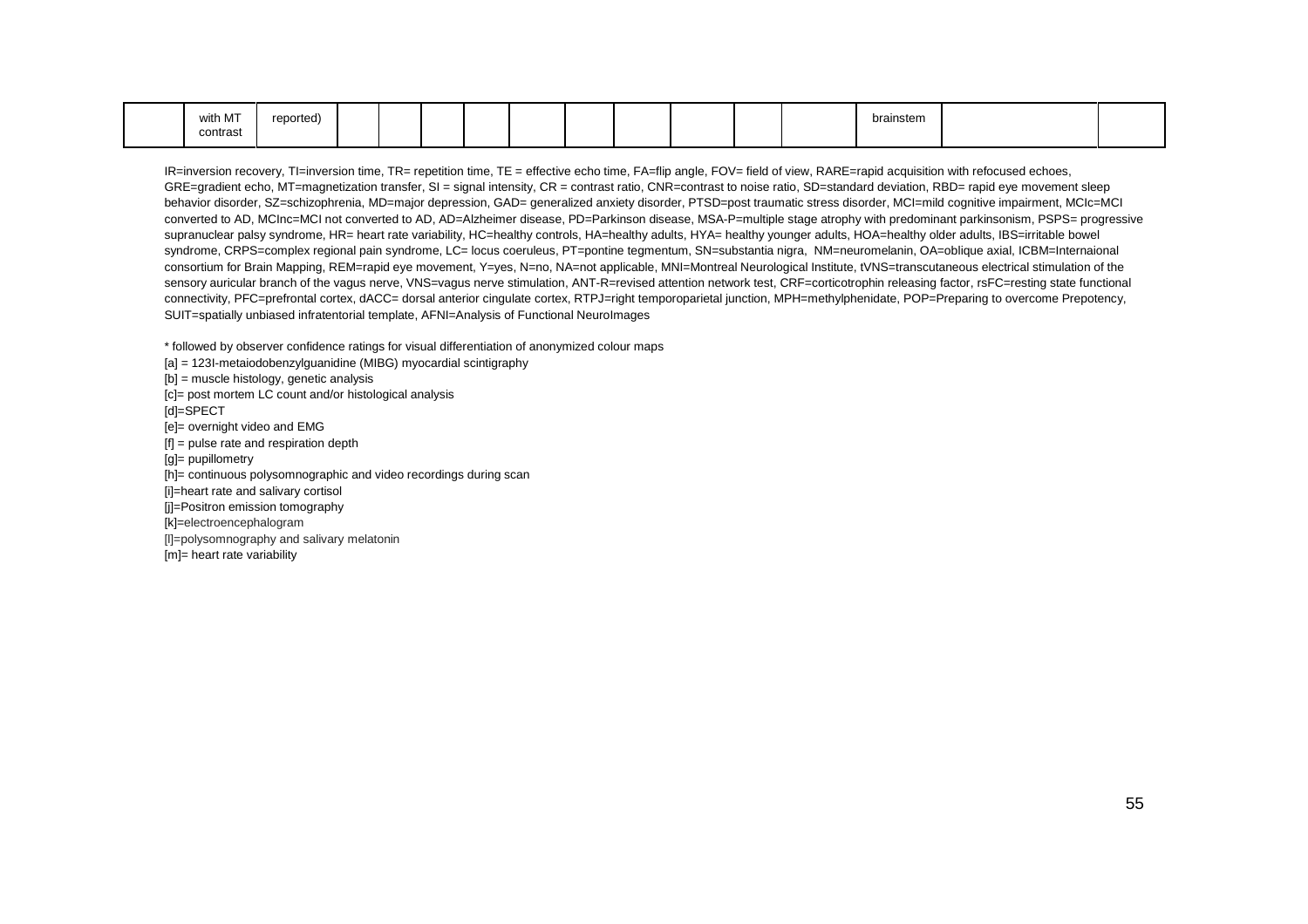#### **Table 3: Studies that reported data on the LC using functional MRI**

| <b>Study</b>              | <b>Study</b><br>design          | <b>Exper</b><br>iment<br>al<br>mani<br>pulati<br>on | Popul<br>ation<br>sampl<br>ed  | Age<br>range<br>(mean<br>) in<br>yrs | N<br>(%F)   | <b>MRI</b><br>magn<br>et<br>stren<br>qth | Acquir<br>ed<br>voxel<br>size<br>(mm <sup>3</sup> ) | Corre<br>ction<br>for<br>cardia<br>c and<br>respir<br>atory<br>signal<br>s | <b>Reported coregistration</b><br>method                                                                                                                                                                                                                                                                            | <b>Identification of</b><br>LC                                                                                                                              | <b>Task used</b>                                                                                                                                                                         | Adju<br>ncti<br>ve<br>non-<br><b>MRI</b><br>met<br>hod<br>s | <b>Main LC</b><br>findings and<br>coordinates<br>$(x, y, z)$ (MNI<br>unless stated<br>otherwise)                                            | Cogni<br>tive<br>proce<br>SS |
|---------------------------|---------------------------------|-----------------------------------------------------|--------------------------------|--------------------------------------|-------------|------------------------------------------|-----------------------------------------------------|----------------------------------------------------------------------------|---------------------------------------------------------------------------------------------------------------------------------------------------------------------------------------------------------------------------------------------------------------------------------------------------------------------|-------------------------------------------------------------------------------------------------------------------------------------------------------------|------------------------------------------------------------------------------------------------------------------------------------------------------------------------------------------|-------------------------------------------------------------|---------------------------------------------------------------------------------------------------------------------------------------------|------------------------------|
|                           | Event-related BOLD-FMRI studies |                                                     |                                |                                      |             |                                          |                                                     |                                                                            |                                                                                                                                                                                                                                                                                                                     |                                                                                                                                                             |                                                                                                                                                                                          |                                                             |                                                                                                                                             |                              |
| <b>Brook</b><br>s<br>2017 | Cross-<br>section<br>al         | Pain                                                | HA                             | 18-51<br>(25)                        | 20<br>(50)  | 3T                                       | 1.5x1.5<br>x3.5                                     | Y                                                                          | Individual functional data was<br>coregistered to the T1 structural<br>scan using a combination of<br>fieldmap based unwarping,<br>boundary based registration<br>and FLIRT. Functional data<br>were smoothed with 3mm<br>FWHM Gaussian kernel and<br>high pass temporally filtered<br>(120s).                      | A probabilistic<br>template specific<br>to the study<br>group was<br>generated and<br>transformed into<br>MNI space, then<br>was used to<br>define LC mask. | Thermal<br>stimulation<br>and RSVP<br>attention<br>task                                                                                                                                  | Y[f]                                                        | Activation of LC<br>during task<br>$(6 - 36 - 22)$<br>$(4 - 36 - 24)$                                                                       | Top<br>down                  |
| Gilam<br>2017             | Case-<br>control                | Anger                                               | Soldie<br>rs,<br>civilia<br>ns | $-(20)$                              | 46<br>(0)   | 3T                                       |                                                     | N                                                                          | Functional maps were manually<br>co-registered to corresponding<br>structural maps and they were<br>incorporated into 3DI datasets<br>through trilinear interpolation.<br>The complete dataset was<br>transformed into Talairach<br>space and spatially<br>smoothed with an isotropic 6<br>mm FWHM Gaussian kernel. | ROI was a<br>cluster in<br>brainstem which<br>overlapped and<br>reported to<br>correspond with<br><b>LC</b>                                                 | Modified<br>interperson<br>al anger-<br>provoking<br>Ultimatum<br>Game<br>played pre-<br>and post-<br>combat<br>training<br>(soldiers) or<br>pre-/post-<br>civil service<br>(civilians). | N                                                           | Higher post-<br>combat stress<br>symptoms<br>associated with<br>higher<br>activation<br>increase in LC.<br>Talairach LC (-<br>$7 - 35 - 18$ | <b>Botto</b><br>m up         |
| Hubba<br>rd<br>2011       | <b>RCT</b>                      | Pain                                                | IBS,<br><b>HC</b>              | 20-53<br>(36)                        | 31<br>(100) | 3T                                       |                                                     | N                                                                          | An average of the first 10<br>realigned FMRI images for<br>each subject was coregistered<br>with their structural EPI image<br>and then transformed into MNI<br>space, 2mm <sup>3</sup> isotropic voxels                                                                                                            | Previously<br>published<br>templates (Keren<br>2009) to identify<br>bilateral LC                                                                            | Drug (CRF<br>antagonist)<br>or placebo<br>in<br>expectation<br>of pain                                                                                                                   | N                                                           | <b>IBS</b> showed<br>greater threat-<br>induced LC<br>activation<br>during placebo<br>vs HC. No drug                                        | <b>Botto</b><br>m up         |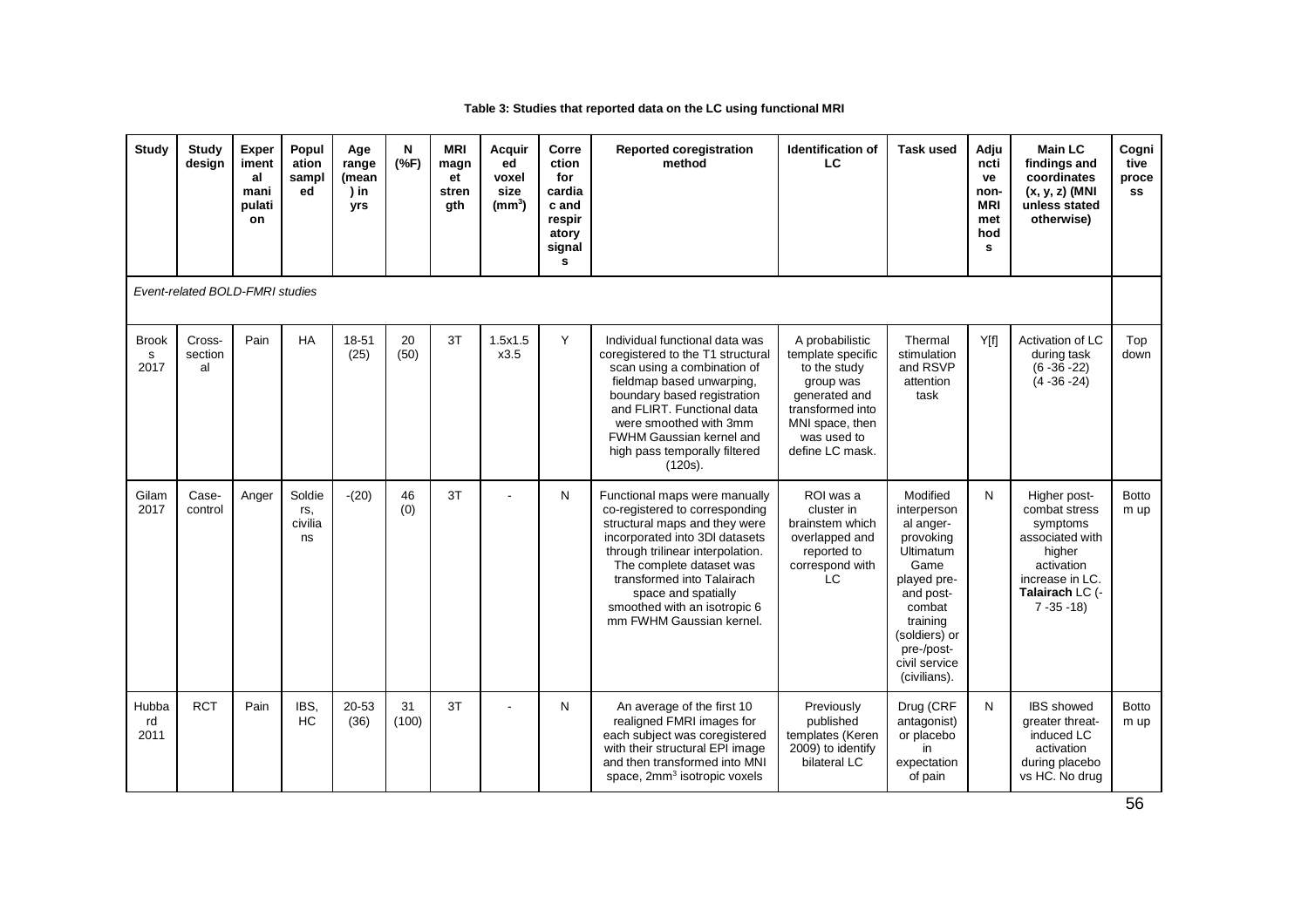|                      |                         |                                                   |           |                |            |      |               |                                 | and smoothed with 8mm<br>Gaussian kernel.                                                                                                                                                                                                                                                                                                                                       |                                                                                                                                                         | paradigm                                                                                 |   | effects in IBS<br>but reduced<br>activation in HC<br>$L$ (-6 -36 -30)                                        |                       |
|----------------------|-------------------------|---------------------------------------------------|-----------|----------------|------------|------|---------------|---------------------------------|---------------------------------------------------------------------------------------------------------------------------------------------------------------------------------------------------------------------------------------------------------------------------------------------------------------------------------------------------------------------------------|---------------------------------------------------------------------------------------------------------------------------------------------------------|------------------------------------------------------------------------------------------|---|--------------------------------------------------------------------------------------------------------------|-----------------------|
| Kraus<br>2013        | Cross-<br>section<br>al | <b>VNS</b>                                        | <b>HA</b> | 20-37<br>$(-)$ | $16(-)$    | 1.5T |               | N                               | For group analysis of the<br>brainstem activations all<br>individual data were manually<br>transformed to the anatomical<br>brainstem dataset of one<br>subject used as the reference<br>brainstem. This was<br>transformed into Talairach<br>space and six prominent points<br>on the brainstem defined as<br>landmarks were used to<br>complete linear alignment<br>manually. | Contrast<br>calculated<br>between<br>stimulation and<br>sham<br>conditions.activat<br>ed areas<br>compared to<br>printed atlas<br>(Kretschmann<br>1992) | tVNS                                                                                     | N | Greater BOLD<br>activation in<br>anterior<br>stimulation vs<br>sham<br>Talairach (-6 -<br>$28 - 24$          | <b>Botto</b><br>m up  |
| Krebs<br>2011        | Cross-<br>section<br>al | Novel<br>ty and<br>rewar<br>d                     | <b>HA</b> | $-(25)$        | 12<br>(58) | 3T   | 1.5x1.5<br>x2 | Y<br>(cardia<br>c rate<br>only) | T1 anatomical images were co-<br>registered to SPM template and<br>spatially normalized. Functional<br>images were coregistered to<br>the original T1 image.<br>normalized and resliced to give<br>1x1x1mm3 voxel size, then<br>smoothed with isotropic 3mm<br><b>FWHM Gaussian kernel.</b>                                                                                     | <b>Activity clusters</b><br>defined ROI (-8 -<br>29 - 21) for<br>absence of<br>reward                                                                   | 2x2 factorial<br>design<br>manipulatin<br>g reward<br>predictive<br>value and<br>novelty | N | Activation<br>during familiar<br>reward<br>familiar no<br>reward in<br>regions inc LC<br>$(-5 - 32 - 25)$    | <b>Botto</b><br>m up  |
| Krebs<br>2013        | Cross-<br>section<br>al | Novel<br>ty                                       | <b>HA</b> | 19-28<br>(23)  | 18<br>(67) | 3T   | 3x3x3         | N                               | Anatomical images were<br>spatially normalized with<br>reference to SPM T1-template<br>image. All functional EPIs were<br>normalized based on the T1-<br>derived normalization<br>parameters, resliced to<br>2x2x2mm3 voxel size and<br>smoothed with isotropic 6mm<br><b>FWHM Gaussian kernel.</b>                                                                             | <b>Individual ROIs</b><br>were manually<br>segmented on<br>T2* anatomical<br>scans                                                                      | Picture-<br>word<br>interference<br>task                                                 | N | Familiar<br>incongruent<br>trials<br>associated with<br>activation in<br>regions inc. LC<br>$(-4 - 34 - 22)$ | Top<br>down/<br>motor |
| <b>Krebs</b><br>2017 | Cross-<br>section<br>al | Unex<br>pecte<br>d<br>event<br>s<br>(novel<br>ty, | <b>HA</b> | 18-39<br>(34)  | 21<br>(57) | 3T   | 1.7x1.7<br>x2 | N                               | After coregistering all scans to<br>the<br>SPM T1 template image, the<br>T1-MPRAGE anatomical scan<br>was spatially normalized to the<br>template (resliced to isotropic<br>1 mm voxels). The same                                                                                                                                                                              | The LC<br>was segmented<br>manually based<br>on the individual<br>T1-TSE<br>images using<br>MRIcron. To test                                            | Oddball<br>task with<br>face stimuli                                                     | N | Activation<br>during task<br>average LC<br>ROI outer<br>boundaries<br>$(-5 - 41 - 19)$<br>$(-6 - 38 - 31)$   | Top<br>down           |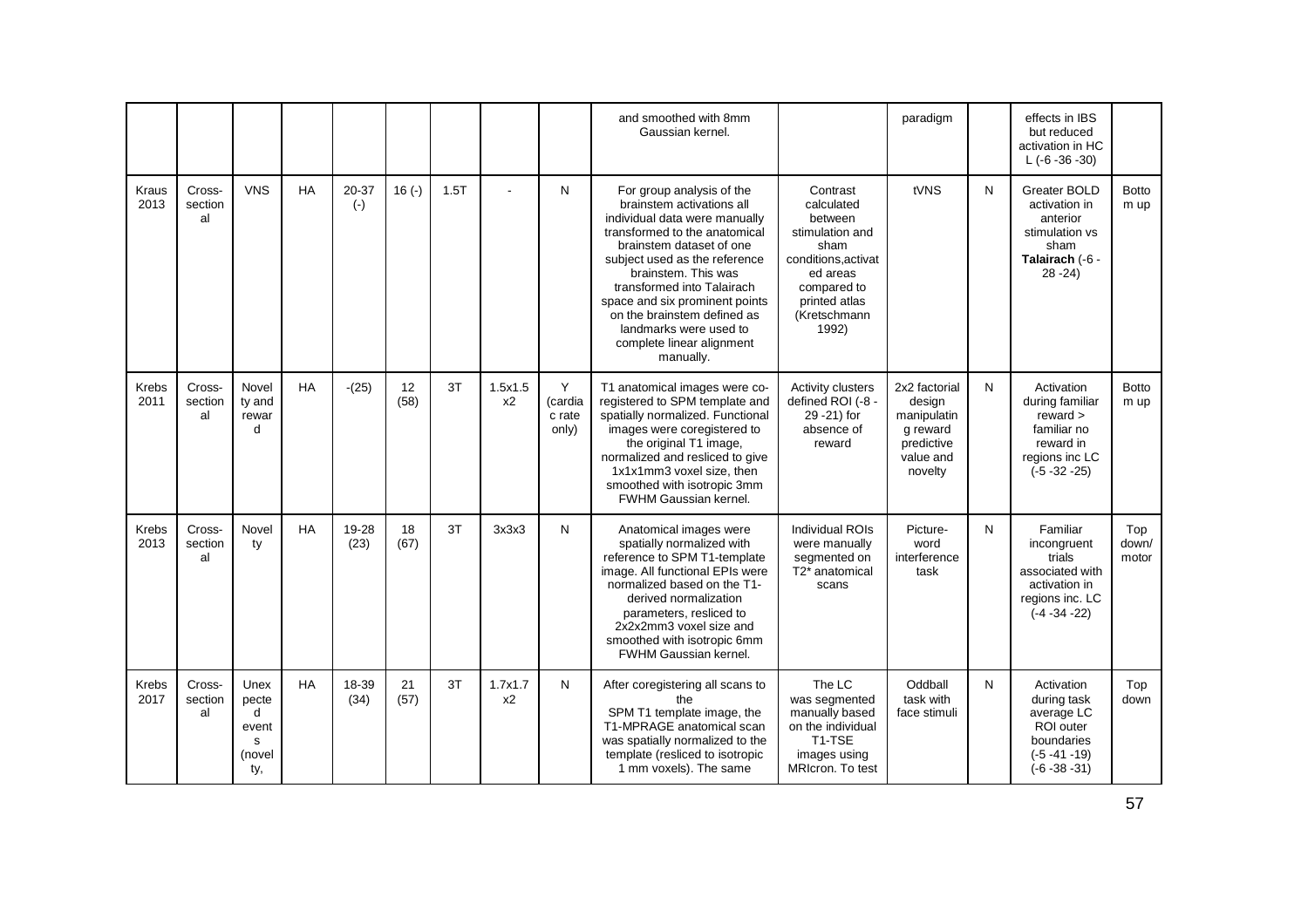|                                       |                         | emoti<br>onal<br>conte<br>nt)    |            |                  |            |        |       |   | parameters were used to<br>coregister and normalize the<br>T1-TSE image (resliced to<br>isotropic 1 mm<br>voxels). Functional EPIs were<br>slice-time corrected, and spa-<br>tially realigned to the first<br>acquired EPI. Next, EPIs were<br>normalized based on the T1-<br>derived normalization parame-<br>ters, resliced to isotropic 1.5<br>mm voxels, and smoothed with<br>an isotropic FWHM Gaussian<br>kernel of 3.5 mm. A manual co-<br>registration check confirmed a<br>good alignment of the<br>brainstem in all anatomical and<br>functional<br>images within and across<br>participants. | whether activity<br>modulations in<br>the LC are<br>primarily related<br>to generalized<br>regional activity<br>and/or unspe-<br>cific physiological<br>noise, they<br>extracted BOLD<br>parameter esti-<br>mates (beta<br>values) from<br>spheres in two<br>control regions. |                                                                                                 |      |                                                                                                             |                      |
|---------------------------------------|-------------------------|----------------------------------|------------|------------------|------------|--------|-------|---|---------------------------------------------------------------------------------------------------------------------------------------------------------------------------------------------------------------------------------------------------------------------------------------------------------------------------------------------------------------------------------------------------------------------------------------------------------------------------------------------------------------------------------------------------------------------------------------------------------|-------------------------------------------------------------------------------------------------------------------------------------------------------------------------------------------------------------------------------------------------------------------------------|-------------------------------------------------------------------------------------------------|------|-------------------------------------------------------------------------------------------------------------|----------------------|
| Laurei<br>ro-<br>Martin<br>ez<br>2014 | Cross-<br>section<br>al | Decisi<br>on-<br>makin<br>g      | <b>HA</b>  | $-(34)$          | 63<br>(17) | $\sim$ |       | N | Not reported                                                                                                                                                                                                                                                                                                                                                                                                                                                                                                                                                                                            | Not reported.                                                                                                                                                                                                                                                                 | Four-armed<br>bandit task                                                                       | N    | Exploitation>ex<br>ploration<br>L LC (-4 -32 -<br>14)<br>$(-8 - 32 - 26)$                                   | Top<br>down          |
| Liddell<br>2005                       | Cross-<br>section<br>al | Fear                             | <b>HA</b>  | $-(32)$          | 22<br>(50) | 1.5T   | ÷.    | N | Not described                                                                                                                                                                                                                                                                                                                                                                                                                                                                                                                                                                                           | Contrast<br>calculated for<br>fear vs neutral<br>faces in ROI<br>using brainstem<br>mask                                                                                                                                                                                      | <b>Brief</b><br>presentatio<br>n of facial<br>signals of<br>fear<br>(unconsciou<br>s detection) | N    | Subliminal fear<br>signals activate<br>regions<br>including LC<br>$(-2 - 36 - 23)$                          | <b>Botto</b><br>m up |
| Meletti<br>2015                       | Cross-<br>section<br>al | Catap<br>lexy                    | <b>HYA</b> | $8 - 16$<br>(11) | 21<br>(38) | 3T     | 3x3x3 | N | All functional images were<br>normalized to the MNI template<br>and smoothed with 8mm<br><b>FWHM Gaussian kernel.</b>                                                                                                                                                                                                                                                                                                                                                                                                                                                                                   | Whole brain<br><b>GLM</b> analysis                                                                                                                                                                                                                                            | Watch a<br>funny video<br>to induce<br>laughter $+/-$<br>cataplexy                              | Y[h] | During<br>cataplexy,<br>activation of<br>regions<br>including LC<br>$L(-10 - 28 - 12)$<br>$R(10 - 28 - 12)$ | <b>Botto</b><br>m up |
| Moha<br>nty<br>2008                   | Cross-<br>section<br>al | Attent<br>ion,<br>motiv<br>ation | <b>HA</b>  | $-(27)$          | 9<br>(44)  | 3T     | 3x3x3 | N | Functional images were<br>coregistered to the anatomical<br>image using the EPI template in<br>SPM2 to transform into MNI                                                                                                                                                                                                                                                                                                                                                                                                                                                                               | Exploratory<br>whole brain<br>analysis                                                                                                                                                                                                                                        | Spatial<br>attention<br>task in<br>hungry and                                                   | N    | Hunger<br>selectively<br>enhanced<br>activity in                                                            | <b>Botto</b><br>m up |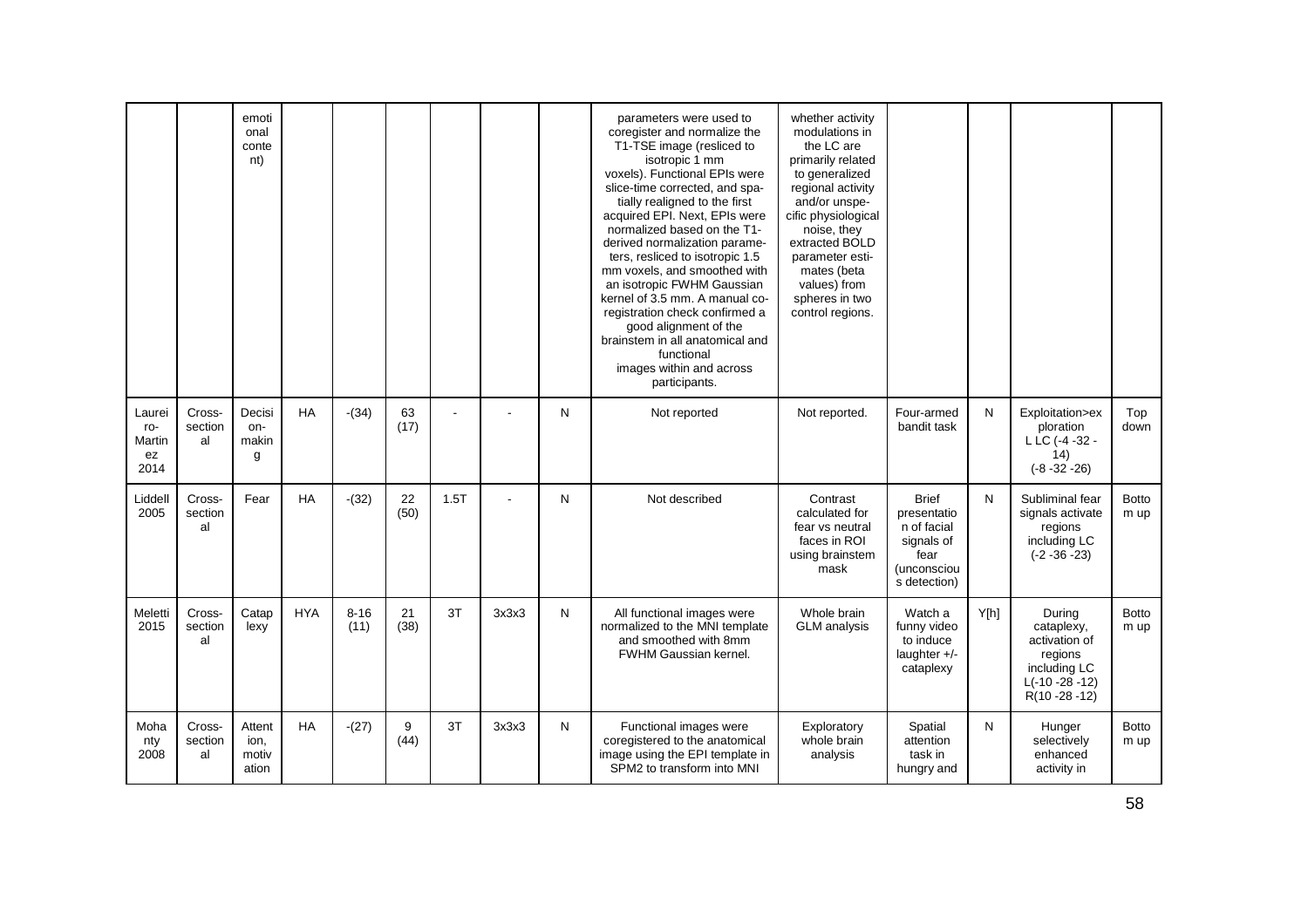|                            |                         |                                                     |                    |                   |             |      |                    |   | space. Smoothed with an<br>isotropic 7mm FWHM Gaussian<br>kernel.                                                                                                                                                   |                                                                                                                                                                              | satiated<br>states                                                                                                                                                                     |      | regions<br>including LC to<br>food vs tool-<br>related cues<br>$(9 - 42 - 30)$                                                                                                                                    |                      |
|----------------------------|-------------------------|-----------------------------------------------------|--------------------|-------------------|-------------|------|--------------------|---|---------------------------------------------------------------------------------------------------------------------------------------------------------------------------------------------------------------------|------------------------------------------------------------------------------------------------------------------------------------------------------------------------------|----------------------------------------------------------------------------------------------------------------------------------------------------------------------------------------|------|-------------------------------------------------------------------------------------------------------------------------------------------------------------------------------------------------------------------|----------------------|
| Morey<br>2015              | Case-<br>control        | Fear                                                | PTSD,<br><b>HC</b> | $-(42)$           | 16<br>(24)  | 3T   | 3.75x3.<br>75x3.75 | N | Functional images for each<br>subject were corrected for head<br>motion and coregistered to that<br>subject's anatomical image,<br>spatially smoothed with<br>Gaussian kernel 5mm FWHM.                             | 8mm sphere ROI<br>using prior<br>localisation with<br>NM-MRI<br>(Astafiev 2010)                                                                                              | Preconditio<br>ning, fear<br>conditioning<br>and<br>generalizati<br>on                                                                                                                 | N    | PTSD showed<br>biased<br>activation<br>toward high-<br>intensity stimuli<br>in regions inc<br>LC<br>$(0 - 32 - 8)$                                                                                                | <b>Botto</b><br>m up |
| Murph<br>y<br>2014         | Cross-<br>section<br>al | Attent<br>ion (to<br>vary<br>pupil<br>diame<br>ter) | HA                 | $21 - 48$<br>(29) | 14<br>(43)  | 3T   | 3.5x3.5<br>x3.5    | Y | Functional images were<br>normalized to the ICBM EPI<br>template using the unified<br>segmentation approach. Data<br>was resliced to 2x2x2mm3<br>voxel resolution and smoothed<br>with 6mm FWHM Gaussian<br>kernel. | Previously<br>published LC<br>mask (Keren<br>2009) to identify<br><b>ROI</b>                                                                                                 | Visual<br>oddball task<br>- an<br>attentional<br>paradigm<br>with known<br>effects on<br>pupil<br>diameter                                                                             | Y[g] | LC covaried<br>with pupil<br>diameter:<br>At rest (-4 -32 -<br>30)<br>During task<br>with (2, -30 -22)<br>and without<br>smoothing (0 -<br>32-20). There<br>was a stronger<br>response to the<br>target stimulus. | Top<br>down          |
| Napad<br><b>OW</b><br>2013 | Cross-<br>section<br>al | <b>Naus</b><br>ea                                   | <b>HA</b>          | $21 - 49$<br>(27) | 28<br>(100) | 1.5T |                    | N | Functional data was spatially<br>normalized to MNI space using<br>anatomical data and FNIRT.                                                                                                                        | Two approaches:<br>a whole brain<br>GLM approach<br>and a percept-<br>based approach<br>where functional<br>data was<br>analysed relative<br>to subjects'<br>nausea ratings. | The<br>nauseogeni<br>c stimulus<br>was a<br>standardize<br>d visual<br>presentatio<br>n of<br>alternating<br>black and<br>white<br>stripes with<br>left-to-right<br>circular<br>motion | N    | Phasic activity<br>preceding<br>nausea was<br>found in brain<br>regions<br>including LC (-6<br>$-38 - 24$                                                                                                         | <b>Botto</b><br>m up |
| Neufa<br>ng                | Cross-<br>section       | Attent<br>ion                                       | <b>HA</b>          | $-(25)$           | 47<br>(49)  | 3T   | $\blacksquare$     | N | Functional images were<br>spatially normalized into MNI                                                                                                                                                             | ROIs defined by<br>using the Wake                                                                                                                                            | ANT to<br>examine                                                                                                                                                                      | N    | Alerting<br>condition                                                                                                                                                                                             | Top<br>down          |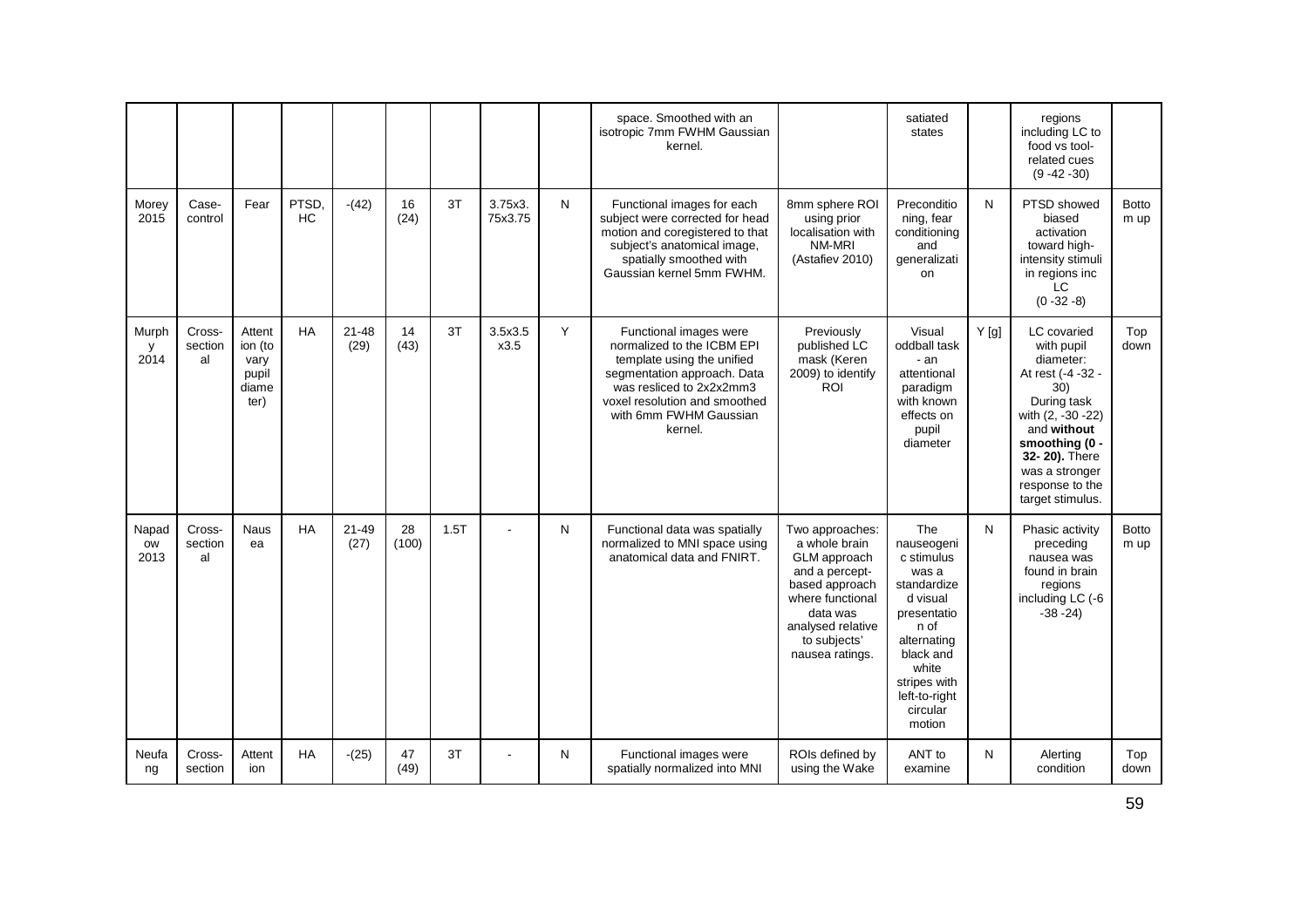| 2015                                   | al                      |                                                                        |           |               |            |    |                   |   | space, resampled to 2x2x2mm3<br>voxel and smoothed with 8mm<br>FWHM Gaussian kernel.                                                                                                                                                                                                                                     | <b>Forest University</b><br><b>PICKATLAS</b>                                                                                                                     | attentional<br>functions -<br>alerting,<br>orienting<br>and<br>executive<br>control                       |      | activated LC<br>$L(-4 - 20 - 2)$<br>$R(2 - 20 - 2)$                                                                                                                              |                       |
|----------------------------------------|-------------------------|------------------------------------------------------------------------|-----------|---------------|------------|----|-------------------|---|--------------------------------------------------------------------------------------------------------------------------------------------------------------------------------------------------------------------------------------------------------------------------------------------------------------------------|------------------------------------------------------------------------------------------------------------------------------------------------------------------|-----------------------------------------------------------------------------------------------------------|------|----------------------------------------------------------------------------------------------------------------------------------------------------------------------------------|-----------------------|
| Payza<br>$n-$<br>LeNes<br>tour<br>2013 | Cross-<br>section<br>al | Unex<br>pecte<br>d<br>uncert<br>ainty<br>(decis<br>ion-<br>makin<br>g) | <b>HA</b> | $-(23)$       | 18<br>(50) | 3T | 3.5x3.5<br>x3.85  | Y | Not reported.                                                                                                                                                                                                                                                                                                            | Previously<br>published LC<br>mask (Keren<br>2009) to<br>delineate LC                                                                                            | 6-armed<br>restless<br>bandit<br>decision<br>task with<br>fluctuations<br>in<br>unexpected<br>uncertainty | N    | Effect of<br>unexpected<br>uncertainty in<br>regions<br>including LC<br>deactivation<br>$(-2 - 37 - 17)$                                                                         | Top<br>down           |
| Schilb<br>ach<br>2011                  | Cross-<br>section<br>al | Action<br>contro                                                       | <b>HA</b> | 21-37<br>(27) | 23<br>(52) | 3T | 3.1x3.1<br>x3.1   | N | EPI images were corrected for<br>head motion. The mean<br>realigned functional image for<br>each subject was spatially<br>normalized to the MNI single<br>subject template using the<br>'unified segmentation'<br>approach. Resampled to<br>2x2x2mm3 voxels and spatially<br>smoothed using 8mm FWHM<br>Gaussian kernel. | Functional<br>activations<br>localised using<br>SPM anatomy<br>toolbox/maximu<br>m probability<br>map (Eickhoffet<br>2006)                                       | Congruent<br>and<br>incongruent<br>motor<br>responses<br>to social<br>and<br>nonsocial<br>stimuli         | N    | Incongruent<br>responses<br>recruited LC<br>$L(-8 - 28 - 18)$<br>$R(9 - 27 - 18)$                                                                                                | Top<br>down/<br>motor |
| Schmi<br>dt<br>2009                    | Cross-<br>section<br>al | Attent<br>ion                                                          | <b>HA</b> | $-(25)$       | 31<br>(55) | 3T | 3x3.4x3<br>.4     | N | Functional images were<br>normalized to the MNI EPI<br>template, spatially smoothed<br>using 8mm FWHM Gaussian<br>kernel.                                                                                                                                                                                                | LC reference<br>coordinates<br>derived from<br>Liddell 2005 and<br>Sterpenich 2006<br>to obtain small<br>spherical<br>volumes 8mm<br>radius around<br>ROI for LC | Psychomot<br>or vigilance<br>task (to<br>measure<br>sustained<br>attention)                               | YIII | Maintaining<br>attention in the<br>evening was<br>associated with<br>higher activity<br>in evening than<br>morning<br>chronotypes in<br>LC<br>R (4 - 32 - 18)<br>R (4 - 26 - 24) | Top<br>down           |
| Schult<br>e<br>2016                    | Cross-<br>section<br>al | Pain                                                                   | <b>HA</b> | $-(29)$       | 21<br>(62) | 3T | 1.25x1.<br>25x2.5 | Y | T1 structural image for each<br>subject was coregistered to the<br>mean functional image of the<br>same person then normalized<br>using an iterative segmentation-                                                                                                                                                       | Previously<br>published<br>coordinates of<br>LC (Keren 2009)<br>used as a priori                                                                                 | Nociceptive<br>ammonia<br>stimulation<br>of L nasal<br>mucosa                                             | N    | Trigeminal<br>nociceptive<br>stimulation<br>activated<br>regions                                                                                                                 | <b>Botto</b><br>m up  |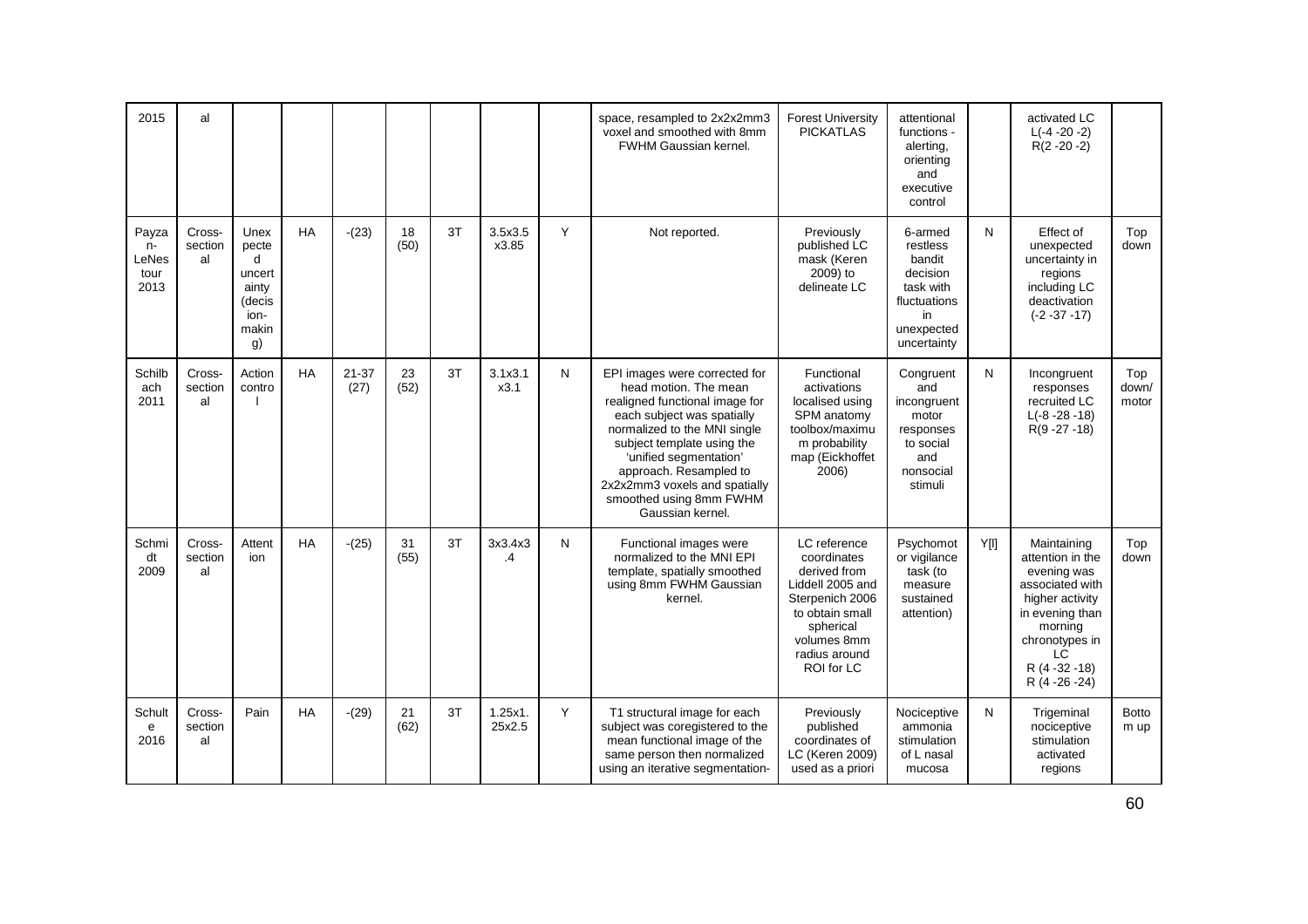|                           |                         |                                  |                   |         |             |    |                 |   | normalization approach. The<br>normalization parameters were<br>applied to the functional images<br>and these were upsampled to<br>1x1x1mm3 voxels and<br>smoothed using 4mm FWHM<br>isotropic Gaussian kernel.<br>Images were corrected for<br>physiological noise.                                | ROI (6 mm<br>spheres)                                                                                                         |                                                                                                                                     |      | including LC<br>$(8 - 39 - 33)$                                                                                                                                                                                                                                                                                                                |                      |
|---------------------------|-------------------------|----------------------------------|-------------------|---------|-------------|----|-----------------|---|-----------------------------------------------------------------------------------------------------------------------------------------------------------------------------------------------------------------------------------------------------------------------------------------------------|-------------------------------------------------------------------------------------------------------------------------------|-------------------------------------------------------------------------------------------------------------------------------------|------|------------------------------------------------------------------------------------------------------------------------------------------------------------------------------------------------------------------------------------------------------------------------------------------------------------------------------------------------|----------------------|
| Sclocc<br>$\circ$<br>2016 | Cross-<br>section<br>al | Pain                             | <b>HA</b>         | $-(33)$ | 11<br>(27)  | 7T | 1.2x1.2<br>x1.2 | Y | The T1 anatomical data was<br>coregistered to the ICBM152<br>MNI template. The transform<br>matrices were inverted and<br>applied to a brainstem mask<br>originally defined in ICBM152<br>space (Beissner et al., 2013),<br>and this mask was transformed<br>to the individual functional<br>space. | GLM exploratory<br>analysis.                                                                                                  | Inflated<br>pressure<br>cuff over<br>lower left<br>leg to<br>induce<br>sustained<br>pain, or<br>resting<br>condition                | Y[f] | Pain>rest LC<br>activation<br>R (5, -36, -30)                                                                                                                                                                                                                                                                                                  | <b>Botto</b><br>m up |
| Sterpe<br>nich<br>2006    | Cross-<br>section<br>al | Emoti<br>onal<br>memo<br>ry      | <b>HA</b>         | $-(22)$ | 30<br>(53)  | 3T | 3.4x3.4<br>x3.4 | N | Functional images were<br>normalized to the MNI EPI<br>template, spatially smoothed<br>using 8mm FWHM Gaussian<br>kernel                                                                                                                                                                            | LC coordinates<br>derived from<br>Liddell 2005 to<br>obtain small<br>spherical<br>volumes 10mm<br>radius around<br>ROI for LC | Forced<br>choice<br>(yes/no)<br>recognition<br>task for<br>neutral<br>faces on<br>background<br>of negative<br>or neutral<br>images | Y[g] | The LC<br>responds<br>significantly<br>during the<br>successful<br>recognition of<br>neutral events<br>encoded in an<br>emotional<br>context. LC and<br>amygdala are<br>more<br>functionally<br>connected<br>during correct<br>recognition in<br>emotional vs<br>neutral context<br>$R(2 - 32 - 20)$ ,<br>$R(6 - 36 - 24)$<br>$R(6 - 34 - 28)$ | Top<br>down          |
| Steuw<br>e<br>2014        | Case-<br>control        | Direct<br>gaze<br>proce<br>ssing | <b>PTSD</b><br>HC | $-(32)$ | 32<br>(100) | 3T | 2x2x2           | N | Not described.                                                                                                                                                                                                                                                                                      | Previously<br>published<br>coordinates (-2 -<br>36 - 23) served                                                               | Virtual<br>reality<br>paradigm<br>involving                                                                                         | N    | PTSD showed<br>increased<br>activation in<br>regions                                                                                                                                                                                                                                                                                           | <b>Botto</b><br>m up |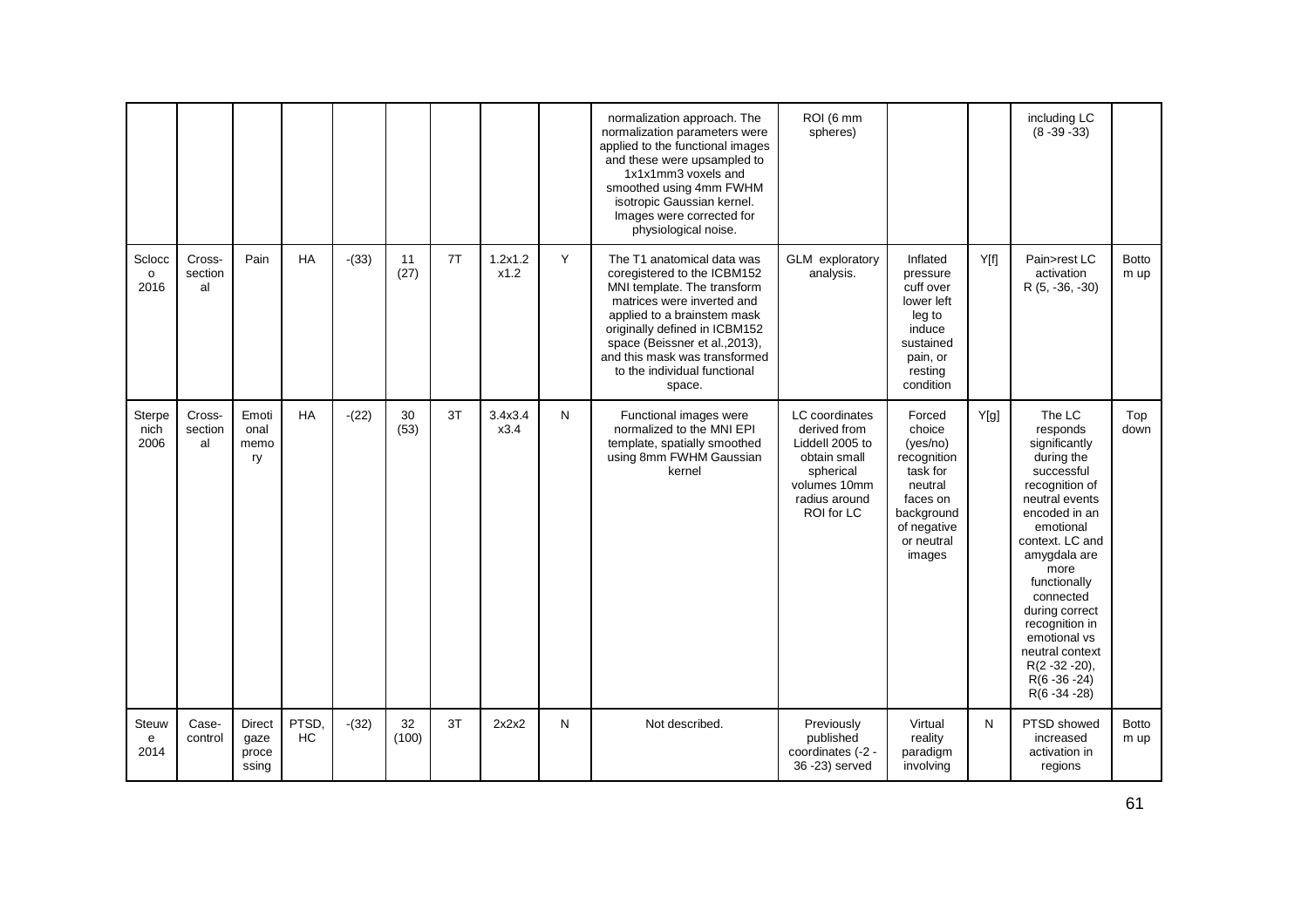|                                    |                         | (threa<br>t)                                             |           |                   |            |      |                   |   |                                                                                                                                                                                                                                                                                                                                                                                                                              | as origin for<br>10mm radius<br>spherical ROI<br>(Liddell 2005)                                                                                                | faces with<br>direct vs<br>averted<br>gaze                                                                                                                                                         |   | including LC<br>during direct<br>gaze<br>$(-2 - 32 - 22)$                                   |                      |
|------------------------------------|-------------------------|----------------------------------------------------------|-----------|-------------------|------------|------|-------------------|---|------------------------------------------------------------------------------------------------------------------------------------------------------------------------------------------------------------------------------------------------------------------------------------------------------------------------------------------------------------------------------------------------------------------------------|----------------------------------------------------------------------------------------------------------------------------------------------------------------|----------------------------------------------------------------------------------------------------------------------------------------------------------------------------------------------------|---|---------------------------------------------------------------------------------------------|----------------------|
| Vande<br>walle<br>2007             | Cross-<br>section<br>al | Light                                                    | <b>HA</b> | 19-27<br>$(-)$    | 15<br>(53) | 3T   | 3.4x3.4<br>x3     | N | Functional scans were spatially<br>normalized to EPI template<br>conforming to MNI space and<br>spatially smoothed with 8mm<br><b>FWHM Gaussian kernel.</b>                                                                                                                                                                                                                                                                  | Previously<br>published<br>coordinates of<br>LC (Sterpenich<br>2006) used as a<br>priori location for<br>spherical<br>volumes (10mm<br>radius) for<br>analysis | Exposure to<br>monochrom<br>atic violet.<br>blue or<br>green light<br>while<br>performing<br>working<br>memory<br>task                                                                             | N | Blue light<br>activated<br>regions<br>including LC<br>$L(-6 - 38 - 20)$<br>$R(6 - 30 - 16)$ | <b>Botto</b><br>m up |
| Von<br>der<br>Gable<br>ntz<br>2015 | Cross-<br>section<br>al | Task-<br>switch<br>ing<br>(cogni<br>tive<br>contro<br>I) | <b>HA</b> | $20 - 26$<br>(23) | 16<br>(44) | 1.5T | 3.125x3<br>.125x5 | N | Functional (EPI), T1 structural<br>and inversion-recovery echo<br>planar (IR-EPI) scans were<br>obtained. EPIs were<br>coregistered to the IR-EPI, the<br>T1 scan was coregistered to the<br>IR-EPI and segmented, then the<br>transformation matrix from the<br>segmentation step was applied<br>to the EPIs. Resampled to<br>2x2x2mm3 voxels and<br>smoothed using 8mm FWHM<br>Gaussian kernel.                            | Contrast of<br>switch feedback<br>vs correct<br>feedback                                                                                                       | Modified<br>Eriksen-<br>Flanker<br>task:<br>participants<br>derived the<br>correct<br>stimulus-<br>response<br>association<br>based on a<br>feedback<br>given after<br>each<br>flanker<br>stimulus | N | Switch signal<br>associated with<br>activity in brain<br>regions inc LC<br>R (10 - 32 - 14) | Top<br>down          |
| Xuan<br>2016                       | Cross-<br>section<br>al | Attent<br>ion                                            | <b>HA</b> | 18-49<br>(26)     | 24<br>(46) | 3T   | 3.75x3.<br>75x4   | N | Brainstem images were<br>coregistered to the MNI<br>ICBM152 template: a mask of<br>MNI-152 brainstem was created<br>across axial section $z=13$ to $z=$ -<br>57. Voxels inside the mask set<br>to 1, others set to 0, Global<br>coregistration of EPI images to<br>MNI ICBM152 space was<br>completed based on<br>normalization parameters of<br>mean EPI and resampled to<br>2x2x2mm2 voxels. Then,<br>normalized EPIs were | LC location was<br>referenced to<br>previous studies<br>(Minzenberg)<br>2008, Keren<br>2009)                                                                   | ANT-R to<br>examine<br>attentional<br>functions -<br>alerting,<br>orienting<br>and<br>executive<br>control                                                                                         | N | Alerting<br>function<br>activated<br>regions<br>including LC<br>$(2 - 34 - 20)$             | Top<br>down          |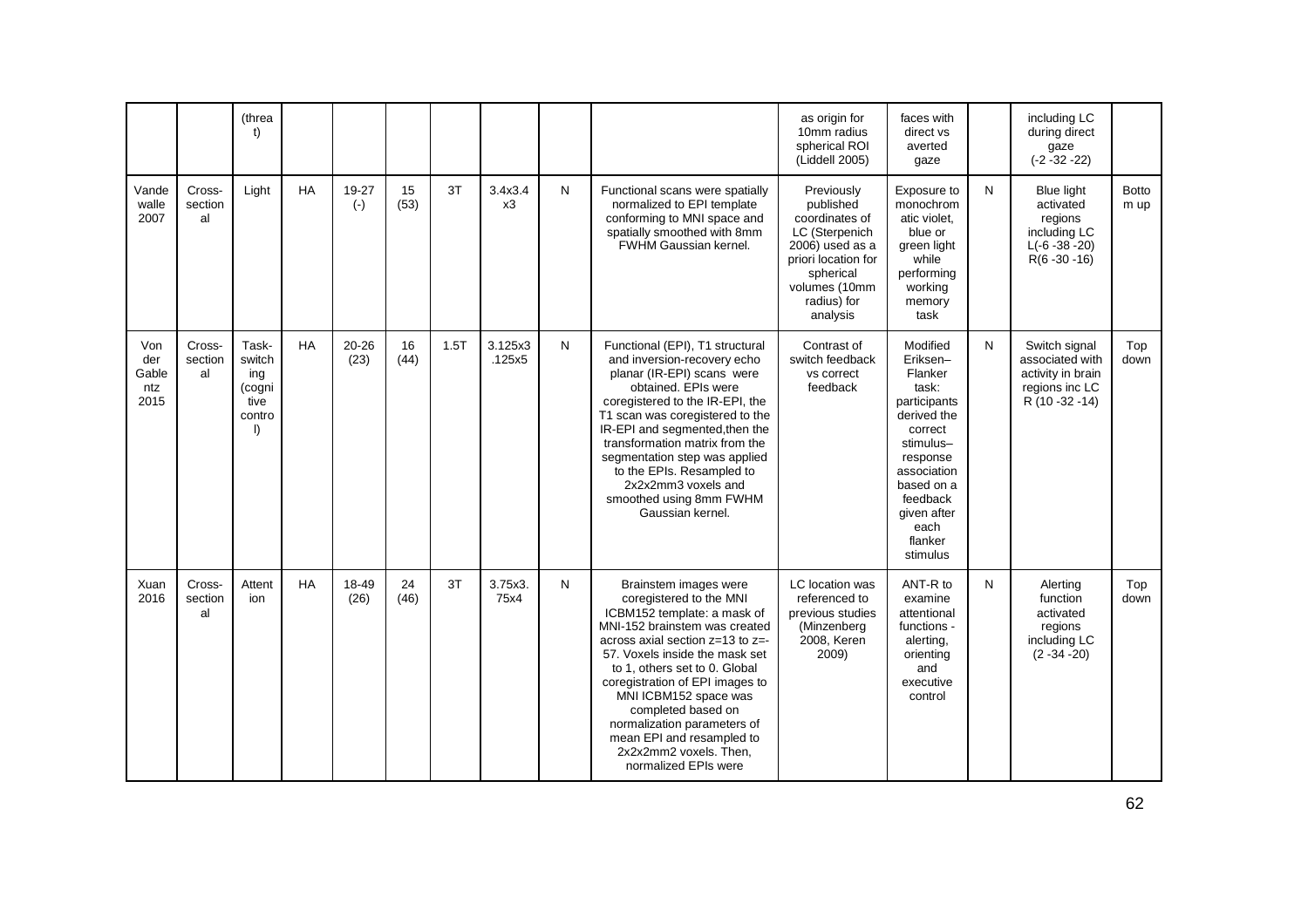|                        | Event-related BOLD and functional connectivity fMRI |                                                                                       |           |               |            |    |                   |   | coregistered to both MNI<br>ICBM152 EPI template and the<br>EPI template weighted by the<br>brainstem mask. Images were<br>spatially smoothed 8mm FWHM<br>Gaussian kernel.                                                                                                                                                                                                                                                                                                                                                                                                                                                                                                      |                                                                                                                                                                                                         |                                                                                              |   |                                                                                                                                                                                                                                                                                                                                                                                                                             |             |
|------------------------|-----------------------------------------------------|---------------------------------------------------------------------------------------|-----------|---------------|------------|----|-------------------|---|---------------------------------------------------------------------------------------------------------------------------------------------------------------------------------------------------------------------------------------------------------------------------------------------------------------------------------------------------------------------------------------------------------------------------------------------------------------------------------------------------------------------------------------------------------------------------------------------------------------------------------------------------------------------------------|---------------------------------------------------------------------------------------------------------------------------------------------------------------------------------------------------------|----------------------------------------------------------------------------------------------|---|-----------------------------------------------------------------------------------------------------------------------------------------------------------------------------------------------------------------------------------------------------------------------------------------------------------------------------------------------------------------------------------------------------------------------------|-------------|
| Kohler<br>2016         | Cross-<br>section<br>al                             | Cogni<br>tive<br>contro                                                               | <b>HA</b> | 18-56<br>(28) | 45<br>(57) | 3T | 2.67x2.<br>67x2.7 | N | The functional images were<br>corrected for differences in time<br>acquisition. The coregistered<br>structural images were<br>segmented using the tissue<br>probability maps of the ICBM<br>template. Functional images<br>were then spatially normalized<br>to the MNI space using spatial<br>normalization parameters<br>estimated during the<br>segmentation process.<br>Smoothed with 6mm FWHM<br>Gaussian kernel and high-pass<br>filtered with a cutoff period of<br>128s. To improve the<br>normalization procedure and<br>verify brainstem results at the<br>whole-brain level, data were<br>normalized to the spatially<br>unbiased infratentorial template<br>(SUIT). | Contrast for<br>incongruent vs<br>congruent Stroop<br>conditions, ROI<br>analysis in<br>brainstem using<br>a mask image<br>created by WFU<br>Pickatlas. Data<br>was normalised<br>using SUIT<br>toolbox | Manual<br>Stroop<br>color-word<br>task to<br>measure<br>cognitive<br>(inhibitory)<br>control | N | Functional<br>activation and<br>connectivity<br>patterns in LC<br>are modulated<br>by different<br>demands of<br>cognitive<br>control.<br>Activation for<br>incongruent<br>Stroop<br>condition L LC<br>$(-6, -28, -13)$ R<br>LC (8, -28, -15).<br><b>Using SUIT L</b><br>LC (-2, -32, -<br>23) and R LC<br>$(6, -28, -21)$ .<br><b>Distinct FC</b><br>between LC<br>and PFC.<br>dACC, parietal<br>and occipital<br>regions. | Top<br>down |
| Minze<br>nberg<br>2008 | <b>RCT</b>                                          | Psych<br>otropi<br>C<br>medic<br>ation<br>(mod<br>afinil),<br>cognit<br>ive<br>contro | <b>HA</b> | 18-50<br>(33) | 21<br>(43) | 3T | 3.4x3.4<br>x3.4   | N | Functional images were<br>realigned to the first retained<br>image in the block, adjusted for<br>acquisition time then spatially<br>normalized directly to the EPI<br>template from the SPM library,<br>via 6 parameter rigid body<br>affine transformation. Images<br>resliced to 2x2x2 and smoothed<br>with 8mm FWHM Gaussian<br>kernel.                                                                                                                                                                                                                                                                                                                                      | LC defined as<br>pontine cluster<br>showing<br>significant<br>deactivation in<br>task-independent<br>drug effect                                                                                        | POP task<br>requires<br>cognitive<br>control to<br>overcome<br>prepotent<br>response         | N | Modafinil was<br>associated with<br>decreased,<br>task-<br>independent<br>tonic LC<br>activity,<br>increased task-<br>related LC and<br>PFC activity<br>and increased                                                                                                                                                                                                                                                       | Top<br>down |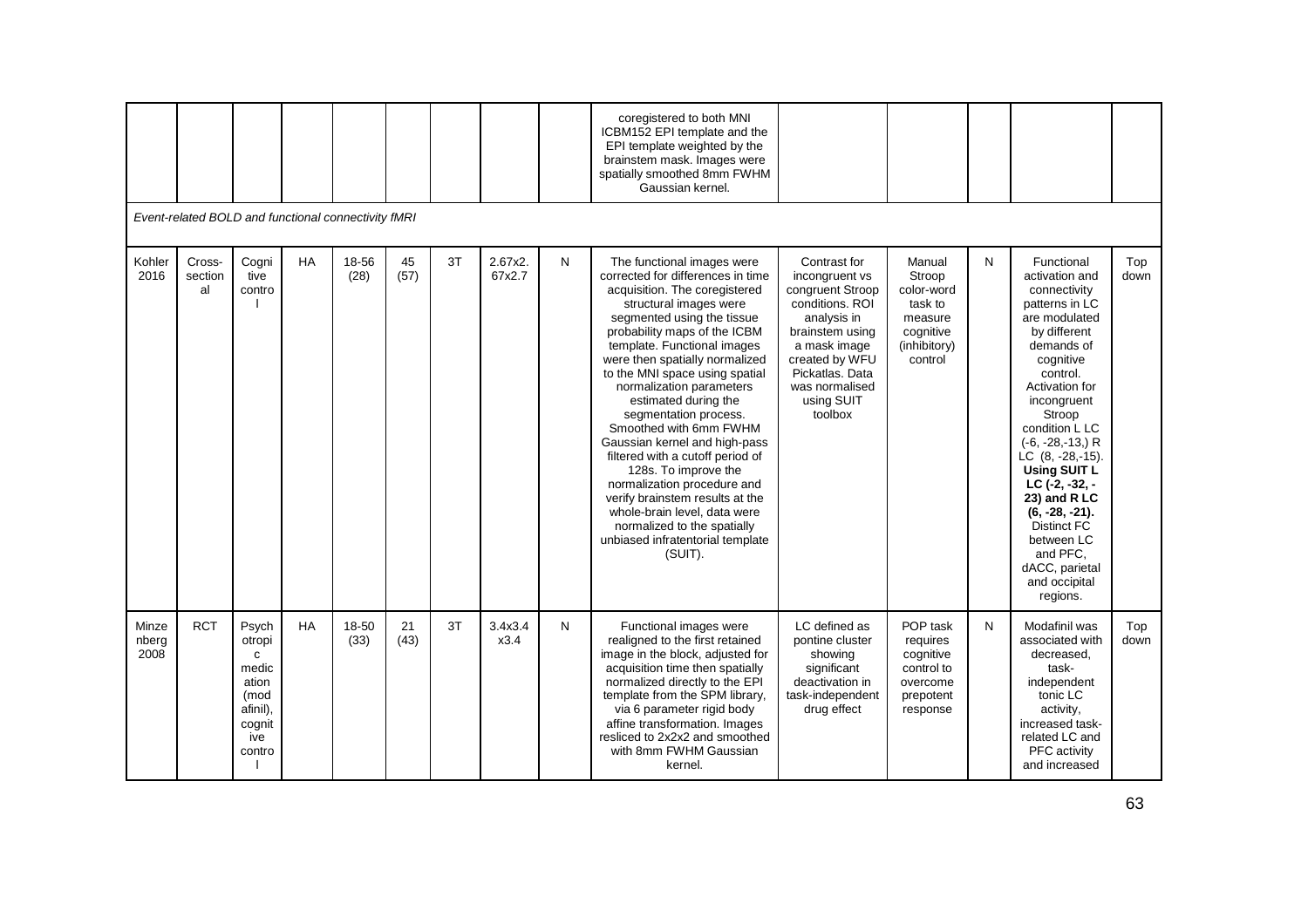|                       |                                 |                                         |                  |               |             |    |                 |                                          |                                                                                                                                                                                                                                                                                                                                                                                  |                                                                                                                                     |                                                                                                       |   | LC-PFC<br>functional<br>connectivity.<br>Drug <placebo:<br>R LC (12, -26, -<br/><math>17)</math> <math>(8, -30, -9)</math>,<br/>L LC (-10, -26, -<br/><math>(12)</math>,<br/>Drug&gt;placebo:<br/>R LC (8, -40, -<br/><math>15</math>, <math>(8, -16, -</math><br/>14), L LC (-4, -<br/><math>35, -12)</math></placebo:<br> |             |
|-----------------------|---------------------------------|-----------------------------------------|------------------|---------------|-------------|----|-----------------|------------------------------------------|----------------------------------------------------------------------------------------------------------------------------------------------------------------------------------------------------------------------------------------------------------------------------------------------------------------------------------------------------------------------------------|-------------------------------------------------------------------------------------------------------------------------------------|-------------------------------------------------------------------------------------------------------|---|-----------------------------------------------------------------------------------------------------------------------------------------------------------------------------------------------------------------------------------------------------------------------------------------------------------------------------|-------------|
| Raiza<br>da<br>2007   | Cross-<br>section<br>al         | Attent<br>ion                           | HA               | $-(26)$       | 12<br>(75)  | 3T |                 | N                                        | Preprocessing included slice<br>timing correction, motion<br>correction and normalization to<br>the MI1305 stereotactic space<br>(3mm cubic voxels). Smoothed<br>with 8mm Gaussian kernel.                                                                                                                                                                                       | Task-difficulty<br>weighted<br>contrast yielded<br>brainstem and<br>frontal ROIs                                                    | Audiovisual<br>task in<br>which trial<br>difficulty<br>and onset<br>times varied<br>unpredictab<br>l٧ | N | <b>Brainstem</b><br>responded to<br>most difficult<br>trials showing<br>phasic pattern,<br>consistent with<br>LC<br>$(0 - 33 - 24)$                                                                                                                                                                                         | Top<br>down |
|                       | Functional connectivity studies |                                         |                  |               |             |    |                 |                                          |                                                                                                                                                                                                                                                                                                                                                                                  |                                                                                                                                     |                                                                                                       |   |                                                                                                                                                                                                                                                                                                                             |             |
| Antice<br>vic<br>2014 | Case-<br>control                | Psych<br>iatric<br>disord<br>er<br>(SZ) | SZ,<br><b>HC</b> | $-(27)$       | 165<br>(54) | 3T | $\blacksquare$  | N                                        | Structural image was<br>transformed to Talairach space<br>and functional images were<br>coregistered to the structural<br>image with 3x3x3mm3<br>resampling.                                                                                                                                                                                                                     | Amygdala seed<br>based, whole<br>brain rsFC                                                                                         | Resting<br>state                                                                                      | N | SZ high risk<br>group had<br>increased<br>amygdala rsFC<br>with LC<br>Talairach (2 -<br>$40 - 26$                                                                                                                                                                                                                           | <b>NA</b>   |
| Bar<br>2016           | Cross-<br>section<br>al         | $\mathbf{r}$                            | <b>HA</b>        | 20-57<br>(29) | 154<br>(53) | 3T | 2.5x2.5<br>x2.5 | Y<br>(respir<br>atory<br>signal<br>only) | To improve the normalization<br>procedure within the brainstem,<br>neuroimaging data were<br>normalized to the spatially<br>unbiased infratentorial template<br>(SUIT). No smoothing. Data<br>was corrected for physiological<br>noise by applying the<br>RETROICOR approach. For the<br>whole brain data, a within-<br>subject registration was<br>performed between structural | Seed region LC<br>to whole brain.<br>LC was<br>identified using<br>anatomical atlas<br>of the human<br>brainstem<br>(Naidich 2009). | Resting<br>state                                                                                      | N | LC is<br>functionally<br>integrated into<br>the executive-<br>control network<br>R (7, -34, -21)<br>$L$ (-5, -34, -21)                                                                                                                                                                                                      | <b>NA</b>   |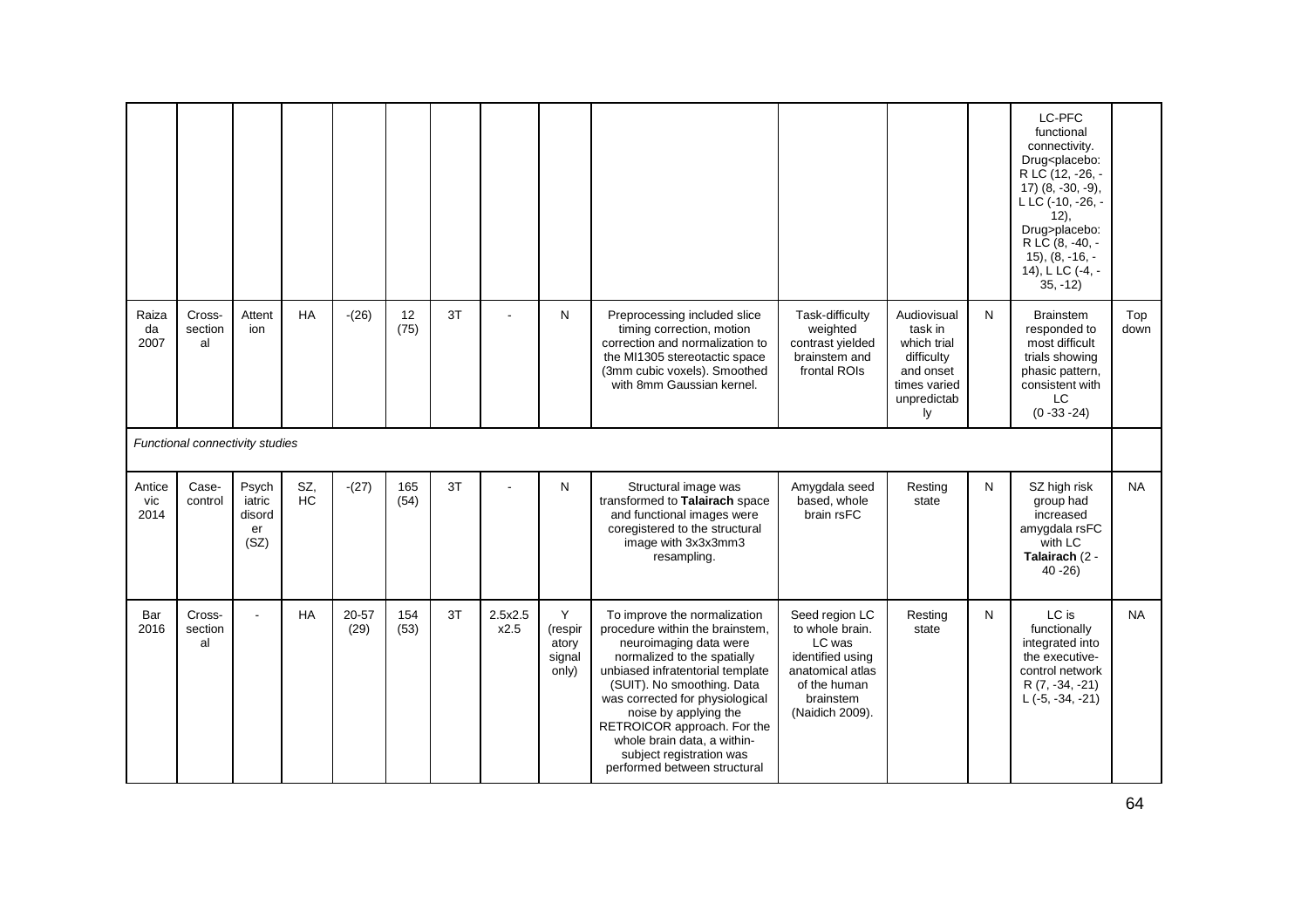|                       |                         |                                                |                     |                 |            |      |                 |   | and functional images. The<br>coregistered anatomical images<br>were segmented and functional<br>images were normalized to MNI<br>space using the deformation<br>field created during the<br>segmentation process.<br>Smoothed with 6mm FWHM<br>Gaussian kernel.                                                                                          |                                                                                                                                                         |                                                      |   |                                                                                                                                    |           |
|-----------------------|-------------------------|------------------------------------------------|---------------------|-----------------|------------|------|-----------------|---|-----------------------------------------------------------------------------------------------------------------------------------------------------------------------------------------------------------------------------------------------------------------------------------------------------------------------------------------------------------|---------------------------------------------------------------------------------------------------------------------------------------------------------|------------------------------------------------------|---|------------------------------------------------------------------------------------------------------------------------------------|-----------|
| Erpeld<br>ing<br>2014 | Case-<br>control        | Pain<br>(CRP<br>S)                             | <b>CRPS</b><br>, HC | $10-$<br>17(14) | 24<br>(18) | 3T   | 3x3x3           | N | Functional scans were<br>coregistered to anatomical<br>scans using FLIRT and<br>nonlinearly registered to MNI<br>space using FNIRT. No<br>smoothing.                                                                                                                                                                                                      | Medial and<br>lateral habenula<br>seed based<br>whole brain rsFC                                                                                        | Resting<br>state                                     | N | <b>CPRS</b> showed<br>lateral<br>habenula rsFC<br>to regions<br>including LC<br>$(-14 - 34 - 28)$                                  | <b>NA</b> |
| Henck<br>ens<br>2012  | <b>RCT</b>              | <b>Stres</b><br>s                              | <b>HA</b>           | 19-28<br>$(-)$  | 48<br>(0)  | 1.5T | ÷.              | Y | All realigned functional images<br>were coregistered with the T1<br>structural image using<br>normalized mutual information<br>maximization. The anatomical<br>image was subsequently used<br>to normalize all scans into MNI<br>space. Functional images were<br>resampled to 2mm isotropic<br>voxels. Smoothed with 8mm<br><b>FWHM Gaussian kernel.</b> | Amygdala seed,<br><b>LC ROI defined</b><br>using 5mm<br>radius sphere<br>around<br>coordinates from<br>previously<br>published study<br>(Astafiev 2010) | Restina<br>state<br>hydrocortis<br>one vs<br>placebo | N | Hydrocortisone<br>reduced rsFC<br>of amygdala<br>with LC<br>$(-8 - 36 - 22)$                                                       | <b>NA</b> |
| Kahnt<br>2013         | Cross-<br>section<br>al | Decisi<br>on<br>makin<br>g                     | <b>HA</b>           | $-(22)$         | 21<br>(57) | 3T   | 2.75x2.<br>75x3 | N | Not reported.                                                                                                                                                                                                                                                                                                                                             | RTPJ seed<br>region with LC<br>ROI, verified<br>anatomically<br>using<br>coordinates from<br>published study<br>(Keren 2009)                            | Value-<br>based<br>choice task<br>during<br>scanning | N | Elemental<br>salience-<br>dependent<br>change in<br>functional<br>connectivity<br>between RTPJ<br>and LC<br>$(-6 - 37 - 23)$       | <b>NA</b> |
| Kline<br>2016         | Case-<br>control        | Psych<br>otropi<br>C<br>medic<br>ation<br>(MPH | <b>HA</b>           | 19-31<br>$(-)$  | 48<br>(67) | 3T   | $\blacksquare$  | N | A mean functional image was<br>constructed from the realigned<br>image volumes for each<br>subject. The structural image<br>was coregistered with these<br>mean images and segmented<br>for normalization with affine<br>registration followed by                                                                                                         | LC seed region<br>to whole brain.<br>LC coordinates<br>derived from<br>template (Keren<br>2009)<br>$L(-5 - 37 - 26)$<br>$R(5 - 37 - 26)$                | Resting<br>state                                     | N | Positive rsFC<br>with cerebellum<br>in both groups,<br>less positive<br>rsFC in MPH.<br>MPH showed<br>significant<br>positive rsFC | <b>NA</b> |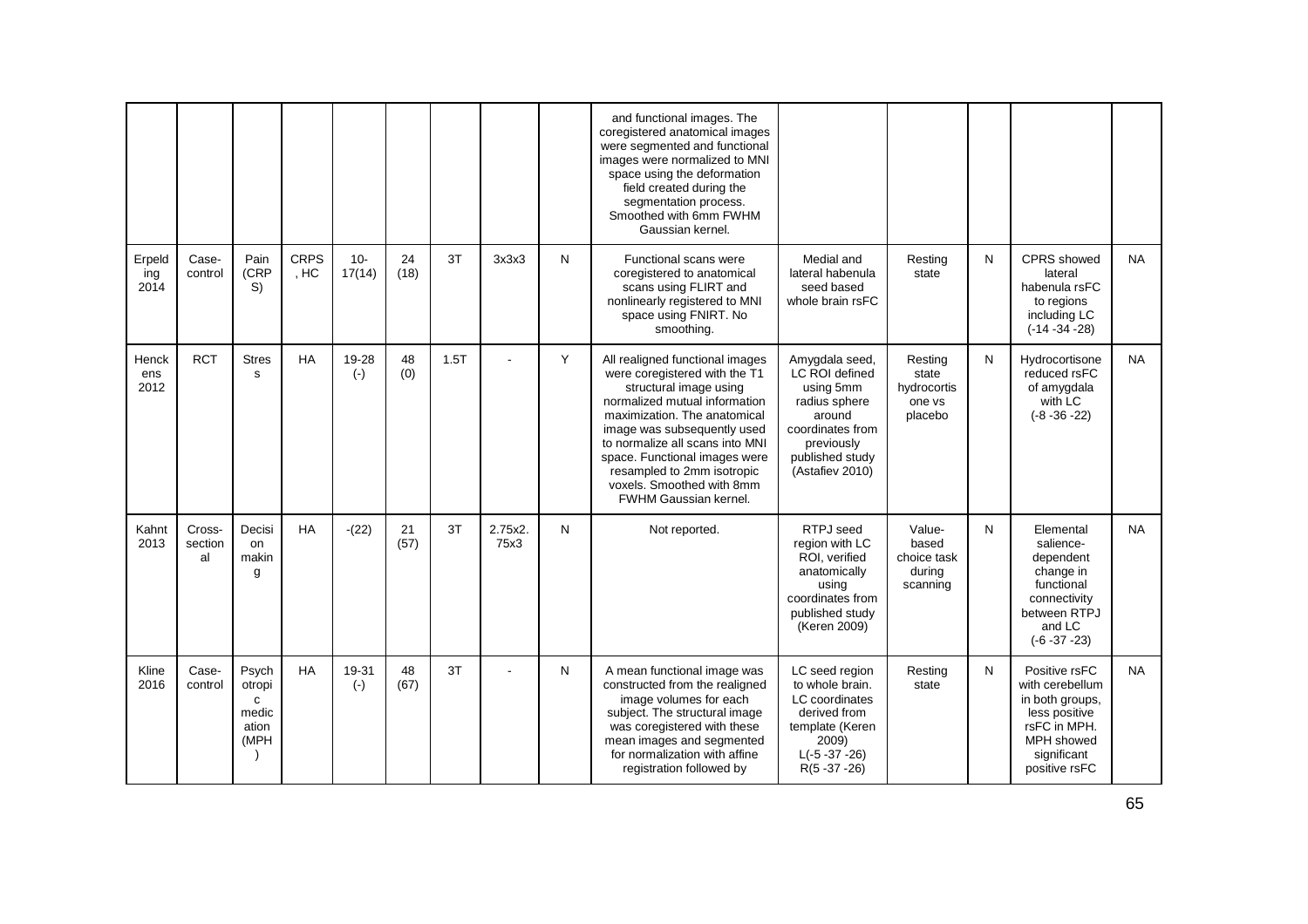|                    |                         |                                         |            |                    |            |      |       |                                      | nonlinear transformation. The<br>normalization parameters<br>determined for the structural<br>volume were then applied to the<br>corresponding functional image<br>volumes for each subject.<br>Smoothed with 8mm FWHM<br>Gaussian kernel.                                                                                                                                       |                                                                                                                                                  |                                                                                                                                                                                           |      | with R<br>hippocampus.                                                                                                                                                                                                                                                                                                                                                                                                                                     |           |
|--------------------|-------------------------|-----------------------------------------|------------|--------------------|------------|------|-------|--------------------------------------|----------------------------------------------------------------------------------------------------------------------------------------------------------------------------------------------------------------------------------------------------------------------------------------------------------------------------------------------------------------------------------|--------------------------------------------------------------------------------------------------------------------------------------------------|-------------------------------------------------------------------------------------------------------------------------------------------------------------------------------------------|------|------------------------------------------------------------------------------------------------------------------------------------------------------------------------------------------------------------------------------------------------------------------------------------------------------------------------------------------------------------------------------------------------------------------------------------------------------------|-----------|
| Lerner<br>2009     | Cross-<br>section<br>al | Emoti<br>onalit<br>y                    | <b>HA</b>  | $25 - 41$<br>$(-)$ | 26<br>(19) | 3T   |       | N                                    | The functional images were<br>superimposed on 2D<br>anatomical images and<br>incorporated into the 3D data<br>sets through trilinear<br>interpolation. The complete<br>data set was transformed into<br>Talairach space.                                                                                                                                                         | Amygdala seed<br>to whole brain,<br>negative vs<br>neutral music<br>contrast used to<br>define volumes<br>of interest for LC<br>in each subject. | Music clips<br>of negative<br>and neutral<br>emotional<br>values,<br>during eyes<br>open/closed<br>/viewing<br>video                                                                      | N.   | Amygdala<br>significantly co-<br>activated with<br>LC when<br>closing eyes in<br>the presence of<br>negative music<br>Talairach<br>coordinates<br>R LC(4, -36, -<br>$34$ , $(2, -38, -$<br>$24$ , $(2, -26, -$<br>$46$ ), $(4, -30, -$<br>$30$ , $(5, -16, -1)$<br>$(2, -40, -$<br>$36$ , $(4, -32, -$<br>$30$ , $(0, -36, -$<br>44), $(4, -18, -$<br>$18$ , $(9, -9, -27)$ .<br>L LC (-4, -34, -<br>$30$ , $(-6, -34, -$<br>$16$ , $(-12, -9, -1)$<br>27) | <b>NA</b> |
| Meete<br>n<br>2016 | Case-<br>control        | Psych<br>iatric<br>disord<br>er<br>(GAD | GAD,<br>HC | $-(29)$            | 40<br>(88) | 1.5T | 3x3x3 | Y<br>(cardia<br>c<br>signal<br>only) | Normalization to the EPI<br>template in standard MNI<br>space, smoothing with 8mm<br>FWHM Gaussian kernel. Data<br>was further filtered regressing<br>against the realignment<br>parameters, and the signal<br>averaged over whole brain<br>voxels. All images were filtered<br>by band pass filter (0.01-<br>0.08Hz) to reduce effect of high<br>frequency physiological noise. | Amygdala seed<br>region to whole<br>brain                                                                                                        | Four 5min<br>resting<br>state<br>periods<br>followed by<br>6min easy<br>visuomotor<br>tracking<br>task. After<br>2nd/3rd<br>resting<br>block<br>participants<br>underwent<br>an induction | Y[m] | Positive<br>correlation<br>between<br>anxiety score<br>and pre- to<br>post-induction<br>changes to FC<br>between R<br>amygdala and<br>LC<br>$(-8, -28, -18)$                                                                                                                                                                                                                                                                                               | <b>NA</b> |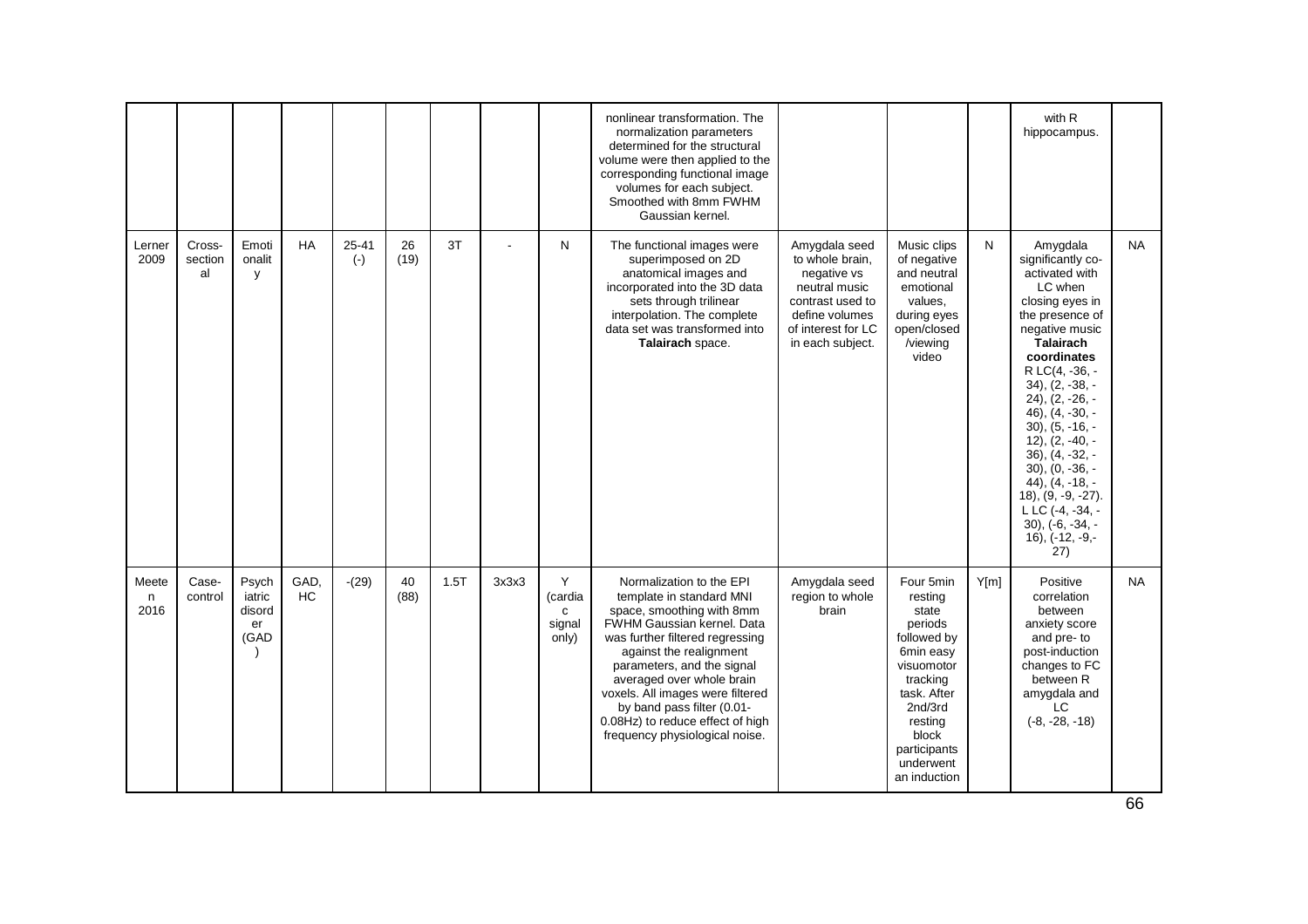|                           |                  |                                                   |                                  |               |             |    |               |   |                                                                                                                                                                                                                                                                                                                                            |                                                                                                                                                                | procedure<br>designed to<br>elicit<br>worrisome<br>thoughts.                  |             |                                                                                                                                                                                                    |           |
|---------------------------|------------------|---------------------------------------------------|----------------------------------|---------------|-------------|----|---------------|---|--------------------------------------------------------------------------------------------------------------------------------------------------------------------------------------------------------------------------------------------------------------------------------------------------------------------------------------------|----------------------------------------------------------------------------------------------------------------------------------------------------------------|-------------------------------------------------------------------------------|-------------|----------------------------------------------------------------------------------------------------------------------------------------------------------------------------------------------------|-----------|
| Metzg<br>er<br>2015       | <b>RCT</b>       | Psych<br>otropi<br>$\mathbf{C}$<br>medic<br>ation | <b>HA</b>                        | 20-32<br>(24) | 19<br>(0)   | 3T | 3x3x3.7<br>5  | N | Functional images were<br>spatially normalized to MNI<br>template and smoothed with<br>8mm FWHM Gaussian kernel.                                                                                                                                                                                                                           | L LC seed region<br>$(-4 - 30 - 18)$ 3mm<br>radius sphere,<br>whole brain<br>rsFC. Not<br>mentioned where<br>coordinates were<br>obtained from.                | Resting<br>state                                                              | N           | Treatment with<br>reboxetine<br>altered rsFC of<br>LC, i.e.<br>increased rsFC<br>with amygdala,<br>thalamus,<br>tectum.                                                                            | <b>NA</b> |
| Moult<br>on<br>2014       | Case-<br>control | Migrai<br>ne                                      | Migrai<br>ne<br>patien<br>ts, HC | $-(32)$       | 24<br>(71)  | 3T | 3.5x3.5<br>x4 | N | All functional volumes were<br>motion corrected, mean-based<br>intensity normalized by the<br>same factor and smoothed with<br>a 5mm FWHM filter, and a 150s<br>high pass temporal filter<br>applied. Functional images<br>were then coregistered with<br>anatomical images using<br>FLIRT, an automated affine<br>registration algorithm. | Hypothalamus<br>seed based,<br>whole brain rsFC                                                                                                                | Resting<br>state                                                              | N           | <b>Migraineurs</b><br>showed<br>enhanced rsFC<br>in<br>hypothalamus<br>to regions<br>including LC<br>$(8 - 34 - 26)$                                                                               | <b>NA</b> |
| <b>Steuw</b><br>e<br>2015 | Case-<br>control | Direct<br>gaze<br>proce<br>ssing<br>(threa<br>t)  | PTSD.<br>HC                      | $-(32)$       | 32<br>(100) | 3T | 2x2x2         | N | Not reported.                                                                                                                                                                                                                                                                                                                              | LC seed region<br>$(2, -32 - 22)$ to<br>whole brain, LC<br>defined as 5mm<br>sphere around<br>coordinates<br>derived from<br>previous results<br>(Steuwe 2014) | Virtual<br>reality<br>paradigm<br>involving<br>direct vs<br>averted<br>gaze   | N           | PTSD showed<br>increased LC<br>rsFC to frontal.<br>limbic and<br>subcortical<br>areas. Positive<br>correlation<br>between rsFC<br>to<br>parahippocamp<br>al gyrus and<br>PTSD symptom<br>severity. | <b>NA</b> |
| Van<br>Marle<br>2010      | Case-<br>control | <b>Stres</b><br>s                                 | HA                               | 18-25<br>(21) | 26<br>(100) | 3T | ÷             | N | Mean functional volume was<br>coregistered to the structural<br>image, then images were<br>transformed into MNI space<br>and resampled into 2mm<br>isotropic voxels. Smoothed with                                                                                                                                                         | Amygdala seed<br>region, LC as<br>ROI using 10mm<br>radius sphere<br>around<br>previously                                                                      | <b>Stress</b><br>condition<br>induced by<br>showing<br>short movie<br>clip of | <b>Y</b> ii | Post-stress<br>enhanced rsFC<br>of amygdala<br>and LC<br>$(4 - 24 - 18)$                                                                                                                           | <b>NA</b> |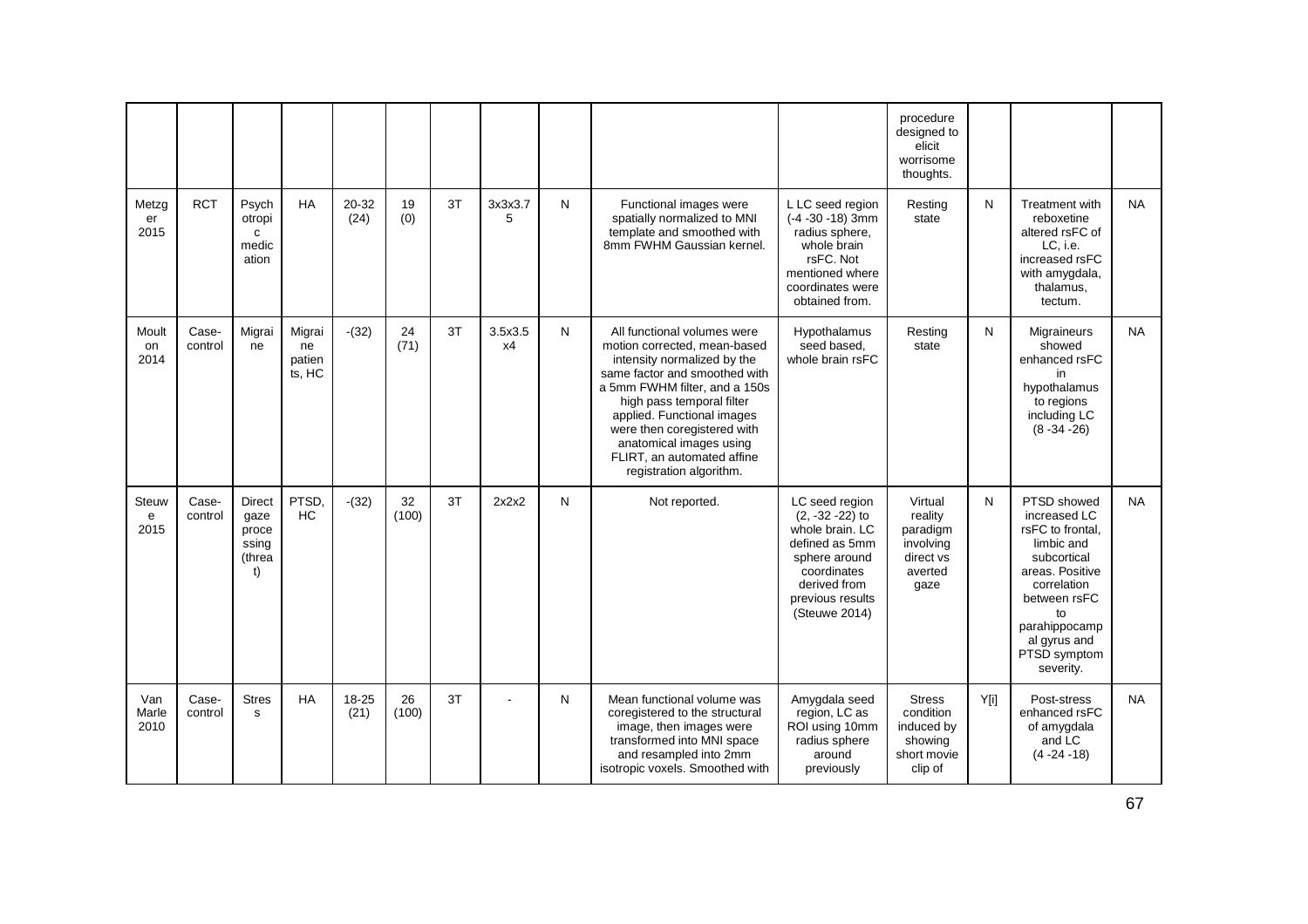|               |                         |                          |    |                |             |    |                                                                                              | 8mm FHWM Gaussian kernel.                                                                                                                                                                                                                                                                                                                                                                                                     | reported<br>coordinate<br>(Schmidt 2009)                                                                       | extreme<br>violence in<br>scanner,<br>then resting<br>state scan |   |                                                                                                                                                                                        |           |
|---------------|-------------------------|--------------------------|----|----------------|-------------|----|----------------------------------------------------------------------------------------------|-------------------------------------------------------------------------------------------------------------------------------------------------------------------------------------------------------------------------------------------------------------------------------------------------------------------------------------------------------------------------------------------------------------------------------|----------------------------------------------------------------------------------------------------------------|------------------------------------------------------------------|---|----------------------------------------------------------------------------------------------------------------------------------------------------------------------------------------|-----------|
| Zhang<br>2016 | Cross-<br>section<br>al | $\overline{\phantom{a}}$ | HA | 18-49<br>$(-)$ | 250<br>(58) | 3T | Y (by<br>accou<br>nting<br>for<br>physio<br>logical<br>noise<br>in.<br>anothe<br>sampl<br>e) | A mean functional image<br>volume was constructed for<br>each subject per run and<br>coregistered with the structural<br>image. Then segmented for<br>normalization with affine<br>registration and nonlinear<br>transformation. The<br>normalization parameters for<br>the structural image were<br>applied to the corresponding<br>functional volume for each<br>subject. Smoothed with 8mm<br><b>FWHM Gaussian kernel.</b> | LC seed region<br>$(5 - 37 - 20)$<br>obtained from<br>peak coordinates<br>from Keren 2009,<br>whole brain rsFC | Resting<br>state                                                 | N | LC showed<br>widespread<br>rsFC to other<br>regions. rsFC<br>with fronto-<br>parietal cortex<br>and cerebellum<br>increases with,<br>rsFC to visual<br>cortex<br>decreases with<br>age | <b>NA</b> |

IR=inversion recovery, TI=inversion time, TR= repetition time, TE = effective echo time, FA=flip angle, FOV= field of view, RARE=rapid acquisition with refocused echoes, GRE=gradient echo, MT=magnetization transfer, SI = signal intensity, CR = contrast ratio, CNR=contrast to noise ratio, SD=standard deviation, RBD= rapid eye movement sleep behavior disorder, SZ=schizophrenia, MD=major depression, GAD= generalized anxiety disorder, PTSD=post traumatic stress disorder, MCI=mild cognitive impairment, MCIc=MCI converted to AD, MCInc=MCI not converted to AD, AD=Alzheimer disease, PD=Parkinson disease, MSA-P=multiple stage atrophy with predominant parkinsonism, PSPS= progressive supranuclear palsy syndrome, HR= heart rate variability, HC=healthy controls, HA=healthy adults, HYA= healthy younger adults, HOA=healthy older adults, IBS=irritable bowel syndrome, CRPS=complex regional pain syndrome, LC= locus coeruleus, PT=pontine tegmentum, SN=substantia nigra, NM=neuromelanin, OA=oblique axial, ICBM=Internaional consortium for Brain Mapping, REM=rapid eve movement, Y=yes, N=no, NA=not applicable, MNI=Montreal Neurological Institute, tVNS=transcutaneous electrical stimulation of the sensory auricular branch of the vagus nerve, VNS=vagus nerve stimulation, ANT-R=revised attention network test, CRF=corticotrophin releasing factor, rsFC=resting state functional connectivity, PFC=prefrontal cortex, dACC= dorsal anterior cingulate cortex, RTPJ=right temporoparietal junction, MPH=methylphenidate, POP=Preparing to overcome Prepotency, SUIT=spatially unbiased infratentorial template, AFNI=Analysis of Functional NeuroImages

\* followed by observer confidence ratings for visual differentiation of anonymized colour maps

[a] = 123I-metaiodobenzylguanidine (MIBG) myocardial scintigraphy

[b] = muscle histology, genetic analysis

[c]= post mortem LC count and/or histological analysis

[d]=SPECT

- [e]= overnight video and EMG
- $[f]$  = pulse rate and respiration depth
- [g]= pupillometry

[h]= continuous polysomnographic and video recordings during scan

[i]=heart rate and salivary cortisol

- [j]=Positron emission tomography
- [k]=electroencephalogram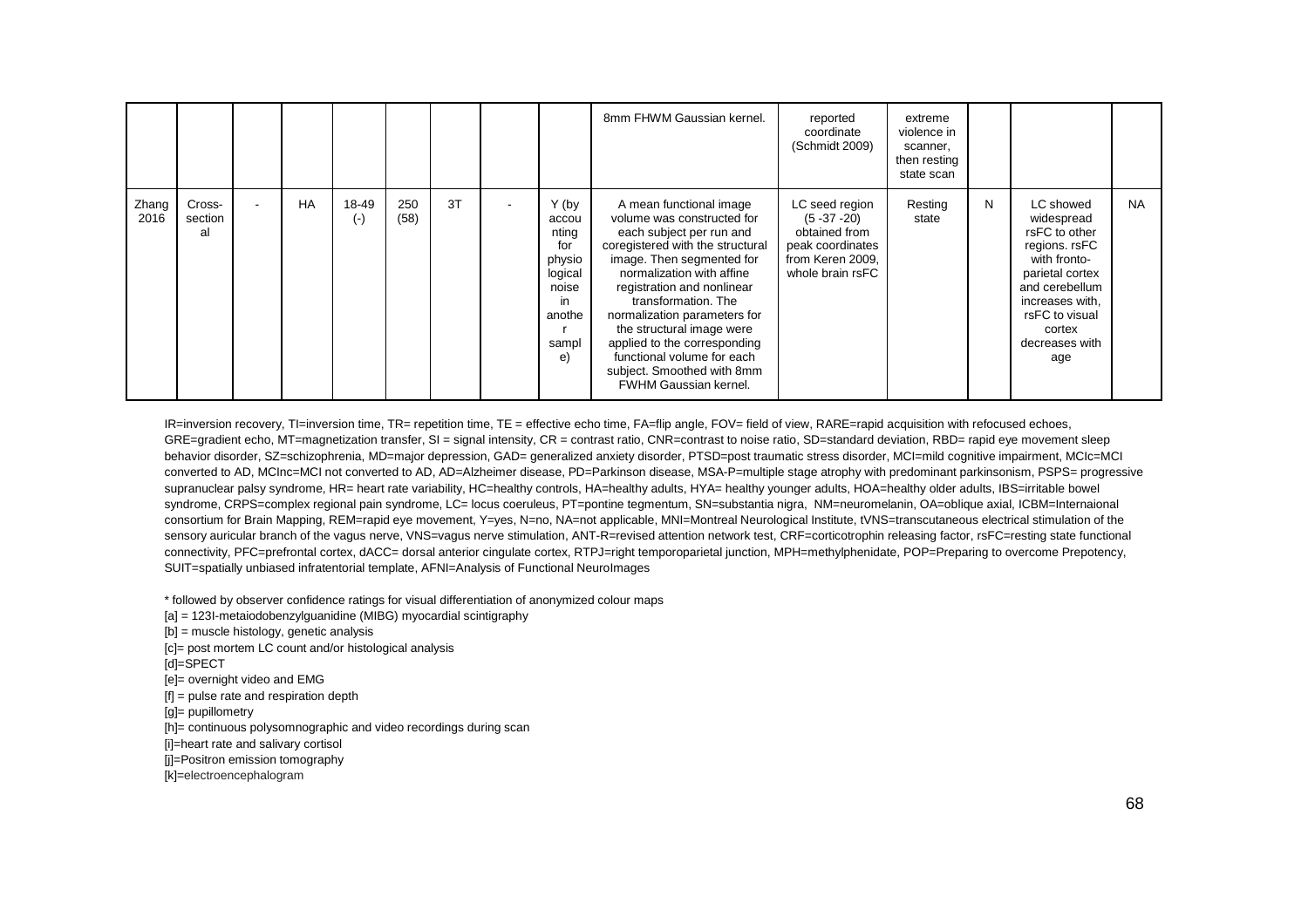[l]=polysomnography and salivary melatonin [m]= heart rate variability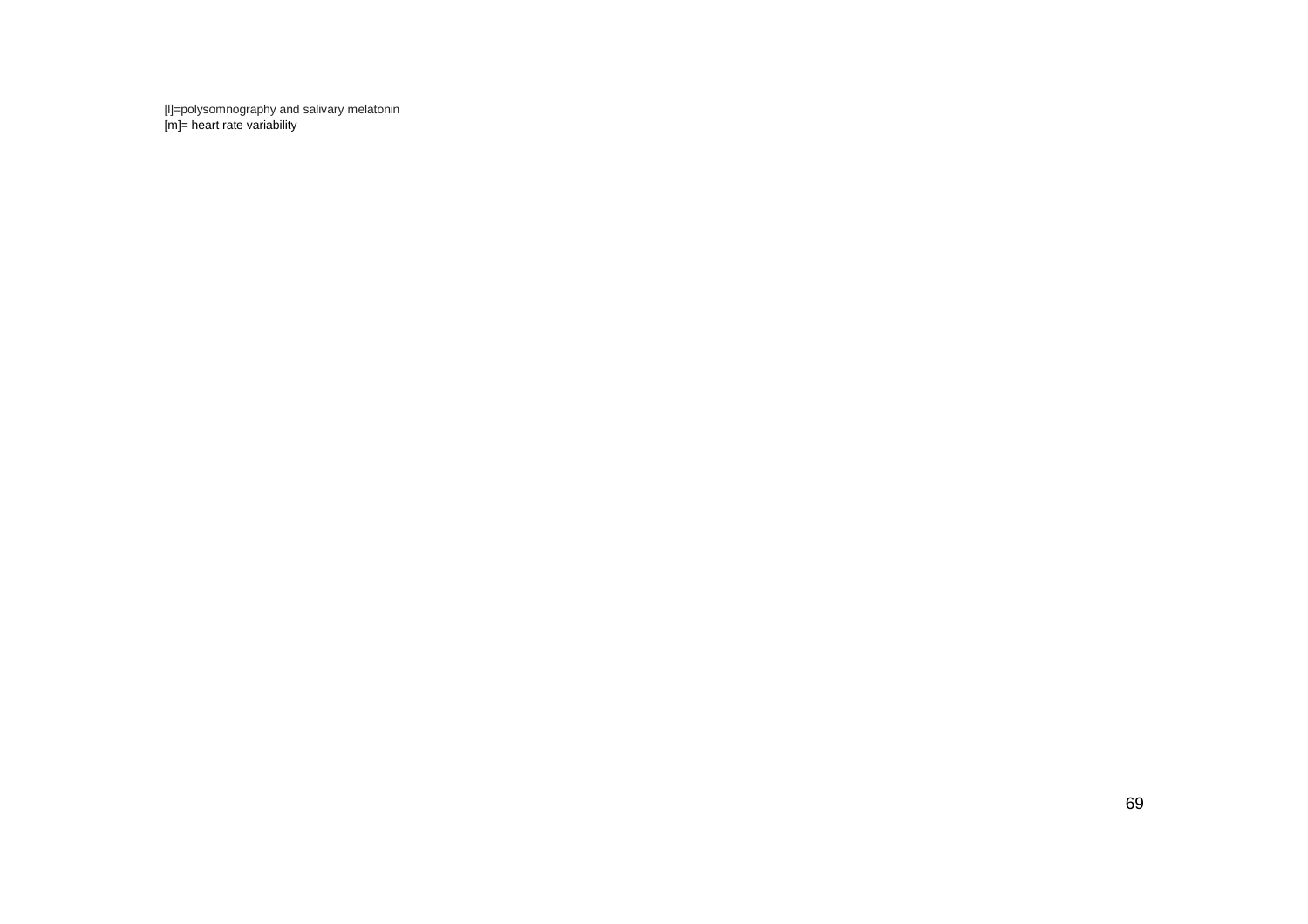# **Table 4: Summary of recommendations for future studies**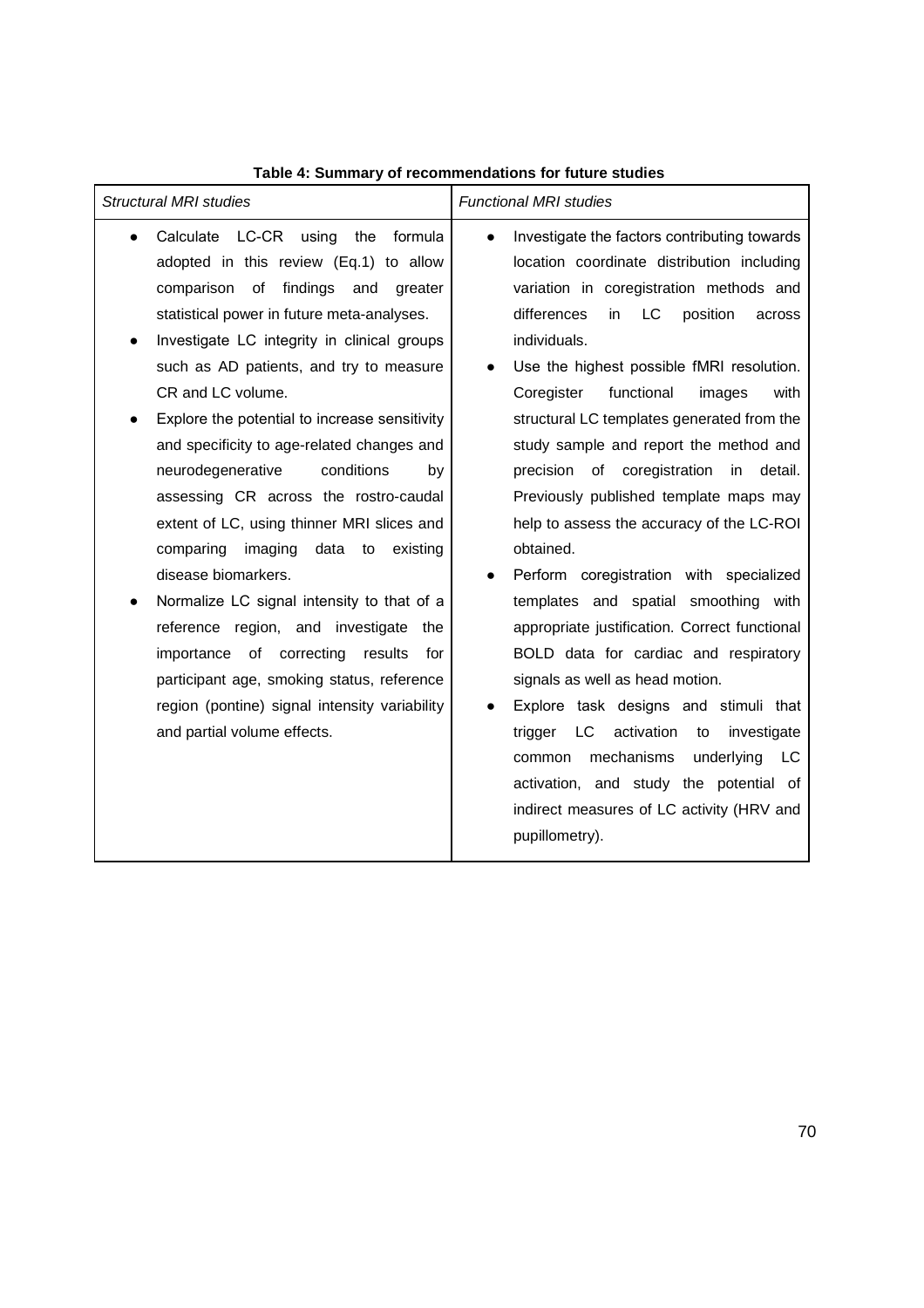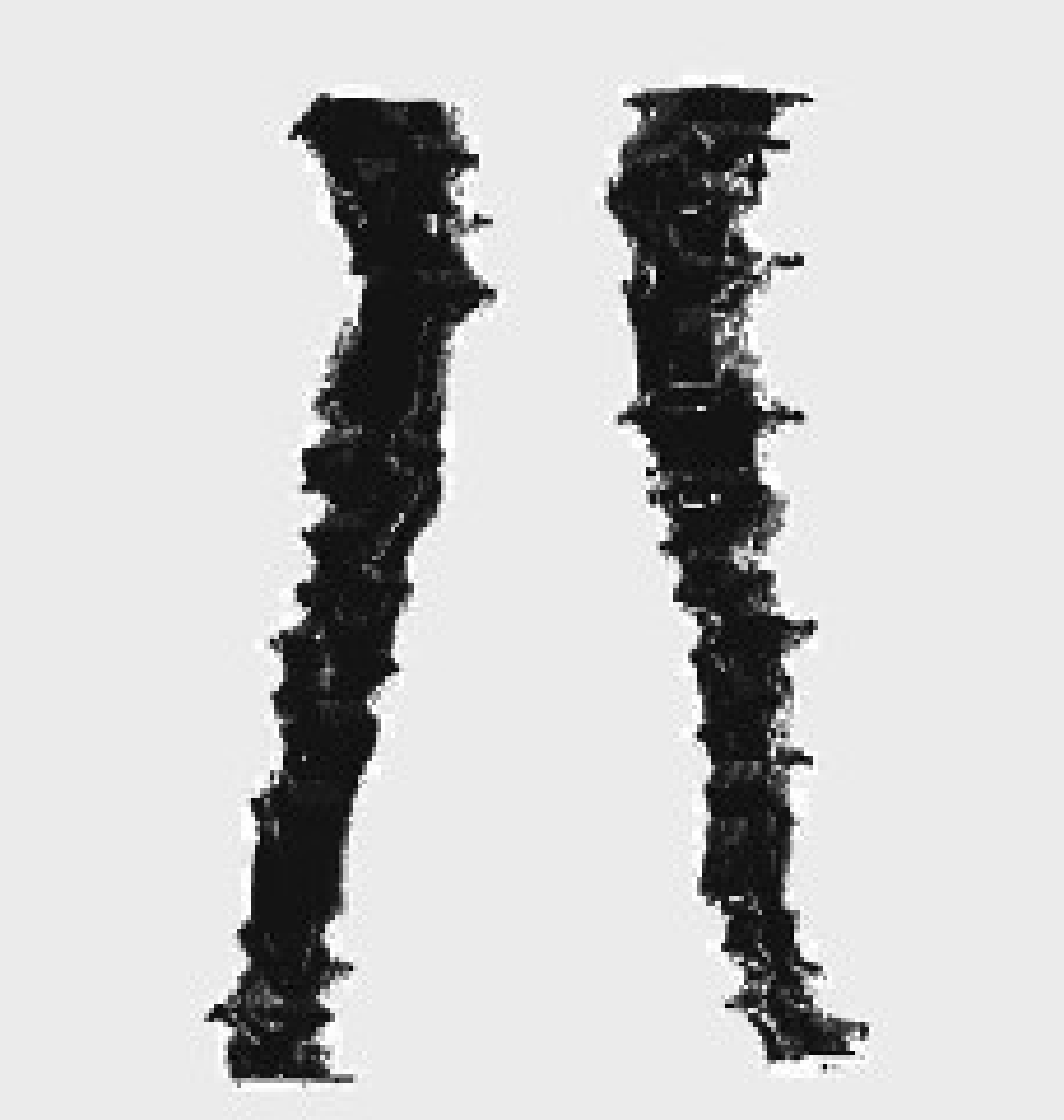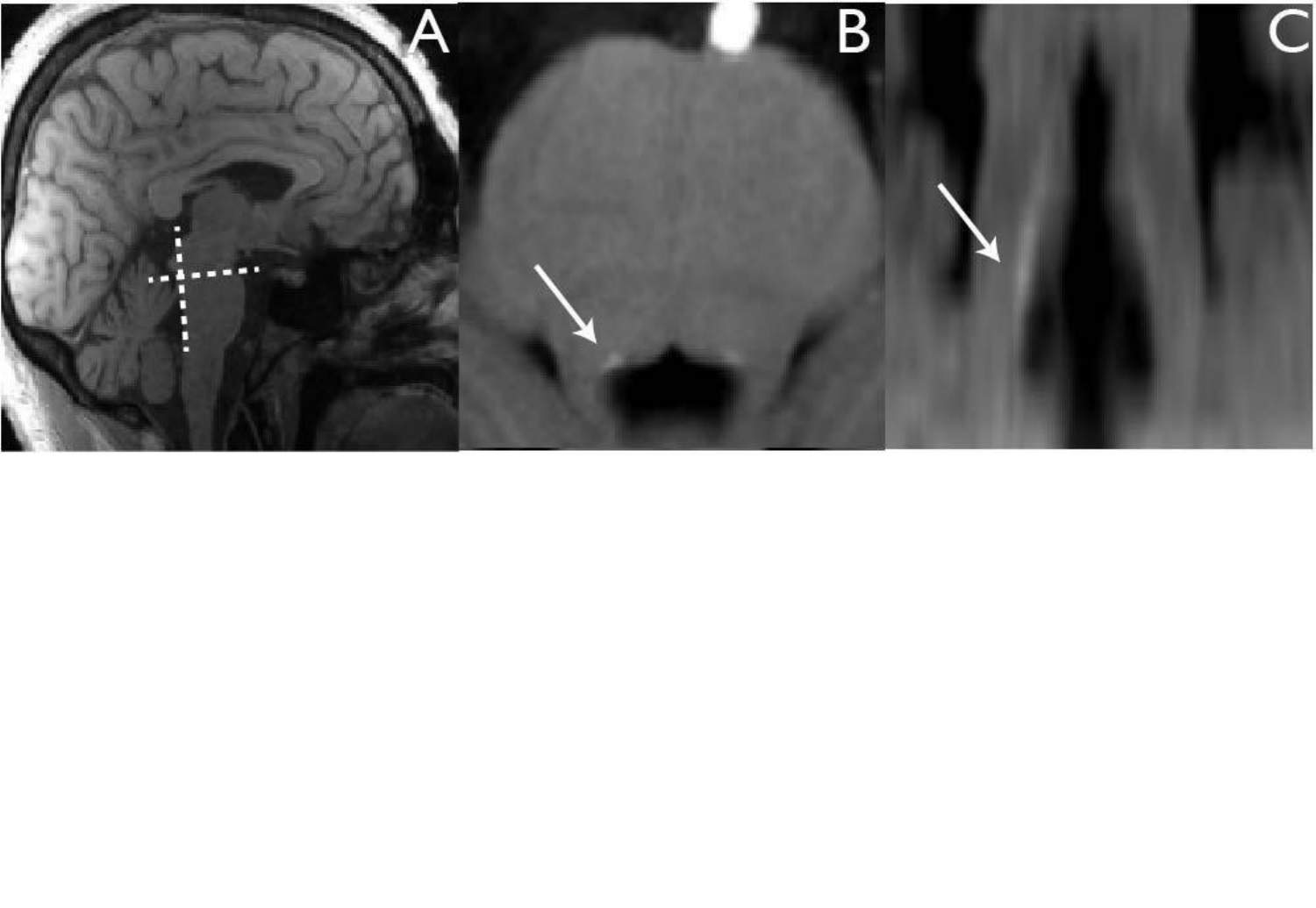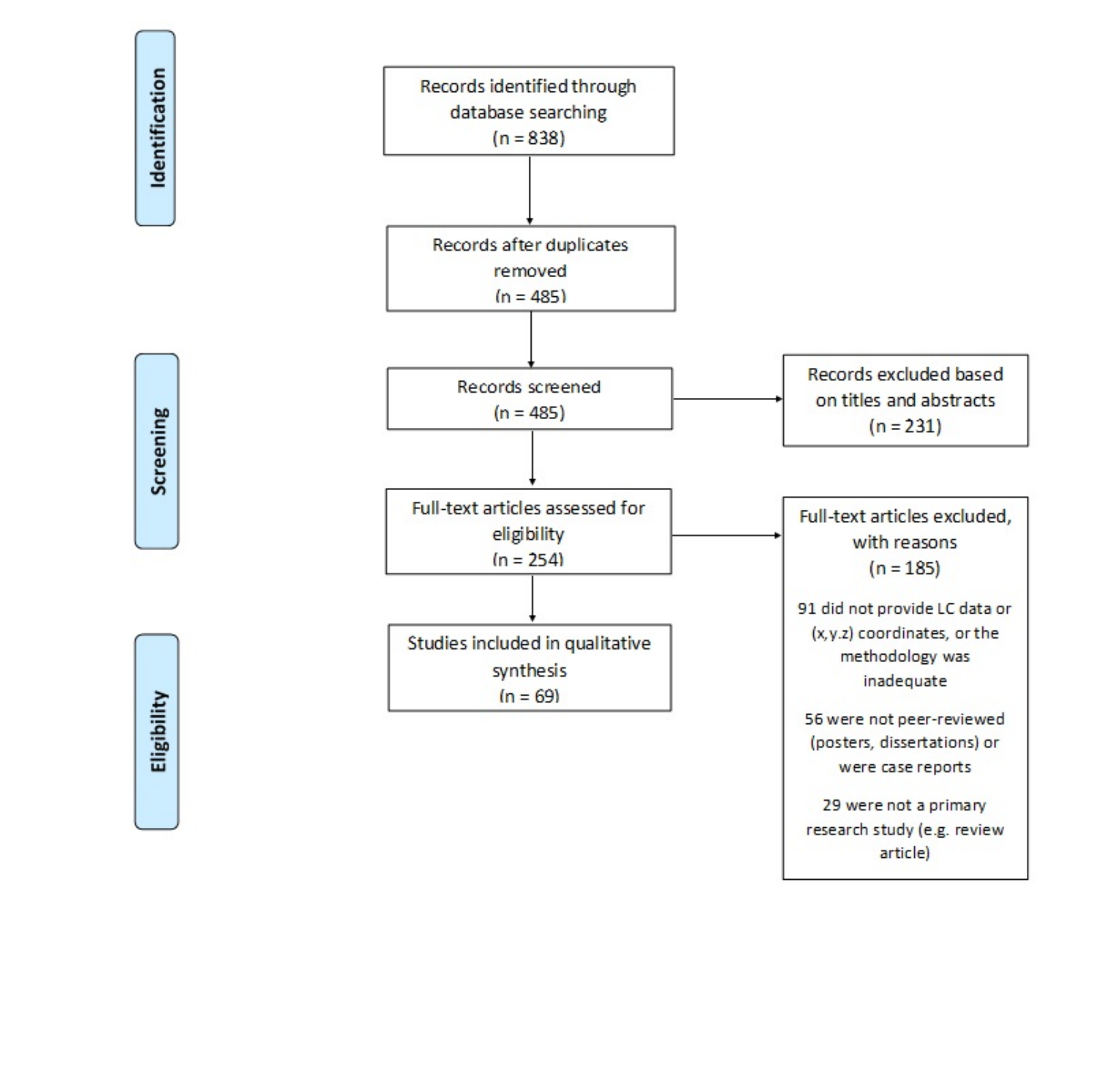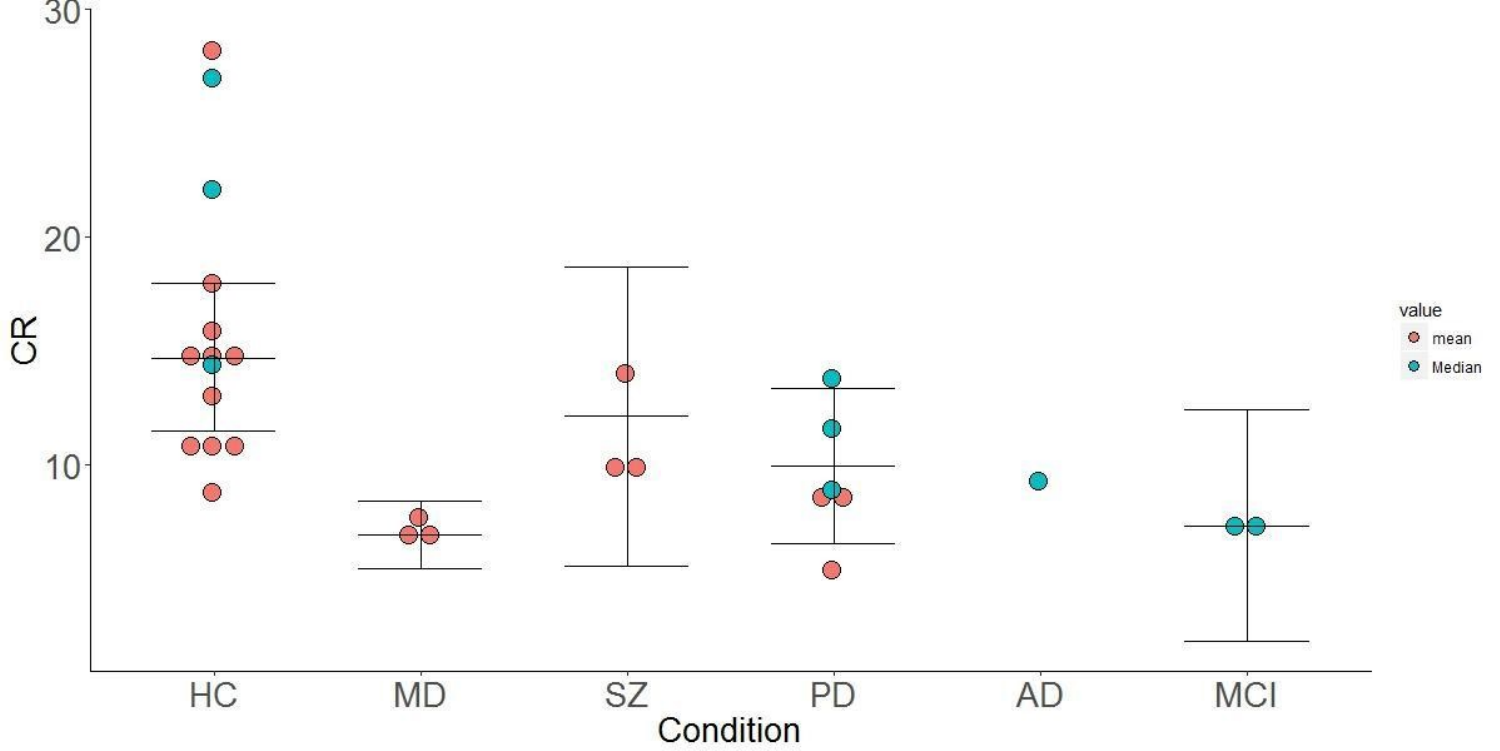